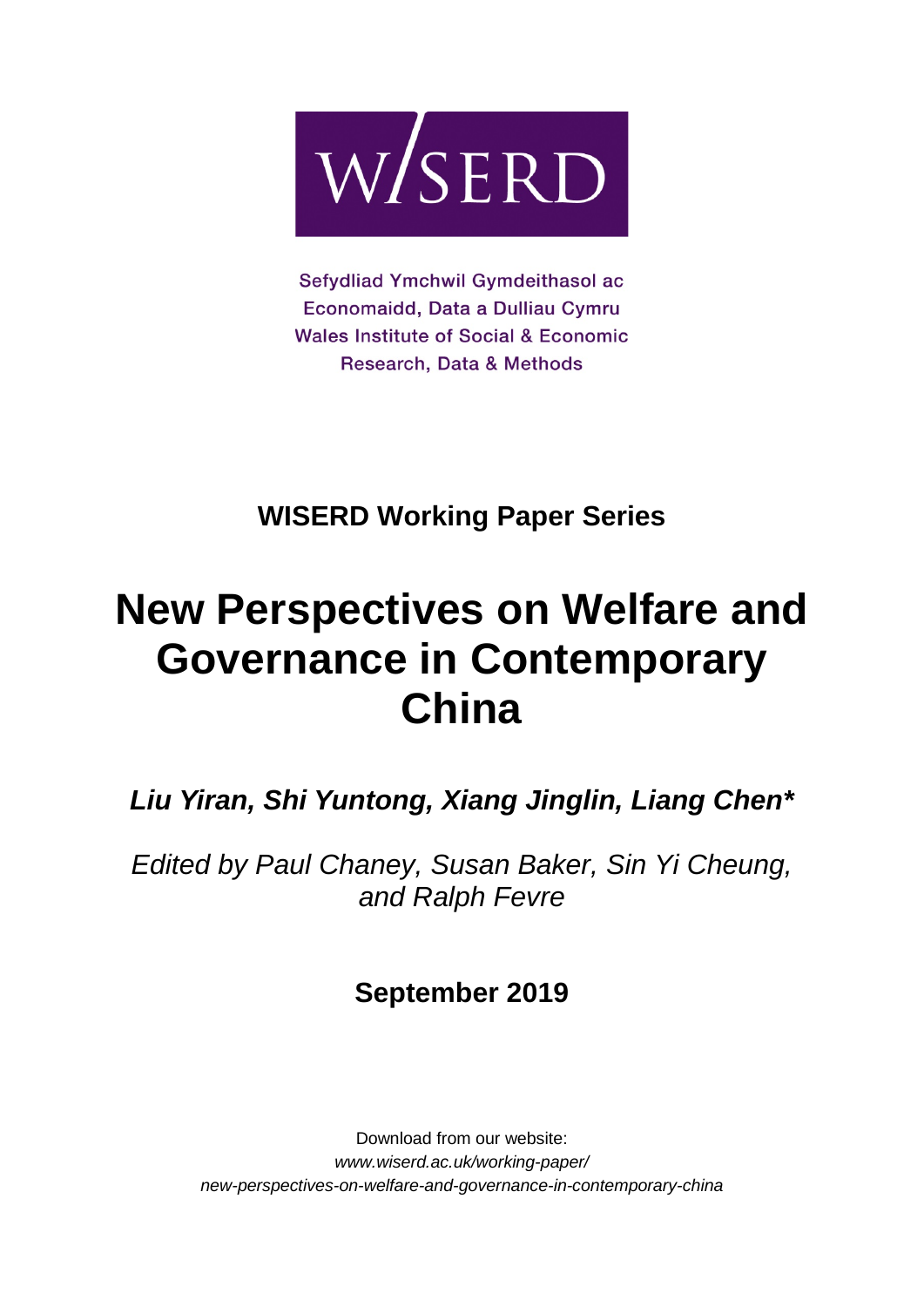# **Authors:**

Liu Yiran, Shi Yuntong, Xiang Jinglin, Liang Chen\*

(We refer to names in Chinese convention, i.e. Surname-First names).

# **WISERD Hub contact:**

Communications Officer Wales Institute of Social and Economic Research, Data and Methods (WISERD) Cardiff University 38 Park Place **Cardiff** CF10 3BB

Email: WISERD.Comms@cardiff.ac.uk

© 2019 Authors. All rights reserved.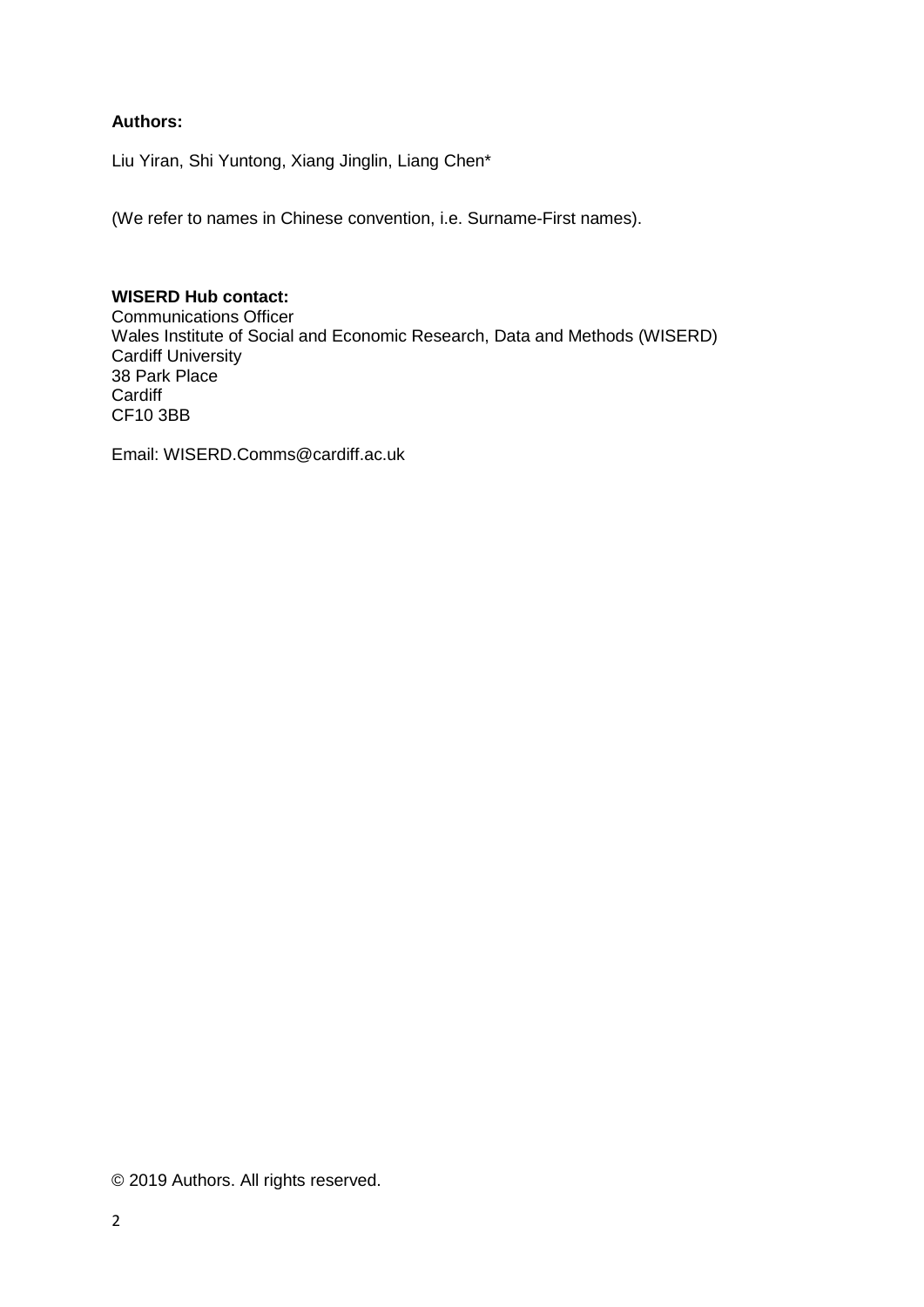#### **Introduction**

Over the last thirty years, China has undergone comprehensive and profound social and economic transformation. The rapid development of urbanization, marketization, informatization and globalization has brought China a series of major challenges. These include how to adjust the relationship between the state, market and society; how to narrow the gap between rich and poor; how to build and improve the social welfare system; how to protect and improve the ecological environment; and how to reform and innovate the system of government and governance. At the same time, Britain, on the other side of the world, faces serious problems: such as its departure from the EU, declining trust in government, refugee crises and problems of social integration, and the retrenchment of the social welfare system.

As a popular adage says, "To learn from others' experience can better oneself". In the era of globalization, China's road of modernization is not only inseparable from the experience of developed countries, but also provides the world with a unique insight on development and welfare: one with a 'Chinese flavour'. International academic exchanges and cooperation are important parts of the internationalization process.

In order to promote academic exchange and cooperation between China and Britain, scholars from the Institute of Sociology of the Chinese Academy of Social Sciences – led by Dr Xiao Lin - and the School of Social Science of Cardiff University, led by Professor Sin Yi Cheung, successfully secured funding from the British Academy under the CASS-BA Newton Advanced Fellowship scheme in 2016. The broad theme of the project was 'Social Welfare and Local Governance: A comparative perspective between China and Britain'. Along with *Social Policy and Local Governance: Developments in Europe and China* (社会政策与地方治

理:欧洲和中国的经验, Social Science Academic Press, Beijing, 2019), the four papers in this publication are key outputs from the CASS-Cardiff University collaboration. Written by leading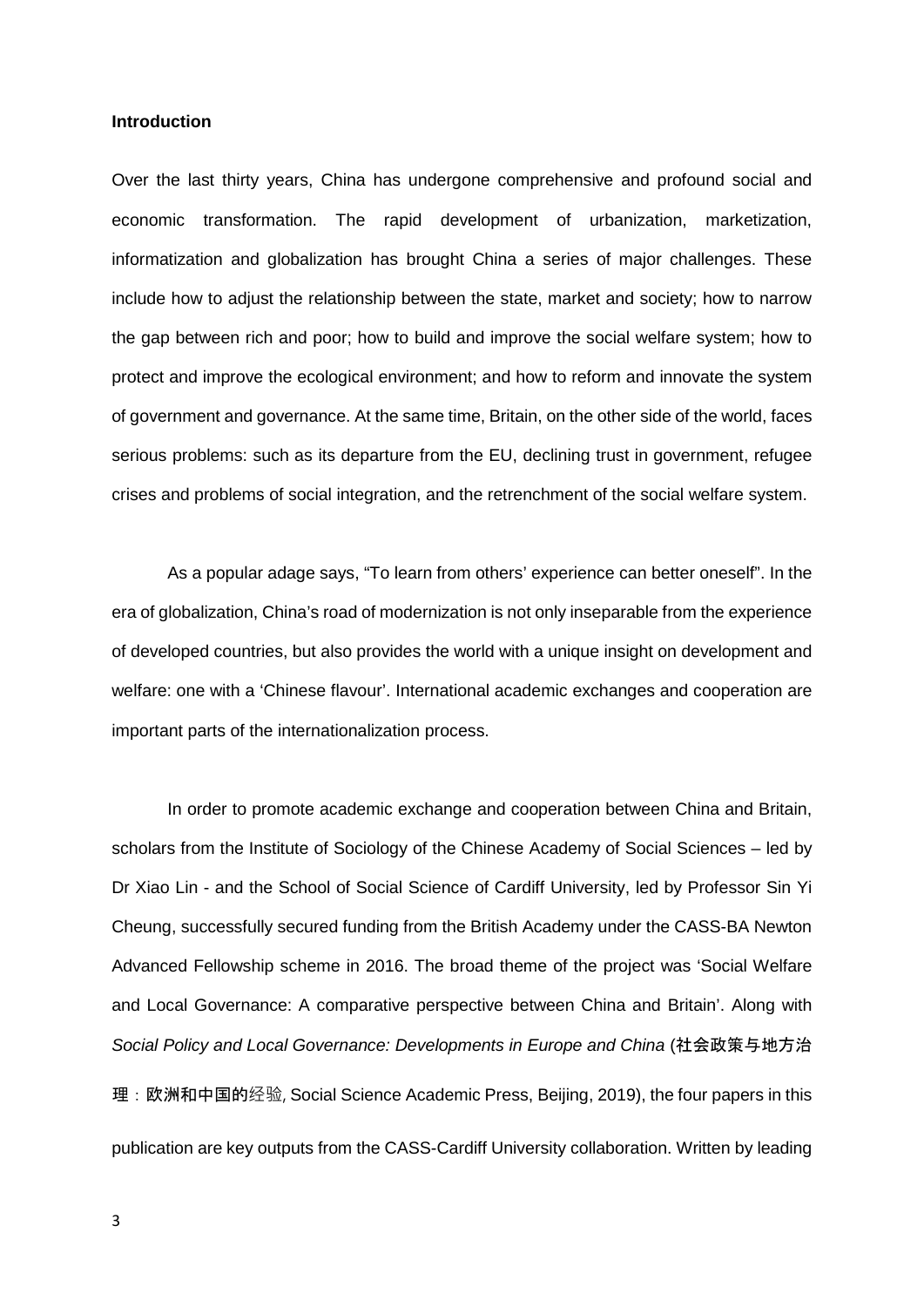CASS scholars, each paper provides new insights into issues of welfare, development and urbanization in contemporary China.

By engaging with these issues, the chapters in this volume provide a timely, empirically grounded engagement, with a raft of social theory. Foremost is the burgeoning body of academic work on 'governance'. Towards the end of the twentieth century, new ways of governing emerged in Western countries that involved greater use of non-state actors. The term 'governance' is now employed to capture the idea that governing does not rest on the authority and sanction of government alone (Gouldson and Bebbington, 2007; Bevir, 2013). This results in various forms of public-private-voluntary collaboration, including the use of private market and civil society actors for the delivery of social goods. These are variously captured in the associated literature on 'welfare pluralism' (Chaney and Wincott 2014) and 'new public governance' (Osbourne, 2010). Importantly, work on 'multi-level' (Bache and Flinders, 2004) and 'multi-spatial' governance (Jessop, 2016) underlines how the form and function of governance varies according to geographical scale: ranging from international, national and sub-national (or regional) processes to those operating at the local or community level.

The prevailing mix of governance styles can also differ across policy sectors and countries, as well as change over time (Baker, 2018). This is evident in the allied literature on welfare state theory (Pierson and Castles, 2000; Leibfried and Mau, 2008), which provides critical insight into the role of the state in promoting citizen wellbeing and the provision of social welfare. This literature, however, has been largely dominated by studies of Western states (Arts and Gelissen, 2002; Chau and Sam, 2011), especially where strong neoliberal belief in the effectiveness and efficiency of markets shapes the mix of governance styles used (Newman and McKee, 2005). In response, this volume analyses developments in the East.

China presents an interesting and important case, where civil society is less autonomous from the state (Hsu and Hasmath, 2017). Although civil society in China cannot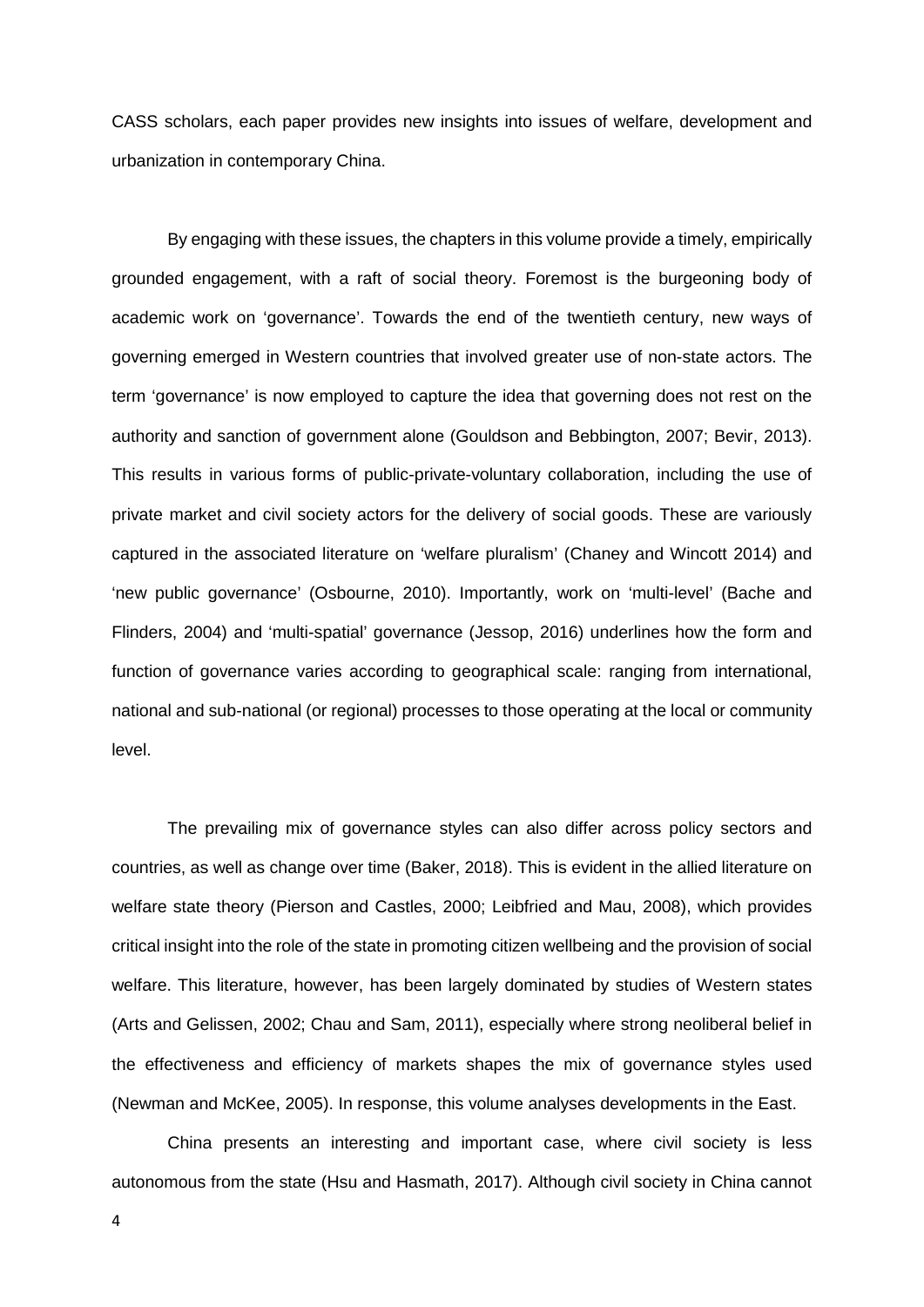be understood in conventional terms, the drive towards economic reform and modernization in the past 30 years has created new opportunities for citizen participation (Kerr, 2015). Here, new participatory practices socialize people into an ethic of citizenship, such as through the provision of social care at the community level (Ringen and Ngok, 2013). Yet the case of China also exhibits strong similarities to the West, where the state continues to act both as a coordinator and facilitator, while retaining its traditional regulatory and oversight roles (Carrillo Garcia, Beatriz, Hood, and Kadetz, 2017).

The evidence from our empirical work on China shows how, as this change in governmentality plays out in practice, the opening-up of social spaces can both strengthen the bonds between the state and the polity, while simultaneously enhancing the capacity of the state to deliver on social goods (Sander et al, 2012). The research also points to the complexity of the relationship between civil society and the state and the need to think differently about how it is forged and developed outside Western contexts.

These articles reflect the finished product after months of hard work of the CASS team and helpful comments and advice from senior colleagues of the Cardiff team. The editing and publishing of these working papers stand among the concrete achievements of our three years' communication and cooperation. We hope to use it as an opportunity to contribute our humble effort to promote international exchange and expand our academic horizons in related fields.

#### Editors and contributors

School of Social Sciences, WISERD, Sustainable Places Research Institute – Cardiff University & the Institute of Sociology, Chinese Academy of Social Science, Beijing.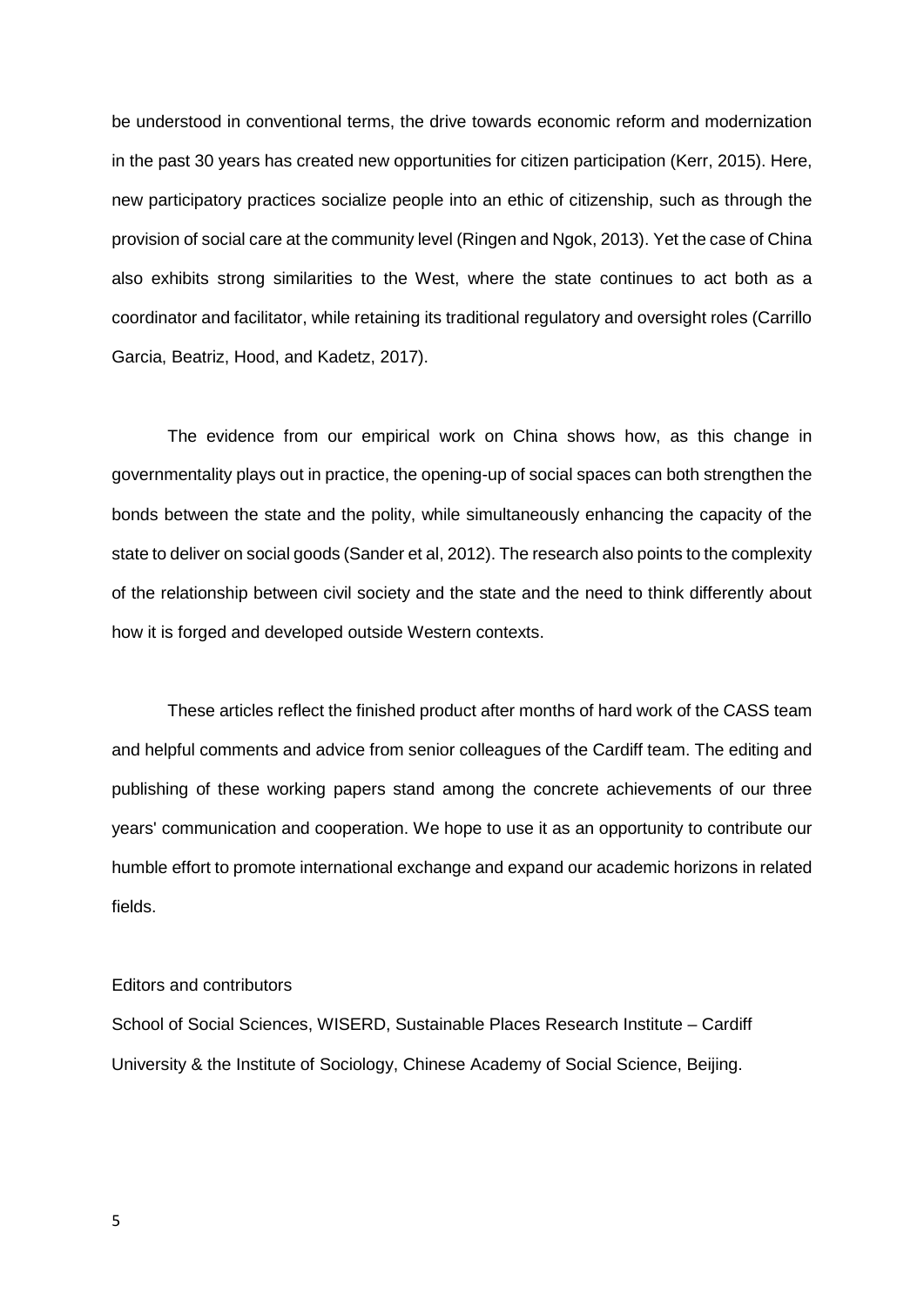#### **References**

Arts, W. A. and Gelissen, J. (2002) Three Worlds of Welfare Capitalism or More? A state-ofthe-art report, *Journal of European Social Policy* 12(2): 72-89.

Bache, I. and Flinders, M. (2004) (eds). *Multi-Level Governance*. Oxford: Oxford University Press.

Baker, S, (2018), Environmental Governance, in Castree, N., Hulme, M., and Proctor, J. (eds.), *Companion to Environmental Studies (*London and New York: Routledge): 179-83.

Bevir, M., (2013) *The Sage Handbook of Governance*. London: Sage.

Carrillo Garcia, B., Hood, J., & Kadetz, P. (2017). *Handbook of Welfare in China*, Cheltenham, Edward Elgar.

Chaney, P. and Wincott, D. (2014), Envisioning the Third Sector's Welfare Role: Critical discourse analysis of 'post-devolution' public policy in the UK 1998–2012. *Social Policy & Administration* 48(7): 757-81 [open access] doi: 10.1111/spol.12062 http://onlinelibrary.wiley.com/doi/10.1111/spol.12062/abstract

Chau, C. & Sam, Y. (2011). Ethnocentric Bias in the Comparative Study of Social Welfare: The case of welfare reforms in Hong Kong, *Journal of Comparative Social Welfare* 27(3): 233-42. ·

Foucault, M. (1979) On Governmentality, *Ideology and Consciousness* 6: 5-21.

Gouldson, A. and Bebbington, J. (2007) Corporations and the Governance of Environmental Risk, *Environment and Planning C: Government and policy* 25: 4-20.

Hsu, J. Y. and Hasmath, R. (2017) A Maturing Civil Society in China? The role of knowledge and professionalization in the development of NGOs, *China Information* 31(1) (Sage): 22-41. https://doi.org/10.1177/0920203X16676995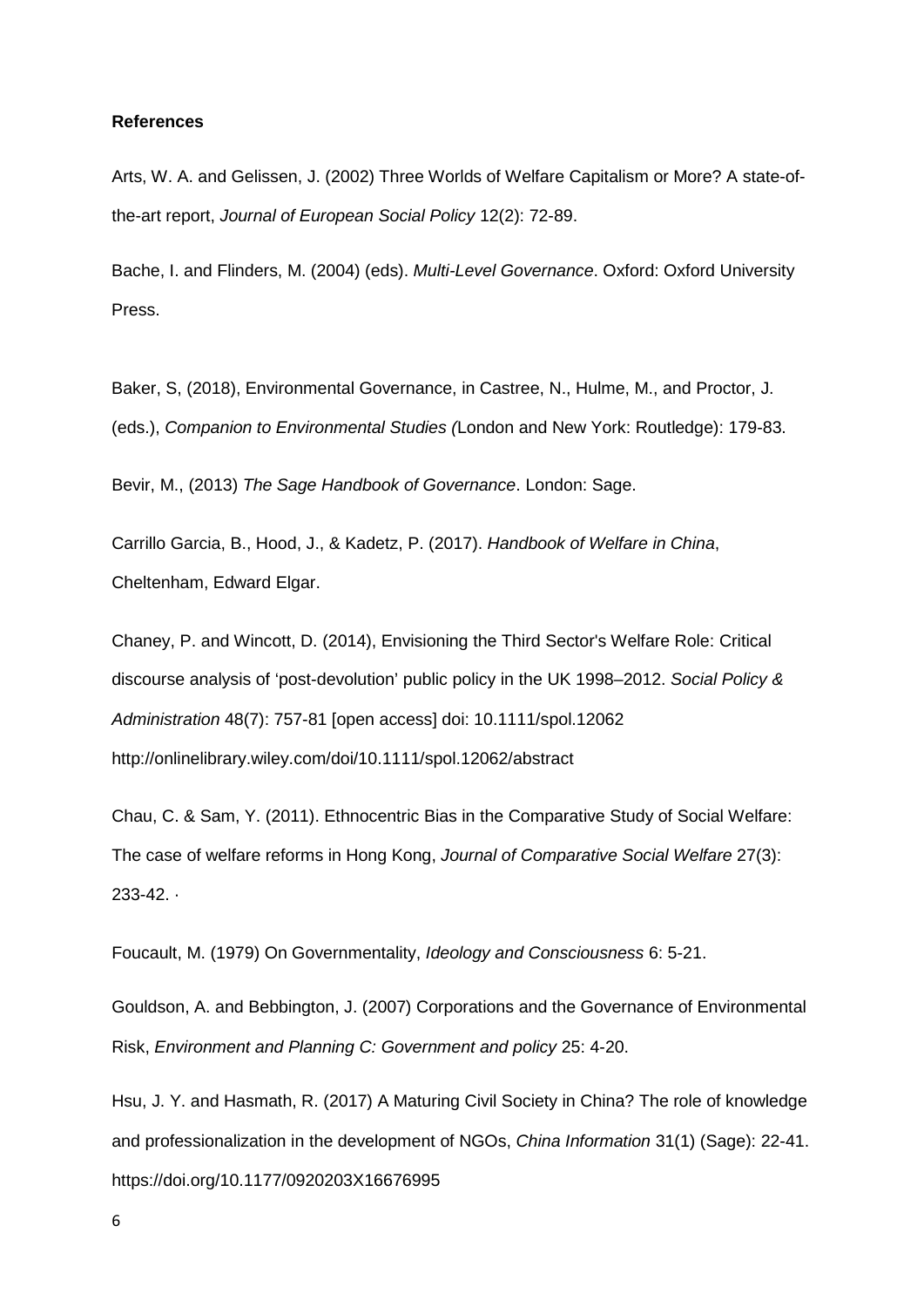Jessop, B. (2016) Territory, Politics, governance and multispatial metagovernance, *Territory, Politics, Governance* 4(1): 8-32.

Kerr, D. (2015) Civil Society and China's Governance Dilemmas in the Era of National Rejuvenation. Chapter 3 (pp. 35-64) in Kerr, D. (ed.) *China's Many Dreams: Comparative perspectives on China's search for national rejuvenation*. NY: Springer https://link.springer.com/book/10.1057/9781137478979

Leibfried, S., and Mau, S. (eds). (2008). *Welfare States: Construction, deconstruction, and reconstruction*. 3 vols. Cheltenham, UK: Edward Elgar.

Newman, J. and McKee, B. (2005) Beyond the New Public Management? Public services and the social investment state, *Policy & Politics* 33(4): 657–74.

Osborne, S. (ed.) (2010) *The New Public Governance?* London: Routledge

Pierson, C., and Castles, F. G. (eds). (2000). *The Welfare State Reader*. Malden, MA: Blackwell.

Ringen, S. and Ngok, K. (2013) What Kind of Welfare State is Emerging in China? United Nations Research Institute for Social Development, Working Paper 2013-14, http://www.unrisd.org/80256B3C005BCCF9/(httpAuxPages)/28BCE0F59BDD3738C1257BE 30053EBAC/\$file/Ringen%20and%20Ngok.pdf

Saich. T. (2000), Negotiating the State: The development of social organizations in China, *The China Quarterly* 161: 124-41.

Sander, A., Schmitt, C. and Stein K. (2012) Towards a Chinese Welfare State? Tagging the concept of social security in China, *The Perspective of the World Review* 4(2): 9-35 https://pdfs.semanticscholar.org/21ff/4d6ab6519323f2c7a29e6e9d5c90e9aa5af0.pdf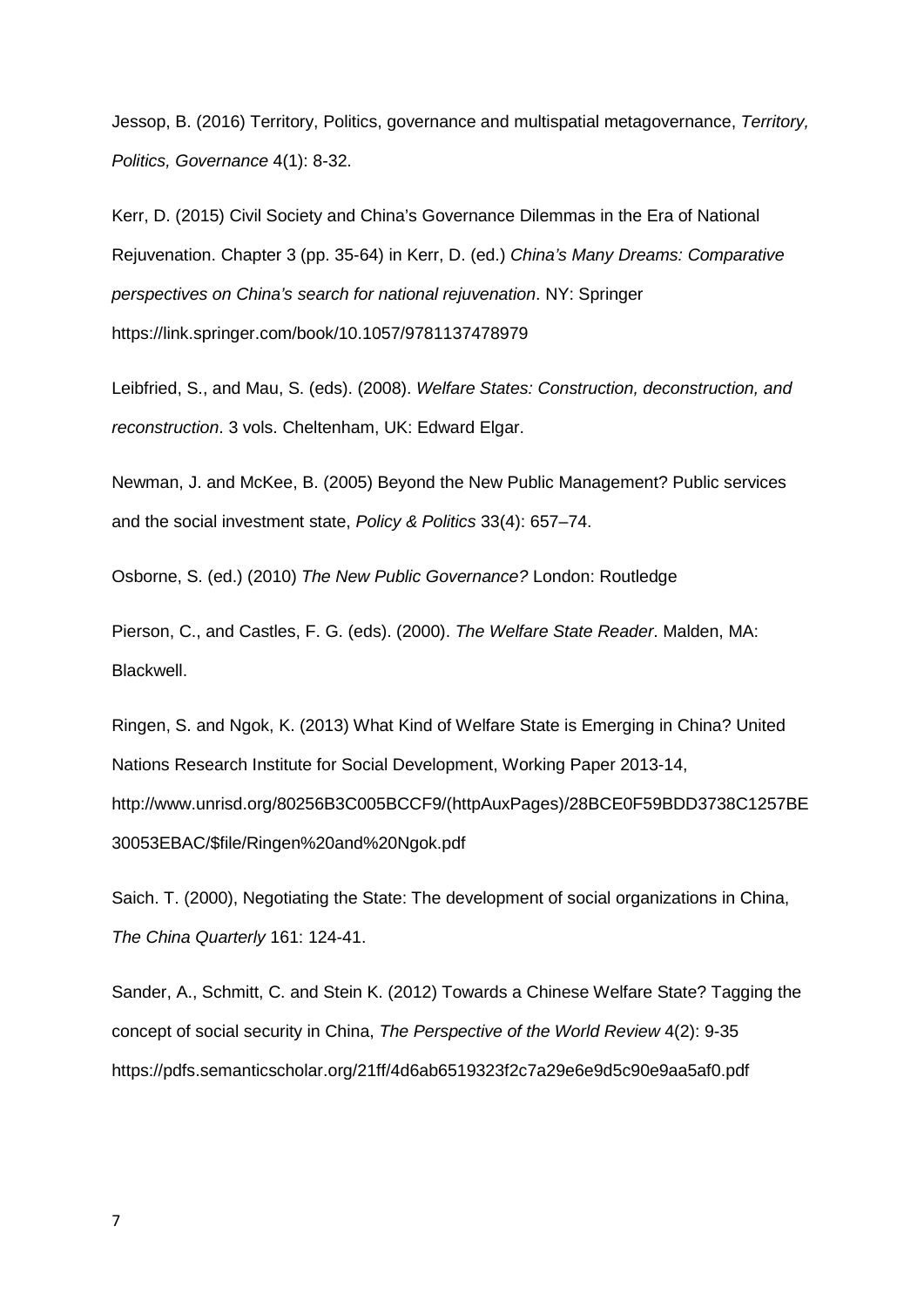**Acknowledgements:** We are grateful for the generous support from the Chinese Academy of Social Science and the British Academy, who funded this project under the Newton Advanced Fellowship Scheme. Grant reference: AF150320

**Keywords:** Welfare, governance, community development, civil society, China.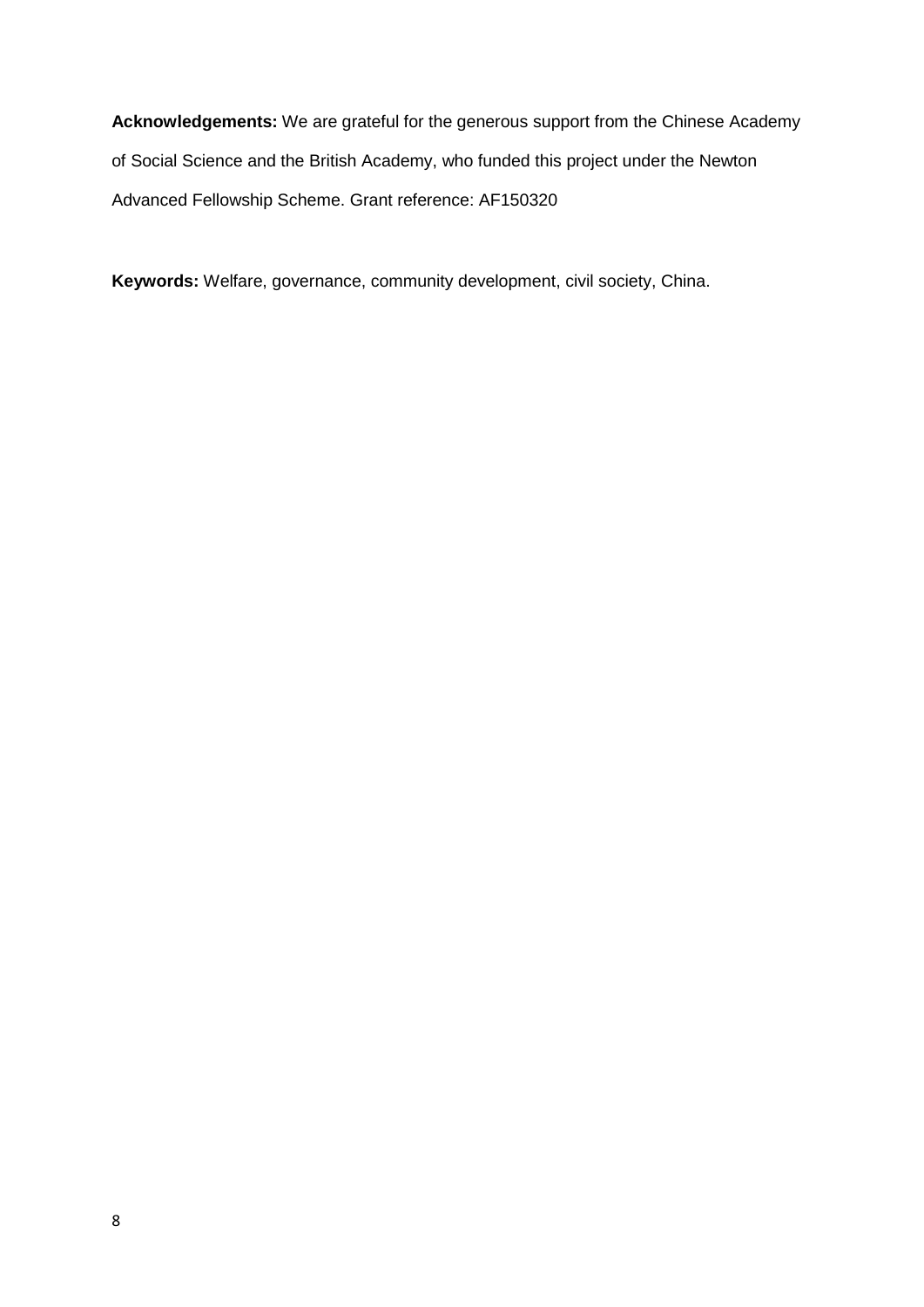# **Contents**

- 1. Introduction (p.3)
- 2. 'Reconciling the People's Will with Central Government's Plan: Exploring the pursuit of local governance in today's China', Liu Yiran (p.12)
- 3. 'State-made Society? Exploring the "creation of society" and the provision of public services at the community level in contemporary China', Shi Yuntong (p.39)
- 4. 'Structural Differentiation: Social organizations in contemporary Chinese community governance', Xiang Jinglin (p.73)
- 5. 'Pushing the Boundaries: Exploring the action space of an NGO in the context of devolution in urban China', Liang Chen (p.97)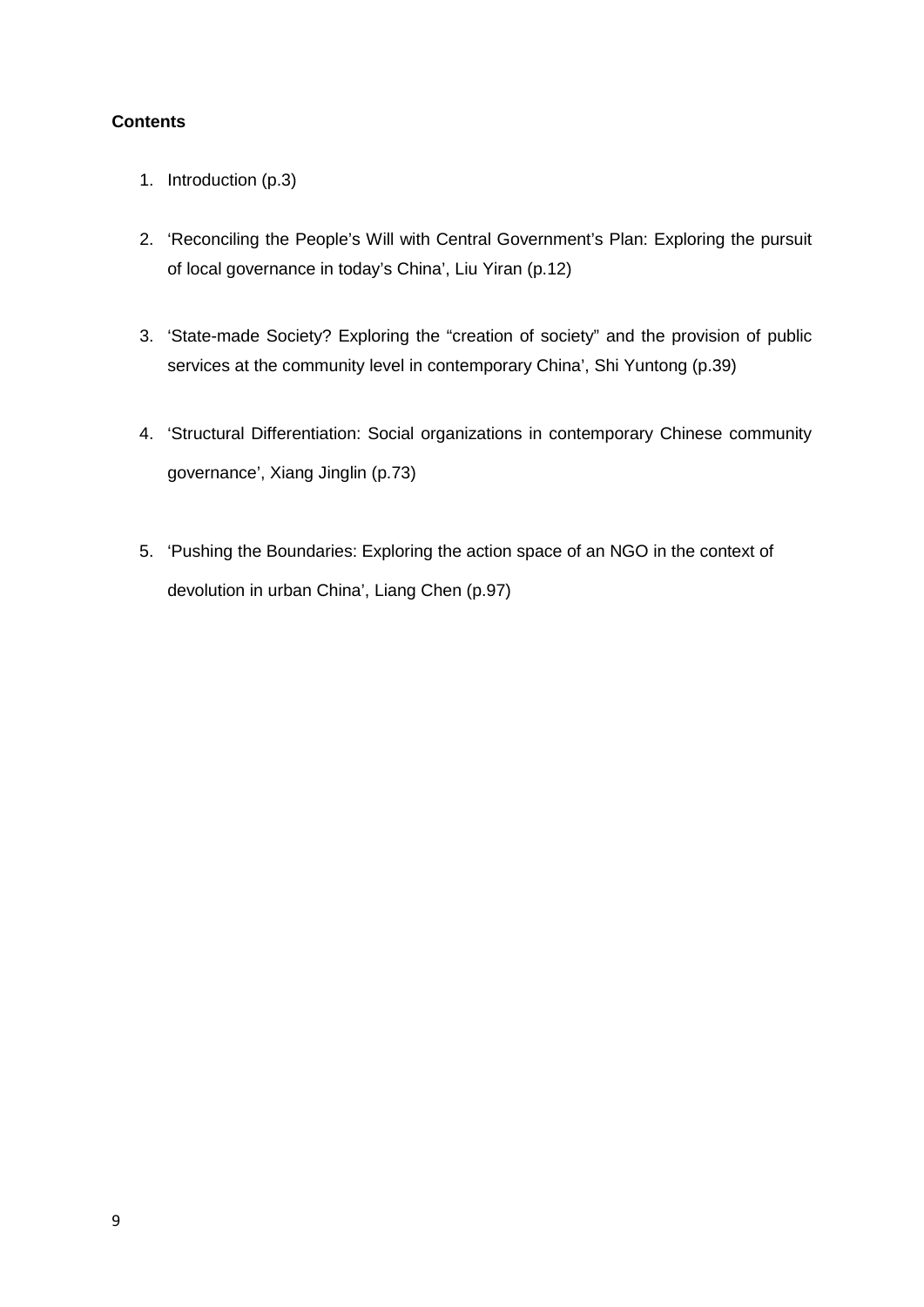### **Author Biographies**

**Chen LIANG** is an associate researcher from Institute of Sociology, Chinese Academy of Social Sciences. She received her Bachelor's degree and Master's degree from Peking University and Ph.D. degree from CASS. Her main interest of research includes antipoverty policy study, community and NGO development study. Her publication includes rural community study in Hebei province, anti-poverty project in some western provinces, and local governance and innovation programs across many Chinese provinces.

**Yuntong SHI** is an assistant researcher from Institute of Sociology, Chinese Academy of Social Sciences. She received her Master's and Ph. D. degree from Tsinghua University. Her main interest of research is urban and political sociology. Her publication includes social movement in urban communities, community capacity building and community development, corporate community involvement, the creation of the society by the state, and local governance in China.

**Jinglin XIANG** is an assistant researcher from the Institute of Sociology, Chinese Academy of Social Sciences. He received his Ph.D. degree from Peking University. His main interest of research is economic sociology, organizational sociology and urban social governance. His publication includes the institutional logic of local financial governance, the market role of local governments, relationships between social organizations and community governance in China.

**Yiran LIU** is an assistant researcher from the Institute of Sociology, Chinese Academy of Social Sciences. She received her master's degree from the University of Oxford and Ph.D. degree from Tsinghua University. She was a visiting fellow of the Harvard-Yenching Institute and main interest of research is political and economic sociology. Her publication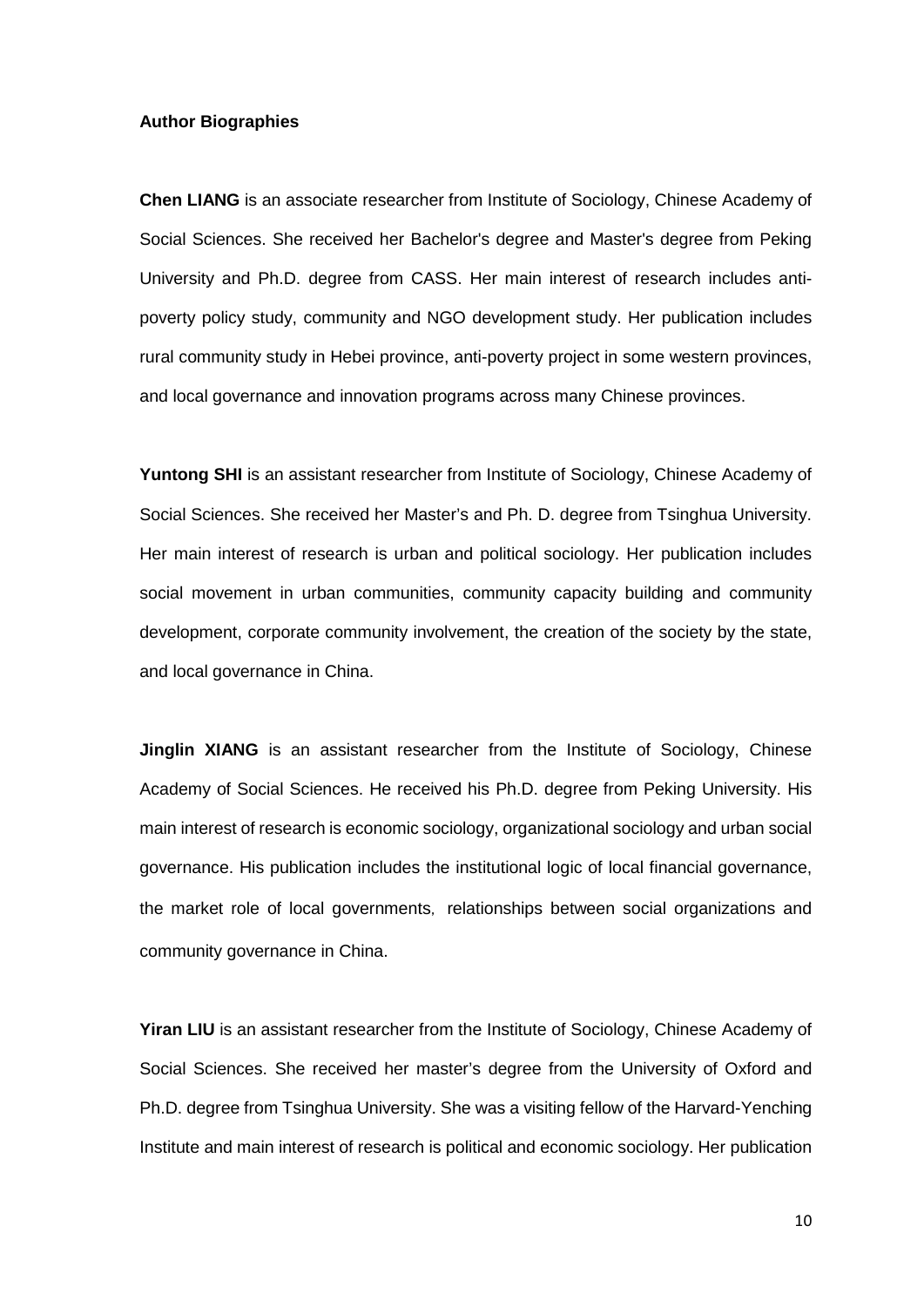includes demolition project in Beijing, entrepreneur charity in Yunnan, and local governance programs across many Chinese provinces.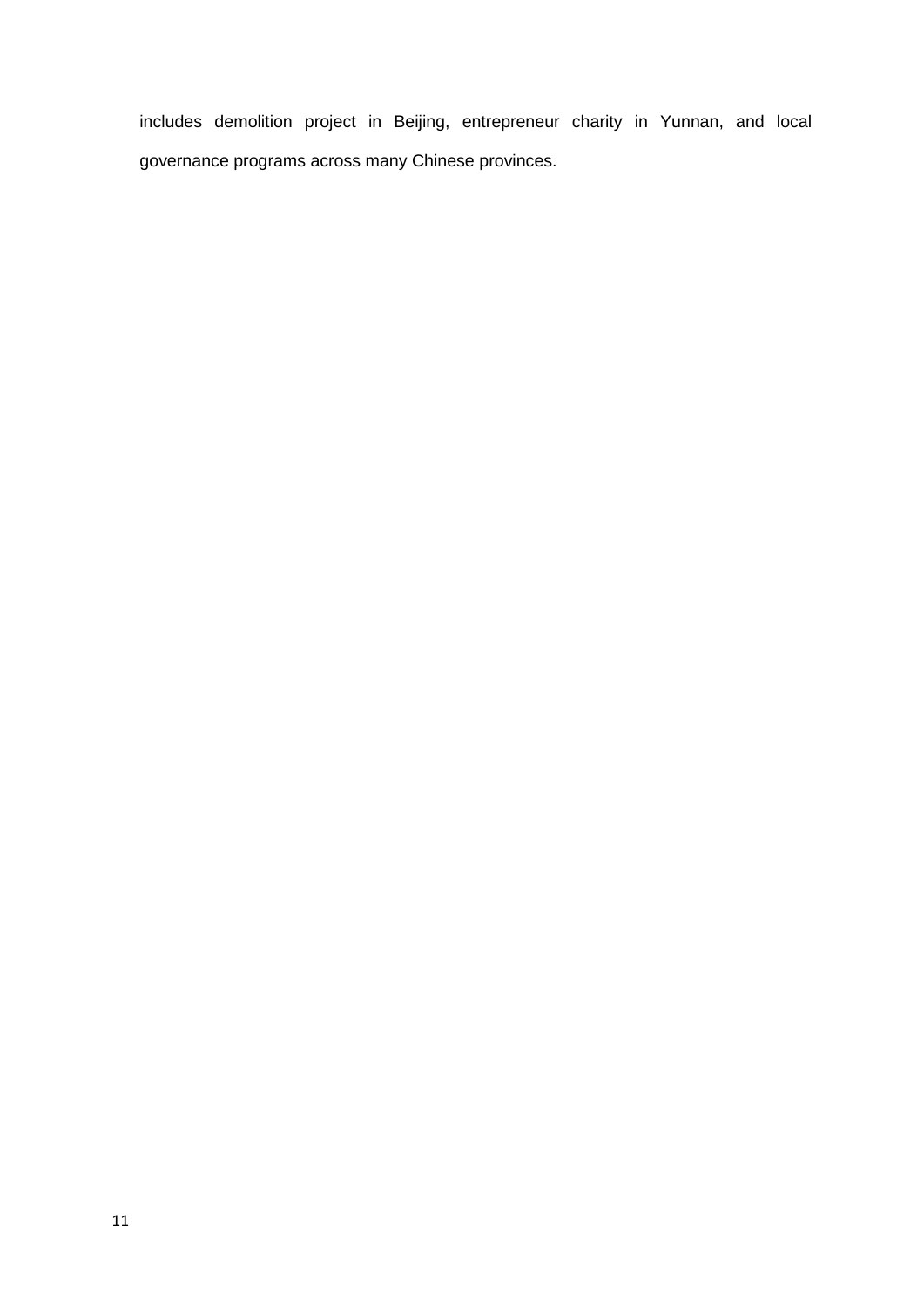# **1. Reconciling the People's Will with Central Government's Plan: Exploring the pursuit of local governance in today's China**

#### **Liu Yiran**

**Abstract:** *In the wake of 18th and 19th Communist Party of China (CPC) Central Committee reforms on 'social governance', this paper will explore subsequent developments in Chinese local governance. This is an appropriate focus because earlier research has largely tended to overlook the challenges facing local government in balancing the requirements of upper level national government with the needs and will of society. By using interviews and participant observation to examine the case of Xicheng District Beijing, this paper finds that, when local government faces pressure from central government, it tends to downplay consideration of the people's voice and instead uses monetary compensation to appease people's anger at not being listened to. However, when local government is afforded more freedom, it is more*  likely to try and address people's needs and demands and reconcile these with central *government's plan, to balance the needs of the two. The analysis of the post-2012 reforms identifies three Project Types to illustrate the emerging different approaches to local governance. Owing to government's dominant role, Types One and Two are more akin to what empowerment theory dubs 'collaborative betterment'. In contrast, Type Three projects give local communities far greater say in determining policy priorities and implementation methods. For this reason, they broadly resonate with the notion of 'collaborative empowerment', although ultimately government remains a veto player. A further key finding is that the pursuit of local governance is not exclusively reliant on central government's plan, nor the demands of society; but to a significant degree, is shaped by the mediating role of local government officials.*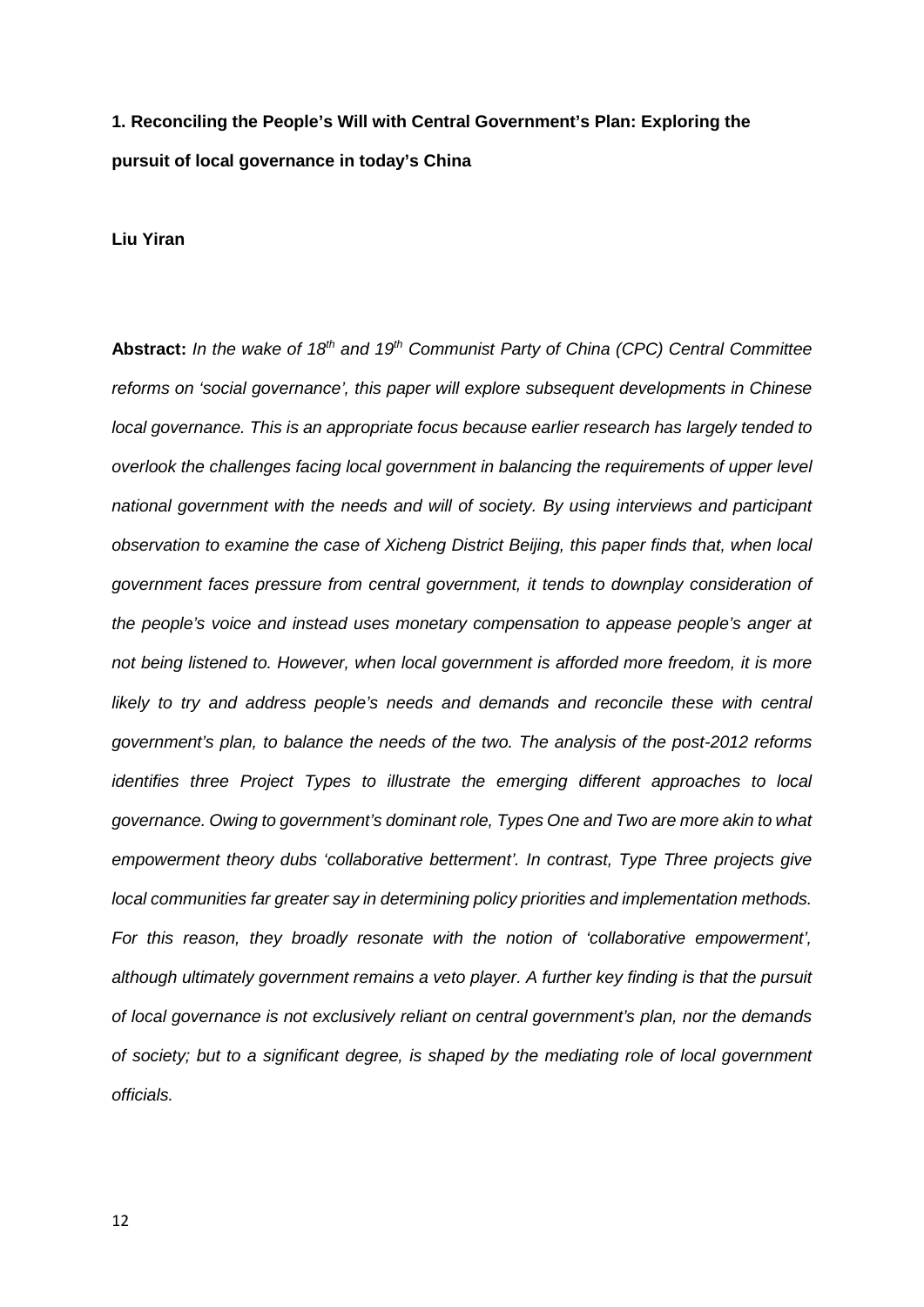#### **Introduction**

In the wake of the 18<sup>th</sup> and 19<sup>th</sup> CPC Central Committees' reforms on 'social governance', this paper explores subsequent developments in local governance in China. This is an appropriate focus because earlier research has largely tended to overlook the challenges facing local government in balancing the requirements of upper level, national government with the needs and will of society. Drawing on interviews, official documents and participant observation, it examines the case of Xicheng District, Beijing. As will be seen, the analysis of the post-2012 reforms, identifies three Project Types which illustrate different approaches to local governance. Owing to government's dominant role, Types One and Two are more akin to what empowerment theory dubs 'collaborative betterment'. In contrast, Type Three projects give local communities far greater say in determining policy priorities and implementation methods. For this reason, they broadly resonate with the notion of 'collaborative empowerment', although ultimately government remains a veto player.

Before considering the case study research, it is important to briefly trace the recent history of thinking on notions of society and governance. During the 30 years after 1949, China was a 'holistic state', with the economy, society and politics highly intertwined and controlled by the state. In urban China, the state exerted its power over individuals through *Daiwei* (also known as Work Units), which, as the major form of social management system, usually shouldered economic, social and political responsibilities. They provided their employees not only with salaries and subsidies, but also with social welfare and community activities.<sup>[1](#page-12-0)</sup>

After the reform and a series of 'Opening Up' policies in 1979, Chinese civil society gradually developed, with more private firms set up and social organizations formed. In consequence, many ambitious citizens started to look for jobs outside the Danwei system. Later, in the 1990s, due to the increasing welfare burden, many state-owned companies lost

 $\overline{a}$ 

<span id="page-12-0"></span><sup>1</sup> The Danwei also exercised significant control on people's lives. For example, if people wanted to travel around or get married, they had to get permission from their Danwei.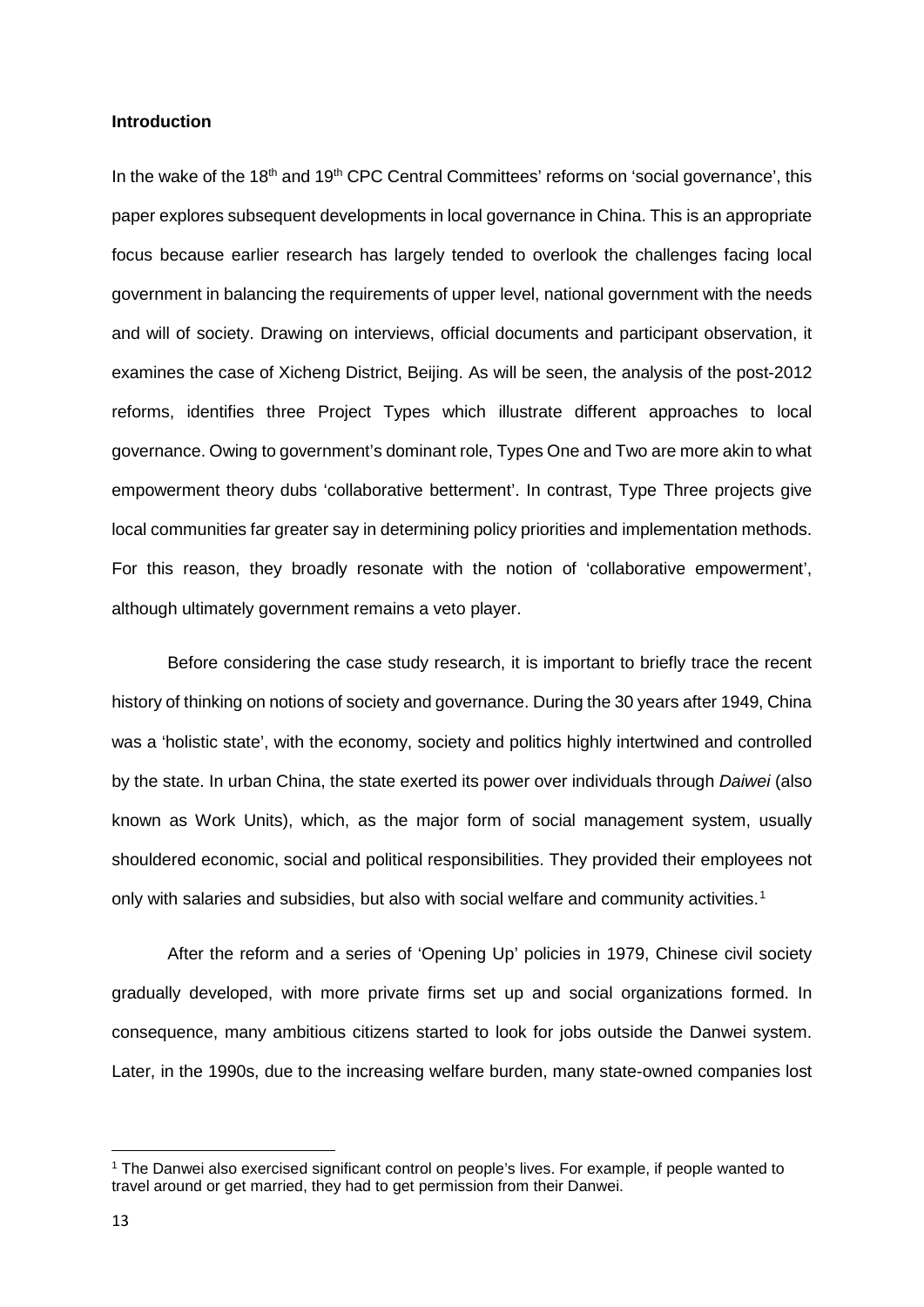their competitive edge in the market and had to lay off workers in order to survive. With a significant number of people losing their jobs, the state felt the pressure of maintaining social and economic stability. In response, it started to use urban communities as a supplement to the Danwei system. Thenceforth, urban communities were to take the leading role in providing social services. However, despite its importance, 'society' had long been considered subordinate to the economy and politics in China, and was not seriously regarded as an independent domain until 2006. At this juncture, the concept of 'harmonious society' was officially put forward at the Six Plenary Session of the 16<sup>th</sup> CPC Central Committee. In consequence, now recognized as the basic unit of society, communities are getting more attention and resources from the state. Gradually, they have become the most important unit of social management. Although the organic, grassroots role of the community is emphasized in official policy, its affairs are still arranged by government in a top down fashion, with communities lacking autonomy of their own.

In recent years, as a result of China's rapid economic development, people's living standards have improved, and their demands on authorities have diversified. For example, they not only need the government to provide for public services, but to do so in an impartial and negotiable manner. In the face of this change, the pre-existing, top down system of governance failed to adapt to the new social reality. Therefore, the Central Committee's 'Decision on Major Issues Concerning Comprehensively Deepening Reforms' [2](#page-13-0) , adopted at the Third Plenary Session of the 18<sup>th</sup> CPC Central Committee, put forward the new idea of replacing social management with 'social governance'; that is, greater involvement of civil society. This was a significant reform because it emphasized that the government should play a guiding role in governance, encouraging and supporting all sectors of society to participate; rather than undertaking the whole task itself. The report of the 19<sup>th</sup> Congress also explicitly

 $\overline{a}$ 

<span id="page-13-0"></span><sup>&</sup>lt;sup>2</sup> An official document released by the central government on 15 November 2013. It concludes with an achievement summary of former reforms and guiding principles of future reforms.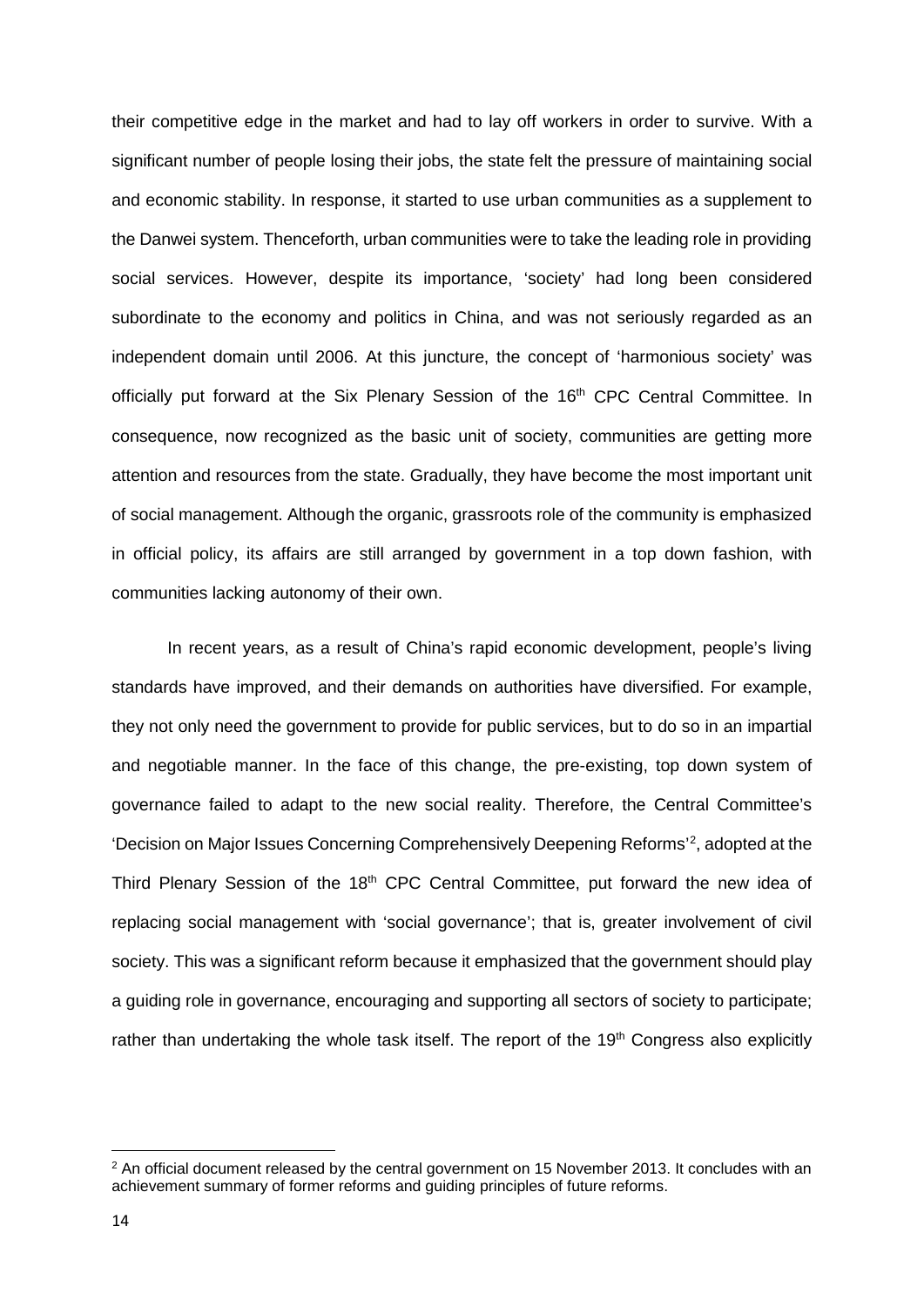requested that further reform and innovation should be applied to the social governance model; notably, creating a shared, co-built, co-governed structure of social governance.

Responding to central government reforms, local governments have implemented a raft of different projects as the main way to fulfil people's needs. The 'Project System', as scholars refer to it, has emerged as a commonly used method for governing in contemporary China (Qu, 2012). However, the reality of the Project System is very different from the vision set out in policy. Current practice is shaped by the fact that, whilst trying to encourage more people to participate in community development projects and join the co-governing process, local government has its own interests and challenges that are not always factored into consideration by the 19<sup>th</sup> Congress' reforms. This is a key oversight: local government not only faces time and resource limitations, but is also subject to the pressure of being evaluated by upper level, central government. Furthermore, it shoulders the crucial responsibility of maintaining the stability of local society.

Faced with these challenges, most of the time, experience shows it is hard for local government to build a social governance model that can both pass the evaluation of central government and meet the requirements of local residents. Given this, this article explores how local government attempts to reconcile competing pressures from central government and local communities in order to successfully implement China's 'Project System' governance.

The remainder of this paper is structured thusly: following a review of the relevant literature, and an outline of the methodology, attention centres on the empirical case studies to illustrate: 1. Under what circumstances different modes of local governance emerge; 2. Their effectiveness. The concluding discussion seeks to conceptualize the new modes of governance in today's China: reflecting on lessons learned about local government's implementation of projects under the new social governance model and to what extent they can give autonomy to local people.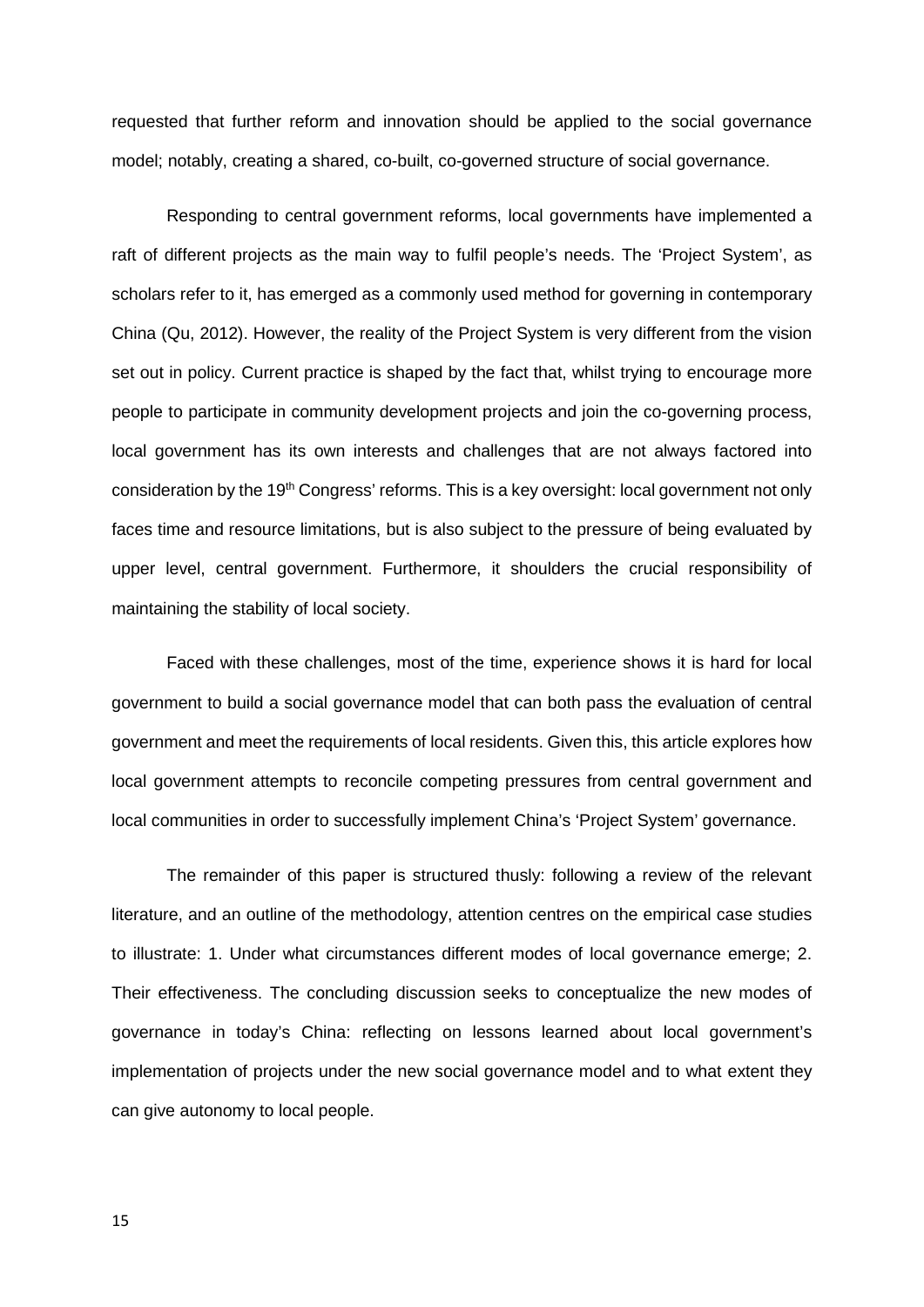#### **Literature Review**

Existing work on local governance in China falls into two broad categories. One is from the perspective of government; the other is from the angle of society. In the first category, scholars mainly explore the relationship between different levels and sectors of government and the emergence of new forms of governance. For example, Zhou (2008) put forward the concepts of the "administrative subcontract" (2008) and "political tournament" (2007). The former is an ideal type, which refers to a subcontracting relationship inside the government system, representing a hybrid governance structure between bureaucracy in the Weberian (1976) sense (a hierarchical system of administrative personnel); and a pure subcontract, which occurs among independent entities without bureaucratic, hierarchical relations. This system is outcome rather than procedure-oriented, and therefore gives the agent more discretion to do things in their own way while letting the principal keep their authority. The latter is an implicit competition among local governments for gains in political and economic performance. It describes how the vertical bureaucratic relationship between central and local government and the horizontal competing relationship between different local governments impact upon governing results. He regards both as incentive systems for Chinese local officials - and critical sources of China's future development.

Allied to this, Cao (2011:1-40) takes issue with Western scholars' representation of China's political power as a centralized, imposed system. He argues that the actual situation is one in which "central government rules officials and local government rules people". By adjusting the centralization and decentralization of power across different tiers of government, central government distributes and controls the risks and burdens of ruling. Zhou (2013) points out that, historically, the hierarchical nature of rule in Imperial China has parallels with today's multi-level government. According to this argument, the legacy of the formal and informal system in old China still has influence today: key components of governance are not autonomous - but co-existing and co-dependent to each other. From an international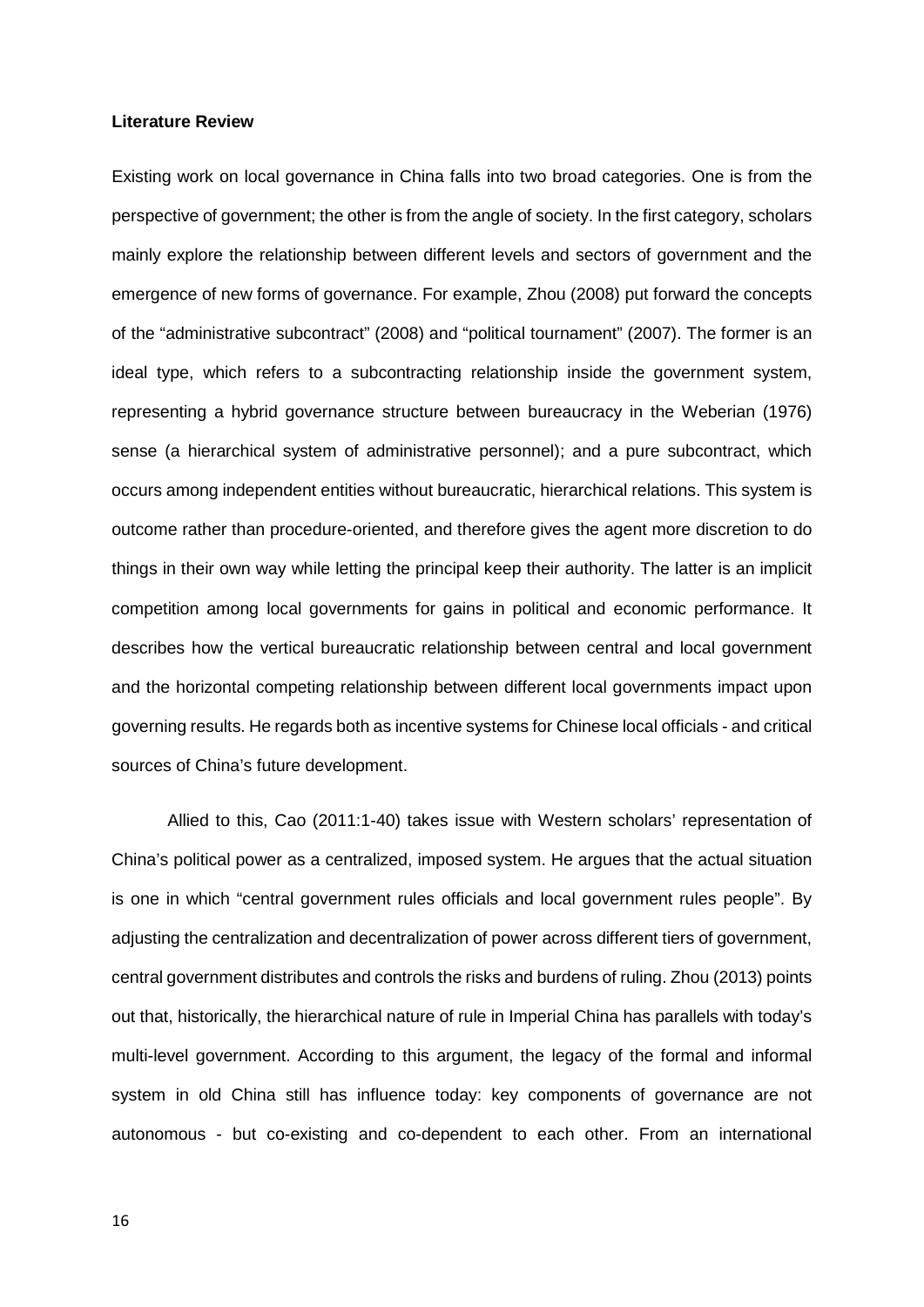perspective, the flexibility of this hybrid system has made China's bureaucratic system unique and 'effective'.

According to the foregoing view, government is understood almost as the sole actor for 'governance' (here, the connotation of the term is more closely related to 'ruling'). After the rise of 'new' governance studies in the West during the 1990s, many Chinese scholars embraced some emerging ideas and began to see local governance in a different light. They agreed that the essence of governance is to build order in society (Yu, 2000) and focus on governing mechanisms. Crucially, these are not necessarily reliant on the resources, authority and sanctions of government (Rhodes, 1997; Stoker, 1997). Instead, they are shaped by a multiplicity of actors across the state, civil sphere and business. More importantly, they believe that local residents should be the subject rather than object in local governance, because fulfilling their needs is the priority in a socialist state (Pan, 2004).

However, scholars have also highlighted how, despite people's urgent need for effective public services, their participation rates in local governance are very low. Some believe this is because people still carry the habits formed in the Danwei era planned economy; as a result, notions of autonomous society are not well formed (Xu, 1998). In this sense, local governance in China is not just about providing public services, but also building a society that can make up for the shortcomings of the state and the market (Xia, 2010). Wu & Yang (2006) believe the way to resolve such challenges is to have more programmes variously led by the government, market forces and/or social organizations, targeted at building trust among people and increasing social capital within communities.

Others think that lack of public awareness of the aims of the governance reforms is the fundamental problem for local governance in China. According to this view, helping people learn to communicate and negotiate, and step out from their private zones into the public arena, is critical for good governance (Li, Xiao & Huang, 2012; Xiao, 2017).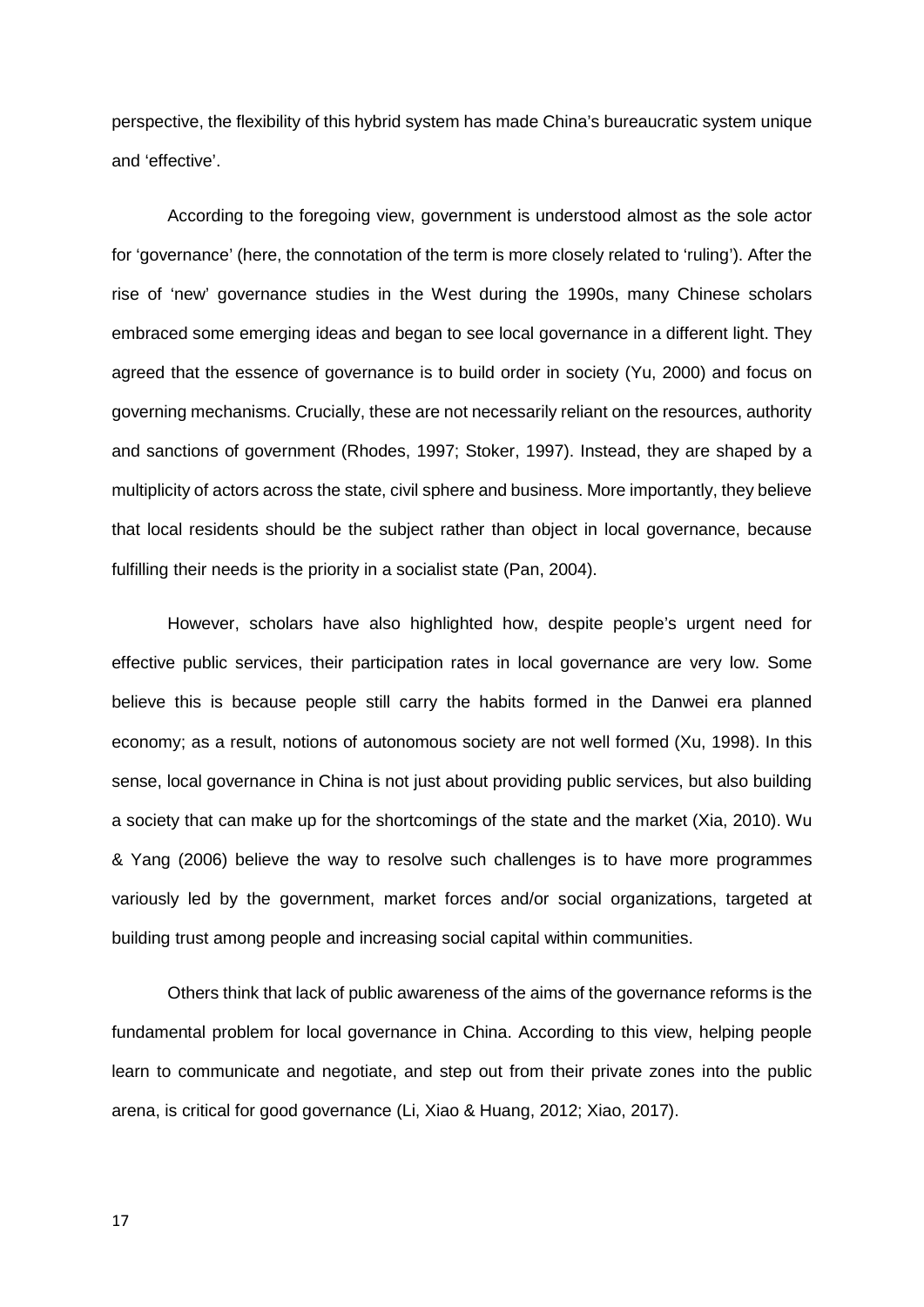There are also scholars who believe that more autonomy and resources should be given to the people, so they can govern by themselves (Wu & Zhang, 2016). Although these commentators all stress the importance of society, they acknowledge that the role of local government is more than necessary in the governing process. This is because it must still provide resources and, more importantly, keep the direction of the local development in line with the spirit of central government priorities.

In fact, the difficulty for local government is not just about fulfilling the requirements of the upper-level government, nor is it solely about stimulating people to participate in the governing process while maintaining stability. Rather, it is about balancing the two and carrying out its programmes with limited time, energy and resources. To explore this further, after a brief outline of the study methodology, we examine the case of Beijing Xicheng District and learn about how local governance is possible by analysing different governmental projects.

#### **Methodology**

China's vast size presents different provincial governments with diverse environments shaped by contrasting levels of economic development, as well as local, social or cultural factors. Against this backdrop, this article focuses on the case of Beijing province. As the capital of China, Beijing not only shoulders the responsibility of being the leading example for China in terms of building new governance models, but is also under tremendous pressure to maintain socio-economic stability. Xicheng district is in the centre of Beijing and considered a very important district. As a result, the local government faces strong pressure to build governance while maintaining stability, which gives this case study very high demonstration value.

As we have noted, this study examines moves towards implementing a new, post-19<sup>th</sup> CPC Central Committee mode of governance from the perspective of local government. From May 2017, Xicheng district started a project called the 'People's Livelihood and People's Will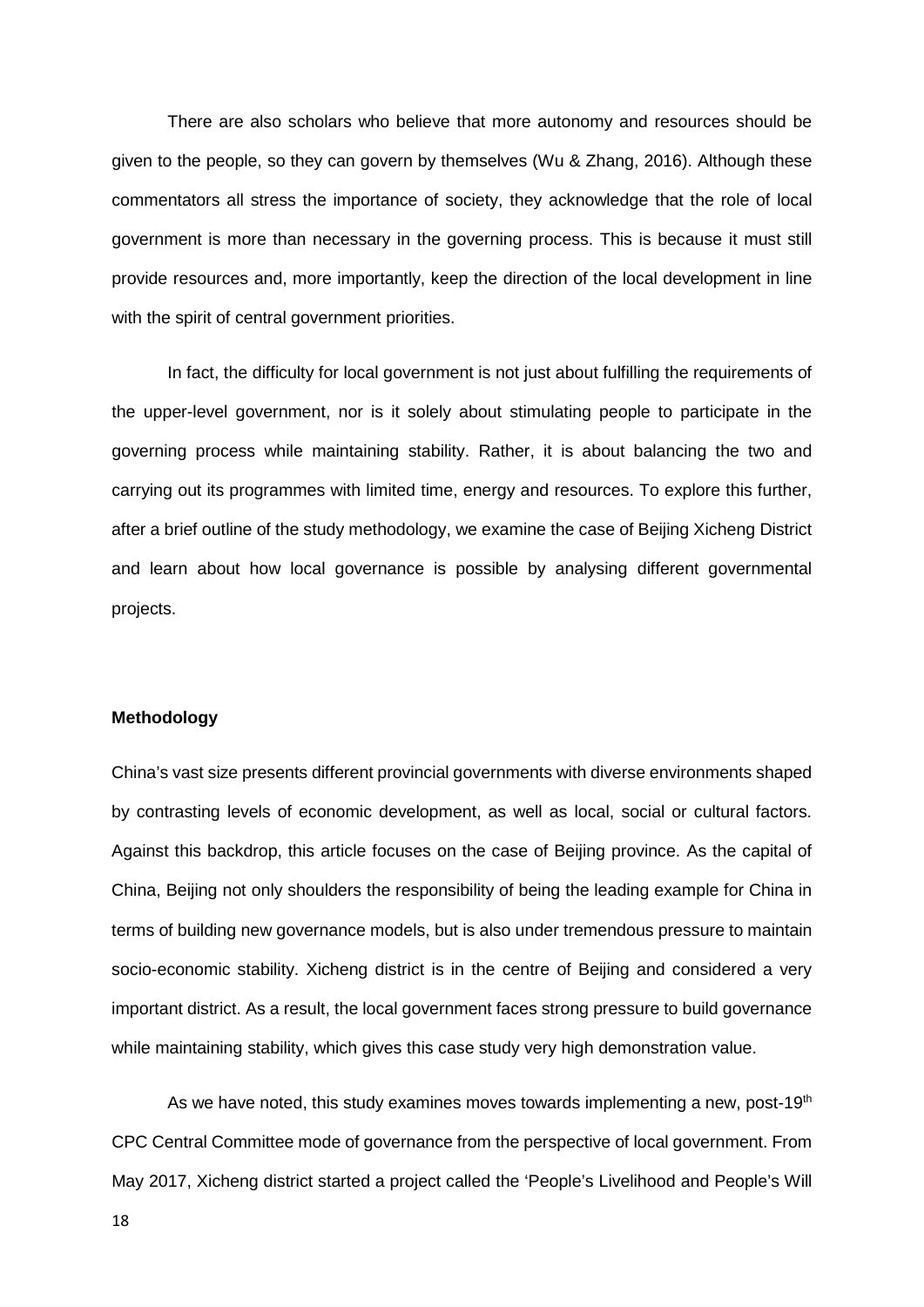Project' (hereafter referred to as 'People's Will Project'). This followed the 19<sup>th</sup> People's Congress's call to "meet people's need and elevate people's living standards" by listening closely to the people's will.<sup>[3](#page-18-0)</sup> As a member of the CASS<sup>[4](#page-18-1)</sup> research group, the author went to six street agencies (government dispatched offices), in Xicheng district for interviews and to undertake participant observation. 21 interviews were conducted; each took approximately three hours. Six focus groups were also conducted with local CCP party leaders, government officials, community directors, social workers, volunteers and residents. In addition, textual analysis was undertaken of a range of political and policy documents, including the 'People's Will Project' work plan of the district's government, and the workflow schedules of different street offices.

## **Research Context**

The People's Will project did not emerge suddenly. Instead, it developed over a number of years. Early in 2012, when the 18<sup>th</sup> Congress meeting was held, the Xicheng District Government was trying to take the lead in local governance innovation. It started a 'fully responsive' project. It proposed that the government use advanced technological means to interact with enterprises and social organizations through information sharing, in order to identify and solve residents' problems in a timely manner (giving residents more ways to engage in addressing problems). Compared with the previous top down governing model, this project was an important attempt to take consideration of people's will into account in the process. Albeit: people's opinions were collected after the implementation of government projects, and local government was faced with the daunting task of retrospectively resolving issues.

 $\overline{a}$ 

<span id="page-18-0"></span><sup>&</sup>lt;sup>3</sup> Report of the 19<sup>th</sup> National Congress, October 18, 2017.

<span id="page-18-1"></span><sup>4</sup> Chinese Academy of Social Sciences, the leading social research institute in China.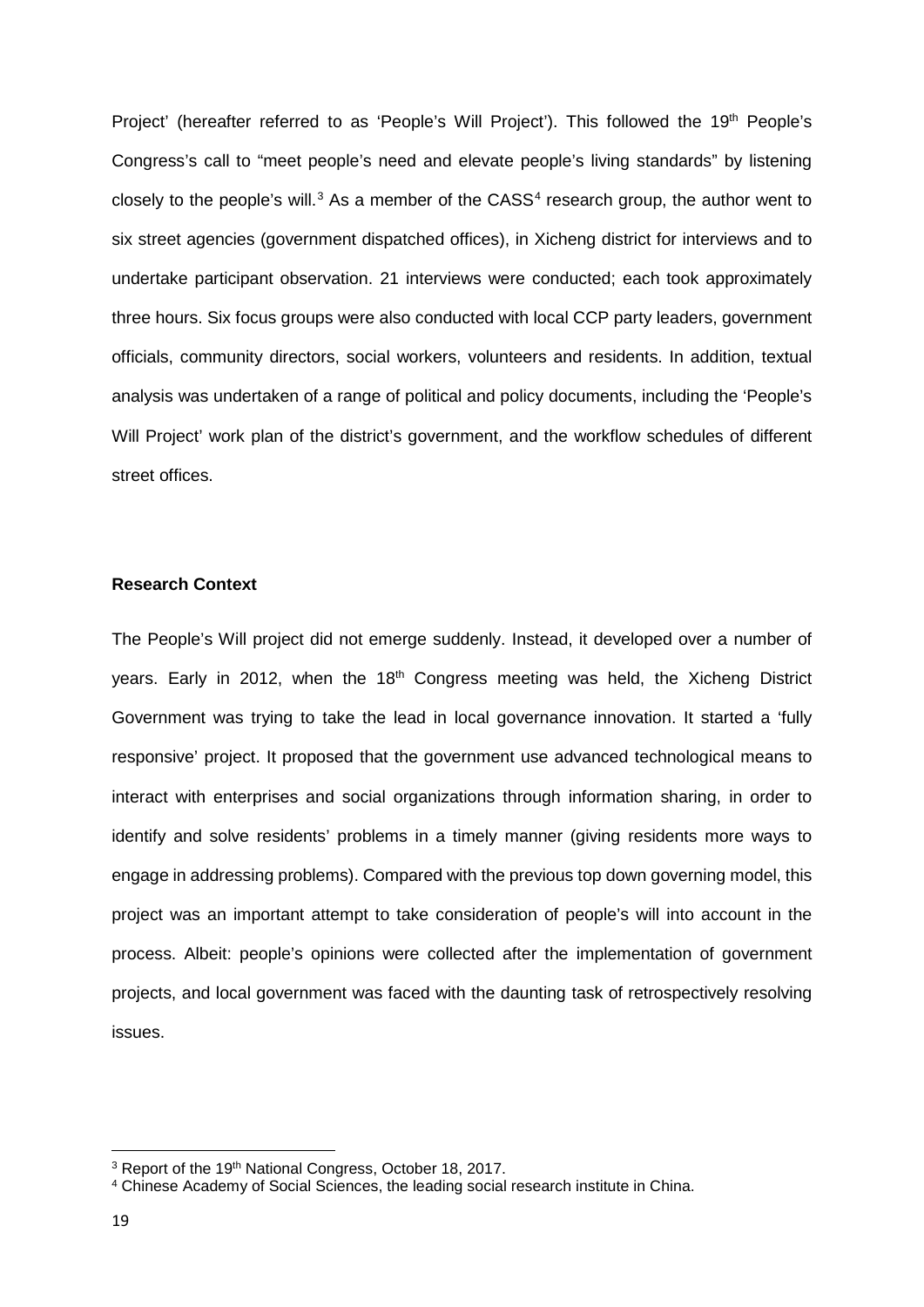These actions were innovative at the time and the local government won a national prize for 'Progress in Urban Management'. However, in terms of governing, the actions taken were relatively passive. Furthermore, they were reactive rather than proactive: they only responded to existing problems rather than taking the initiative to prevent future ones from happening. In 2013, Xicheng District Government started another project, 'Visit-Listen-Solve', shorthand for "visit communities, listen to public opinion, and solve people's problems". This initiative was more proactive and put more emphasis on local government's interaction with local residents. It won two government innovation awards.

From 2014 onwards, Xicheng District Government started a wide, routine practice of including more people's will into local governing processes. Yet it was not until 2017 that this officially became known as the 'People's Will Project'. The cases in this paper were selected from 2014-2018. This was a key period, when Xicheng District Government tried to incorporate people's will into the entire process of project execution. This innovative step was considered a pioneering action for local government. Many programmes fell under this overarching heading. As we shall see, these included: reinforcing buildings to ensure they were earthquake resistant; transforming and upgrading people's convenience stores; constructing community-based welfare centres for the elderly; resolving issues relating to the 'mobile population<sup>[5](#page-19-0)</sup>; repairing and maintaining roads and alleyways; managing car parking; installing elevators on the outside of older-style apartment buildings; and arranging groups for social, cultural and educational activities.

These diverse programmes required different management methods: a 'bespoke' approach, which was very time and energy consuming for local government. Besides, while some programmes were relatively successful, others encountered many obstacles. Therefore,

 $\overline{a}$ 

<span id="page-19-0"></span><sup>5</sup> Also known as 'migrant worker', but this term was later considered discriminatory and replaced by 'mobile population'.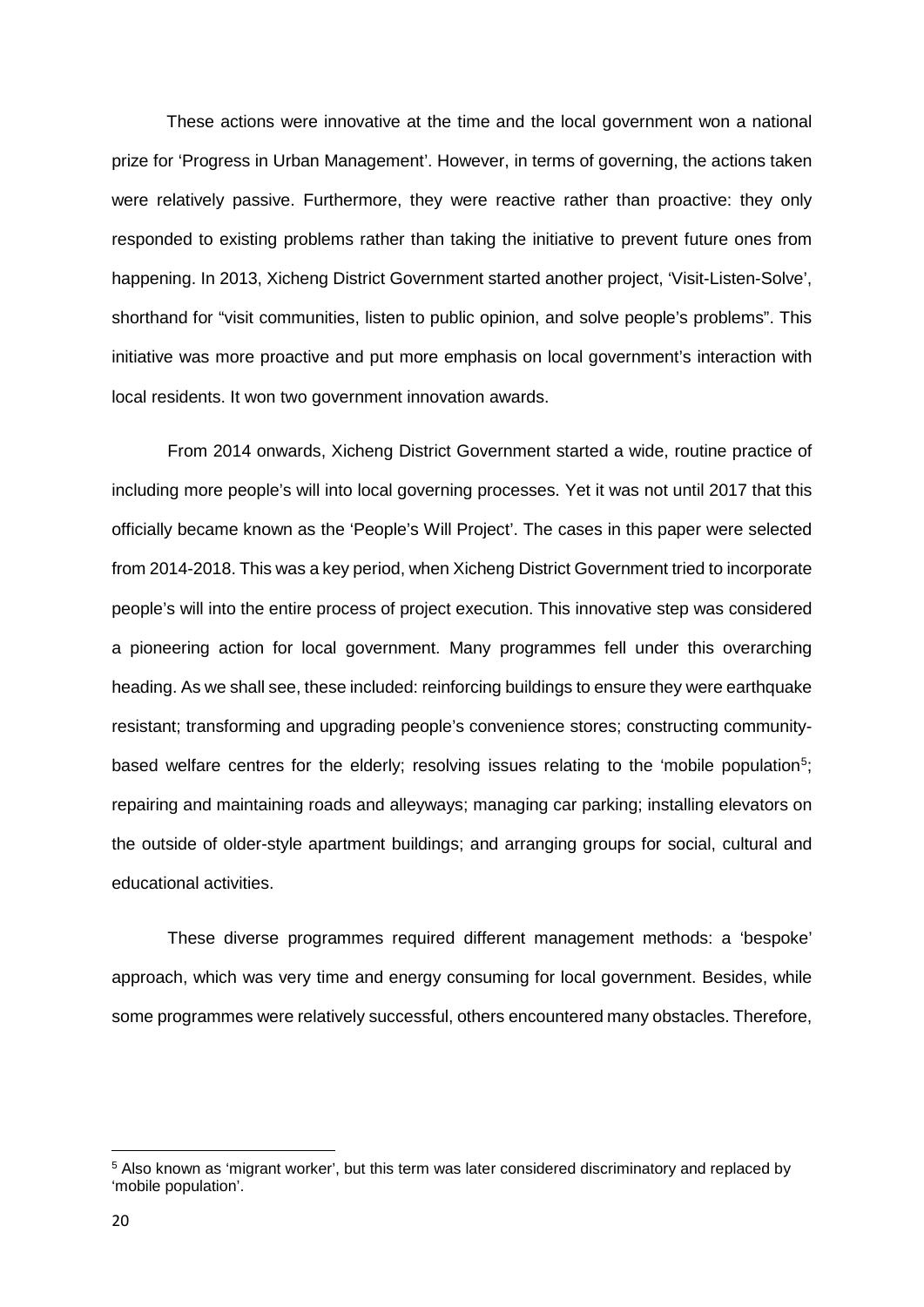the Xicheng District Government was keen to identify more efficient ways to conduct such programmes.

It categorized the ensuing ones into three types: programmes involving the will of the people in a supplementary role (Type 1); programmes involving the will of the people in an advisory role (Type 2); and programmes initiated by the will of the people (Type 3), to better steer project delivery. Yet the Xicheng District Government itself admits that these are not discrete categories and some programmes are hard to classify. In order to provide a full insight into the new governance arrangements, the remainder of this article focuses on one case from each category. A cross-section was taken to clearly reflect project type.

#### **Case studies**

#### *Type 1: Projects involving the will of the people in a supplementary role*

The first type of programme mainly concerns welfare projects that the government wants to carry out, which require people's understanding and support. The usual procedure is to publicize the project, then solicit opinions and suggestions from the residents on the established workplan through hearings and public meetings. Based on this process, subsequent improvements can then be made; and the project can then be opened to residents for inspection. Examples include shanty town renovation and road construction.

**Case 1** Most early projects (circa 2014) based on the will of the people belonged to this first category. They were usually managed in a top down way: for example, the government-led project to reinforce buildings in older communities and make them earthquake resistant. After the 2008 earthquake in Wenchuan, ensuring that buildings were earthquake resistant and shockproof was a nationwide priority. In subsequent years, various locales began housing reinforcement projects. Many old communities in Beijing needed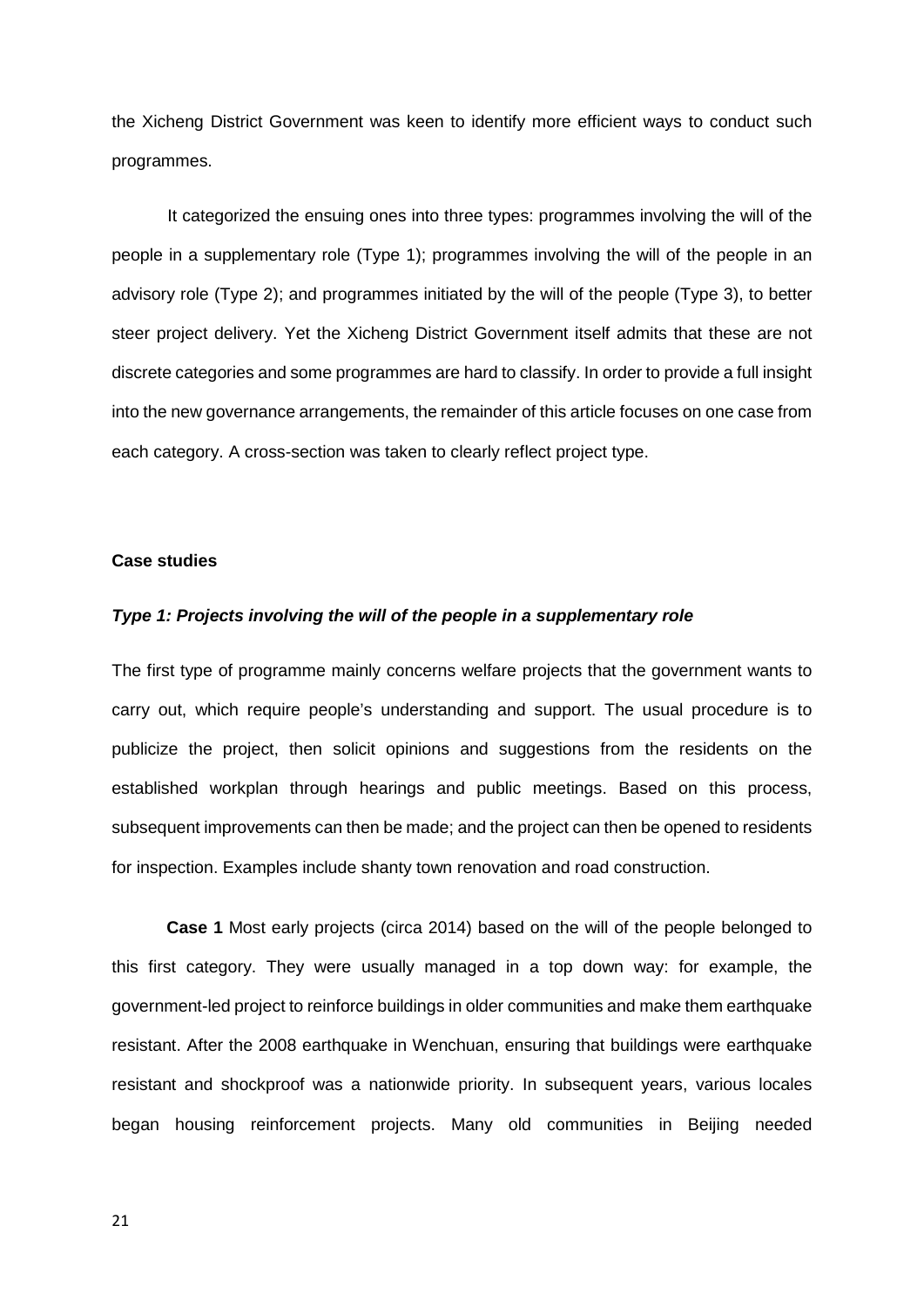comprehensive renovation. The municipal government believed that the best way to realize project goals was for it to take the lead, and for the residents to cooperate with this.

At the beginning of this project, the Ministry of Housing and Urban-Rural Development required local authorities to conduct a general survey of buildings and reinforce those that did not meet the standards for earthquake resistant housing. After the project was finalized, the government initially determined three reinforcement methods: external, internal and doublepanel wall reinforcement. Each have their advantages and disadvantages. External reinforcement does not take up much interior space of the home and has less impact on residents; but it has a greater impact on the façade of the building, so that the effect of consolidation may be less effective. Internal reinforcement does not change the façade of the building, but does decrease living space. If the original wall is not strong enough to resist earthquakes, the internal reinforcement method is better. But in the residents' view, it was less welcome: because of the consequent loss of living space in their houses. The double-panel wall reinforcement method reinforces the building from both the inside and the outside. This approach has the best consolidating effect - but is problematic, as it also takes up living space.

From the perspective of the local government, the most effective way to implement the programme is to hire professionals, let them design the reinforcement plan, then ask the residents to cooperate. This was the government's plan. However, when the programme was conducted, many problems emerged. While most residents considered the reinforcement programme to be beneficial, some had concerns. For example, some disliked having to leave their home during the construction work; not least because finding alternative accommodation was costly. Others wanted to choose the reinforcement plan themselves. They stressed that the internal and double-panel reinforcement method would shrink their living space; and consequently, affect the rental charges they could command and the value of their property.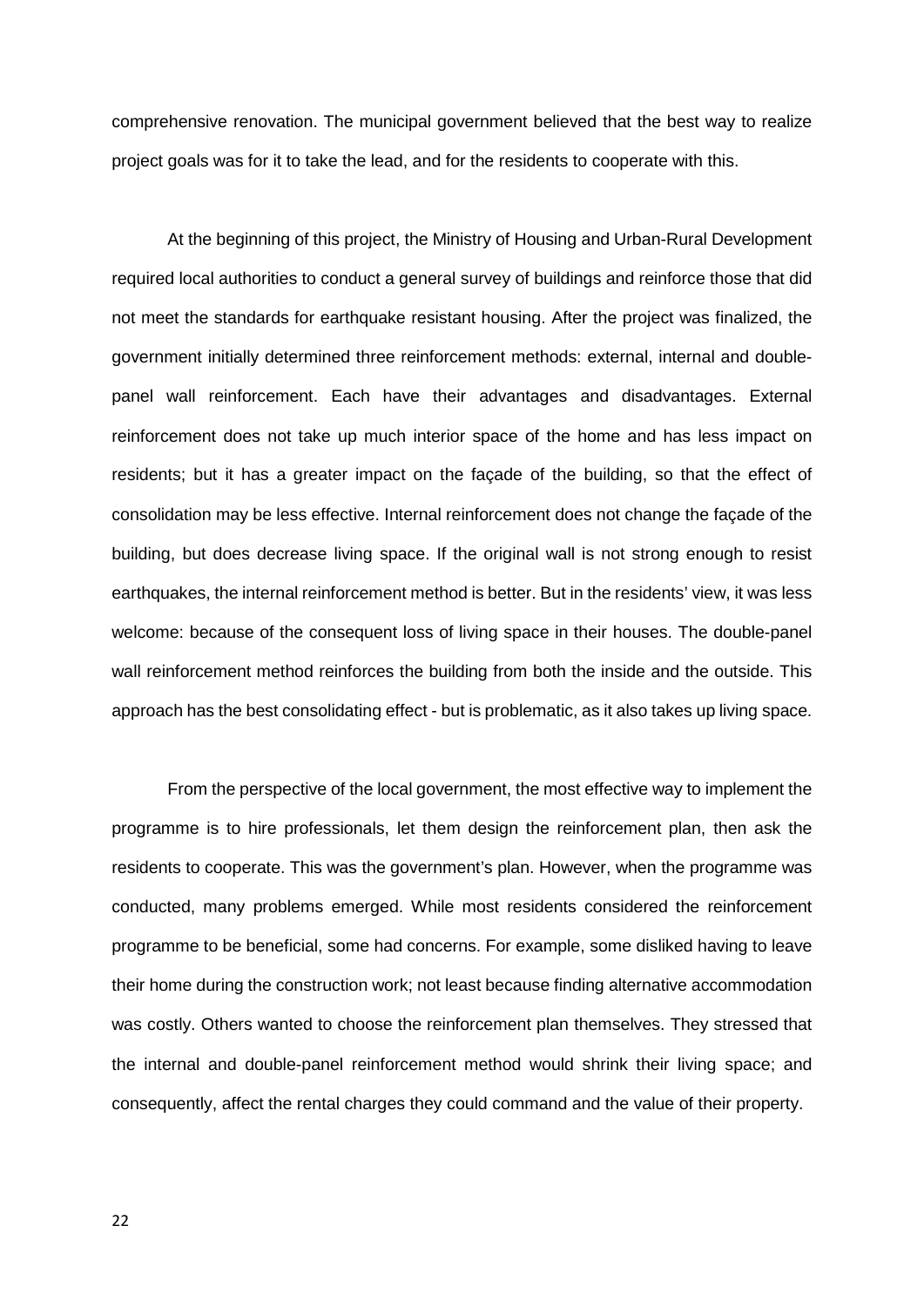Apart from dissatisfaction with the project itself, a small number of residents used their refusal to cooperate as leverage to force the government to resolve other problems, such as drainage issues. In other cases, they opposed the plan because of conflicts with neighbours. In such instances, they wanted the government to take their side. Although neighbourly disputes should not be the government's responsibility, some residents were still accustomed to relying on it to solve problems, as in the *Danwei* era. Therefore, during the project's operational stages, government personnel received many letters of complaint on a range of matters, not all directly related to the task at hand.

Reinforcing buildings so they are earthquake resistant is not just a city-wide requirement, but a nationwide one. Thus, the top down pressure on Xicheng district from central government was great. As a result, despite some people's resistance, the local government adopted a tough attitude and pushed through the project. However, it did take some residents' opinions into consideration, and even offered financial compensation to help displaced families with alternative accommodation costs during the construction period. In the end, the work was finished, but the implementation process was difficult and caused a lot of dissatisfaction among the residents.

According to Xicheng district's Major Construction Projects Headquarters, although many Type One projects were completely implemented, they did not ease people's concerns - and some caused public disquiet. Even though the government has invested a lot of money, it is difficult to get residents to agree to such projects, and the results have not been ideal. Therefore, some projects that are not of highest priority for the national government are developed as involving the will of the people in an advisory role (Type two).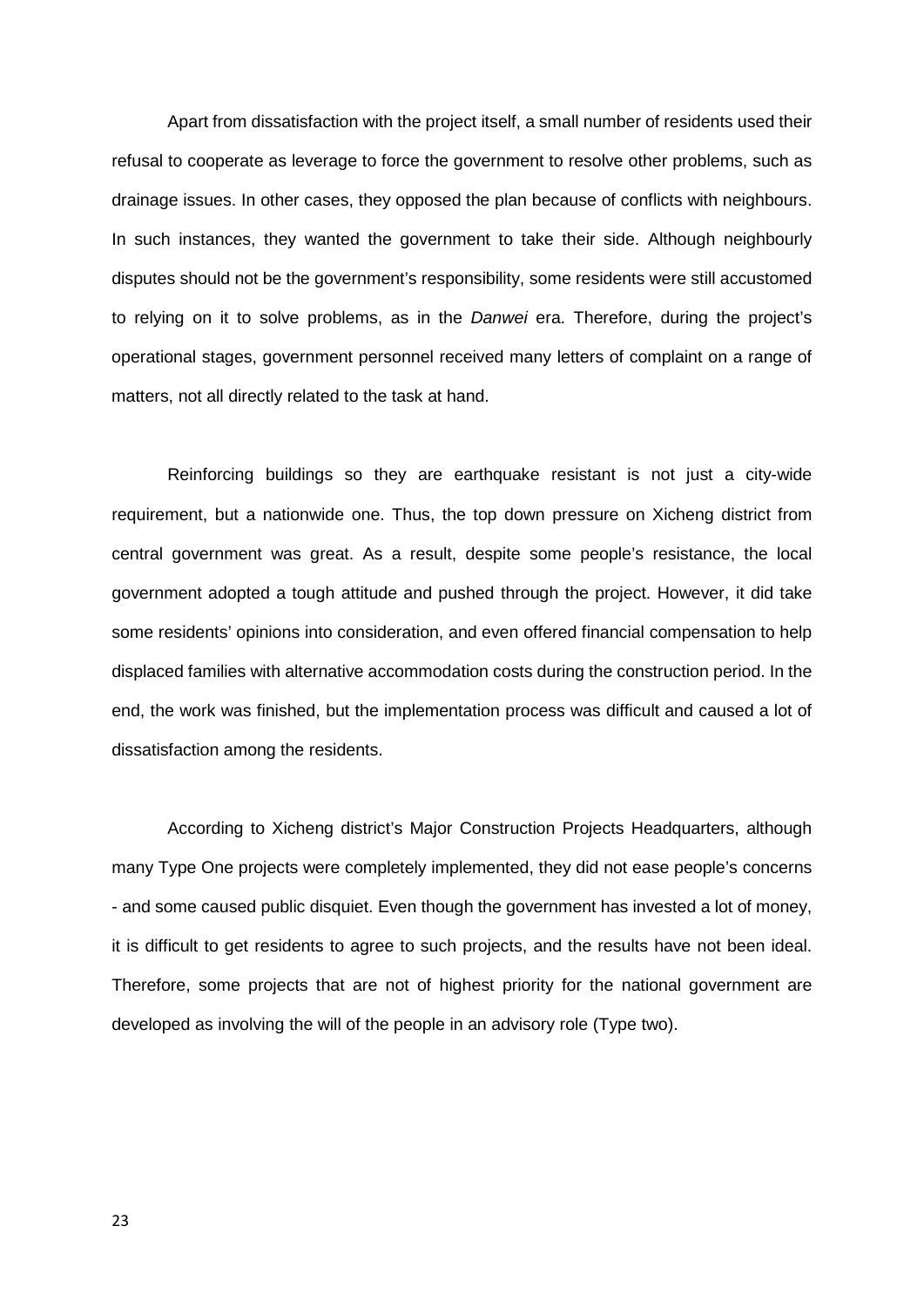#### *Type 2: Projects involving the will of the people in an advisory role*

The second type of project mainly refers to those which the residents want done and the government is able to facilitate, but the local authority's mode of working determines that a certain percentage of residents must agree before implementation can take place. The usual procedure is for the government to announce the project, before local people apply to participate in it. In the following discussion, this kind of project is represented by a scheme to install elevators on the outside of old buildings.

**Case 2** In recent years, the problem of an ageing population in China has become more and more prominent. The buildings in many old residential areas do not have elevators, and it is difficult for elderly people to use the stairs. Therefore, the demand to install elevators has gradually become louder. Since the ageing problem is a major policy priority for central government, local government is incentivized to act. However, people living on different floors have very different requests. This made it very hard for local government to implement the programme. Therefore, the Xicheng District Government piloted the programme in several communities where elevators are needed.

The buildings in residential area  $X^6$  $X^6$  were built in the 1950s and 1960s, without elevators. Most residents in this community are elderly, so there is greater demand for installing elevators. Since 2012, community residents have repeatedly reported this need. At the same time, the government has gradually been paying greater attention to older people's issues. The project was announced by the Xicheng District Government, which determined the conditions and procedures for applying. Subsequently, street-level and community administrators collected residents' ideas on the proposed elevator installation.

<span id="page-23-0"></span><sup>&</sup>lt;sup>6</sup> The name of the area is coded to protect residents' privacy.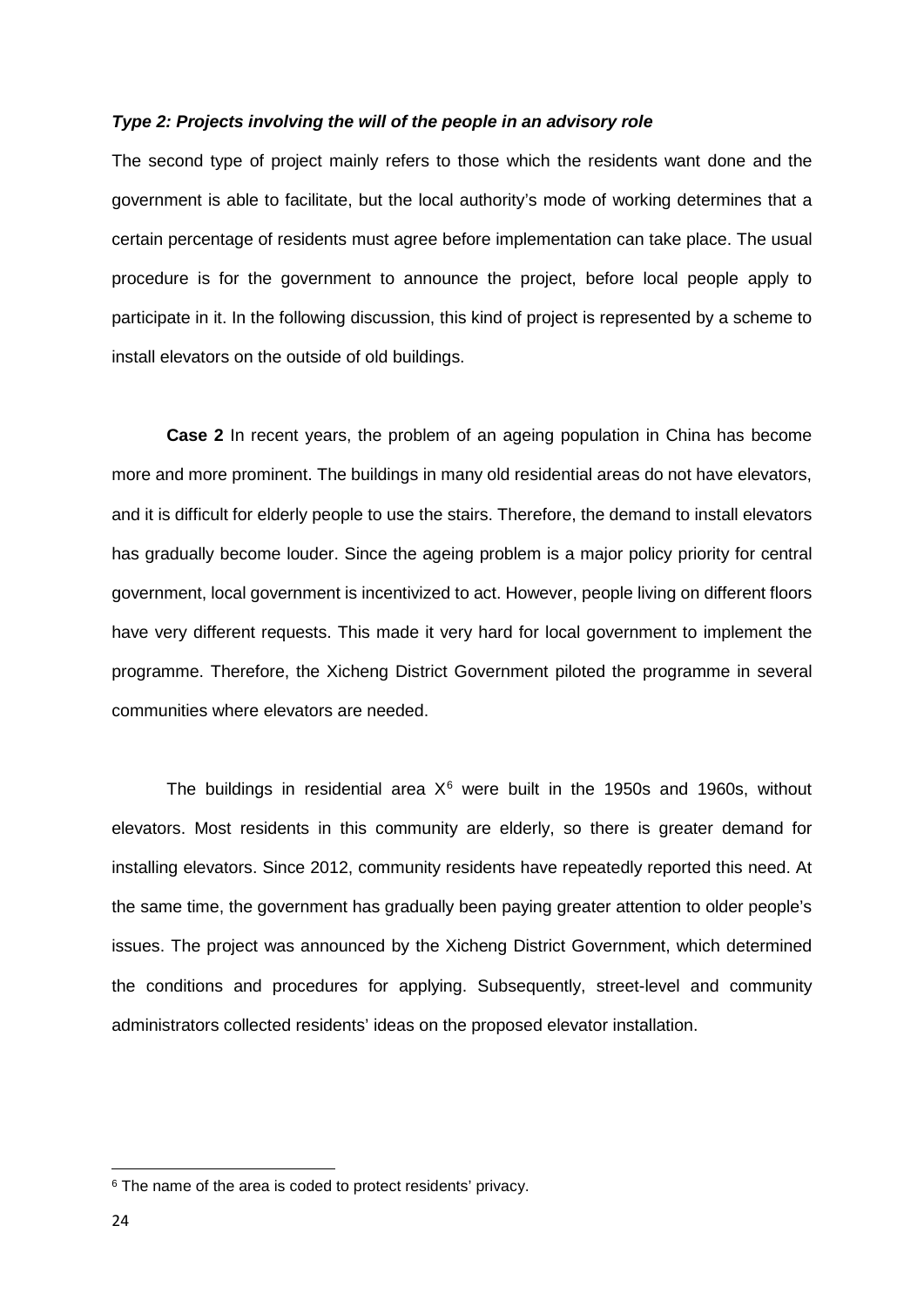Before the project began, the Xicheng District Housing Management Bureau held some Q&A sessions based on the original survey of local peoples' concerns. Initially, the government was unable to fully answer people's questions and dispel their misgivings (such as the cost of running the project, how to maintain the elevators, and there would be extra noise). However, as a result of the Q&A sessions, the Xicheng District Government gained greater understanding of the will of the people.

After this, in order to dispel residents' doubts, street-level officers and the Neighbourhood Committee conducted three visits to the 62 *danyuan*[7](#page-24-0) of the 11 buildings in the community and collected residents' opinions. During the first visit, they held a meeting attended by volunteers who oversaw communication among residents in each building and arranged the installation of elevators. The data showed that the overall support rate in favour of installing elevators was 87 per cent. The biggest difference in approval rates was between ground floor residents and those residents on higher floors. This was because many elderly residents in high-rise buildings have difficulty using the stairs, so their demand for elevators was very strong. However, many ground floor residents fear that installing elevators will increase noise and block out light; and may also lower the value of their apartment or reduce the rental price it can command.

The second visit was conducted by Xicheng District Housing Authority. It interviewed 935 households using a questionnaire survey, and answered any concerns the residents had about the costs of installing the elevators. This assured them that this was a pilot project and they did not have to worry about the installation fee. They were also told that the elevator maintenance fees would be based on square metres of residents' property size, except the first floor. After the reassurances given by officials during this visit, the supporting rate rose to 92 per cent.

 $\overline{a}$ 

<span id="page-24-0"></span><sup>7</sup> Living unit. There are usually three-five *danyuan* in each building.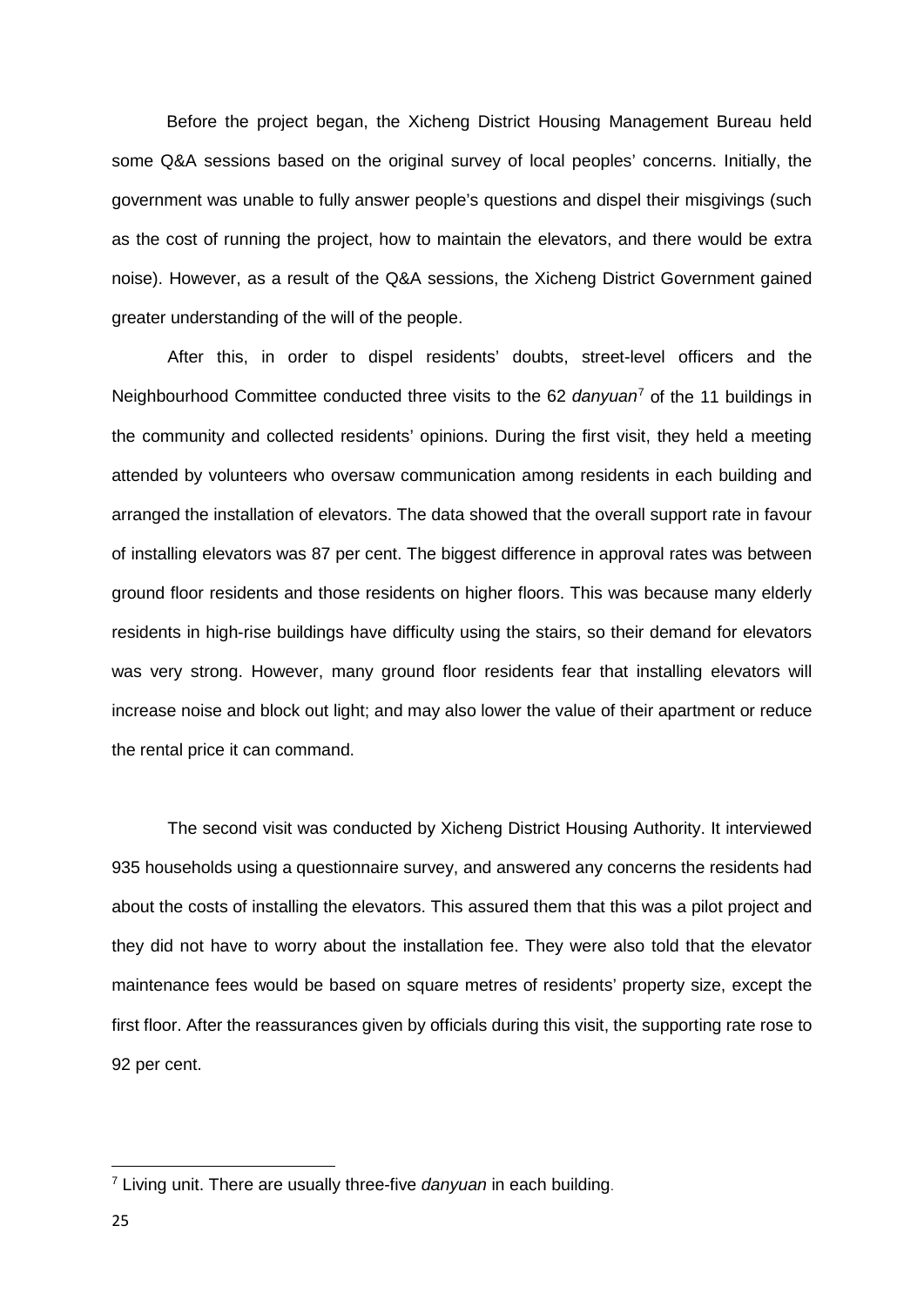During the third visit, the staff conducted a questionnaire survey on whether it would be appropriate to charge one Yuan per square metre for the elevator's electricity supply and maintenance fee. Following this, residents' approval rate dropped to only 51.2 per cent. The People's Republic of China's Property Rights Law stipulates that generally, only if two-thirds of residents are in favour of a project can it be carried out. However, in the case of installing elevators on the outside of older residential buildings, as noted, the opinions of ground floor residents were different to those of residents on the upper floors. The proportion of ground floor residents compared with the entire population is relatively small; so, the government has stipulated that the approval rate for elevator installation projects must be 100 per cent.

As the residents had quite a few concerns and the will of the people was constantly changing, only the residents of number 5, 7 and 9 *danyuan* reached a consensus. A large part of the reason for this was that the ground floor of each of these three *danyuan* was a shop, rather than a residence. In addition, the volunteers who oversee communication among the residents were very proactive, and continually worked to change the minds of the residents and build consensus. Within these three *danyuan,* each floor has four households: so, a *danyuan* with five floors has 20 households, and the three *danyuan* together have a total of 60 households. Residents signed two agreements: one indicating they were willing to install the elevator; the other, to pay its operational costs. After both agreements were signed, the project was successfully launched, and the local government took the lead in contracting a company to implement the project.

Compared with Type One (above), this Type Two project took people's will into consideration at a relatively early stage. During the process, the government constantly communicated with the people, adjusting the plan based on residents' opinions. Volunteers played a key role, mediating between residents and local government. These volunteers mainly came from top floors of the residential building and had a strong incentive to install the elevators. A Type Two project gave them more room to act. People were generally happy with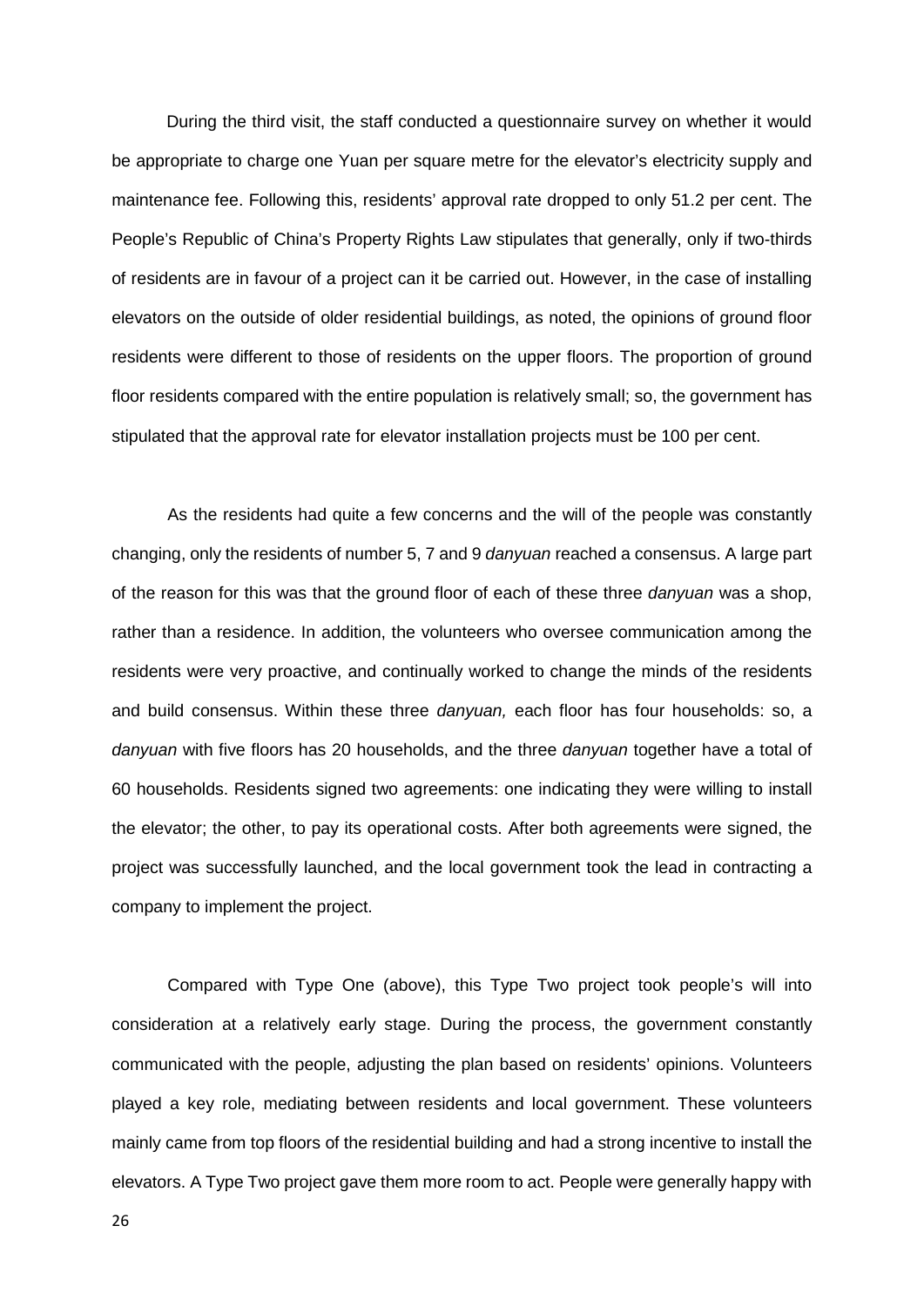the programme; but from a local government perspective, it was resource- intensive, and would be expensive to roll out to other areas beyond the pilot.

#### *Type 3: Projects initiated by the will of the people*

The third type of project has the highest participation rate among the People's Will Projects. This type mainly refers to projects that residents want to see implemented; but are not in the local government's existing programme of work. In such cases, the government first listens to the people's needs and wants; then lets residents discuss a practical scheme for implementation. The government then provides support to realize these projects.

**Case 3.** With the improvement of peoples' living standards, the number of private cars in urban communities is increasing, resulting in increasingly limited availability of parking spaces. Older style urban planning cannot meet new demands of urban residents, and parking problems are a serious issue for local communities.

The *hutong* in our third case study is an alley of one-storey buildings with more prosperous streets on both sides. In consequence, many vehicles pass through it, and many people park their cars in it. However, because of lack of management, car parking is very disorderly. Residents have installed many ground locks $8$  to safeguard a parking space. Not only does this not solve the parking problem; it also causes conflict among residents.

Originally, this issue did not attract the government's attention. However, when the *hutong* environment started to deteriorate, the Xicheng District Government felt obliged to intervene. In order to avoid resident coercion as in Type One projects, the street-level government, together with community Neighbourhood Committees, organized several *hutong* 'salons' and let residents discuss their biggest concerns. Foremost was the parking problem

<span id="page-26-0"></span><sup>&</sup>lt;sup>8</sup> Physical devices to control access to a parking space.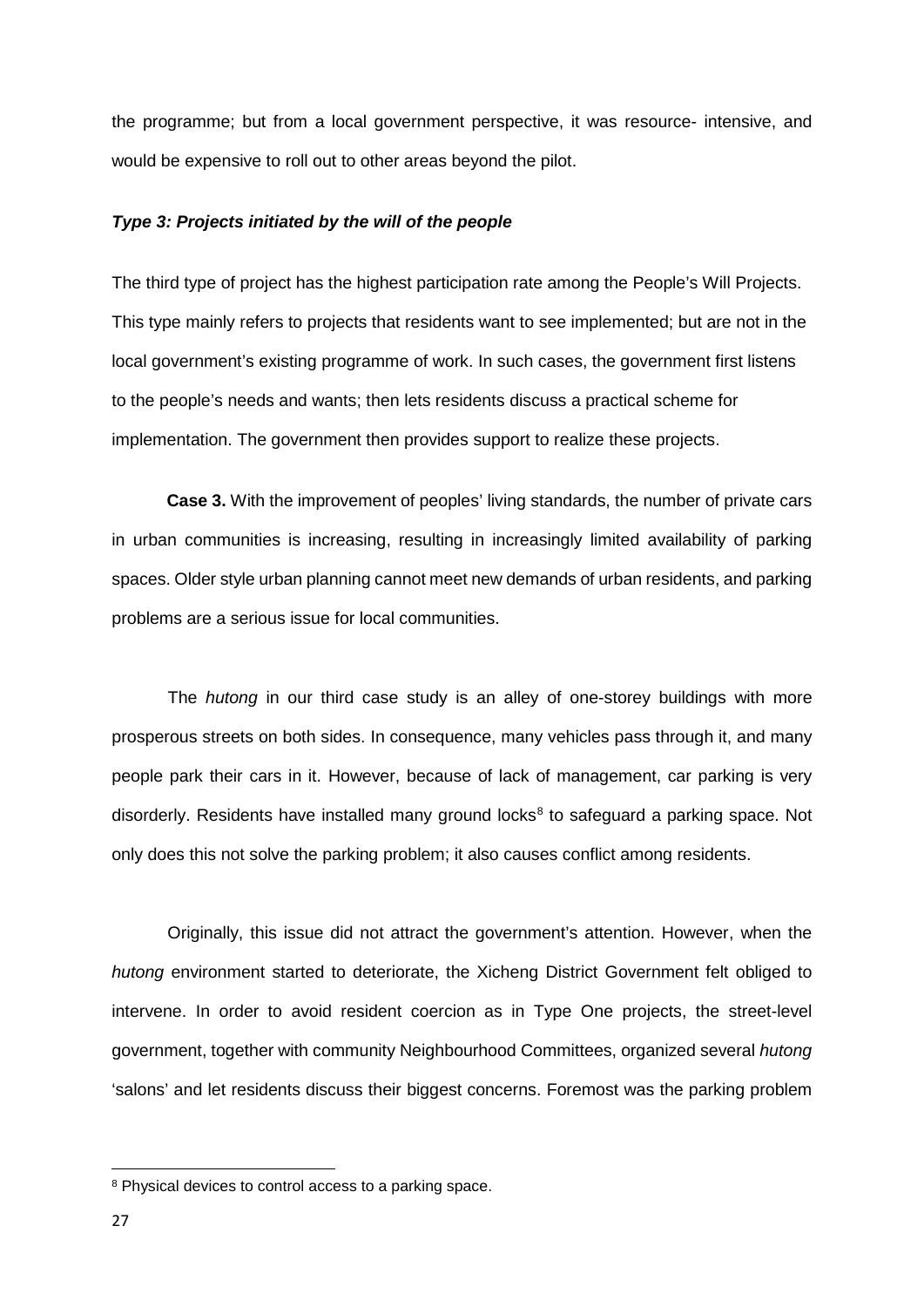in the *hutong*. By letting people set out their own viewpoints and needs, local government significantly enhanced people's enthusiasm about the programme.

After this, the community held a second salon for both car and non-car owners to voice their opinions, discuss the reasons for parking problems and enable both sides to understand the other's position. This process lasted for about a month. According to staff, it was to allow the residents a "venting period". After that, people's emotions gradually subsided, and the discussion entered its second stage. At this point, residents became more rational and gradually began to understand that they themselves, not government, had a responsibility to rectify the parking problem. In short, there was a shift from 'emotional venting' to rational thinking.

The third salon brought the discussion to the solution stage. This involved residents electing representatives who were articulate and likely to actively participate in the discussion of parking solutions and protocols. Staff of the Neighbourhood Committee reported that the atmosphere during this phase was both amiable and rational. As residents' discussions advanced, the role of street-level governments and communities gradually changed from controller, to organizer, then to supervisor. It was entirely up to the residents themselves to decide on parking charges and how to balance the relationship between the various groups in the negotiations. As the government was not directly participating in a top down manner, residents were highly motivated and demonstrated a sense of responsibility for both organizing and supervising operations.

After the draft of the residents' protocol on addressing the parking problem came out, the Neighbourhood Committee mobilized residents to vote on it in accordance with the relevant provisions of The Law of the Urban Residential Committees in the People's Republic of China. In order to increase the legitimacy of the decision-making process, the Neighbourhood Committee gave notice of the upcoming vote to all residents aged 18 or over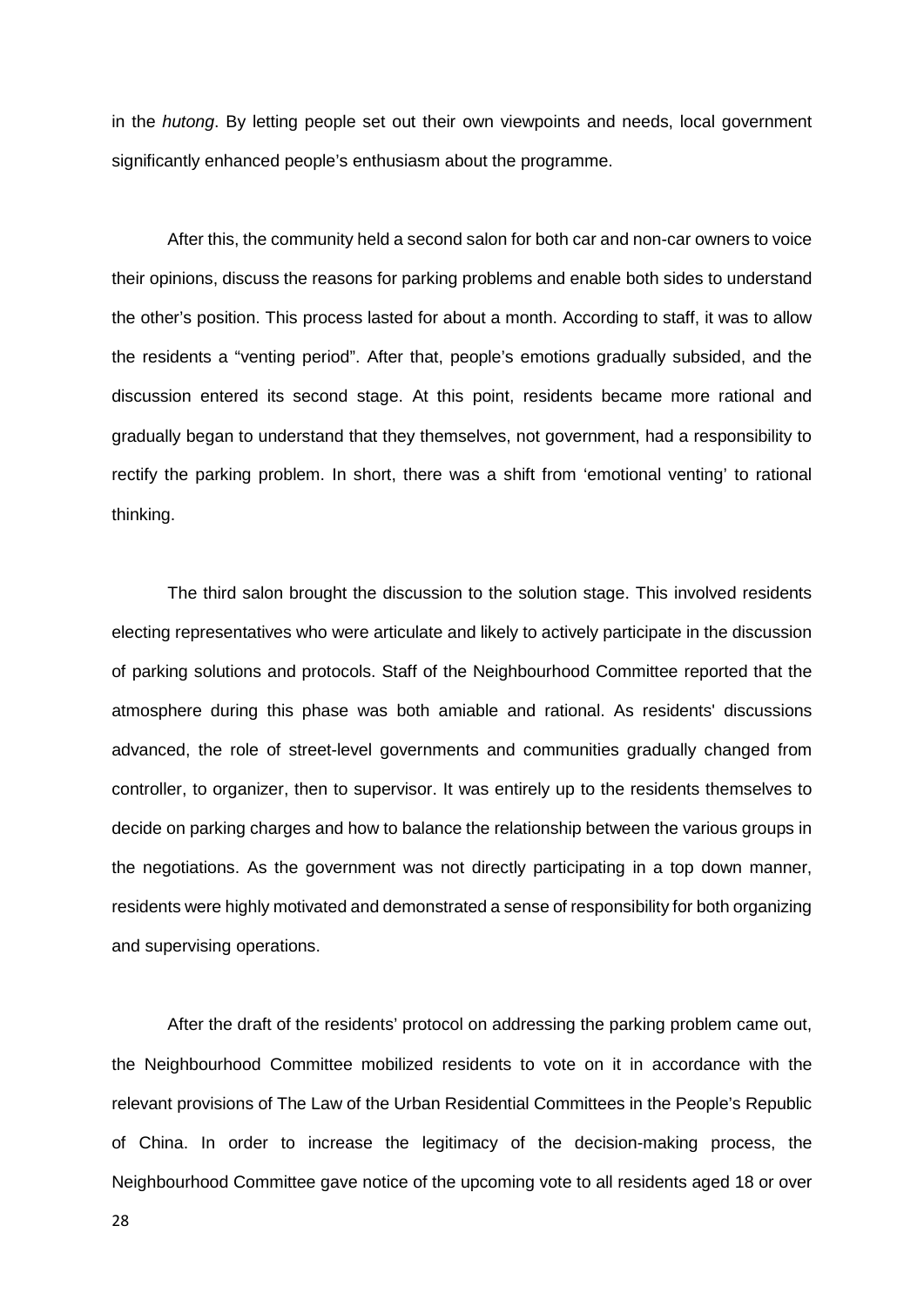in the community. One person was chosen from each household as a representative; and seven residents were chosen from the community as the *hutong* management committee. They were placed in charge of implementation of the program. The traffic management bureau and the region's *danwei*s were also very cooperative and sent representatives to the meeting.

In the end, avoiding parking at peak times and having different parking areas for different types of vehicles has, to a large extent, greatly alleviated the parking problems. At the same time, the ground locks privately installed by the residents were forcibly removed. These measures have helped greatly to improve the community environment; and during the consultation process, residents have also gained deeper mutual understanding of local problem-solving and co-working.

#### **Discussion**

As the foregoing sections attest to, when lower tiers of government launch a project, they often face pressure to align their actions with - and realize the policy goals of - higher levels of central government. This is especially true of Beijing's Xicheng District Government: it is situated in the capital, near the Central Government, making oversight easier, but also requiring a 'demonstration effect'. When they formulate projects that are beneficial to the people, the starting point for the Central Government or the Beijing Municipal Government is usually to consider development at the national level and city-wide level.

In *Seeing Like a State*, Scott (1998) holds that, when implementing a project, the state usually adopts a scientific, modern, economic approach to the process of governance. It considers development from an overall or holistic perspective. However, such approaches often conflict with the specific needs of a given locale, leading to the failure of many local development projects. Scott's explanation resonates with the findings of this study, for it underlines the tension between people's will from the perspective of the state and the will of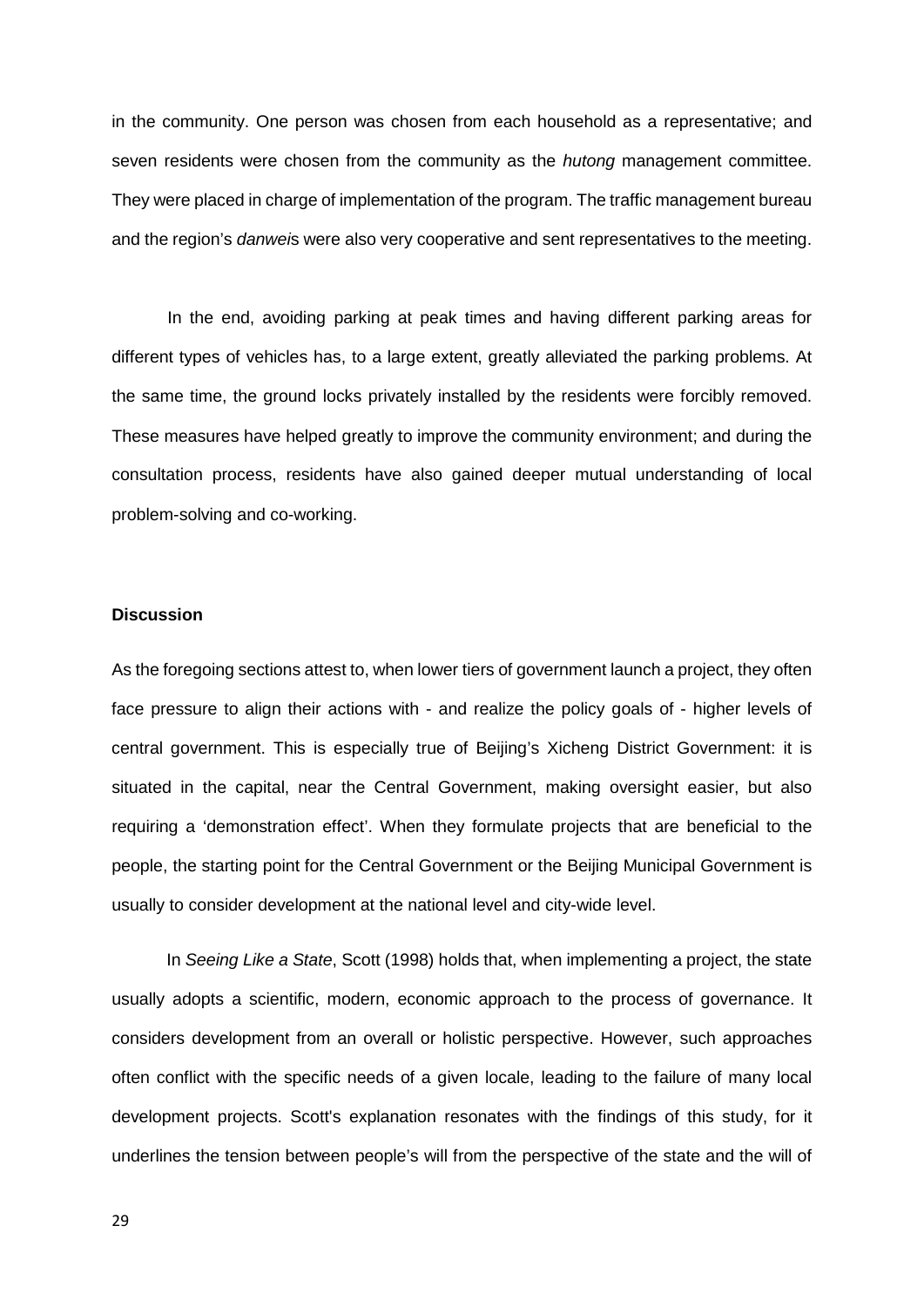residents of a given locality. In practice, this discussion has shown how Xicheng District Government is aware of this and, in response, tries to bridge the gap in different projects by treating them with different approaches, such as the Type 1-3 interventions discussed above.

On the face of it, what differentiates the governance style adopted by the authorities, is the degree of local public involvement in the project. From Type One to Type Three projects, the degree of peoples' engagement increases. In the first type, the intervention is in line with the government's pre-existing policy programme. In this mode, the will of the people is basically only involved at the level of offering advice and supervision. In Type Two projects, social policy interventions are also largely part of the government's pre-existing programme. In contrast, in Type Three projects, whilst they might potentially be part of the government's plan, it is the residents who take the initiative and propose the project, before the government decides whether to carry it out.

Viewed from a deeper angle, the classification proposed in this study (Type 1-3 projects) is not only determined by the level of people's participation, but also by the urgency and 'rigidity' of the programme in the eyes of the government. From the first to the third type, the rigidity (or prescriptive nature) of each programme decreased. The first type is assigned from the top down, and its requirements are pre-specified, so that local government has to follow the instructions of central or municipal government. In the second type, the proposed intervention is also on the central government's agenda, but the timeframe and mode of implementation is relatively flexible. In the third type, the underlying issues are not originally the concern of central government, but local government is still under pressure to ensure good governance and actively solve people's problems.

During the implementation process, local government faces most pressure from superior tiers of government in Type One projects. Therefore, in such instances, effectively the will of the people is silenced. As stated in the discussion of Case One, the government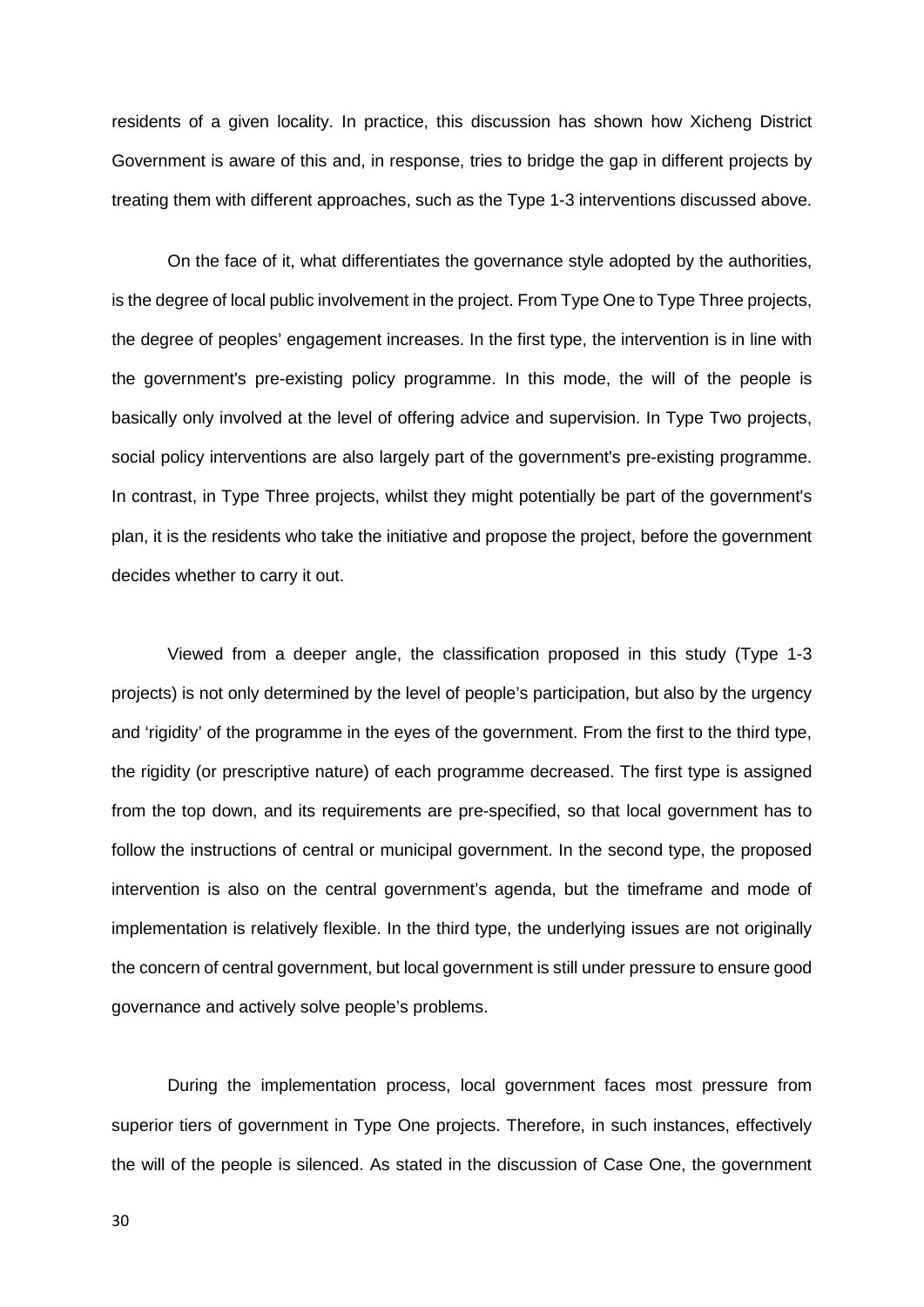asked experts to evaluate and find suitable reinforcement schemes; but when it came to different groups and individual residents, their demands were different to the views of the experts and officials. For example, some groups and individuals felt that the reinforcement method negatively impacted on their living space, especially those residents with smaller apartments. During the implementation process, different residents may have compared viewpoints. Moreover, they may have held inconsistent opinions about the merits, fairness and disadvantages of a given reinforcement method. However, due to the rigidity of the Type One mode of governance and mode of project implementation, residents' views and wishes were sidelined.

Overall, although the reinforcement of old buildings is beneficial to residents, the benefits to different groups and individuals may vary greatly. In order to maintain social stability and ease people's dissatisfaction, this study shows how local government used monetary compensation as a solution to override community concerns and resistance to its programmes. Whilst this expedient approach might be helpful in pushing the project forward, arguably, it is neither helpful in making local people feel satisfied, nor consistent with the spirit of the 18<sup>th</sup> and 19<sup>th</sup> CPC Central Committee reforms, which underlined the need to enhance the participation of civil society.

Compared with the first type of project, the second fosters wider and deeper levels of citizen engagement. As can be seen from the case study provided in this article, the Xicheng District Government's planned installation of elevators in some old communities was one way of addressing the needs of an ageing population. Many residents in the community also expressed an urgent desire for the installation of elevators. The district government still faced top down pressure to both alleviate social conflicts and respond to the central government's requirement for participatory governance. Here, the Type Two project solicited the will of the people both after its launch and before its implementation.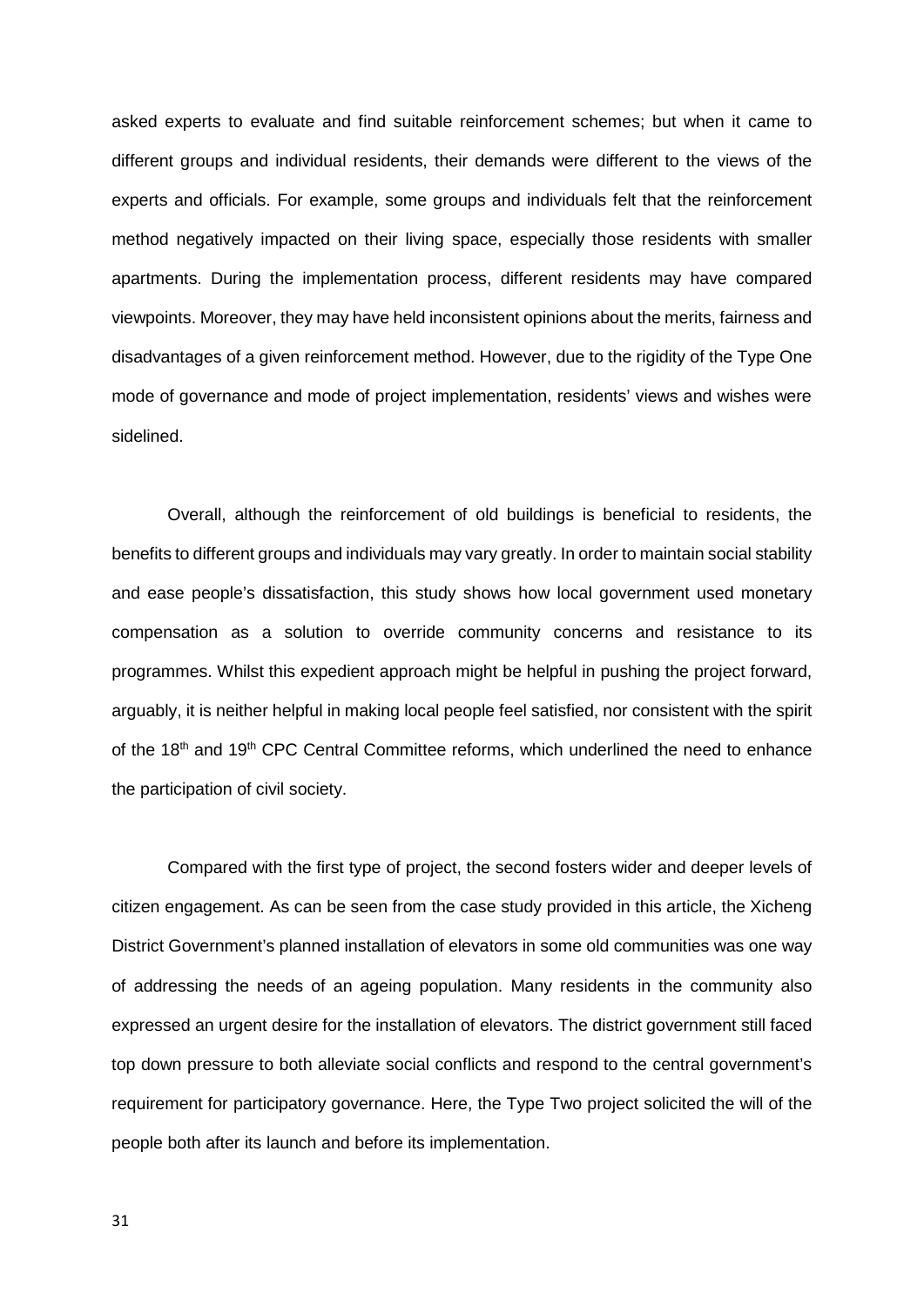From the perspective of the participation mechanism of the will of the people, residents' participation in the second type of project is freer than in the first type. Collecting the will of the people is still dominated by a top down approach, yet the level of community participation has apparently increased. Notably, this was accompanied by a broadening of engagement mechanisms, such as focus groups, surveys and public meetings. People's will in this case is very diverse, and communication between residents was not achieved by them themselves, but through the mediation of the Xicheng District Government, street-level offices and the Neighbourhood Committee.

During the government's visits, residents' concerns could be addressed. If they were not satisfied, they could choose not to participate, which gave them a greater degree of freedom than the first type of project. However, the space for the people to express their will in such projects is still limited. Compared with the first category, the will of the people was no longer completely fragmented, yet disagreements and dissent remained. The government ultimately carried out the project, but not until after the residents reached a rational and unanimous decision. Rather, it was aided by the government using subsidies to solve the disagreement among residents. In this way, the grassroots government has completed the tasks asked of it by the higher-level government; and at the same time, to a certain extent, has met the needs of the residents, reducing disagreement between the government and society. However, it is important to note that this was a pilot project and it could take special measures. Specifically, it could obtain greater resources. Excessive cost and resource factors mean it is unlikely to be rolled out and implemented in other communities.

The third type of project is where the residents themselves set up specific projects, rather than the government. With Type Three projects, the district government is not directly faced with the specific projects assigned by higher levels of government. Instead, it is faced with the task of completing residents' welfare projects based on the issues they feel need addressing. In accordance with the concept of multi-governance, while also responding to the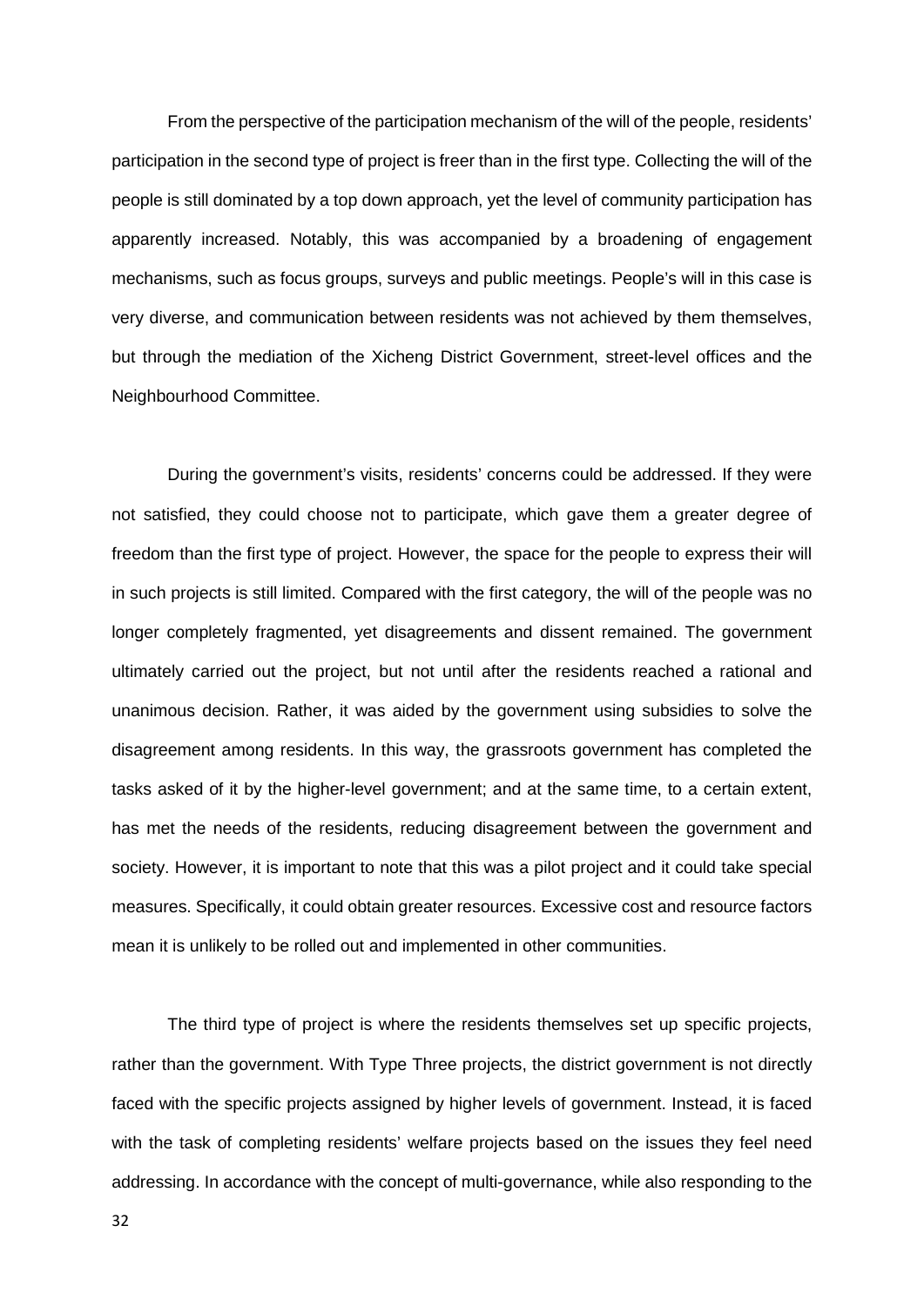wishes of local communities, in this type of programme, the district government allows the residents themselves to decide what projects will be developed by setting up negotiation platforms.

Ironically, although residents had many demands, they finally settled on the parking management project, which was not an arbitrary choice. There are two main reasons for this. First, the parking problem has indeed affected the lives of many residents, resulting in a deterioration of the community's surrounding environment: so they had a strong desire to rectify the problem. Second, the parking problem violates the city's overall plan, affecting the image of the capital; rectifying this is in line with central government policy. Therefore, the staff of the street-level government and Neighbourhood Committee intentionally directed the will of the people towards this.

The Neighbourhood Committee provided residents with a platform to discuss actual problems and allow different groups to express their opinions. In this way, the residents gradually developed from venting their emotions to a more rational, solution-orientated discussion. This allowed various solutions to be identified. Although different groups and individuals have contrasting opinions, people were finally able to understand each other's viewpoints and, through discussing them, find solutions. The problems of individual parking spaces and effective use of public space, were both rectified. In the end, residents came to a unified agreement.

Compared with the case study about installing elevators, the strategy for resolving parking problems did not have an unfair impact on certain groups or individuals. Instead, by establishing a set of regulations, the interests of different groups and individuals were balanced. Ultimately, the community's parking problems were solved.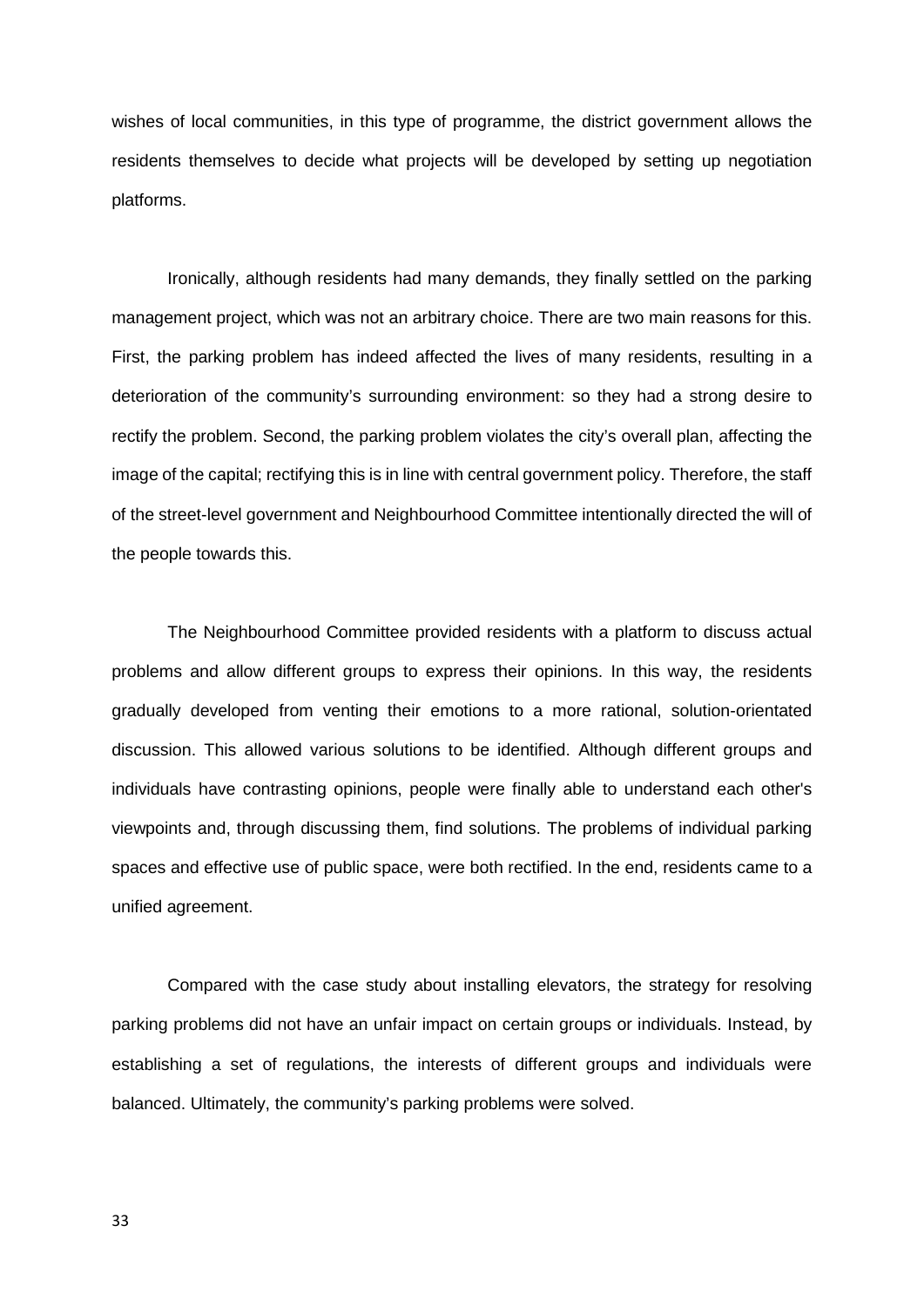In social theory terms, the three project types can be conceptualized with reference to empowerment theory (Himmelman, 1996). Broadly, Types One and Two are examples of 'collaborative betterment' – whereby government pays a dominant role in project choice and implementation, with communities then asked to acquiesce after most major decisions have been taken. In contrast, Type Three projects might broadly be characterized by what Himmelman terms 'collaborative empowerment'. As the name suggests, in this mode of governance, citizens are empowered to set the agenda to an extent and play a more thoroughgoing role in determining the means by which projects are implemented. That said, it remains the case that government is a veto player and retains ultimate authority.

#### **Conclusion**

From the perspective of grassroots participation in government, this paper has explored three approaches to local governance in today's China. When discussing the difficulties of local governance, previous academic research has largely focused on exogenous interests' vertical or horizontal relationships within the government, or how autonomy can form within local society. Crucially, these works tend to undermine the importance of local government during this process. In contrast, this study has discussed how local government faces the challenge of simultaneously balancing the requirements of central government and the demands of local communities.

While central government and CCP is the representative of the people, their view is more focused on the national level; this may diverge from the people's will at a local level. By contrasting three case studies in Beijing Xicheng district, this paper provides a different perspective to understanding local governance. Our findings can be summarized as follows.

First, although the central Chinese state wants to build a new governance model in which there will be many different elements contributing to the contemporary process of governing, central government will always retain supreme authority. As can be seen from our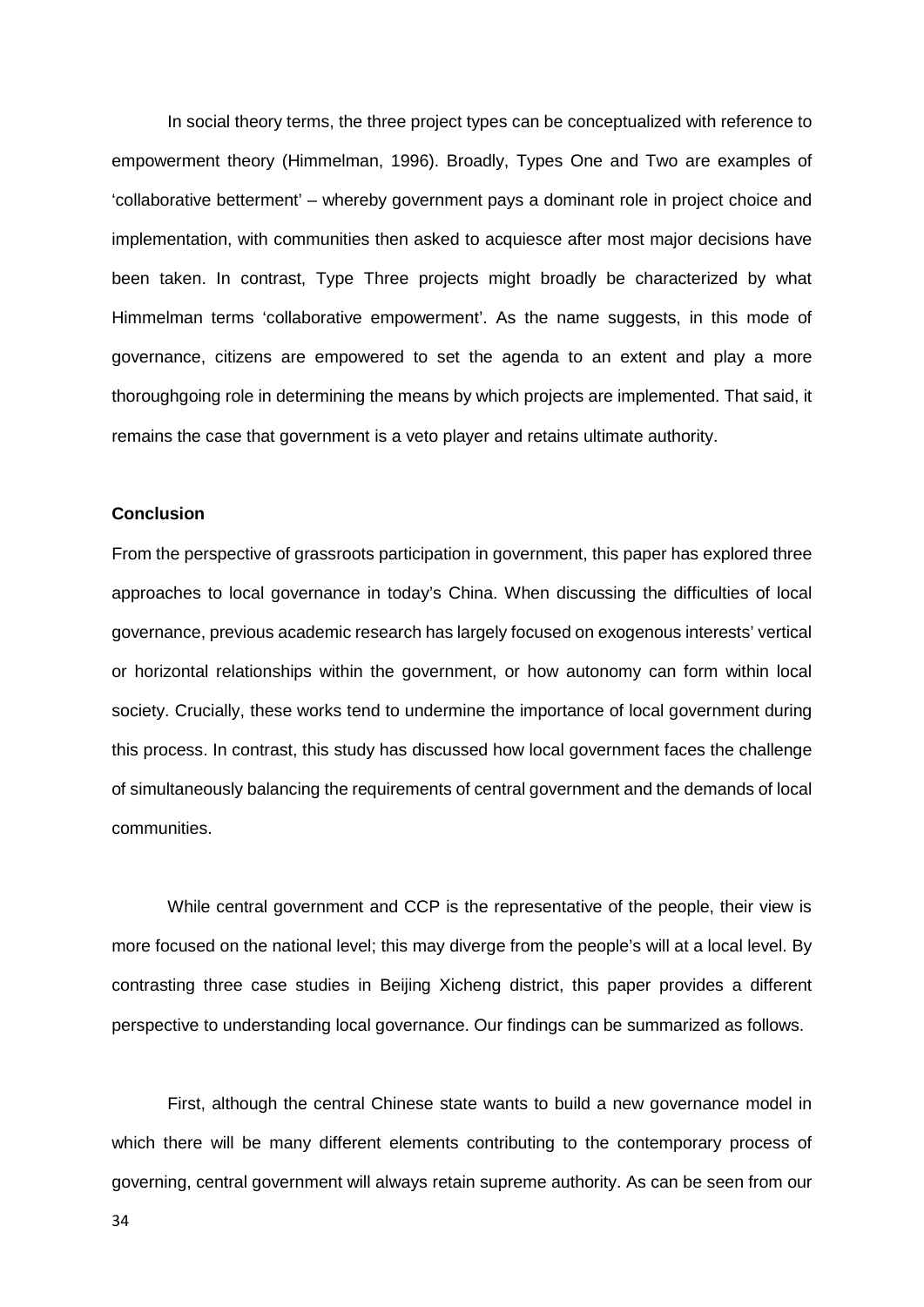three case studies, no matter which type of project it is, local government is always present. In the first type, it dominates the project; in the second type, it leads the project; in the third, it fine tunes the project. In all three scenarios, people have the freedom to choose their own projects, so long as they align with the agenda of the central government. Otherwise, it is hard for local government to give it serious attention. What the local government actually does is *translate* people's needs into the central government's plan, before obtaining resources to solve the community's problems.

Second, with the advancement of the role of local government in the wake of the 18<sup>th</sup> and 19<sup>th</sup> CPC Central Committees, not only does the people's will play a more and more important role in local governance, but it also influences implementation of the programmes at an earlier stage. For example, people get more room to express their concerns and dissatisfaction *before* the project commences. Moreover, they have a right to veto the project if it greatly compromises their interests. In Type Three projects, people even have freedom to choose their own ways of solving the problems. For local government, giving people this degree of freedom not only alleviates some of its burdens; but is also good for reducing the level of people's complaints and maintaining social stability.

Last but not least, the degree of freedom that the local government gives to people under Type Three projects is not unbounded. It falls within certain parameters. Here, past experience tells local government that too much community involvement would cause unlimited responsibilities falling on its shoulders. Therefore, a key consideration when deciding which of the three different project types to implement is where to draw the line between the state's responsibilities and those of local communities. Indeed, as the foregoing case studies reveal, to understand the dynamic of contemporary governance in today's China, the drive for reform should not solely be seen as lying exclusively within the central government's strategic agenda, nor in society, but also in the 'translational' actions of local government officials.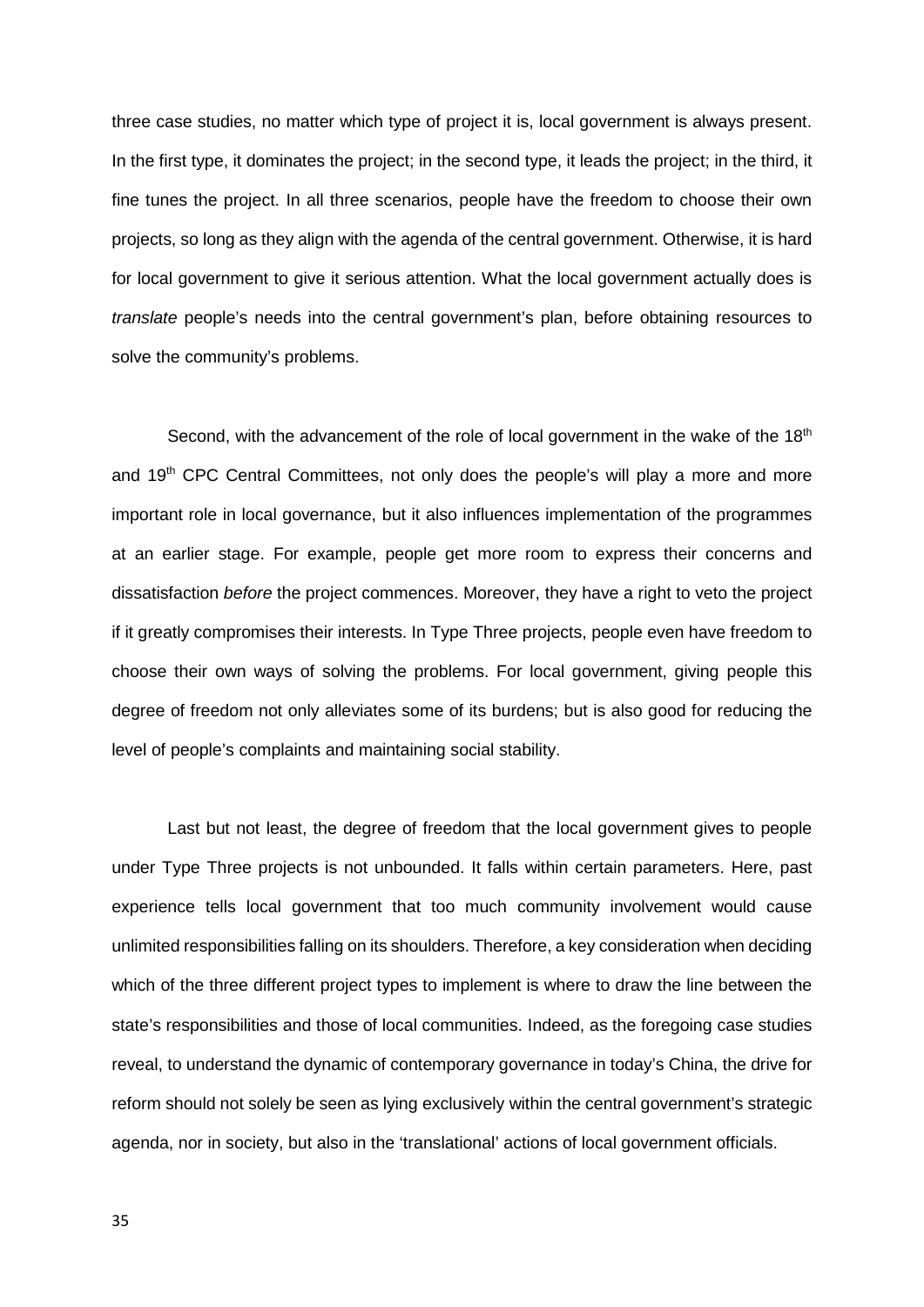In other words, this paper shows that central government reform, when implemented through the multi-level governance system, involves considerable demands on local government to find innovative and effective ways to address central government demands. Our findings also reveal the tension between the rhetoric of participation and pressure for successful project delivery by local government. Despite rhetoric to the contrary, this may lead local government to resort to top down tools, such as monetary compensation with which to obviate citizen opposition to reform.

Overall, local governance is an ongoing task explored by officials and scholars alike. Given that across China, different local governments in each province face different institutional environments, cultural histories and social relations, they may have to come up with different strategies. However, this case study has revealed one possible way of bridging the gap between people's needs and the central government's priorities. It has also offered a new perspective through which to understand grassroots governance in China.

#### **References**

- Cao, Z. (2011). Divided Governing System and the Mechanism of its Stability. *Sociological Studies* 1.
- Himmelman, A. T. (1996) On the Theory and Practice of Transformational Collaboration: From social service to social justice, in Huxham, C. (ed) 1996) *Creating Collaborative Advantage*. London: Sage.
- Li, Y., Xiao, Y. & Huang, X. (2008). 'The 'Publicity' Dilemma in the Social Construction of Contemporary China and how it can be Transcended', *Social Science in China* 4.
- Pan, X. (2007). Study for Problem of Community Administration, *Journal of China National School of Administration* 1.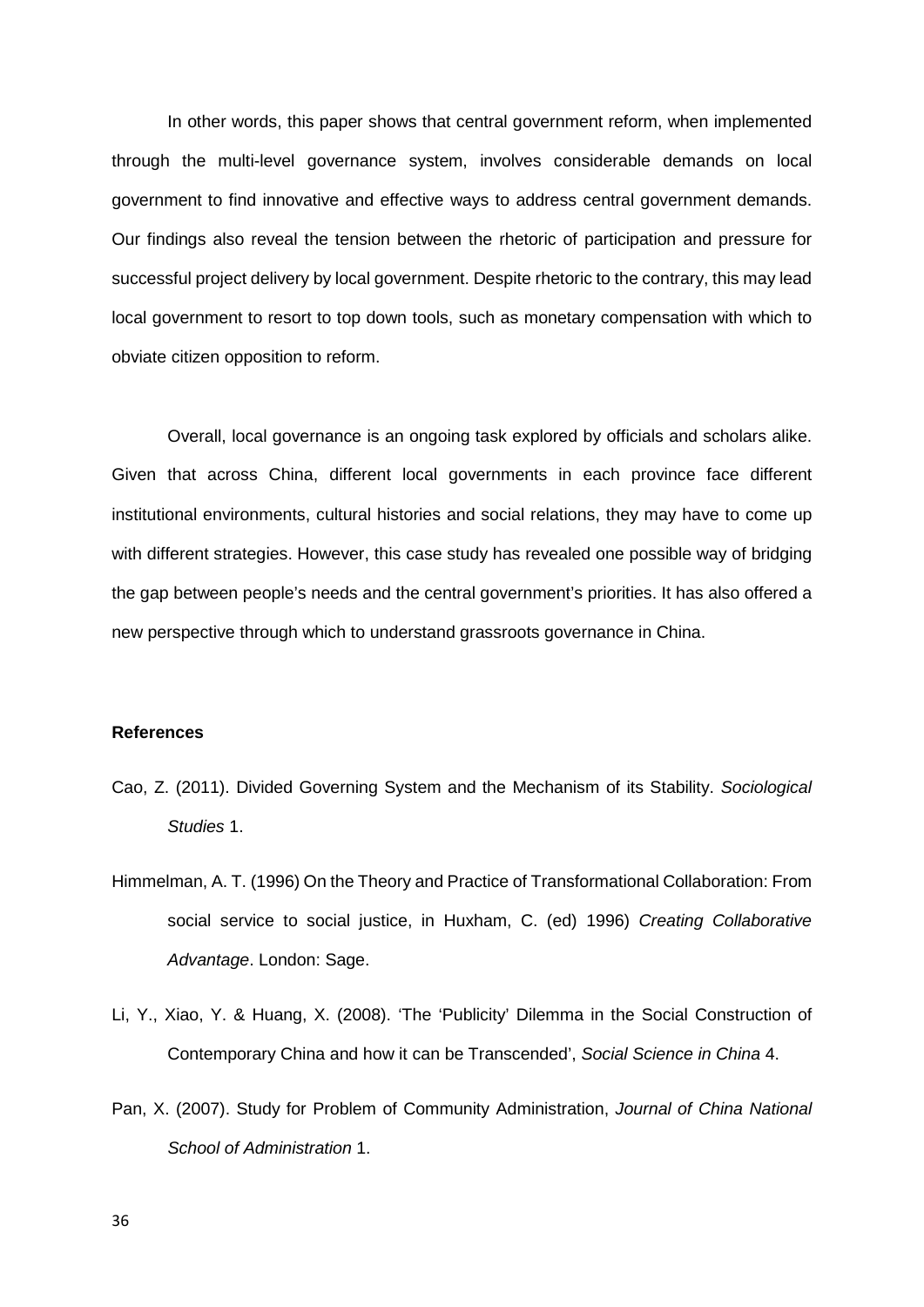Qu, J. (2012). 'Project System': A new state-governance system. *Social Sciences in China.* 5.

- Rhodes, R. A. W. (1997). *Understanding Governance*. Buckingham and Philadelphia: Open University Press.
- Scott, J., (1999). *Seeing Like a State: How certain schemes to improve the human condition have failed*. New Haven: Yale University Press.
- Stoker, G., (1997). Public-Private Partnership and Urban Governance. In J. Pierre (ed.), *Public-Private Partnerships in Europe and the United States*, London: Macmillan.
- Weber, M. (1976). *The Protestant Ethic and the Spirit of Capitalism*. London: Allen and Unwin: 1094-5.
- Weber, M. (2015). *Weber's Rationalism and Modern Society*, T. Waters and D. Waters (eds.). New York: Palgrave Macmillan.
- Wu, G, & Long, Y. (2006). Community Governance under the Perspective of Social Capital. *Urban Development Studies* 4.
- Wu, X. & Hui-min, Z. (2016). Introduction of Community Empowerment, *Foreign Theoretical Trends* 9.
- Xia, J. (2006). Research on the Characteristics of Governance Theory and Community Governance. *Heilongjiang Social Sciences* 5.
- Xiao, L. (2017). Negotiating to 'Public'— Deliberate democracy and rebuilding publicity, *The Journal of Jiangsu Administration Institute* 4*.*

Yu, K. (2000). *Governance and Good Governance*. Beijing: Social Science Academic Press.

Zhou, L. (2007). Governing China's Local Officials: An analysis of the promotion tournament model. *Economic Research Journal* 7.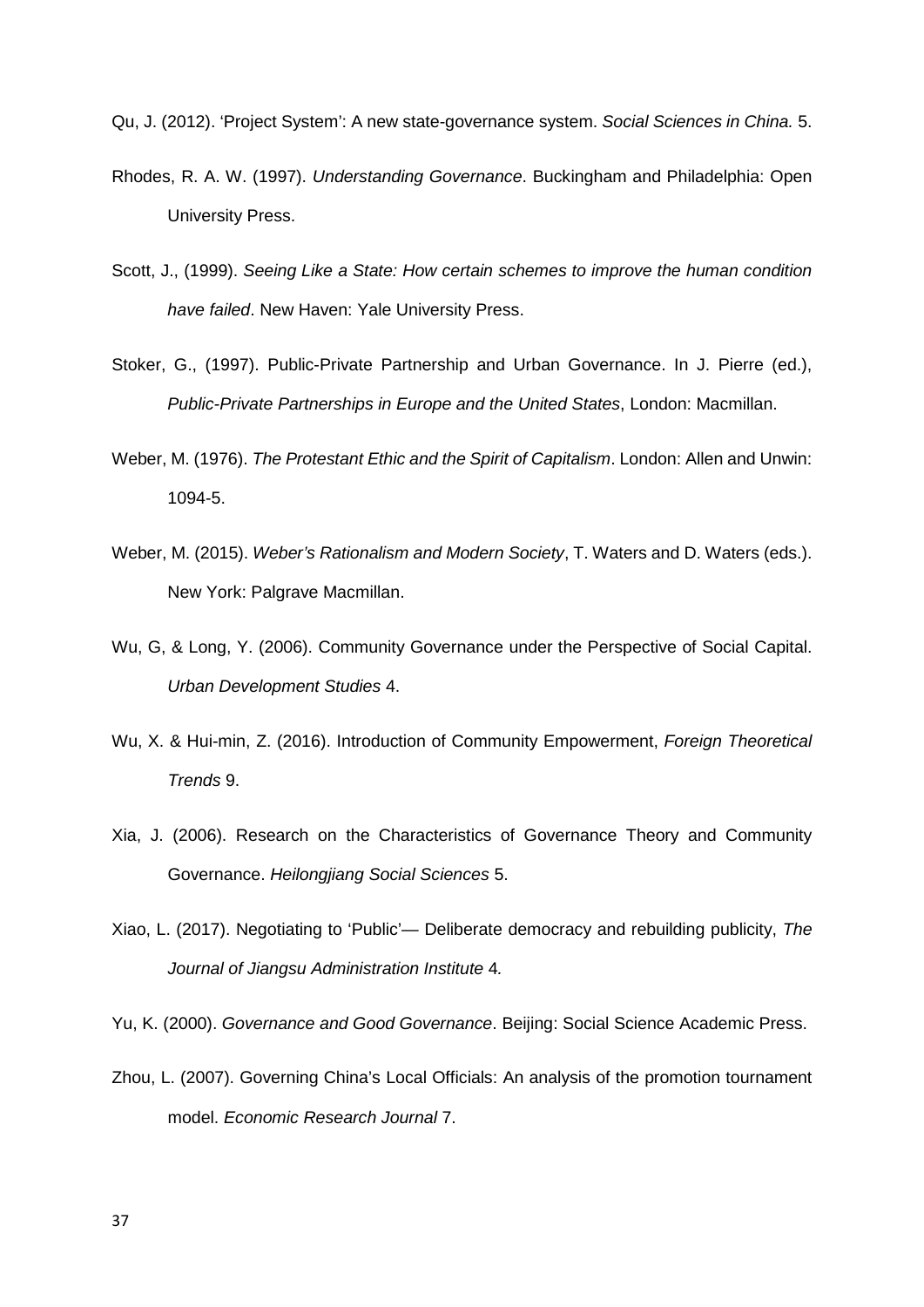Zhou, L. (2008). *Local Government in Transition: Official incentive and governance*. Shanghai: Gezhi Press.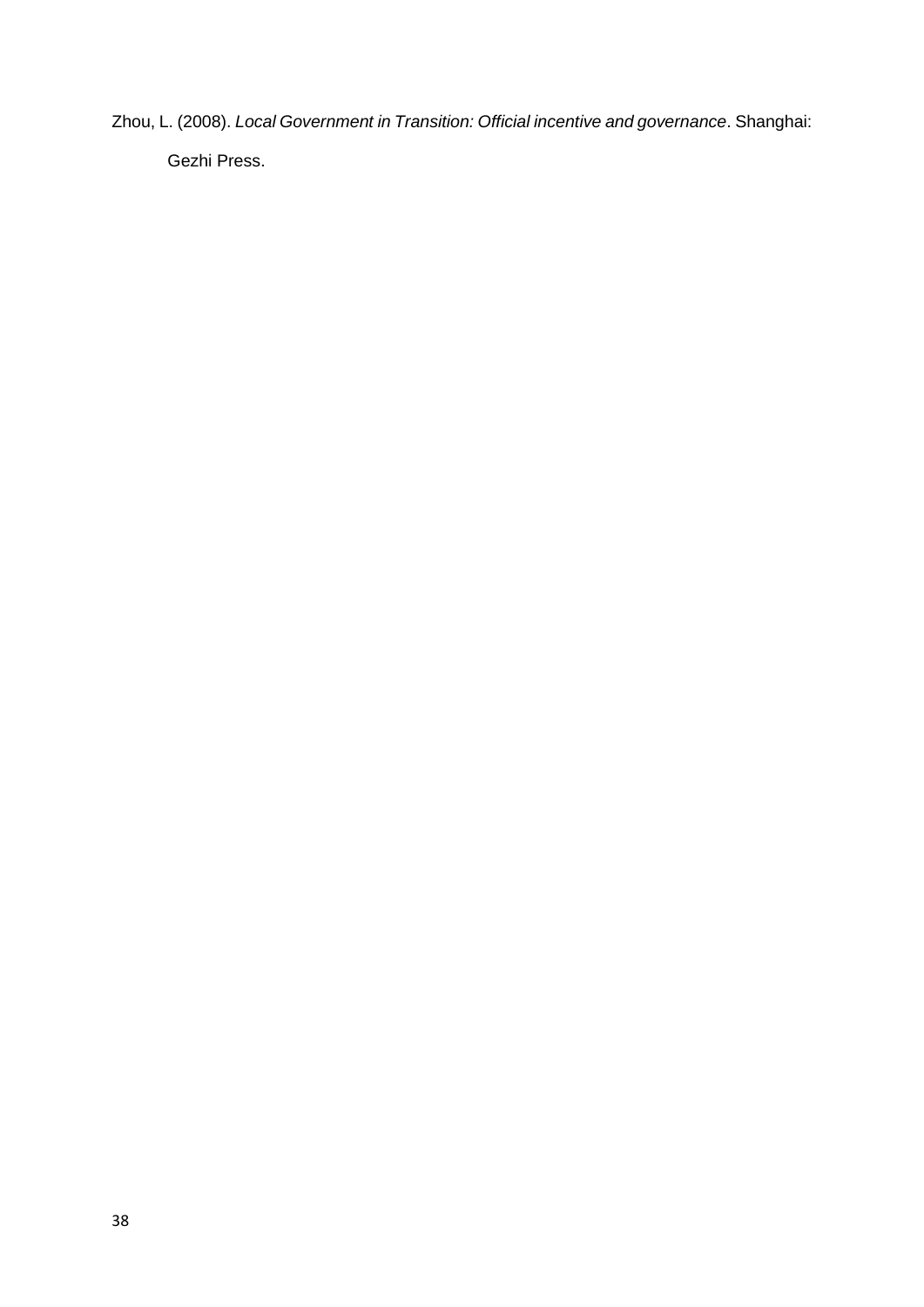**2. State-Made Society? Exploring the 'creation of society' and the provision of public services at the community level in contemporary China** 

## **Shi Yuntong**

**Abstract:** *Residents' self-organization in urban communities has been considered a promising path for the creation of society in China; a setting where, hitherto, some researchers believed that society did not exist. But in recent years, the supply-side reforms carried out by local government, notably in provisions of public service in urban communities, seems to have opened up a new path for the creation of society. Analysing the concept, motivations, tactics and effects of state-made society, this article points out that although producing society is an unintended consequence, it has resulted in the mutual empowerment of both state and society. However, as the following discussion reveals, the external empowerment of society by the state does not always lead to the internal empowerment of the former. Instead, it sometimes deepens its dependency on the state, attenuates social fragmentation and strengthens state domination. It is argued that only through full empowerment can state-made society work effectively.*

# **Introduction and methodology**

'How to create a society in China?' is a question which Chinese scholars have been discussing and trying to answer since the 1990s (Deng & Jing, 1992; Kang, 1999; Yan, 1999; Gu, 2004; Xu, 2006; and Shen 2007a). After 2000, the government has placed increasing emphasis on the development of society. Notably, in recent years, the 'supplyside reforms' carried out by local government in provision of public services in urban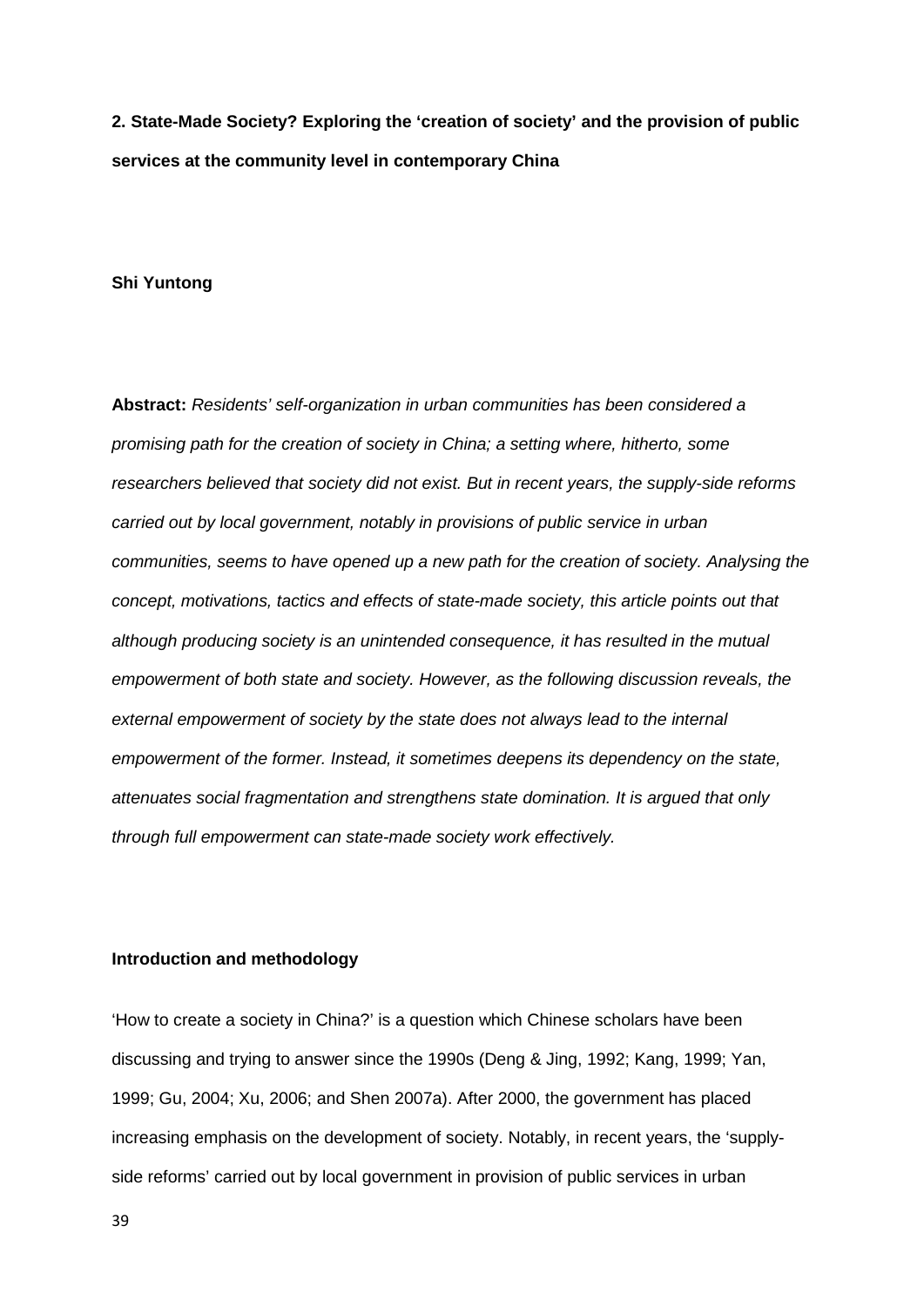communities seems to have opened up a new path for the creation of society. This "creating society with the help of the state" is called 'state-made society' in the following discussion. Specifically, attention will be given to the dynamics involved in this new phenomenon; and we shall attempt to answer "whether society could be created by the state".

In terms of structure, this paper begins by reviewing the literature on state-society relations (Section 1). It then summarizes two routes to the creation of society in China (Section 2). After that, we examine the driving forces of 'state-made society' and explore the routes to actualizing it (Section 3), before investigating what kind of impact this process has on both government and society (Section 4). This paper offers a theoretical perspective on the 'creation of society' from being 'self-organized' to 'government-organized'. Further, it assesses whether it is possible to create a real society in China by means of state intervention (Section 5).

The author has been paying attention to grassroots social governance and services in China for several years. This paper's analysis of 'government-made society' is based on fieldwork data gathered from semi-structured face-to-face focus group interviews in B, C & Z cities in China during 2015-2016 (anonymized to protect participant confidentiality). City B is in northern China; City C is in south-west, inland China; while City Z is on the southern coastline.

This case selection provides good geographical coverage of the People's Republic. Despite their different locations, they have something in common. First, they are all first-tier cities, with developed economies and enjoying social progress. At the same time, they are all among the few cities which have carried out supply-side reform in provision of public services in urban communities in recent years. Thus, they have key commonalities allowing for comparative analysis. City Z, H district, W community was selected as the main case study because it was once seen as a pioneer community. Yet over recent years, observers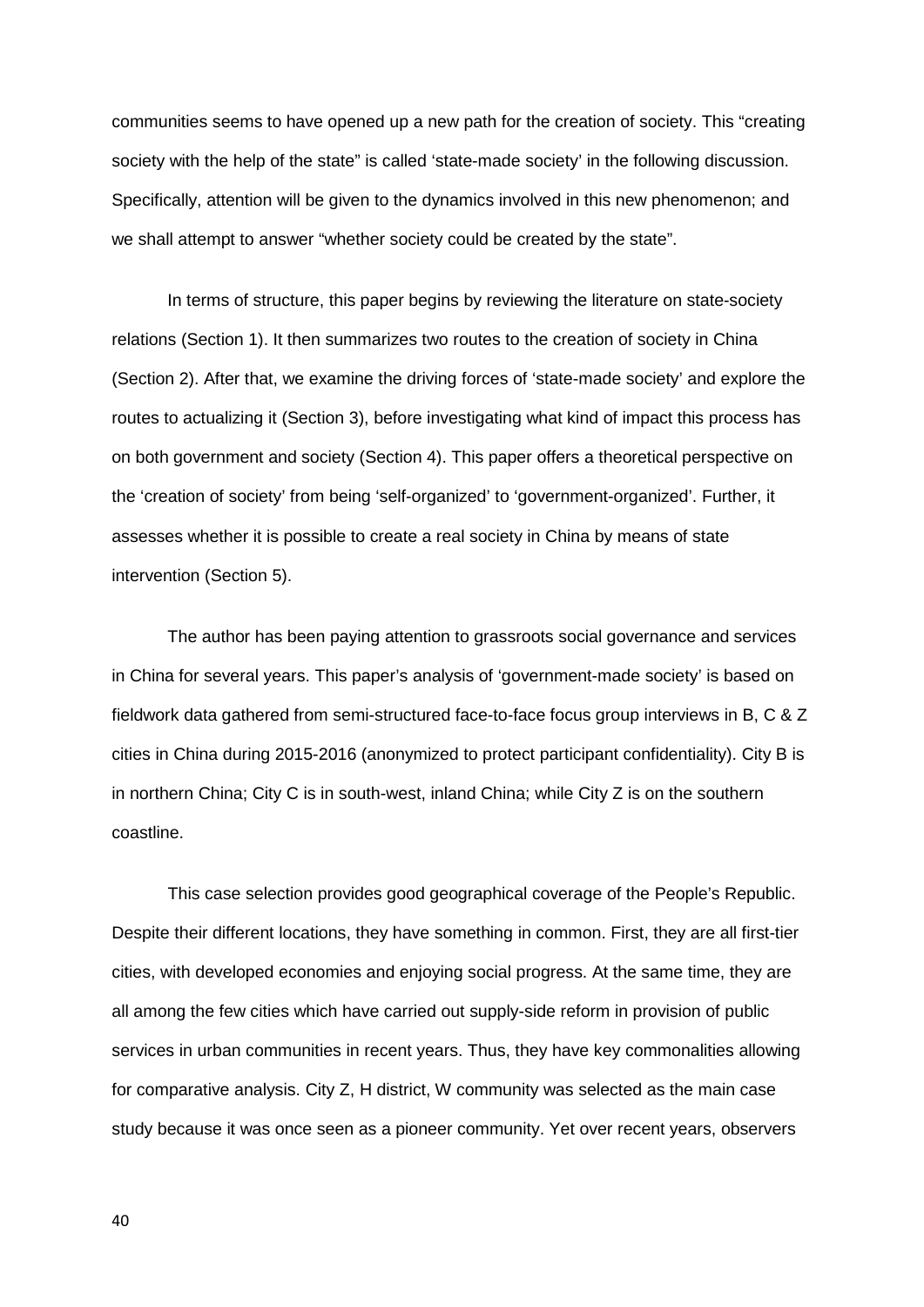have concluded that it has largely failed in its endeavours; making it an interesting case for in-depth analysis.

The research interviews were carried out by the author and project members and lasted approximately 1-2 hours each. They were based on an interview schedule consisting of the same core questions and different additional questions designed according to the actual situation of each city. Data gathering and analysis strictly abided by established academic ethics such as upholding participant anonymity and confidentiality, increasing the reliability of data. The 60 interviewees included members from local government departments, street offices, and community party committees, residents' committees, councils, social organizations and residents. Considering the advantages and disadvantages of different data collection methods, other forms, such as participant observation, video/photography, policy text and media report collection were also used to boost data validity during our fieldwork investigation. This holistic approach makes it easier to present more comprehensive analysis of the new social phenomenon of 'state-made society'.

# **Section 1: 'Mutually Antagonistic' or 'Mutually Beneficial': Revisiting the relationship between state and society**

Sociologists in both China and the West have focused attention on the relationship between state and society. In the following discussion, following a review of Aristotle's Poetics, and some of the works of Cicero, Hegel and Marx, attention is turned to the work of Antonio Gramsci: with its focus on hegemony, guilds, trade associations, educational and voluntary organizations, and benefit/interest groups, Consideration is also given to Karl Polanyi's work, with its focus on active society, labour unions, and cooperatives (Burawoy, 2003, 2007).

In the West, state and society are often viewed as two separate entities, with mutual checks and balances. From the 1990s onwards, academics began to gradually re-think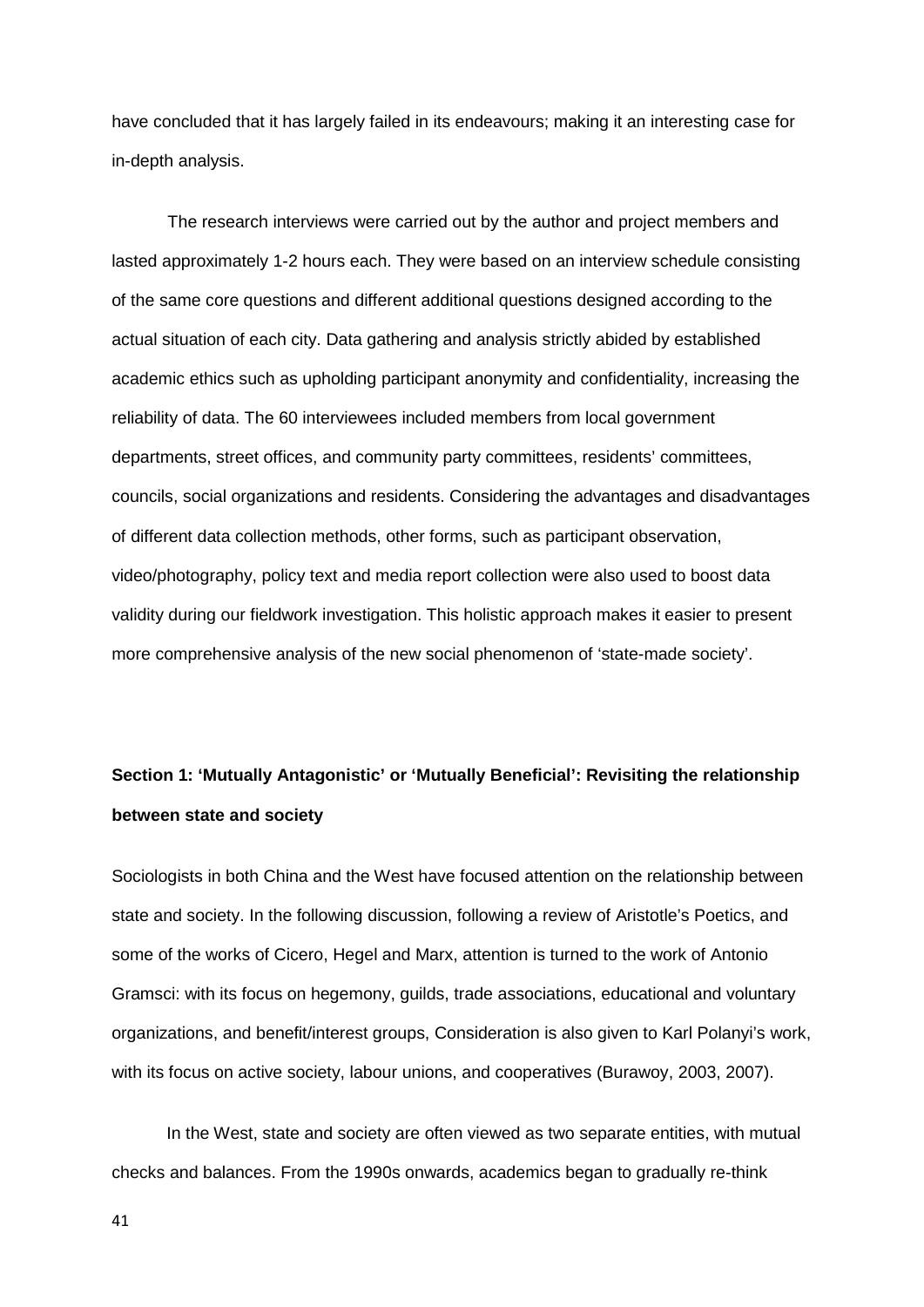'state-society' relations, and the idea that they are two separate, oppositional entities, while also highlighting the possibility of mutual empowering relations between them (Gu, 2004). In this regard, Huang (1993) cogently points out that simply saying that the state and society are mutually antagonistic is an abstraction from the early stages of Western political, economic and social development; and cannot be uncritically applied for use in analysing the current state of affairs in China. Instead, Huang proposes the concept of 'the third-space' in analysing state-society relations.

Migdal proposes the idea of state-in-society instead of state versus society. He rejects the idea that state and society are in opposition to one another (that they are in a zero-sum game), and that there are rigid boundaries between the two. He says they can enjoy mutual transformation and empowerment (Migdal, 1988, 2001; Migdal et al., 1994). Citing the work of Ostrom on 'coproduction' (1996) and Evans on 'state-society synergy' (1997), he argued that Western theories of state-society relations have moved from a position of mutual antagonism to mutual cooperation.

In China, though, following the polarization of state and society pre-1979, prevailing thought began to change regarding the belief that society was best developed through top down, hierarchical control by the state; and that society, in turn, was a passive recipient (Liu, 2009).

# **Section 2: 'Self-Organization' or 'State-Organization'? Two routes to the creation of society in China**

In practice, China's 'state-society' relationship has developed along a path from "total state control" to "gradual release" (Shen, 2007b) to "active advancement of society". In this process, both sides constantly adjust, modify and remodel the prevailing mode of cooperation, as well as the boundary of rights and responsibilities. Both sides also influence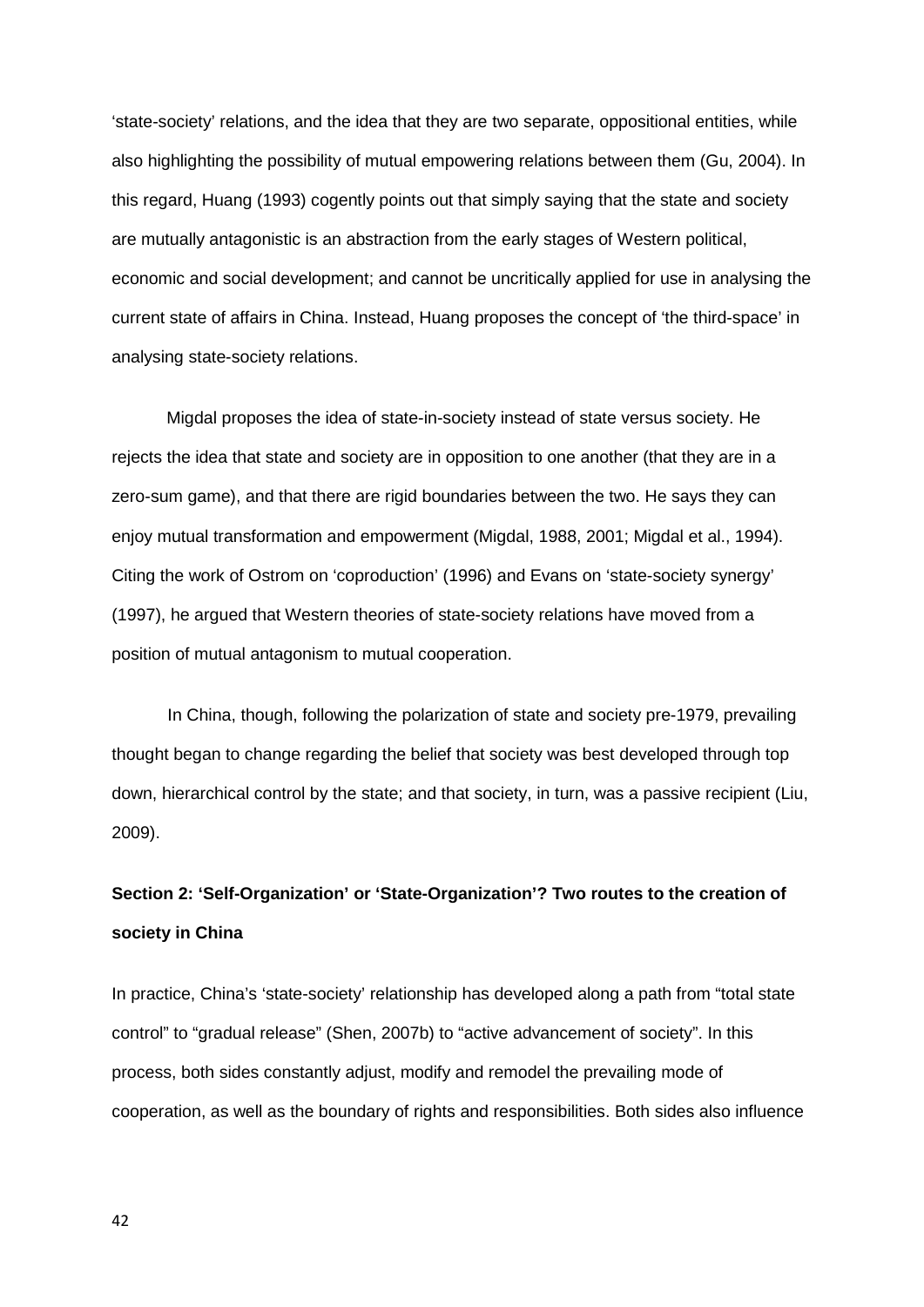the operation of the wider governance system, with its institutional mechanisms and social processes.

# *The first manifestations of the 'creation of society' and two paths to its realization*

When the People's Republic of China was founded in 1949, it formed a highly integrated structure of political, economic and social unity, a "total society" (Sun, 1994). The state had centralized the various political, economic and social resources and had a high degree of top down control. Unplanned economic activities and autonomous social activities were rarely seen. After economic reform and 'Opening-Up' in the post-1978 period, economic activities were gradually released from total state control, and market principles emerged in the Chinese economy. After 2000, the development of society was gradually given the same status as political, economic and cultural development. To this end, central government has put forward a series of objectives to promote the development of society, as part of its Central Policy. For example, the Fourth Plenary Session of the 16<sup>th</sup> CPC Central Committee proposed 'Advancing Innovation in the Social Management System' as an important factor in the Party's ability to govern. In similar vein, the report of the  $17<sup>th</sup>$  Party Congress outlined the need to "accelerate the development of society, with an emphasis on improving peoples' livelihoods"; improve "the leadership of the Party Committee, government responsibility, social cohesion and public participation in the social management system"; and "maximize social innovation". The subsequent report of the 18<sup>th</sup> Party Congress stressed the importance of "strengthen[ing] the development of society by improving peoples' livelihoods and by innovations in social management"; "guid[ing] the healthy and orderly development of social organizations"; and "encouraging the masses to take a fundamental role in social management".

Several factors can account for these developments. First: government's desire to reorganize 'atomized' individuals into a cohesive society in order to maintain social stability.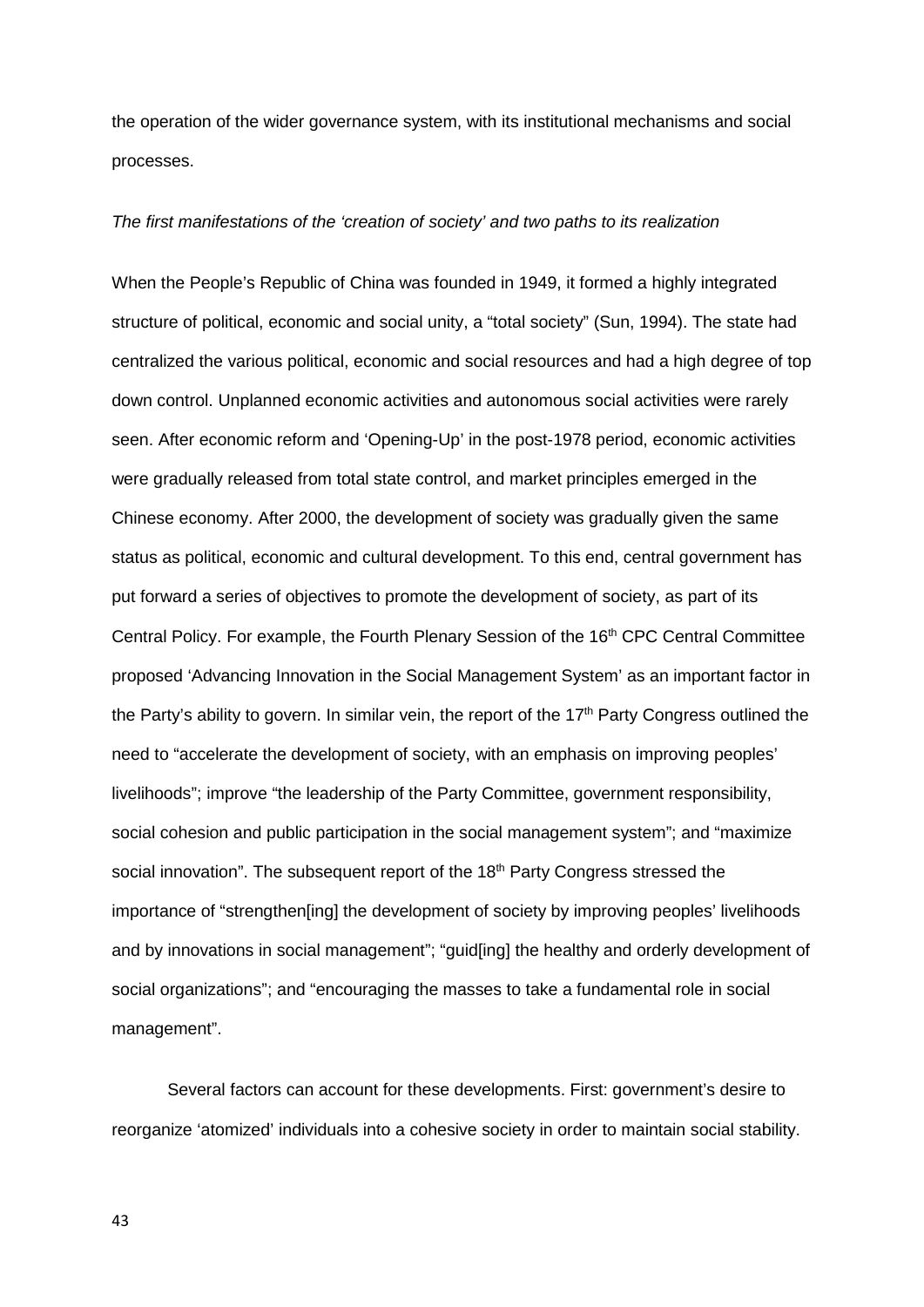In the past, urban society was organized and controlled through the *Danwei* system: [9](#page-43-0) almost everyone was in a *Danwei*. They could only get their resources, welfare and services from the *Danwei*. Due to resource dependency, they were fully controlled by the state. After China carried out its reforms and Opening-Up in 1978, people could get a job in both public and non-public economies. To a certain extent, that meant the state could not control everyone from the old *Danwei* system. With its demise, the only place for the state to find and organise everyone was in their dwelling communities. So by 2000, the notion of community building (and the development of society) was promoted by central government.

Second, promotion of the development of society was motivated by the desire to release the administrative burden on government. Chinese government has for a long time been top down - contrasting with China's passive society. People used to think that it was the government's responsibility to solve their problems and meet their diverse needs. A form of state dependency gained hold in the planned economy era. In recent years, to counter this, the state began to encourage the people to be more responsible in social management; in short, more self-sufficient. In consequence, community residents are encouraged to be more self-organized, self-managed, self-serviced, self-educated and rely less on the government. This is also seen as updating the prevailing governance system from below (by enhancing social vitality).

Third, it was motivated by the wish for greater professionalism (for professionals do professional things). This objective is closely related to 'guid[ing] the healthy and orderly development of social organizations' in the Central Committee's discourse. In the past, people received a variety of services from the *Danwei* system. But with its decline, government has given a portion of the responsibility for community service to the Community Residents' Committees (CRC). On the one hand, the NRC cannot mobilize adequate

**.** 

<span id="page-43-0"></span><sup>9</sup> A *danwei*, or work unit, constituted a form of social organization in Maoist China. It followed the principle of organizing workplaces and housing as spatial units. Each was assigned to a unit that would provide for their work, social, and cultural needs.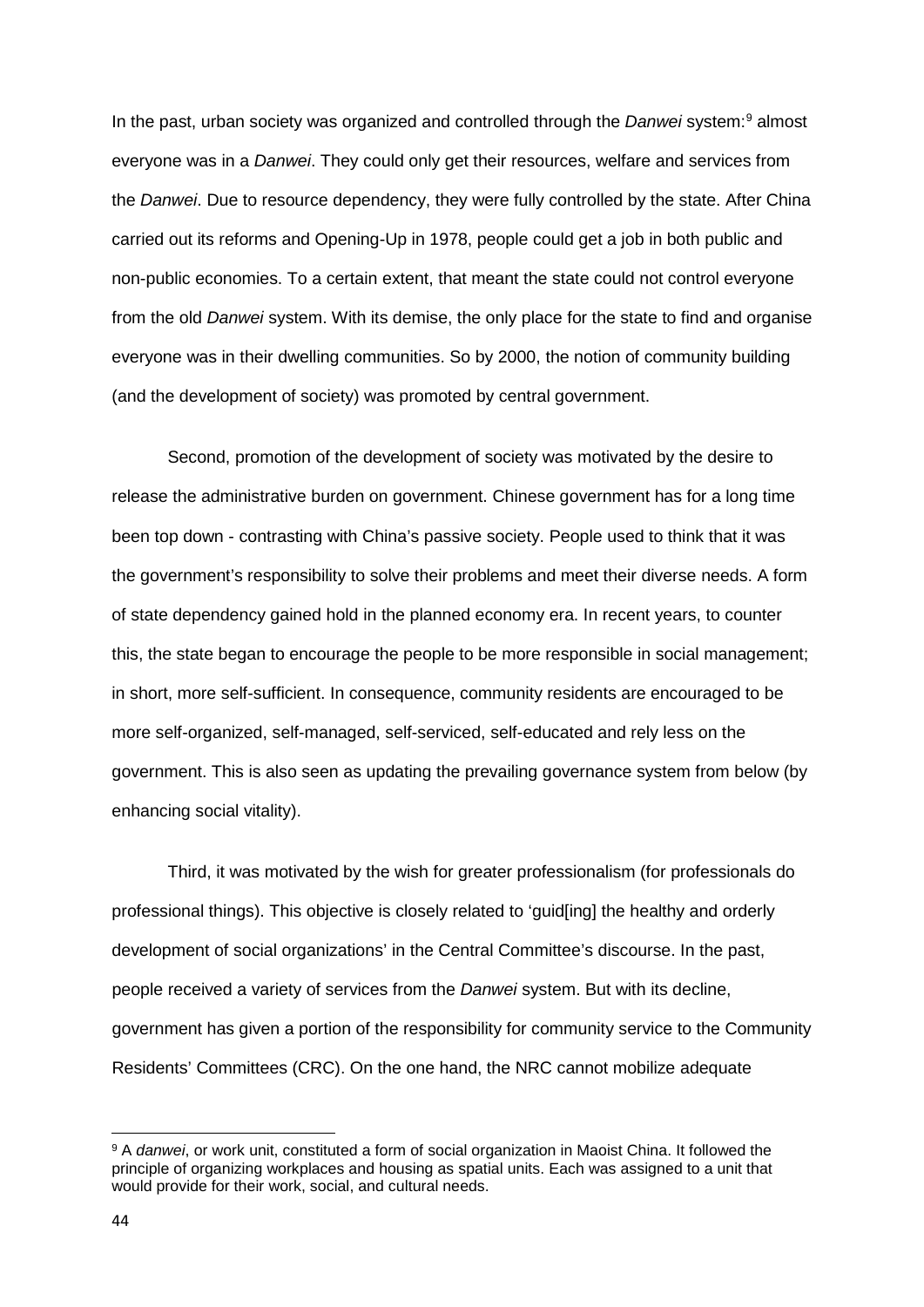resources to do the community service work; while on the other, they are not professional enough to deliver the required services. Thus, the state is promoting the healthy and orderly development of social organizations to undertake government procurement services which cannot be adequately and smoothly provided by the CRCs.

A fourth aspect to note here is the existence of risks. To a degree, the state is worried about the risk of encouraging the creation of society. So on the one hand, it prefers to encourage the development of social organizations with little risk of instability (such as community service organizations, scientific and high tech organizations, trade unions and charities), and restrict the development of what are viewed as risky social organizations (e.g. rights-based organizations). The latter is called "the System of Differential Controls" (Kang & Han, 2005).

As Xi Jinping noted at the 19<sup>th</sup> National Congress of the CPC, "we will strengthen public participation and rule of law in social governance and make such governance smarter and more specialized. We will improve mechanisms for preventing and defusing social tensions, and properly handle problems among the people". However, as Shen (2007a) has discussed, practical, normative goals and tasks are quite different in a country that has already built a market economy, than they are somewhere in the process of building one. The task of the former is to revive and strengthen the mechanisms of society and resist the dual invasion of markets and power: which is to say, its task is to 'defend society'. The task of the latter is to face new historical conditions, reconstruct or create social norms and systems, which means 'to create society'. In other words, although China has already entered a period of great social development, the primary problems facing social development are still the questions of "Where does society come from?" and "how can we create society?"

In general, in reviewing China's recent political transformations, economic reforms, and social changes, we can see there are two main routes to 'social creation'. The first,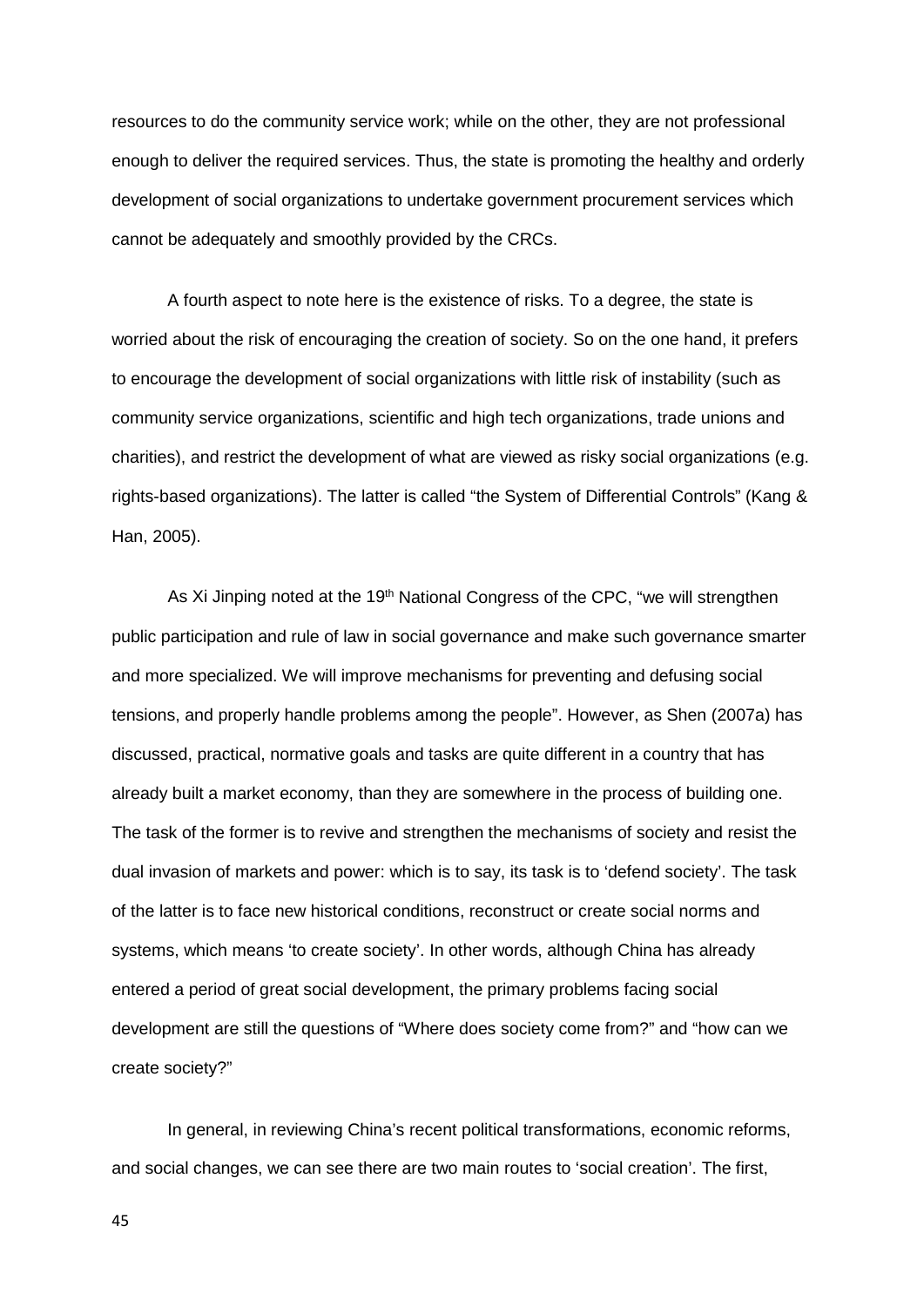which the academic community has discussed more fully, has given greater accord and respect, and consequently has placed greater expectations in, is the '自组织' i.e., the 'selforganization' route to social creation. This means that society arises spontaneously or organically (Xia, 2003; Chen & Li, 2003; Shen, 2007b; Li, 2007; Wang, 2009; Sun et al., 2016). The second route, '他组织', translated in this paper as 'government-organized social creation', is where the local government (or other entities) act as an external enabling agent, helping to make and organize society in China. The latter, '他组织', is a relatively new social phenomenon, which academics have yet to subject to enough in-depth analysis. This paper focuses its attention on this.

# **'Organizational and Operational Difficulties': The challenges of self-organized social creation**

This section begins by reviewing the self-organized path of social creation. In the early 1990s, the Ministry of Civil Affairs proposed the idea of 'Community Building': in order, on the one hand, to better meet the day-to-day requirements of urban residents; and on the other, to strengthen urban grassroots political power and management. Gradually, the 'community' not only replaced the *danwei* ('work unit') and became the basic management unit of urban space, but also became an important starting point for social development. Especially after 2000, with the state's gradual change of role in relation to society, it became more of an enabling state. Researchers thought that the self-organization of residents from urban communities might become one of the paths to social creation (or the creation of society).

However, in practice, the state's slow institutional devolution has, to date, not resulted in a qualitative leap in social creation in urban communities. In reality, community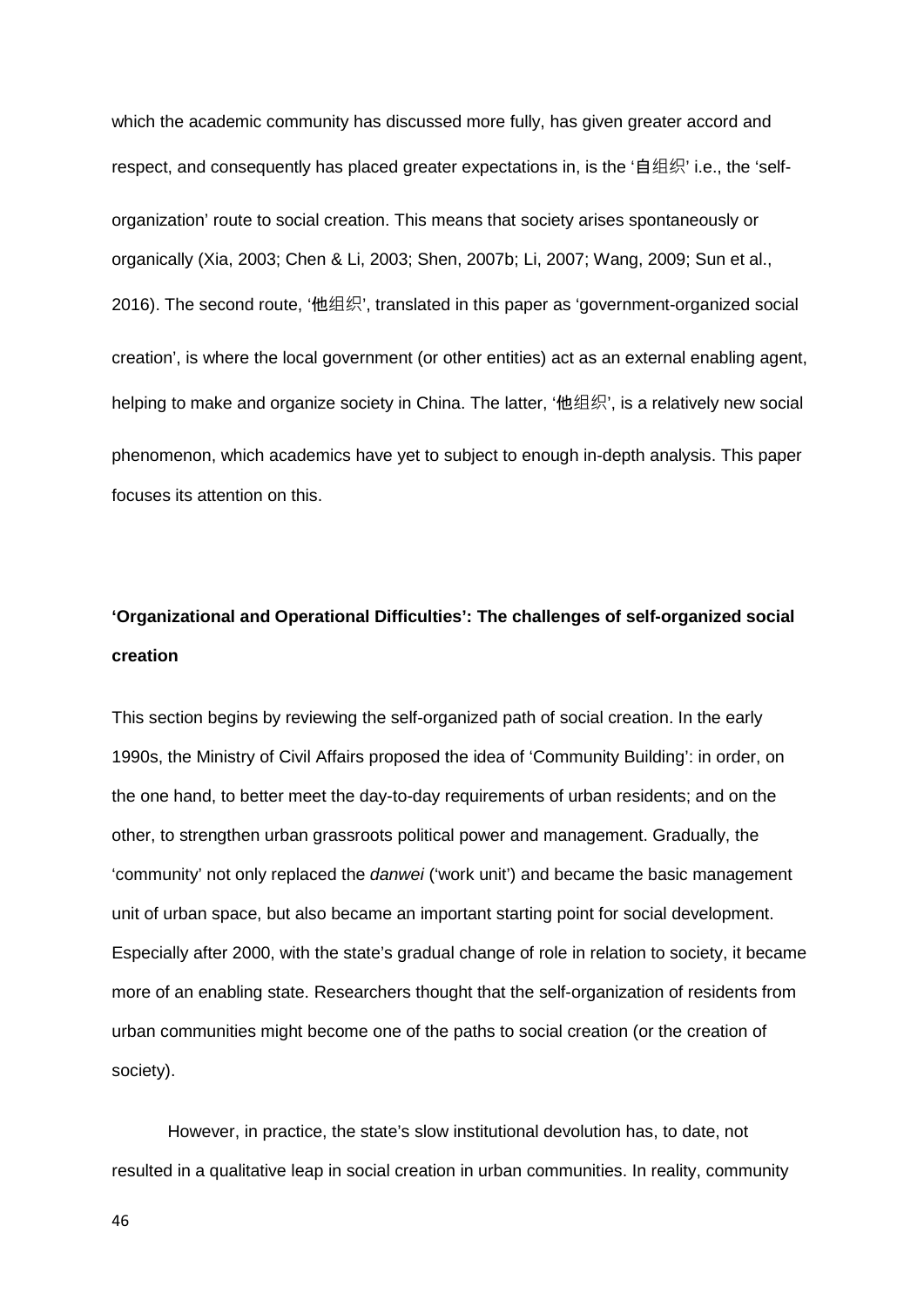residents' self-organizations still face problems at both the organizational and the operational levels. At the former, Community Residents' Committees, Community House-Owners' Committees and a variety of Community Interest Organizations are the three types of organizations upon which urban community 'social creation' depends. However, these Committees have long been viewed as an extension of government administration at the grassroots level.

In recent years, in order to alleviate the excessive administrative burden of Community Residents' Committees, enhance their ability to serve their residents, and restore the autonomy of the latter, various regions have established community workstations and service centres, as well as implemented institutional and structural reform at both the street and community level, all with apparent beneficial effects (as claimed by local governments). Yet sometimes, these measures may also deepen the degree of marginalization of Community Residents' Committees (Zhang & Wang, 2016), reducing their community involvement, and further strengthening the state's penetration into grassroots society.

At the same time, urban Community House-Owners' Committees are currently facing problems caused by their own executive decisions, giving rise to factional politics (Shi, 2010). [10](#page-46-0) Besides, there are high organizational costs, lack of decentralization and full supervision, insufficient motivation to move towards autonomy, and other issues. In recent years, a large number of community recreational organizations have sprung up, many of which still only provide entertainment clubs or organizations. They do not, as hoped, function as community governance organizations (Li et al., 2012). Only a few have changed from small 'mutual benefit organizations' into 'public welfare organizations' for the benefit of the

 $\overline{a}$ 

<span id="page-46-0"></span> $10$  it is difficult to legally register because the formal requirements to do so are high and there are many restrictions.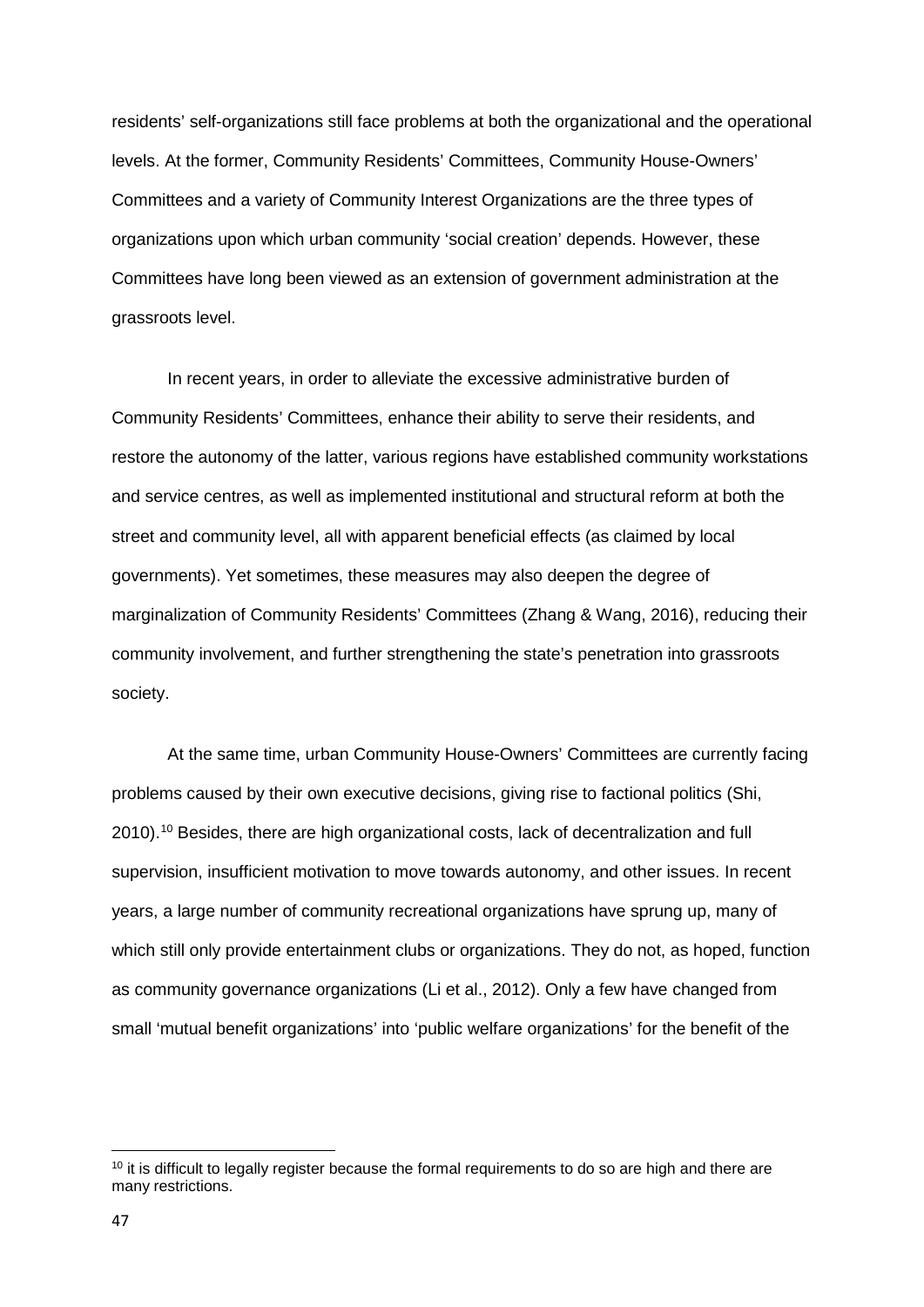wider community. This points to the reality that residents' self-organization will not necessarily stimulate 'public spiritedness'.

At the operational level, there has long been a low participation rate among urban community residents (in breadth, depth and frequency) and ineffective participation (prompted more frequently by traditional 'command' administration and less frequently stemming from community residents' spontaneous initiatives). The level of participation is only on the lower rungs of Sherry Arnstein's theory of the different levels of citizen participation, outlined in her seminal 'The Ladder of Citizen Participation' (Arnstein, 1969). Again, there is an imbalance amongst the population of those who do participate (here, older groups and the traditional community elite are in the majority). At the same time, our interview data tells us there is a lack of early intervention in community affairs, lack of interaction between the multiple stakeholders, and a dearth of collaborative decision-making within the community.

So far, there has been no clear indication that the self-organization of urban community residents has led to the creation of a society independent of the state and the market, with a high degree of autonomy and public spiritedness ('公共性'), unlike what was expected/predicted by the academic community and desired by the  $16<sup>th</sup>$  and  $18<sup>th</sup>$  Committee reforms. This is to say, using the self-organization of urban community residents to promote the creation of society is still a relatively fragile, challenging process.

# **From 'A Slow Retreat' to 'Positive Enablement': Government-organized social creation**

If we now switch focus and view the source of social creation ('creating society') from 'society' to the 'state', it is not difficult to find that in recent years, in the sphere of urban community public service, the 'state-society' relationship has been changing from "gradual release [of state control]" to "promoting [community] initiative". This shift can be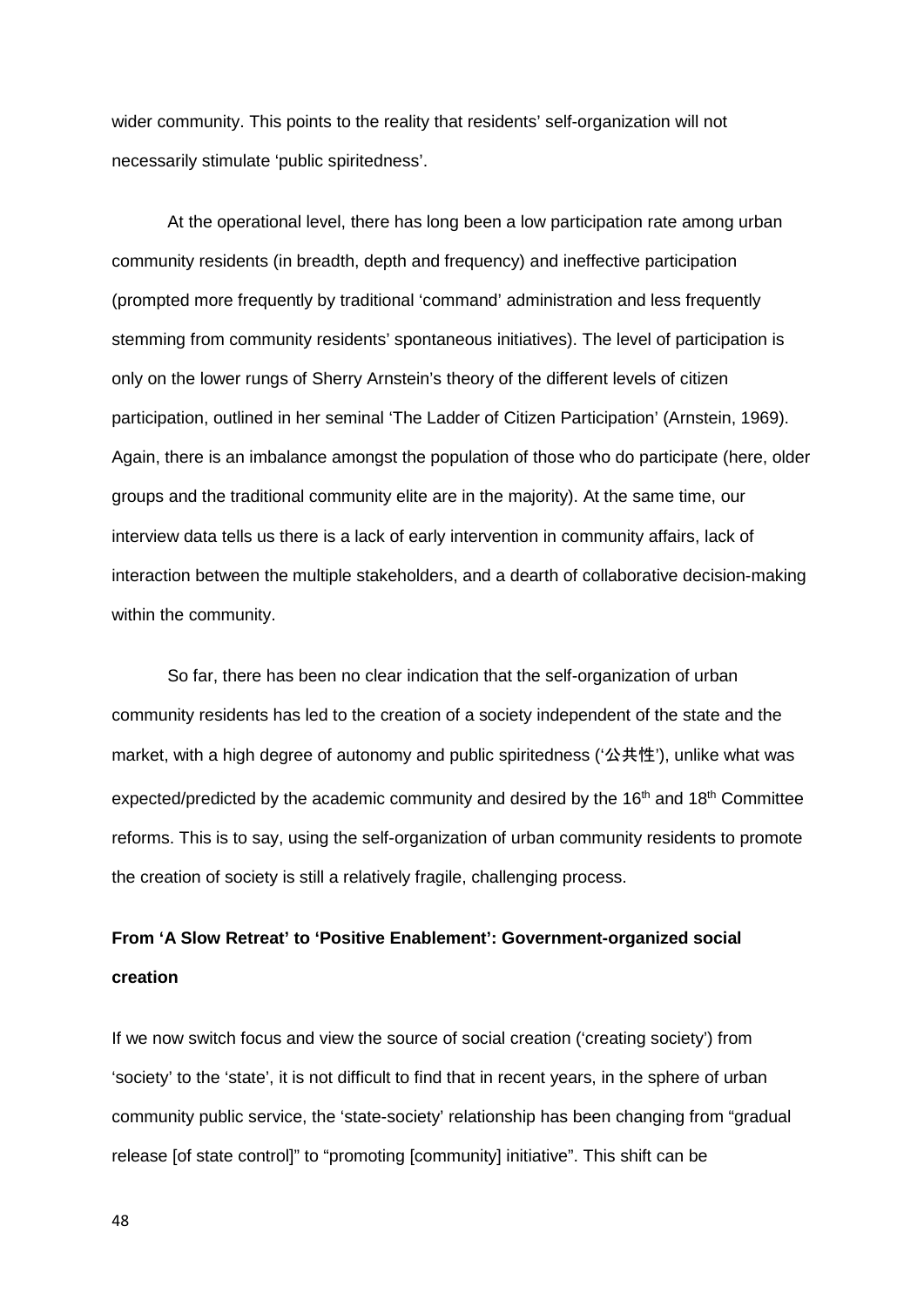characterized as a move from 'slow retreat' to 'active promotion'. Some cities' local governments are exploring their own administrative power to promote the participation of urban community residents in the supply of public services, thereby optimizing the mechanism, structure and efficiency of community public services. This is called 'supply side reform'. As Gu (2004) points out, in the development process of 'state-society' relations, the state withdrew from some areas and gave them more space and freedom to self-organize and self-govern. Although this is significant, it does not mean a blind withdrawal by the state. It still operates under the guiding principle of 'mutual empowerment', and still plays the role of 'the enabling state' (Gilbert & Gilbert, 1989; Peng, 2006) in promoting social development. Crucially, it retains ultimate power.

#### **Section 3: Localized practices of state-made society**

In recent years, we have seen more and more innovations in the way some cities' local governments have offered community public services. For example, local governments set up community public service funds to encourage and help establish community residents' 'autonomous organizations' or co-governing organizations (referred to by this paper as 'community councils'). In this way, residents will be able to propose and discuss their own community public service agenda by majority voting, which can then be submitted to the community council for discussion. Items on the agenda are then prioritized and ranked, potential beneficiaries are taken into account, then some items are selected and packed into a 'project'. Subsequently, an application for funding is made to the government. By promoting the self-organization of community residents and incorporating it in the supply process of community public services, it is possible to provide demand-oriented public services and advance local governments' supply-side reform.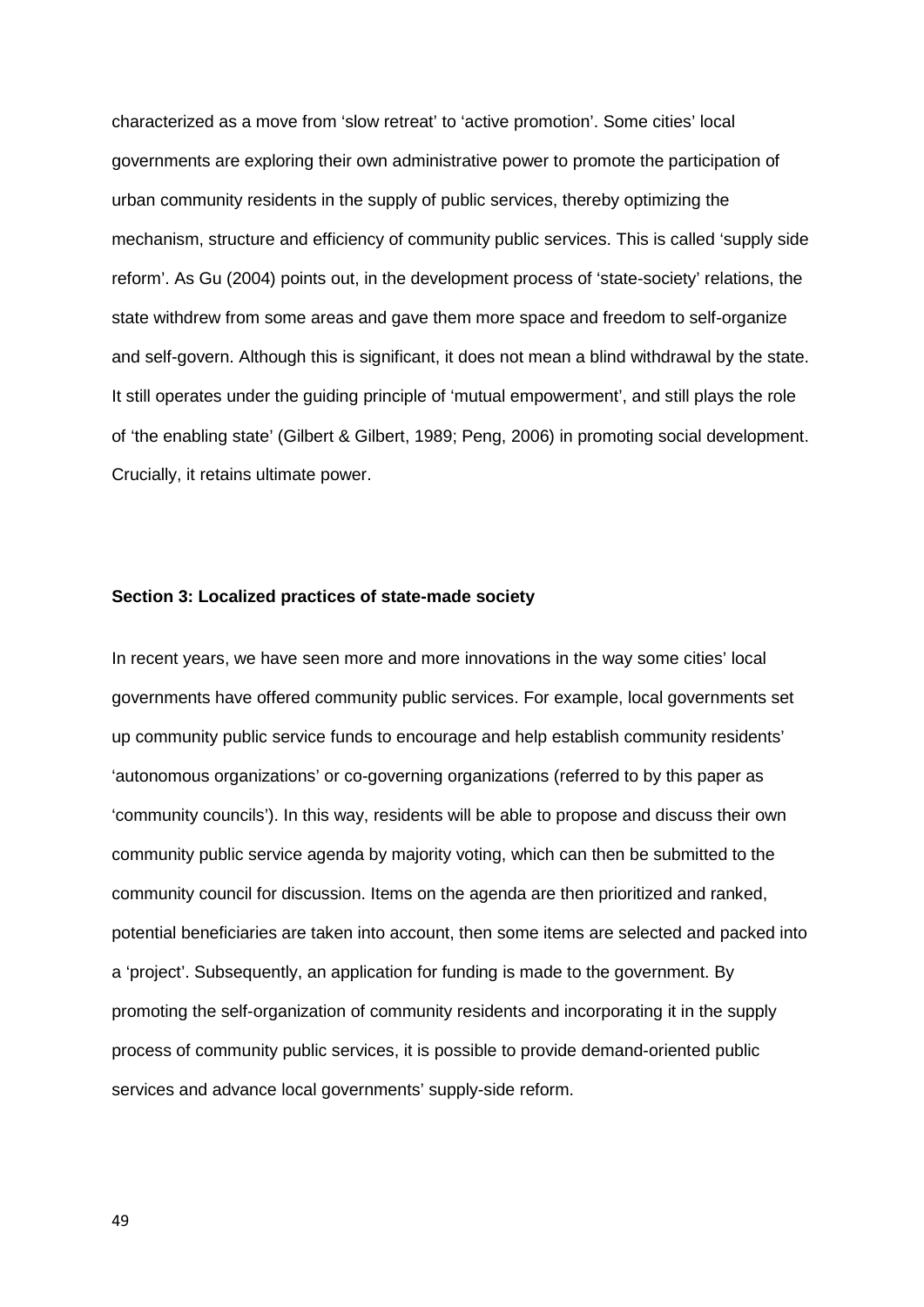Furthermore, regardless of the local government's original intention, in the practical outworking of the supply-side reform process, under the guidance of local governments and with the support of community public service funds, we can see that community residents' self-governance activities are gradually integrated at the community level. The key factors involved in localized practices of state-made society include administrative, economic and social elements.

# **The driving forces of state-made society**

Our data shows that there are three main driving forces behind 'state-made society'. First, it is designed to increase the legitimacy of grassroots political power. If we divide the regime's legitimacy into four dimensions - political, legal, performance and social - it is not difficult to see that, in the current social context, legal and political legitimacy are more stable, whereas performance and social legitimacy have more flexibility, and have incremental legitimacy. The localized practice of state-made society enhances the 'incremental legitimacy' of the regime. Since ancient times, the legitimacy of China's political regime has to a large extent relied on the government's political achievements (Zhao, 2009).

In recent years, the government's performance legitimacy has gradually moved away from 'macro performance' (i.e. developing the economy and raising the GDP), towards 'micro-performance' (i.e. the welfare benefits enjoyed by residents, better services, and a sense of gain in everyday life). Shenyang, Nanjing, Shanghai and Wuhan have all introduced relevant policies, calling a halt to investment functions and economic assessment indicators for the street offices. This is to encourage them to put more energy into public services and management. If we take 'social legitimacy' to mean the political power to mobilize social participation and achieve social trust and recognition, then community public services supply-side reforms not only offer residents a way of expressing their needs, but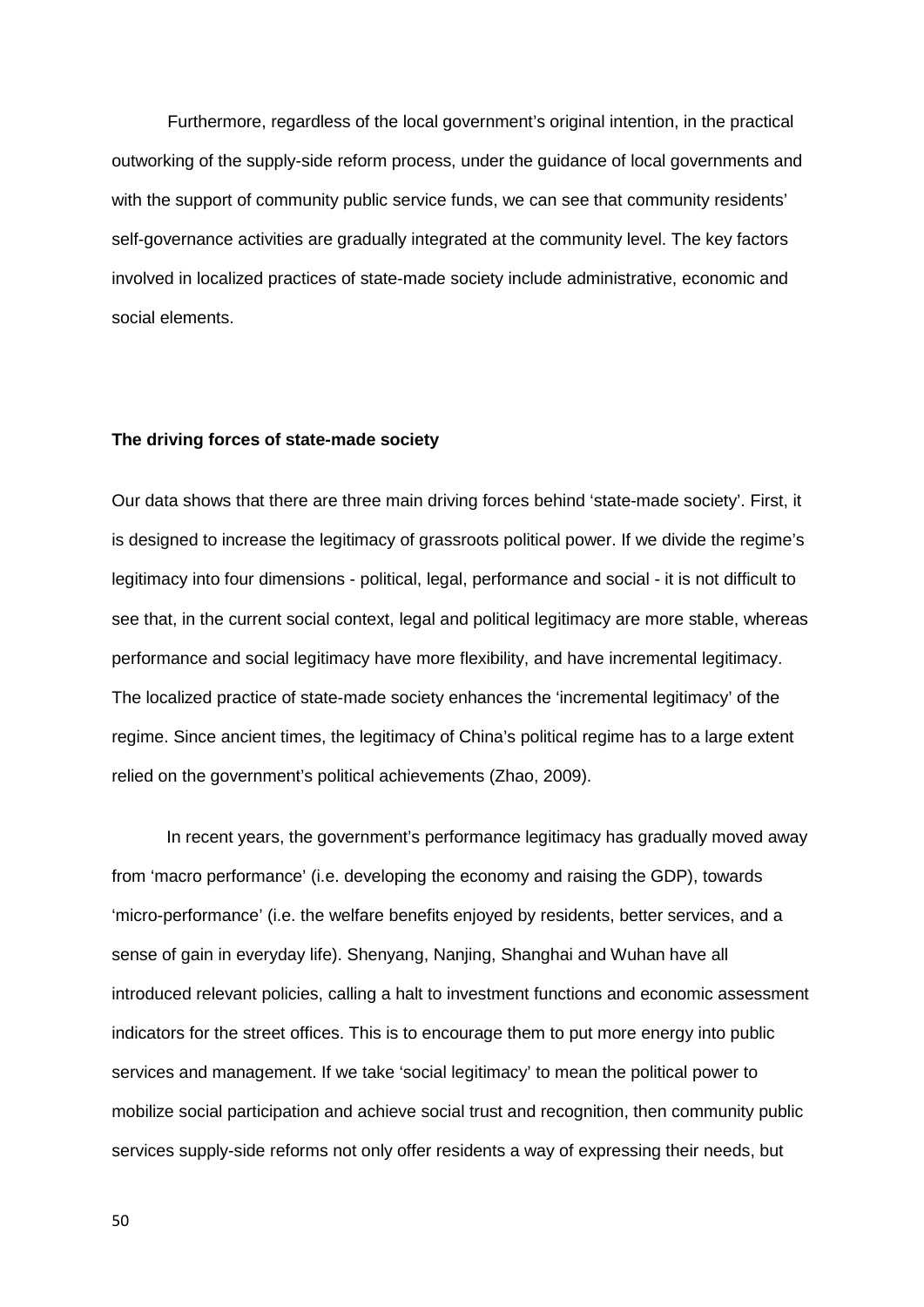also allow them to see the government's responsiveness to their needs. Residents can also experience the effects of a service-oriented government: which both raises its social legitimacy and their satisfaction with it.

Second, 'state-made society' aims to lessen the powerlessness sometimes found in the self-organization of grassroots communities and their potential to create social instability. As outlined above, for a long time, a stereotypical view of state-society relations prevailed: namely, that they were mutually antagonistic and polarized. Therefore, in order to lower and avoid potential risks and uncertainties, some local governments tend to maintain a passive, cautious, guarded attitude towards the growth of social forces.

As part of China's ongoing modernization project, the state has also raised its requirements for the development of society, while local governments are paying more attention to reducing the powerlessness and disorderliness of residents' self-organization and trying to help solve social problems instead of covering them up: with a view to enhancing a stable, unified society and promoting the positive aspects of harmonious development. For example, a local authority from City Z, G District, said in the introduction to 'community public service funds': "Every person has 24 hours each day, and apart from eating, drinking and sleeping, and apart from going to work, every person still has some spare time. In this spare time, if we don't give people something to do, people may find bad things to do and rock the boat. . . It's better to encourage people to participate in more meaningful, more positive activities" (local authority member A from Z City G District government, 20160706).

Finally, 'state-made society', according to informants from the local authorities, enhances the administrative effectiveness of the government and reduces its administrative costs. It is difficult for local governments to interact with community residents: so they help them select their own representatives and let the latter discover the residents' needs and express them to the government. In the past, Chinese local governments used to spend a lot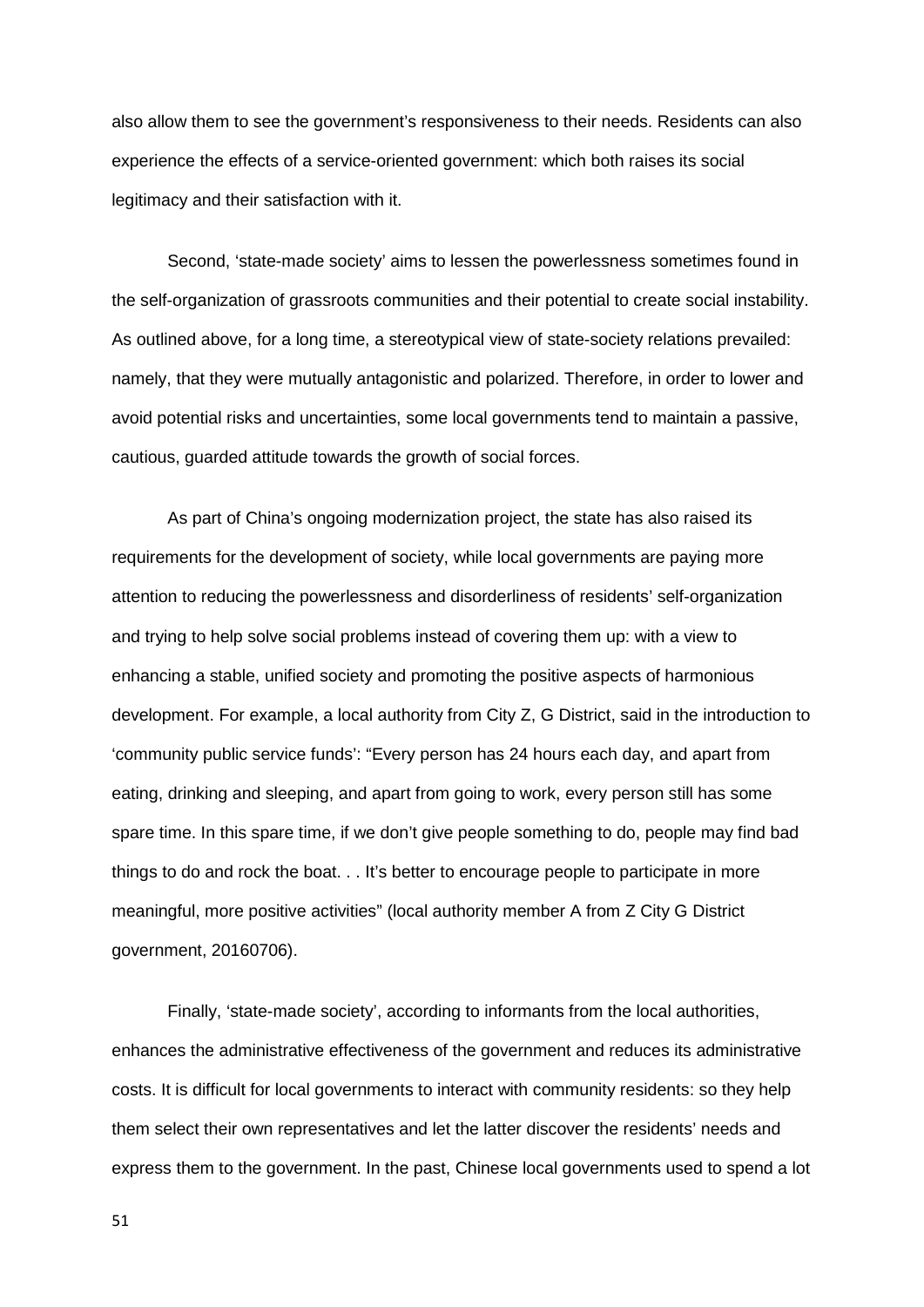of money on community public service, but always decided by themselves what to provide for the residents. Today, the emphasis is on local governments enabling residents to decide themselves, before trying to meet their needs. For example, in City B, D District, staff A at the Civil Affairs Bureau said: "Its policy is to let residents do what they themselves have thought of doing, and what they themselves are able to do" (Staff A of the Civil Affairs Bureau of City B, D District, 20160624). In this way, argue the local authorities, they not only enhance the government's administrative efficiency and ease the pressures of its administrative system, but also reduce its administrative costs.

In addition, as we shall see, in recent years in community public services, the 'statemade society' mode of social creation has been increasing.

## **The route to actualizing "state-made society"**

The 'state-made society' method of social creation is mainly actualized by means of the following channels. First: the creation of the governance platform and process of choosing representatives. In order to enable community residents' public service needs to be presented and expressed in a coherent manner, local governments (mainly municipal and district ones) often require communities to set up their own self-organizing platforms. These are variously called, 'community residents' council', 'community council', 'Courtyard Residents Autonomous Council', or 'council for promoting community harmony'.

From this range, we can identify self-organized platforms based on the whole community, as well as 'micro' ones based on smaller spatial units (i.e. courtyards and buildings). For example, City C, N district, in principle, allows old courtyards to form their own courtyard, housing or family committees; courtyard or residents' councils. Members of a community council always consist of representatives from the Community Party Committee,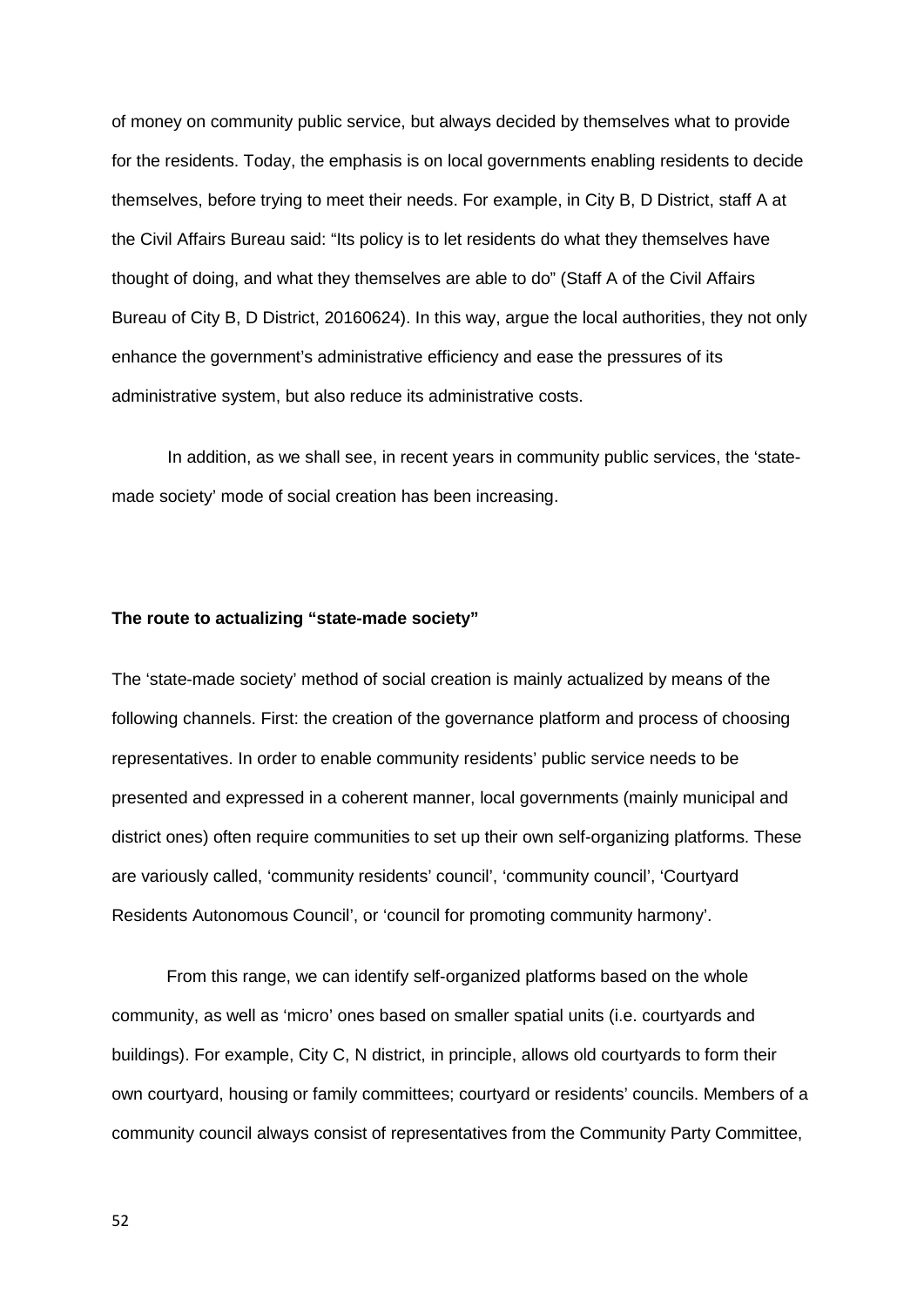Community Residents' Committees, the workstation, the house-owners' committee, the property management enterprise, *danweis* dwellings, and social organizations.

However, most community council members are residents' representatives. For example, City Z, H District stipulates that the Community Council is a community-level agency, which consists of 15-17 members, comprised of the following: two Community Party Committee members; three Community Residents' Committee members; one or two delegates from the National People's Congress; two representatives from community enterprises and institutions (including property); and 6-9 representatives from amongst the local residents, thereby ensuring diversity of representation. This differs from earlier practice, where only representatives from the community were involved, creating possible tensions.

Platform numbers might range from a dozen or so to tens of dozens of people. The platform's leading force is normally the Community Residents' Committee, which usually occupies a central position. In addition, the way in which residents' representatives are chosen differs from council to council: some are chosen by direct election. In City Z, H District, buildings serve as a unit, with each building selecting their own representatives; then, from among these, some are elected to become members of the community council. In contrast, some are elected by community residents, formally or informally, directly onto the community council. In other places, the Community Party Committee and Community Residents' Committee will take the place of residents to decide who can be residents' representatives, and always choose trustworthy residents on whom they can rely.

Second: the creation of the activation mechanism. The establishment of the Community Public Service Fund gave a certain impetus to urban community residents' selforganization. To begin with, it helped vocalize the needs of community residents and stimulate community participation. The most common need is for community landscaping, enhancing community services, and the construction, maintenance and transformation of community public spaces or infrastructure (such as community gardens, children's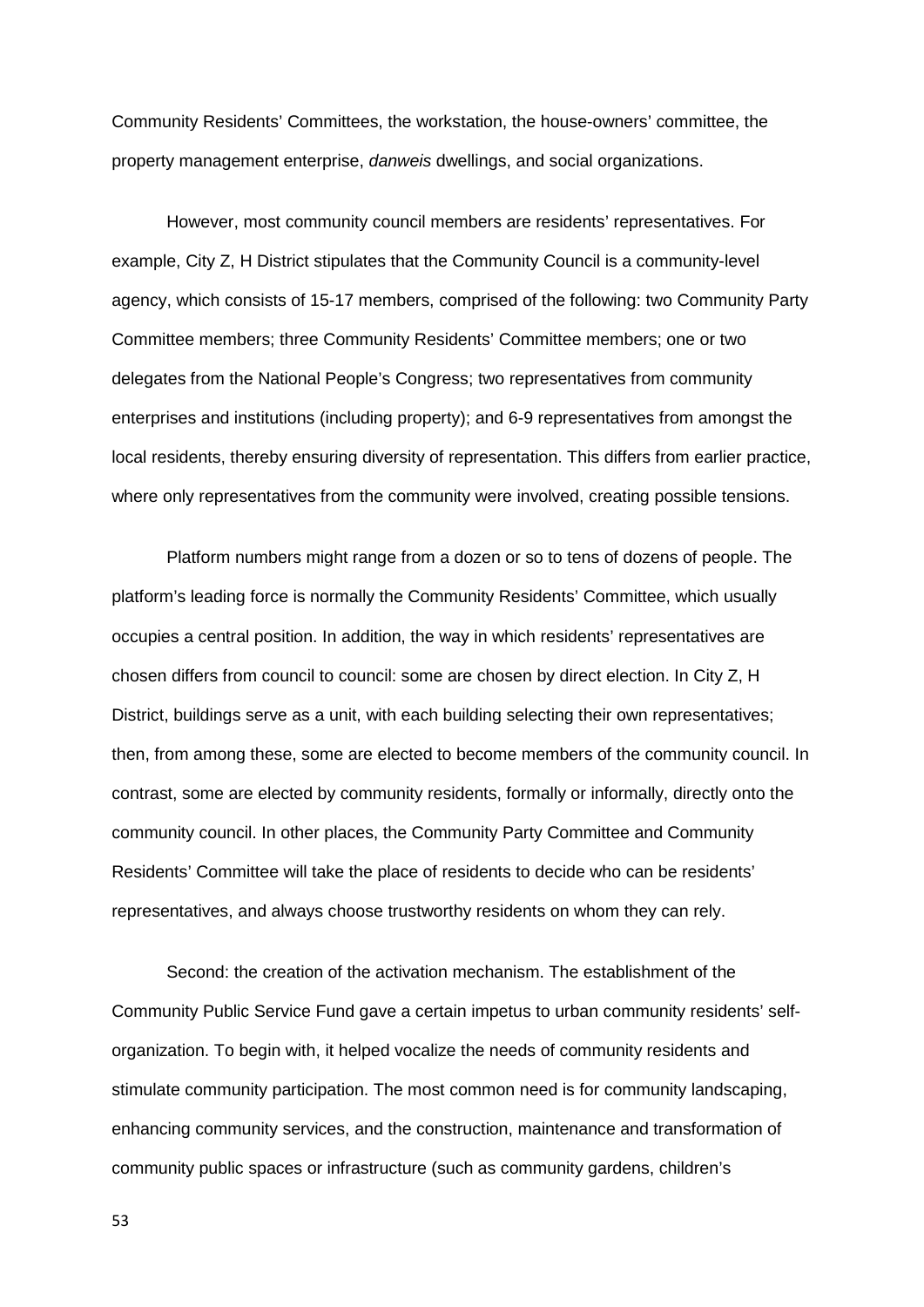amusement facilities and parking lots). As these issues are closely related to the interests of residents, it is easier to mobilize then to enter the communal sphere, focus on communal public affairs, and enthusiastically explore community affairs. Moreover, as the data shows, it has activated community organizations - especially cultural and entertainment ones – those organizations which help the weak and the vulnerable; and voluntary service organizations. These often rely on existing organizational structures to compete for the Community Public Service Funds.

The establishment of the Community Public Service Fund also activated some of the community's 'dormant organizations'. In the years prior, some places had already set up the equivalent of community councils, but many existed in name only. The injection of Community Public Service Funds not only provides new focus for these organizations, but also "gives them more substantial power to mobilize and allocate the community's financial resources" (Local authority member B from City Z, G District government, 20160706).

The next stage is to formulate the rules of the community. When establishing 'community councils', many local governments will require them to develop different levels of community rules: like Community Convention, Neighbourhood Convention, Community Rules of Procedure and Community Processes. In City C, J District, for example, when applying for Community Public Service Funds, it is necessary for residents to be selforganized before they can make an application. In this way, some communities, given their unique characteristics do, via face-to-face, internet and mobile phone channels, collect community residents' ideas and suggestions, promote their sense of identity and belonging, and advocate for their participation in creating community rules. In this way, "residents there are more likely to obey the rules set by themselves" (Staff A of the Civil Affairs Bureau of City C, 20151201).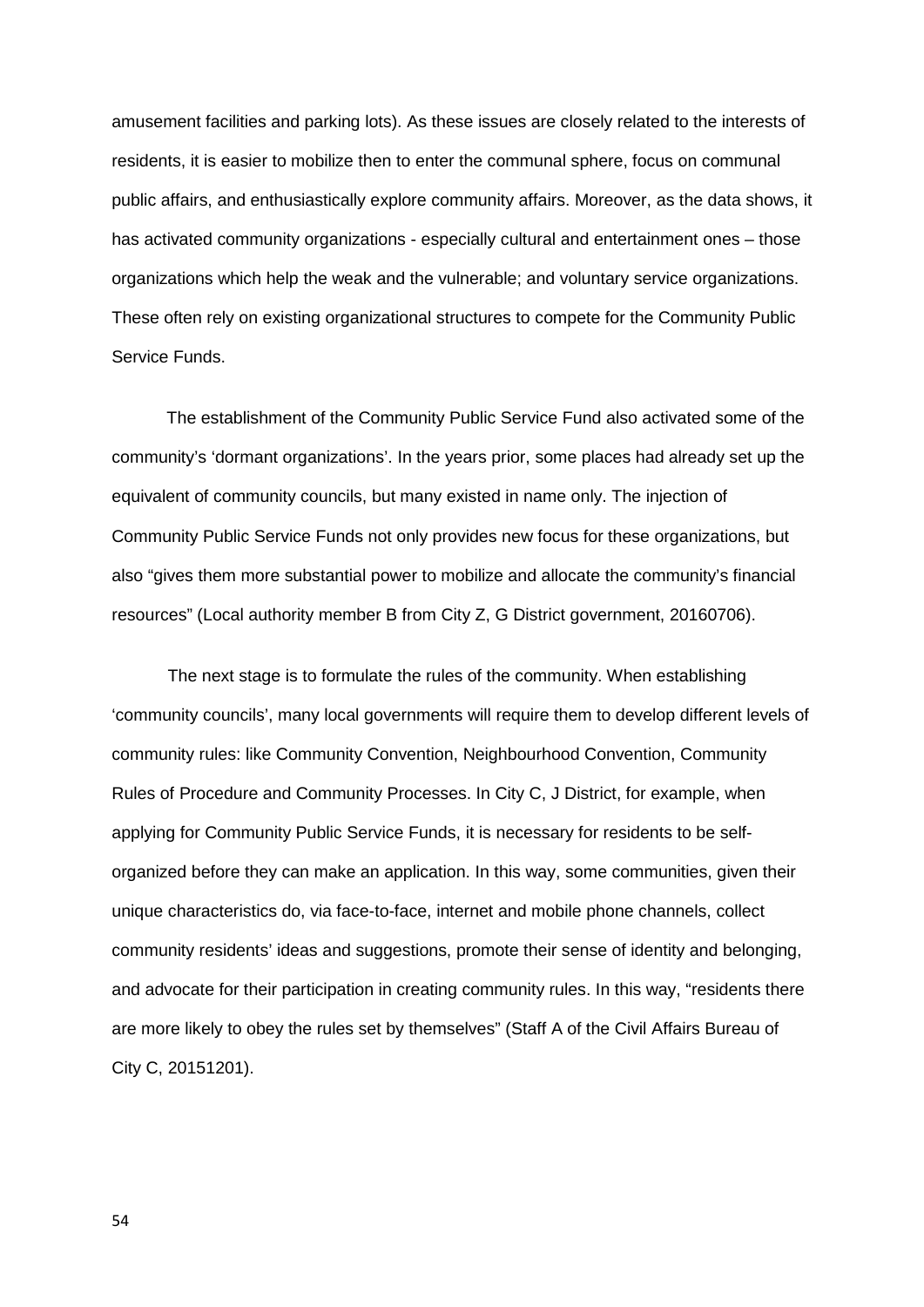Of course, some communities simply copy the residents' convention of other communities; and residents then do not care strongly about the rules, because they did not determine these for themselves. There is thus less incentive to keep the rules.

Finally, we come to the creation of factors that shape participation. Willingness and ability to participate are two variables that affect participation rates. Although the injection of Community Public Service Funds has greatly stimulated community residents' interest in community public affairs, this does not necessarily demonstrate that participants already possess the ability to negotiate a meeting under the guiding principles of openness, fairness, equality and reasonableness.

To facilitate the smooth and orderly development of community councils, some local governments have engaged with selected social organizations which are good at community empowerment to promote residents' ability of participating in community affairs. Through democratic consultation training, they want to improve the allocation of community public service funds. For example, oriented towards Community Residents' Committee members and residents themselves, City B, D District, commissioned professional social workers to teach them consultation techniques and how to organize and host meetings. They also drew up a "community consultation operation process manual" for them. Through the realization channels referred to above, 'state-made society', this grassroots social governance innovation initiative, is gradually making progress. This in turn can also serve to strengthen the state.

## **Section 4: Evaluating 'state-made society'**

The local practice of 'state-made society' is informed and shaped by the supply-side reform of urban community public services, which means letting residents themselves decide what kinds of community services they want. As far as most local governments are concerned,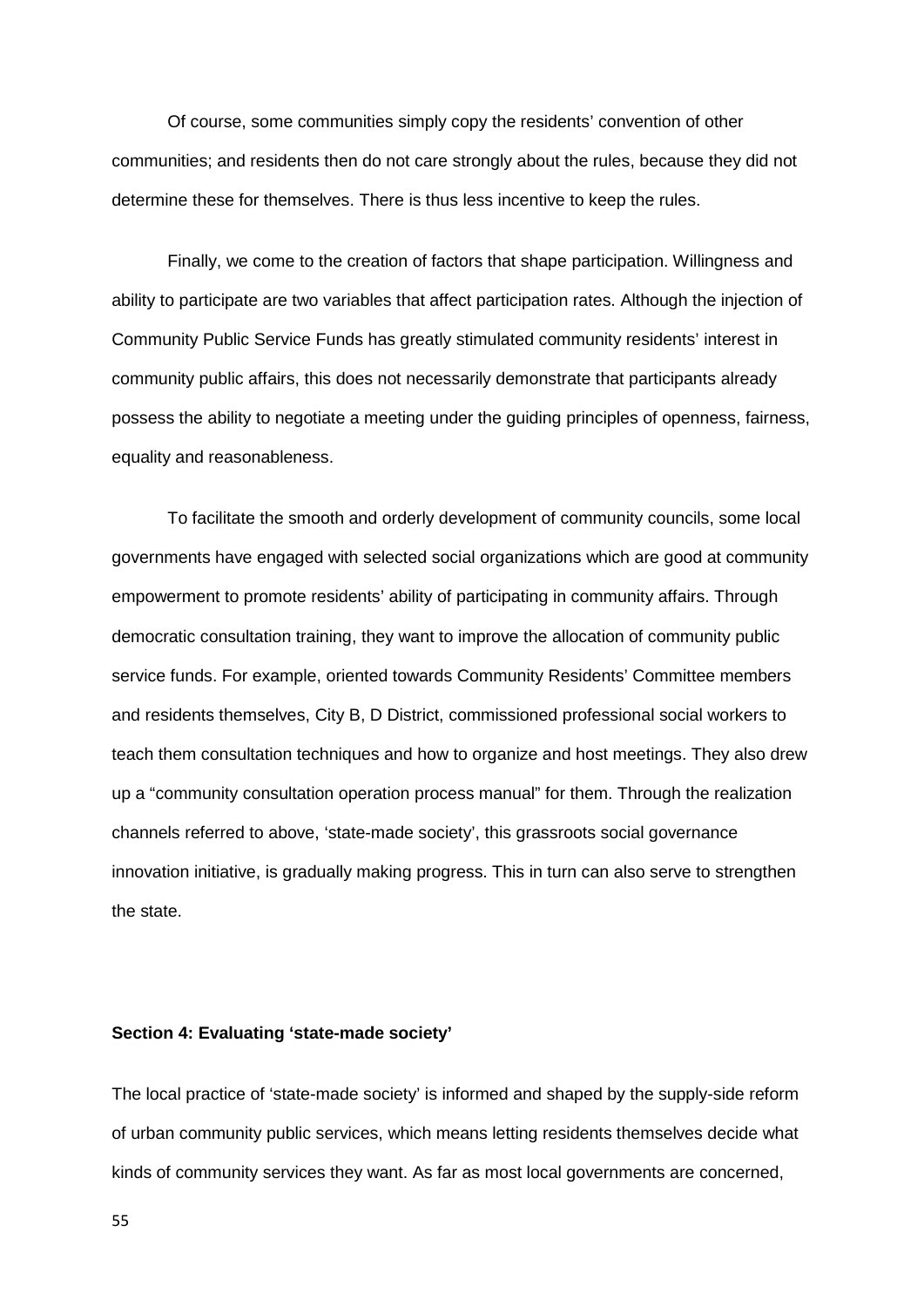their objective is to raise the level of grassroots social governance and public services. In this scenario, promoting 'the creation of society' is a by-product; an unexpected result. But the objective impact of this practice, to a greater or lesser extent, is that using the government-organized method slowly promotes urban community residents' social selforganization.

For urban community-level creation of society, this practice offers a new direction and an unforeseen force for the mutual empowerment of state and society. However, worthy of further attention and reflection is that there appears to be a discrepancy between the government's policy documents and their practice of promoting 'state-made society'. The state's empowerment of society does not always help bring about its internal energization, and at times even results in the exact opposite: restricting and limiting its creation.

# **'Independence' or 'dependence' - the urgency of system movement**

When the administrative system is in its daily operation, a 'political tournament' and 'administrative cycles' often co-exist (Zhou, 2007; Qu, Zhou & Ying, 2009). Higher level governments (like cities or districts) hope to be quick and efficient when determining work tasks and setting responsibilities, while lower level governments (like streets and communities), when implementing these tasks, frequently impose ever higher targets for each administrative level below their own, improving completion rates at each. This means they can finish their duties in a short time, within the time constraints of the administrative term of their leaders, thereby increasing their chances of upward mobility in the bureaucratic system. This practice operates in both the establishment of community councils and community public service requirements.

In order to improve efficiency, the Community Party Committee and Community Residents' Committee have sometimes crossed a line and exceeded their duties, either by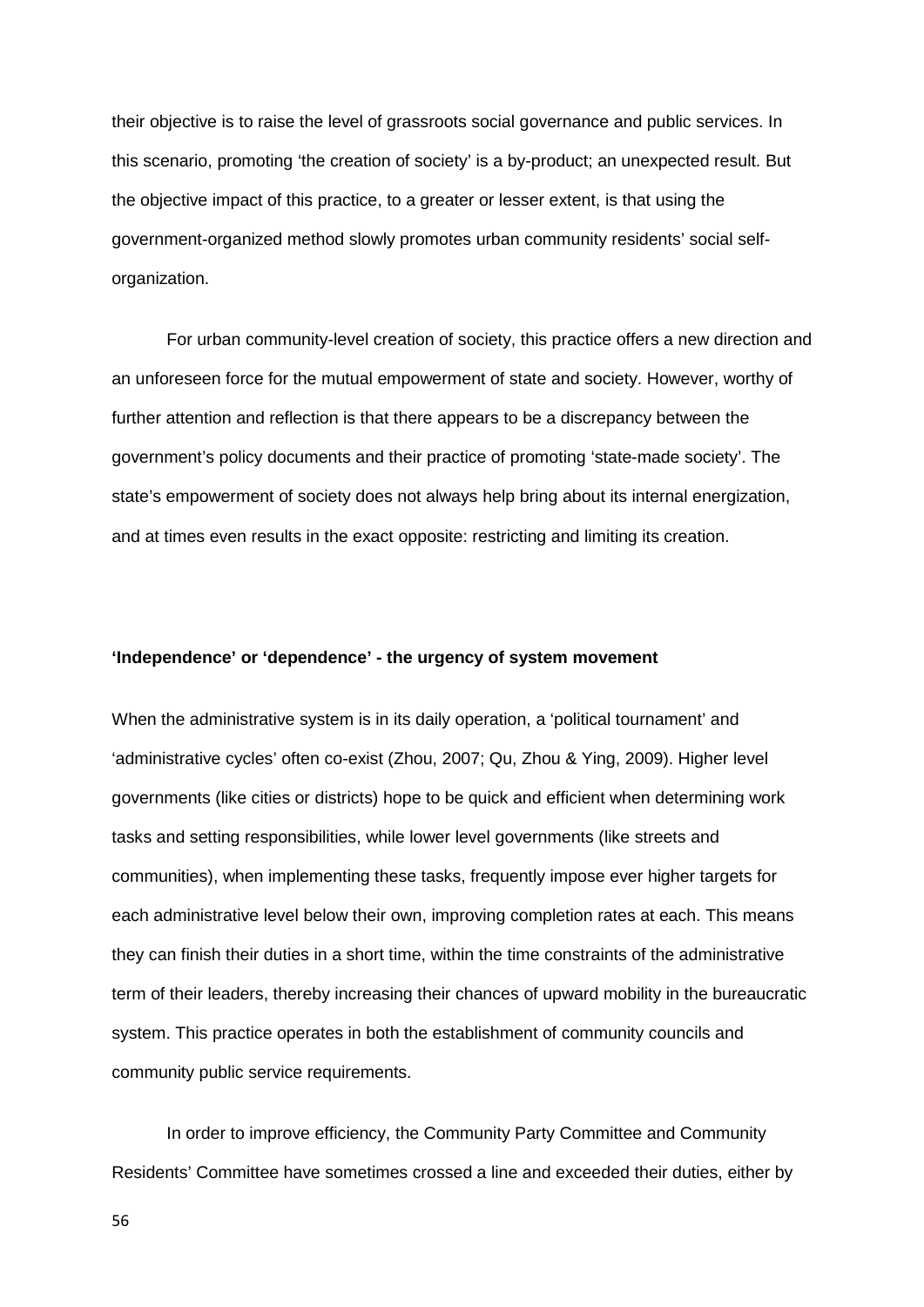directly choosing 'trustworthy' residents' representatives to enter the Community Council, or establishing community public service objectives on behalf of the people. Equally, local governments' assessment indicators frequently emphasize measurable indicators (for example, whether there is a community council set up or not, the frequency of activities, the number of public service requirements generated, etc.) and overlook that grassroots community self-organization is a process that is steadily accumulative, where consolidation takes place over the longer term, and is relatively slow in becoming effective.

There is still significant tension between the progressive nature of social growth and the urgency of 'policy implementation'. Therefore, although the Community Public Service Funds policy was designed to enhance the autonomy of community residents, in order to be quick and efficient and win in 'political championships', sometimes street office and Community Residents' Committees will again represent residents and not allow them to decide for themselves. This in turn will make community residents rely more on central, government, instead of becoming more independent and autonomous.

In City Z, G District, for example, the district community public services fund has a yearly quota of almost one hundred million Yuan, which should greatly help improve living standards, raise community public service levels, and promote community residents' autonomy. But after a trial period, the person responsible for the project reflected:

Originally we hoped that ordinary people would propose their own motions, but it was very hard to actually realize this. Basically, it was easier to return to the governments leading and its proposals. One year is so short, there are a lot of funds and projects to manage, and within a one-year period ordinary people are not capable of proposing so many motions. We must think of a way to control this problem... young people in City Z rarely have time to deal with this situation because life is so stressful, and the time they have for participating in civic affairs is so limited... A certain level of empowerment is necessary. If the residents' right to stay informed about, participate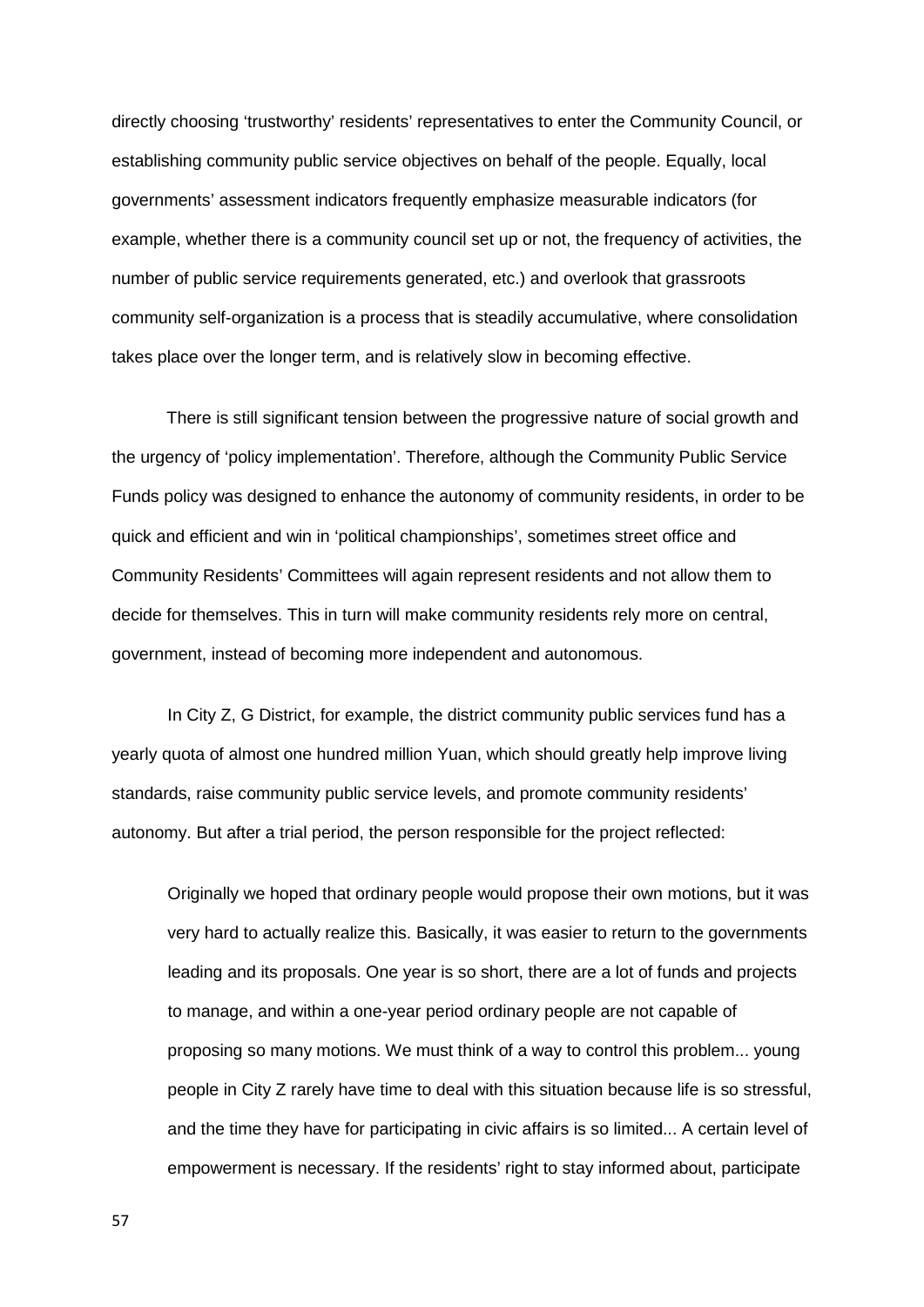in and express views on community public affairs are not protected, they will lose interest in participating in such affairs and will not attend the Community Council either. What we need to do next is to make the councils more truly representative, more expressive of the people's opinions, and less about a few men making decisions, because that way is truly frightening (Author's translation) (Local authority member C from City Z, G District government, 20160708).

This shows that if local authorities, in order to be more efficient, do not act in accordance with the newly established rules, they will gradually lose public trust and participation.

## **'Integration' or 'fragmentation' - partial empowerment in policy implementation**

In the process of establishing community councils, deciding on their representatives, and establishing their rules, the community's inherent power structures are subsequently challenged: especially the authority of the Community Workstation and the Community Residents' Committee. Due to living at the end of the bureaucratic structure, street offices and Community Residents' Committees frequently adapt a 'flexible' interpretation and implementation of higher levels of government's 'standardized' policy; and through 'partial empowerment', maintain the stability of the existing power structure. The common form of expression is to only bestow on community residents the right to know, the right to express, the right to participate, the right to consult and the right to inspect with relation to 'community public service funds', while retaining the right to make decisions, and at times to veto the decisions of community councils. Thus, community councils' decision-making strategies no longer rest on the council members' votes.

The proposer's focus has shifted from the reasonableness of the project itself and moved towards obtaining the attention and recognition of persons in authority (i.e. the Community Residents' Committee members). Some authority figures have not given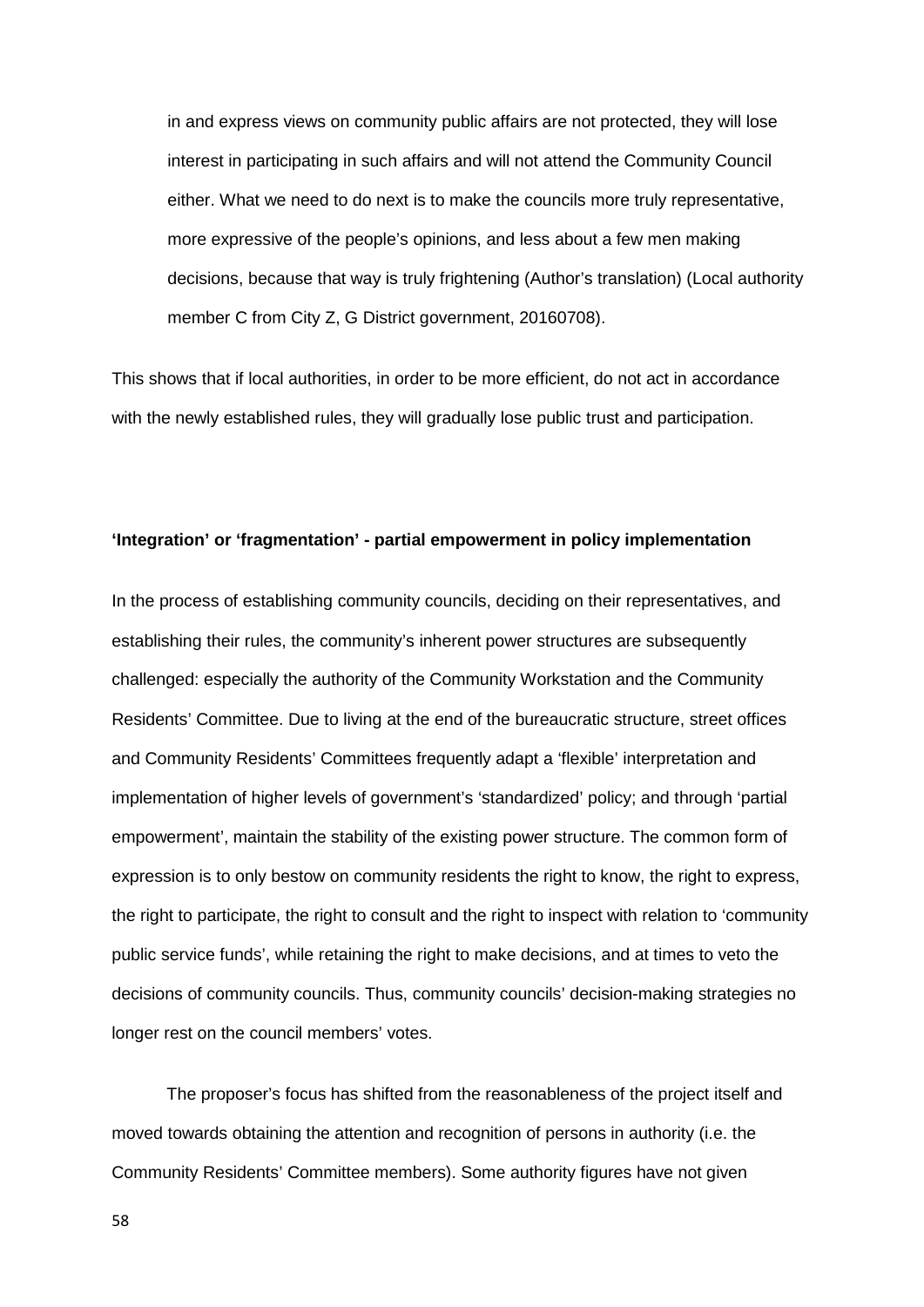reasonable guidance to this change of focus but have been glad to see it happen. By doing so, they could maintain their authority and the inherent power structure in the community. In short, they are still at the peak of the community power structure. Therefore, it is easier for them to fulfil the tasks given by local government and maintain stability.

Consider City Z, H District, W community as an example. In 2012, H District's Civil Affairs Bureau selected W community for a pilot scheme, to explore establishing a community public service fund named the 'happiness fund'. More than 20 community council members were elected from among the residents themselves, who were responsible for discussing how to use the fund and, according to 'Robert's Rules of Order', forming the community's 10 procedural rules. Afterwards, there was a honeymoon period between these council members and the community's rules of procedure. During the meetings of the community council, members were able to strictly comply with the community's rules of procedure, and pass several beneficial resolutions.

In 2014, W community started to hold elections of the Community Residents' Committee for a new term. According to the proposals of the district's Civil Affairs Bureau, Mr G., seen as a fair-minded man, became a candidate for Director of the new Community Residents' Committee. If Mr. G were elected, he had the right to "form a cabinet" from among the local residents. To this end, Mr. G had done a lot of publicity work and featured several candidates for the Community Residents' Committee; but the idea was not successfully realized, as he:

Because I myself am not a party member… The original deputy director of the Community Residents' Committee wanted a second term... So he took advantage of my identity as a non-party member and appealed to the street office, arguing that it would be no good to assign a non-party member as Director of the new Community Residents' Committee. Thus when it came time to vote, the big slogan had already been changed to "elect the Community Residents' Committee's principal" and not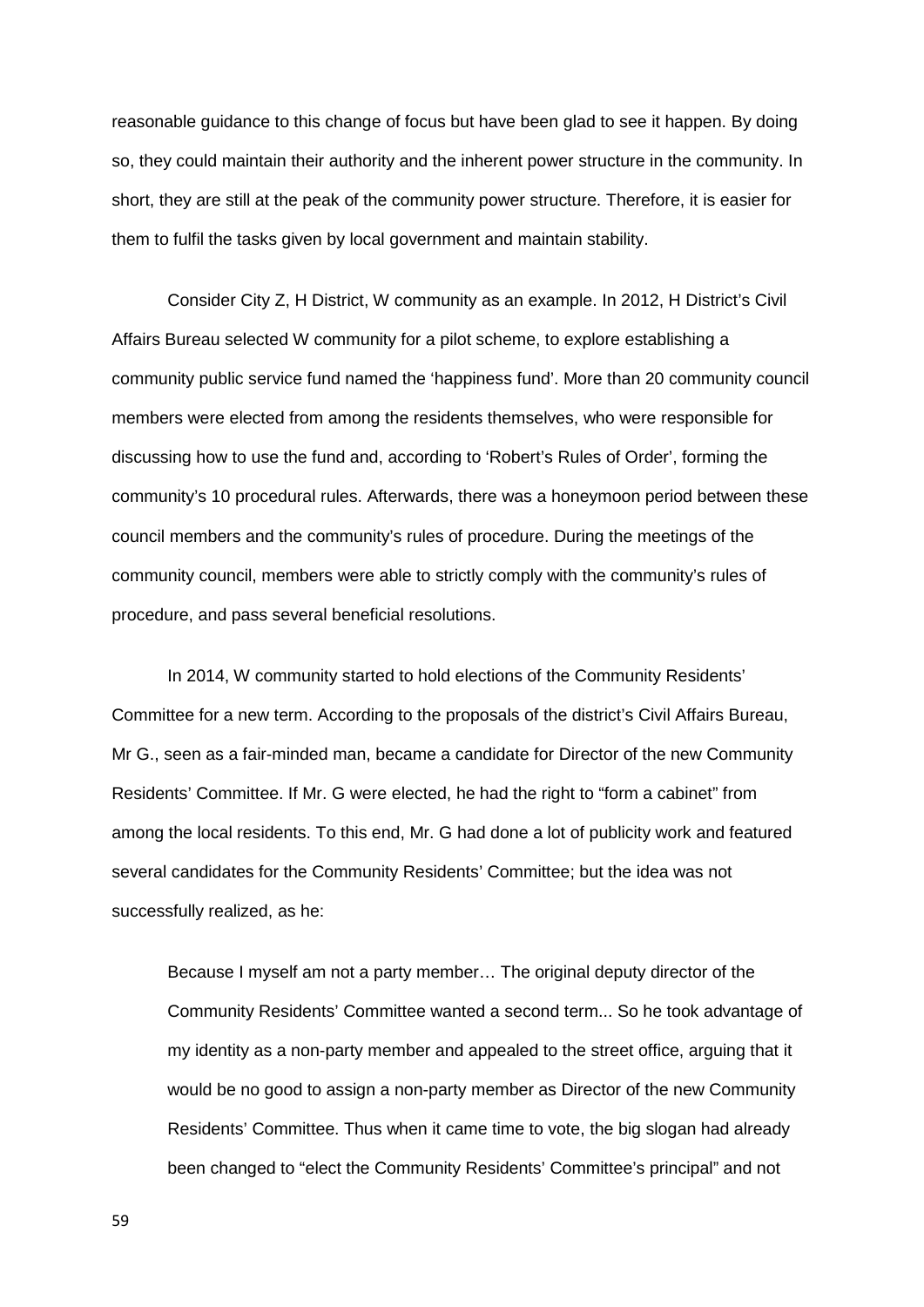"director". (Author's translation) (Resident G from City Z, H District W Community, 20151028)

In order to lower the risk of instability, the street office authorities would rather maintain the original community governance structure than reform it.

Afterwards, the original deputy director of the Community Residents' Committee became the new Community Residents' Committee's Director, and Mr. G became its Deputy Director. One of Mr. G's original candidates, Ms. H, thus could not become one of the committee members. As Mr. G's initial promise to form a cabinet that included Ms. H was not fully honoured, the situation also produced feelings of animosity amongst the residents. It was hard for them to form a consensus, discussion gradually became personal rather than impersonal, and ill-will gradually grew. Just as W community's Ms H explained:

Originally, the rules of the community council meeting were that each person could speak for 3 minutes, but then it got to a stage where this was not controlled. If you don't agree with me, no matter what you say, I will oppose your opinions and suggestions… Over several thousand years China has developed a habit, if ordinary people have any issues they look to the government, and they'd like to listen to whatever the government says. But you (neighbours) are small people, we are all ordinary residents in the same community, you are equal to me, thus you have no authority over me. For example, when a person from the Community Residents' Committee says "Quiet" during a Community Council meeting, everybody will obey his order rather than their neighbours' order (Author's translation) (Resident H from Z City H District W Community, 20151028).

This shows how factions and fragmentation among community residents began to appear due to partial empowerment in policy implementation. Therefore, gradually, W community council members no longer adhered to the community's 10 procedural rules. In addition, it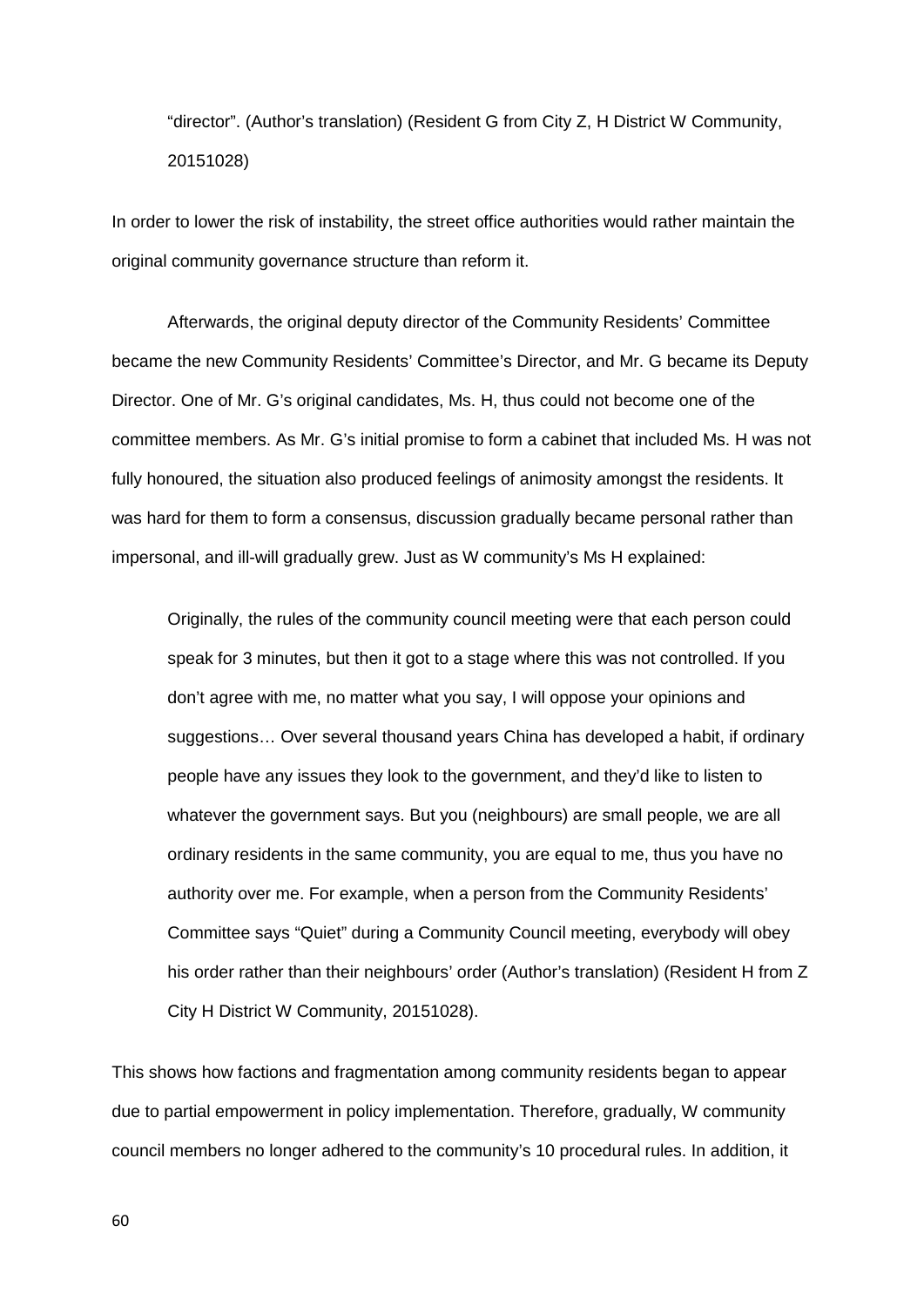was difficult for them to form a consensus through voting. At the same time, the Community Party Committee and Community Residents' Committee also gradually strengthened their intervention into the resolutions of the community council. As the Party Secretary said:

Nowadays, the entire design process of the proceedings is like this: The Community Residents' Committee receives the residents' proposals, the Community Party Committee initially reviews it, then the Community Residents' Committee reviews it, and then the community council gives it a final review. Possibly in some practical operations, for example, some projects may involve questions regarding social stability, it is necessary to give more comprehensive consideration, and on these occasions, after the final review, it needs to come back to the Community Party Committee for comprehensive consideration, and the Community Party Committee has the right to veto the proposal (Author's translation) (Secretary of Community Party Committee from Z City H District W Community, 20151026).

Over time, fewer and fewer residents have taken part in the community council, and forming resolutions is becoming harder and harder. W community's experiment in autonomy, when considered from several viewpoints, "can be said to have failed" (Director of the Civil Affairs Bureau of Z city, H District, 20151029). This again shows that with the aggravation of internal fragmentation amongst community residents, the inherent community power structure is further strengthened.

**'Decentralization' or 'Centralization'? Internal structural tensions in the bureaucratic system**

'Devolution' (还权), or the empowerment of society to be self-organized (赋能), and the promotion of effective governance functions (归位), are common terms in the prevailing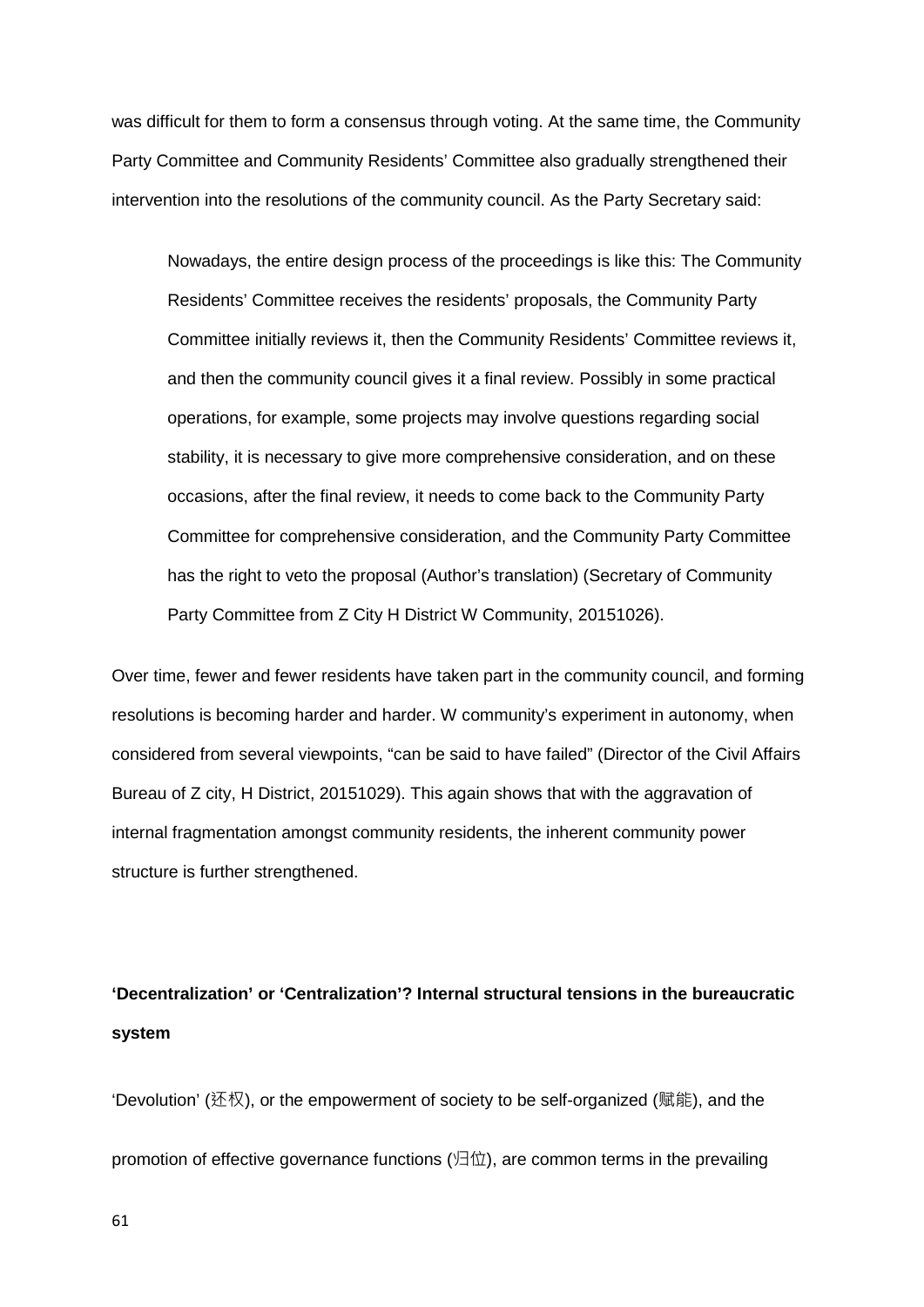policy discourse on government implementation of community public services supply-side reforms. However, with regards to 'giving rights to the residents', or 'decentralization', the different levels of the bureaucratic system (district, street, community) frequently have different criteria and use different logic in their decision-making processes. The most common is that there is often a certain level of structural tension between government planned 'decentralization' at district level, and actually executed 'centralization' at the street and community level. Take City Z, H District W community, for example. According to H District's Civil Affairs Bureau introduction:

Originally we had this tentative plan - W community has elected more than 20 community council members amongst all the residents, right? We've planned to let them decide all public affairs within the community. We expected that after a few years, the residents' ability of self-governance will gradually increase and they could also learn the skills of rational negotiation (Director of the Civil Affairs Bureau of Z City H District, 20151029).

However, because the pilot scheme was relatively "ahead of its time", and there was no existing role model, in practice, the street office and Community Party Committee had a relatively large degree of autonomy. W community's Party Secretary, when discussing the community council's decision-making process, had this to say:

For each residents' motion, the Community Party Committee (on behalf of the CCP) and the Community Residents' Committee (on behalf of local governments) must both review it and decide whether or not the motion is reasonable. If it is reasonable, it needs to be discussed by the council and during this discussion the Community Party Committee and the Community Residents' Committee have to decide whether or not it is feasible to implement it. Without this framework, many residents will become more and more arrogant and want to have the final say on community affairs all by themselves. That might cause tremendous trouble. If the Community Party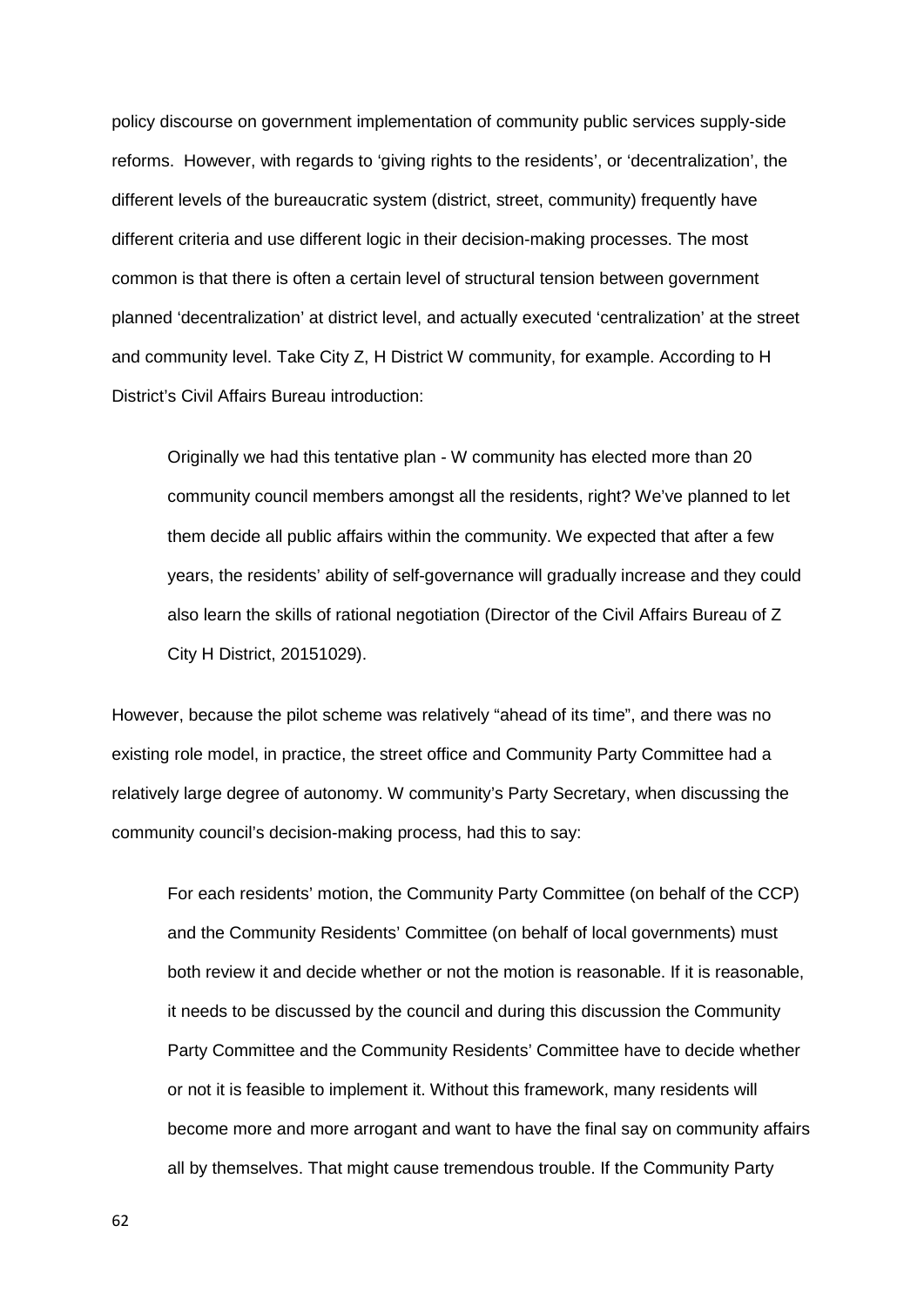Committee has the right to veto, things would be under control (Author's translation) (Director of Community Residents' Committee from City Z, H District W Community, 20151026).

Here, we can see that, compared to public policy innovation, stability which could be easier achieved by centralization is of much more importance. From the Community Residents' Committee's point of view, centralization instead of decentralization at community level has three benefits. First, it counters the 'pressure systems' of political contests (Rong et al., 1998); second, it preserves the intrinsic power structure and authority of the Community Residents' Committee; third, it reduces the 'unstable risks' of devolution to the society. From the street offices' point of view, they often tacitly acquiesce in the Community Residents' Committees' "flexibility and expediency" and their "selective handling" (Yang & Yu, 2012) when implementing higher level policies.

As grassroots street offices, which have limited power and resources but unlimited responsibilities, want to quickly and efficiently complete the administrative orders issued by higher levels, they still have to depend on Community Residents' Committees: who can help them a lot by fulfilling specific administrative tasks and mobilizing local residents. At the same time, the stability of the community is also a buffer zone for the street office. Therefore, both sides "conspire" (Zhou, 2008) to maintain structural stability. After all, with the pressures of 'political correctness' and "stability overrides everything", maintaining stability seems to be more rational than facing uncertainties brought about by innovation. Therefore, taking advantage of the "fuzzy contract" (Huang, 2015) given by city or district level government agencies, street offices and Community Residents' Committees borrow "the visible hand" and "the invisible hand" (Wang & Wu, 2011), and realize the self-replication and self-reproduction of grassroots communities' governance structures.

Given the various reasons outlined above, we still cannot make too perfunctory or too optimistic a judgement. Although in recent years, some local governments have helped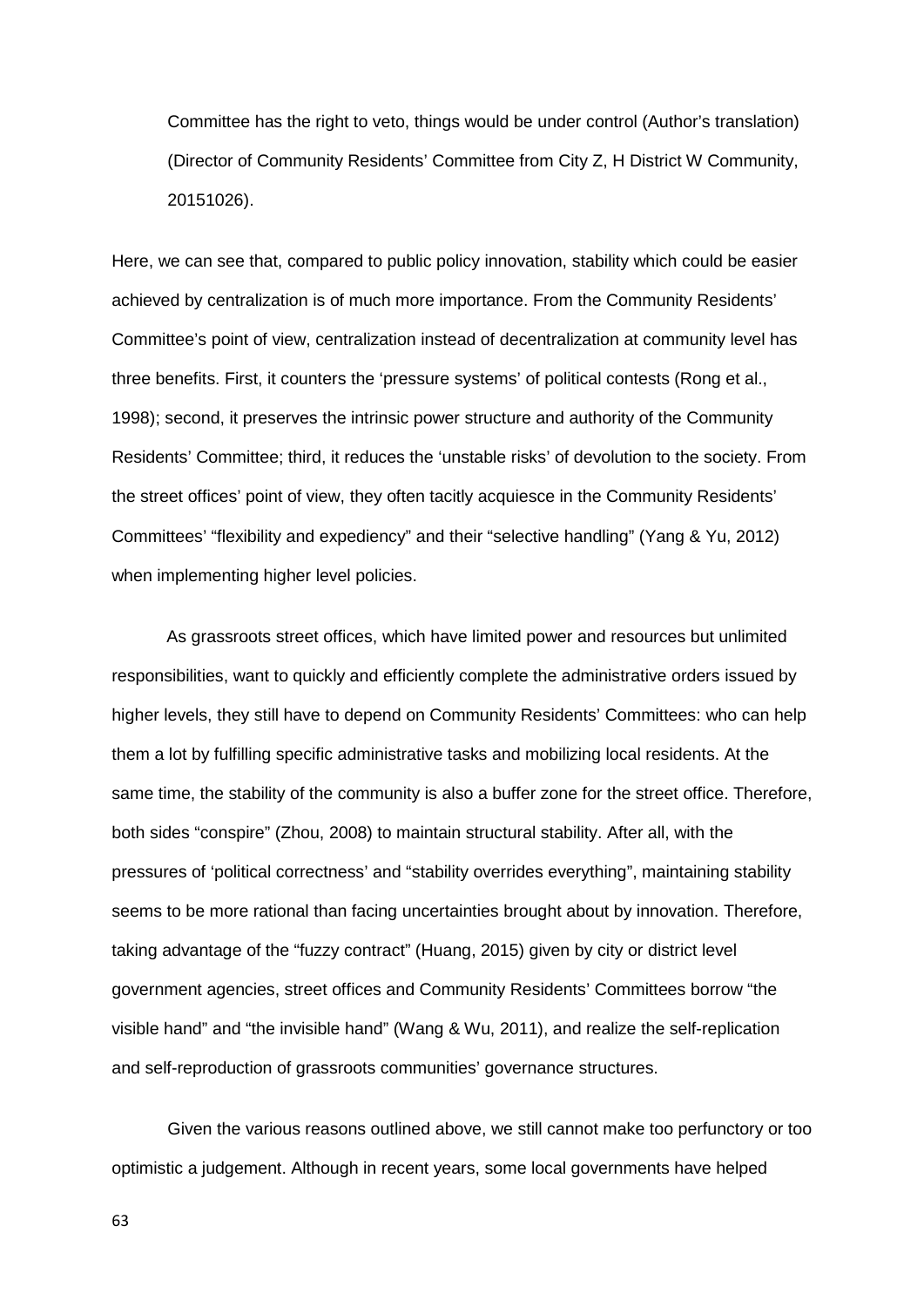community residents become self-organized in the process of urban community public service provision, on the evidence of this case study analysis, we still cannot reach the conclusion that it has already become an effective route to creating community-level society.

#### **Section 5: Conclusion and discussion**

This article took 'state-society' relations as a starting point: clarifying former misunderstandings about this key relationship, then making preliminary remarks about the developmental trend of 'mutual empowerment' between state and society. The discussion then returned to a question of general concern for sociologists: "Where does society come from?", a traditional theoretical question concerning 'the creation of society'.

In China, sociological researchers used to think that society could grow spontaneously in the community (which could be the first route to the creation of society). However, over the past few years, they have been somewhat disappointed in this regard. With the changing relationships between the state and society, the level of residents' 'selforganization' did indeed increase somewhat, but it is growing extremely slowly and still not to the extent that proponents in academic circles anticipated. They expected a society born in the public sphere in the community: external to, and independent from, the state and the markets, having a relatively high degree of autonomy and public spiritedness. In recent years, through local governments' practice of "optimizing the supply structure of urban community public services", some of them have helped residents organize themselves, establish Community Councils, give them some funds and let them discuss and decide for themselves how to spend their money.

However, in practice, local governments have merely set up a platform (Community Council) for the residents to run by themselves. In this scenario, we can see that it is the external force (from the government) (他组织) that helps the residents become self-

organized (自组织): which in turn could become a second route to the creation of society.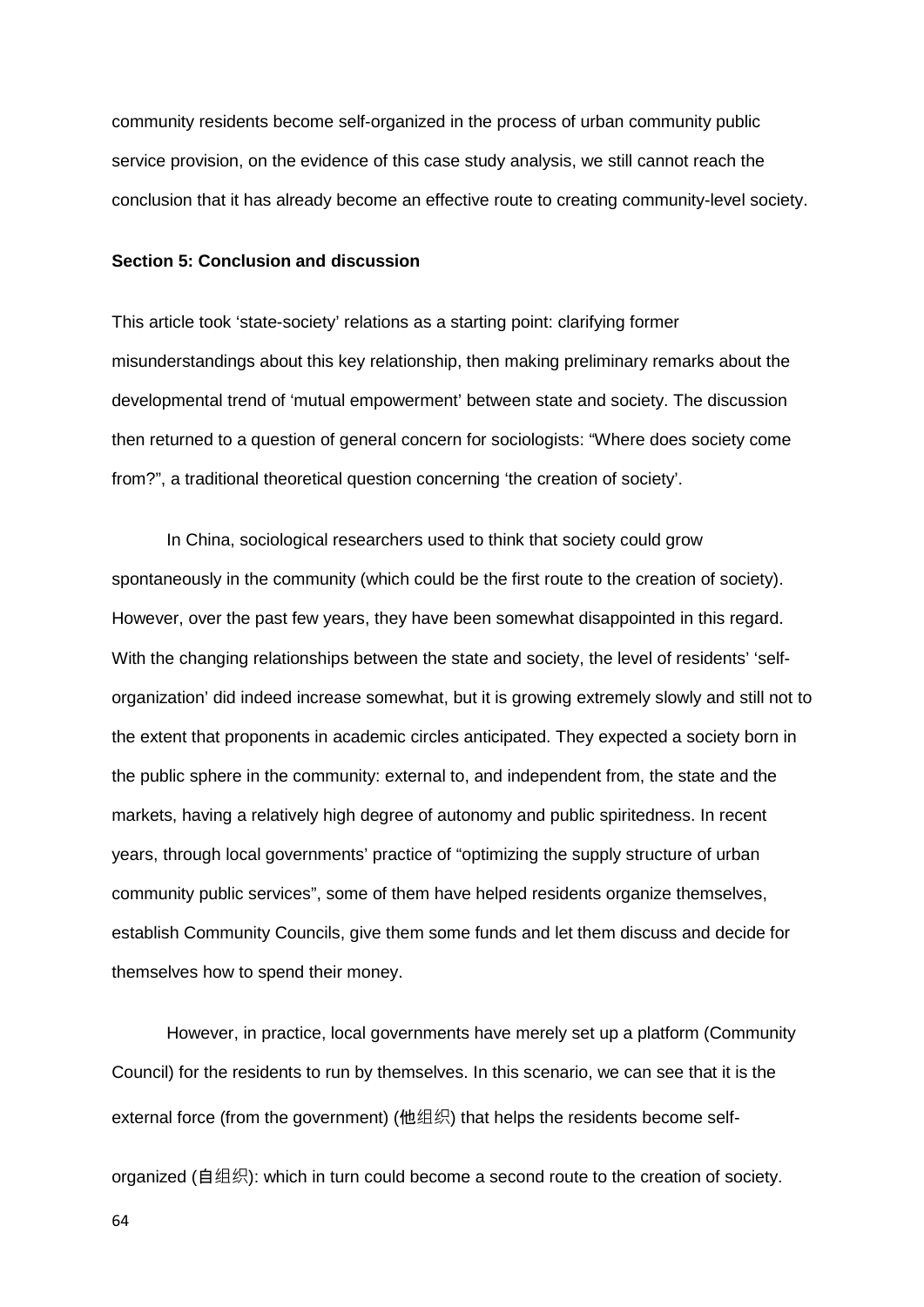By analysing this new path to the development of 'state-made society', this paper reached the following conclusions. First, as far as most local governments are concerned, 'creating society' is merely an 'intermediate product' or 'unintended consequence', brought about during the process of increasing its own incremental legitimacy, reducing grassroots society's self-organization, powerlessness and disorderliness, and raising the efficiency of government administration - while also reducing its costs. In the localized practice of 'government making society', there is still not enough evidence to conclude that the state is deliberately doing this.

Second, it is undeniable that the local practice of 'state-made society' has a positive effect on both government and society. From the former's point of view, local governments have not only improved the public services supply structure, but have also raised its efficiency and accelerated the transformation of government functions in responding efficiently to projects proposed by community councils and local governments. Moreover, this has frequently optimized the speed of response between different levels of government and different agencies and branches of it. It has led to the development of effective collaborative services that have increased the wellbeing of community residents.

From society's point of view, incentivized by 'economic elements' (Community Public Service Funds), under the guidance of 'administrative elements' (local governments), we can, to a certain extent, see the integration and reorganization of 'social elements' (residents' autonomy) at the community level. On the one hand, the practice of urban community residents' self-organization, driven by external forces, has inspired and trained community members, especially those who are passionate and concerned about community public affairs, into participating in grassroots democratic consultations. On the other, this kind of practice has established a connection between residents' 'self-organization' and residents' 'public spiritedness', which helps push them from 'cultural spaces' or 'reciprocal spaces' (which are only small scale interest groups or for mutual entertainment and benefit)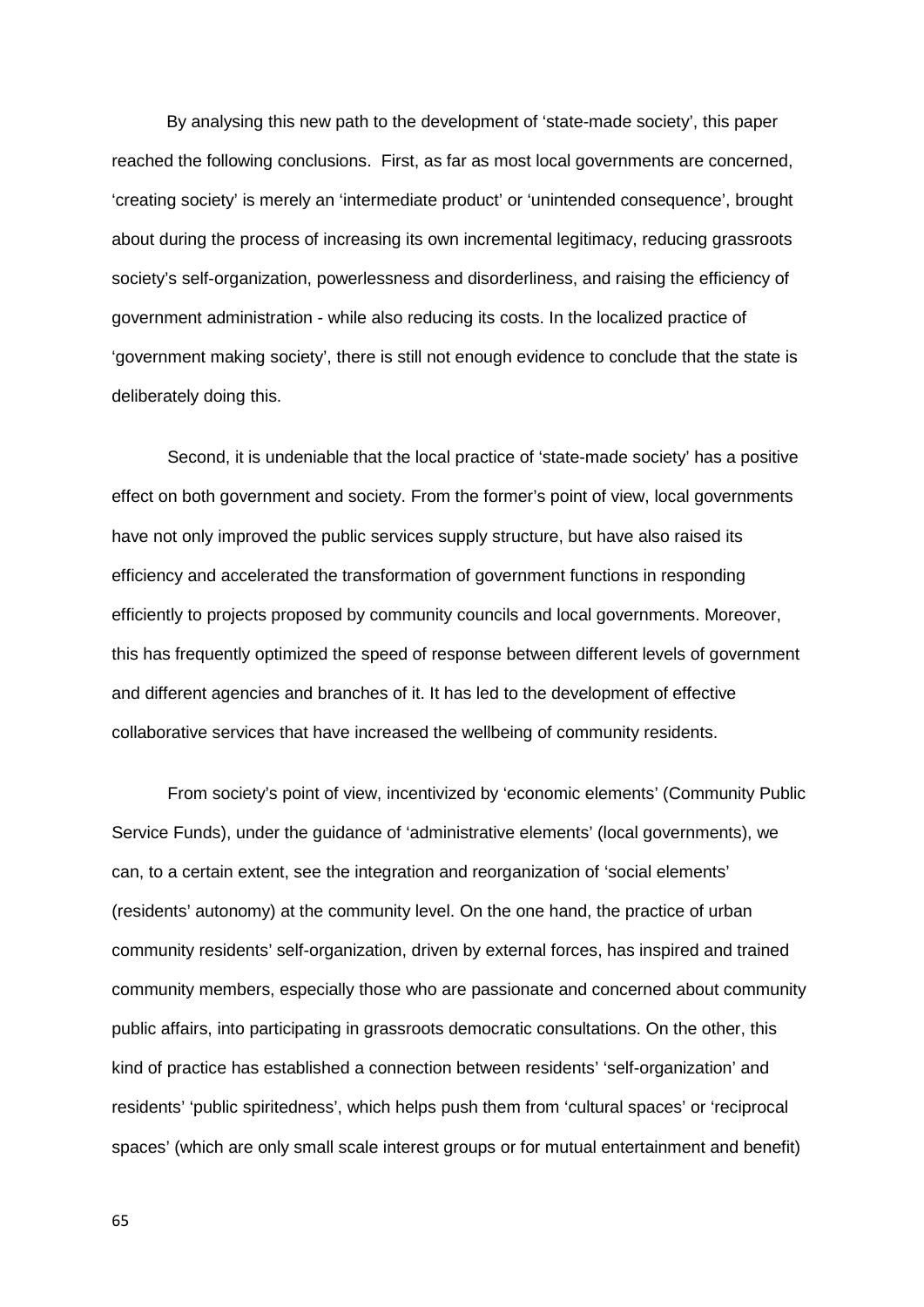towards more extensive, communal 'political public spaces'. Objectively speaking, it has promoted the construction of "social infrastructure" (Gu, 2004) and urban community level social creation. Therefore, it can be said that the local practice of 'state-made society' is indeed beneficial: for the case study material suggests that it promotes mutual empowerment of state and society.

Third, we still need to avoid being too hasty or overly optimistic in concluding that the local practice of 'government-organized' promotion of the 'self-organization' of society has become an effective way of promoting social creation at the community level. After all, during the process of 'state-made society', it is still possible to see a divergence between 'policy documents' and 'policy practice'. The urgency of policy implementation, incomplete empowerment and bureaucratic structural tensions have all, to a certain extent, not succeeded in enhancing the self-organizational level of grassroots community; rather, they have increased community residents' dependence on the government and internal divisions, as well as increasing the centralization of grassroots government: thereby advancing the reproduction of 'dependence', 'fragmentation' and 'centralization'. Helping maintain the stability and self-replication of grassroots level social governance structure actually makes it more difficult for it to be reformed.

In summary, whether it is 'intentionally' or 'unintentionally' 'state-made society', the present findings suggest that, objectively speaking, the post-16th Committee governance reforms have, to a greater or lesser extent, reshaped grassroots' social power structures, optimized the prevailing model of grassroots social governance and released the space, opportunities and possibilities for the creation of society. However, the original intentions, implementation logic and objective results of 'state-made society' still need more detailed observation and in-depth analysis.

After all, state power not only shapes the physical space of urban society; but within that physical space, it can also shape the benefit structure and social relations between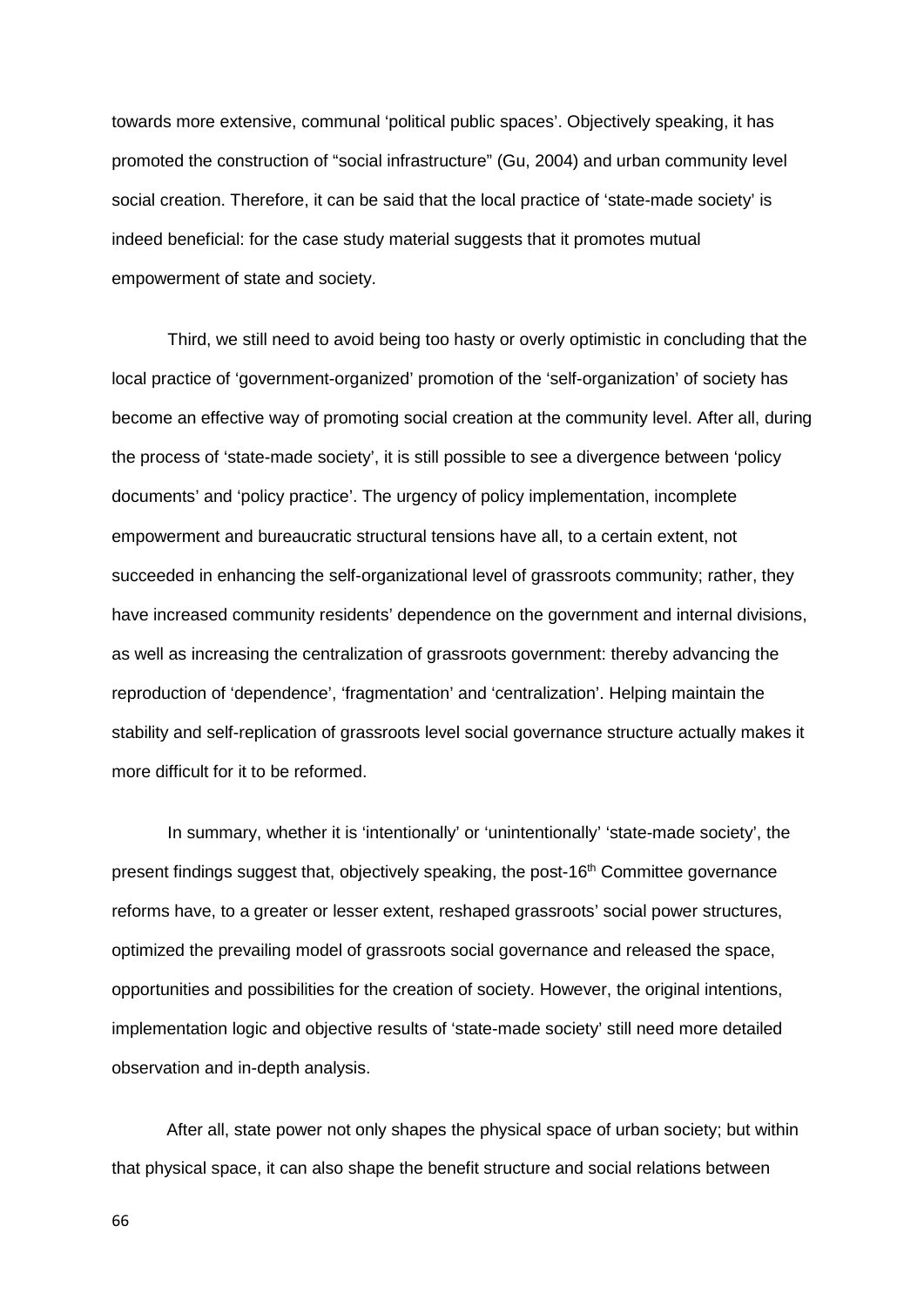people. The state's institutional arrangements for grassroots-level social governance and social services limit the power boundaries, dynamic mechanisms, and both the practice and the direction of social creation. On the one hand, this provides an opportunity for social creation; yet on the other, it possibly creates distortions in social creation. At the same time, residents' self-organization produced by local governments can sometimes encounter greater instability, because it may be mixed with personal interest, lack substantive representation and effective checks and balances.

Some Community Residents' Councils, although they have the organizational frameworks for residents' autonomy, nonetheless lack the true essence of residents' autonomy. These frameworks operate as the "mere skeleton" or "appendages" (Foster, 2002): something deeply embedded in the logic of the local bureaucracy. They have not yet played a sufficient role in optimizing the community public services supply process, neither improved the grassroots social governance structure, nor promoted community residents' autonomy and the creation of society. Therefore, we cannot simply judge whether 'selforganized' or 'government-organized' is the best way to analyse contemporary urban governance developments in China. It is true that we cannot deny the importance of the 'self-organized' path for 'social creation', yet it is still necessary to explore the effective transformation mechanism of 'government-organized' promotion of society's 'selforganization'.

The limitations of the present research are that in order to discuss things at the macro level, in most cases, 'local government' has been used to replace 'the state': thus, there is the danger of simplifying the meaning of the latter. At the same time, 'local government' itself is not a homogenized whole – it has different internal power structures, bureaucratic systems, segmentations and benefit differentiations. There is scope for further consideration of what characterizes successful 'social creation'. During the process of analysing 'state-made society', more attention has been paid to the state's perspective, to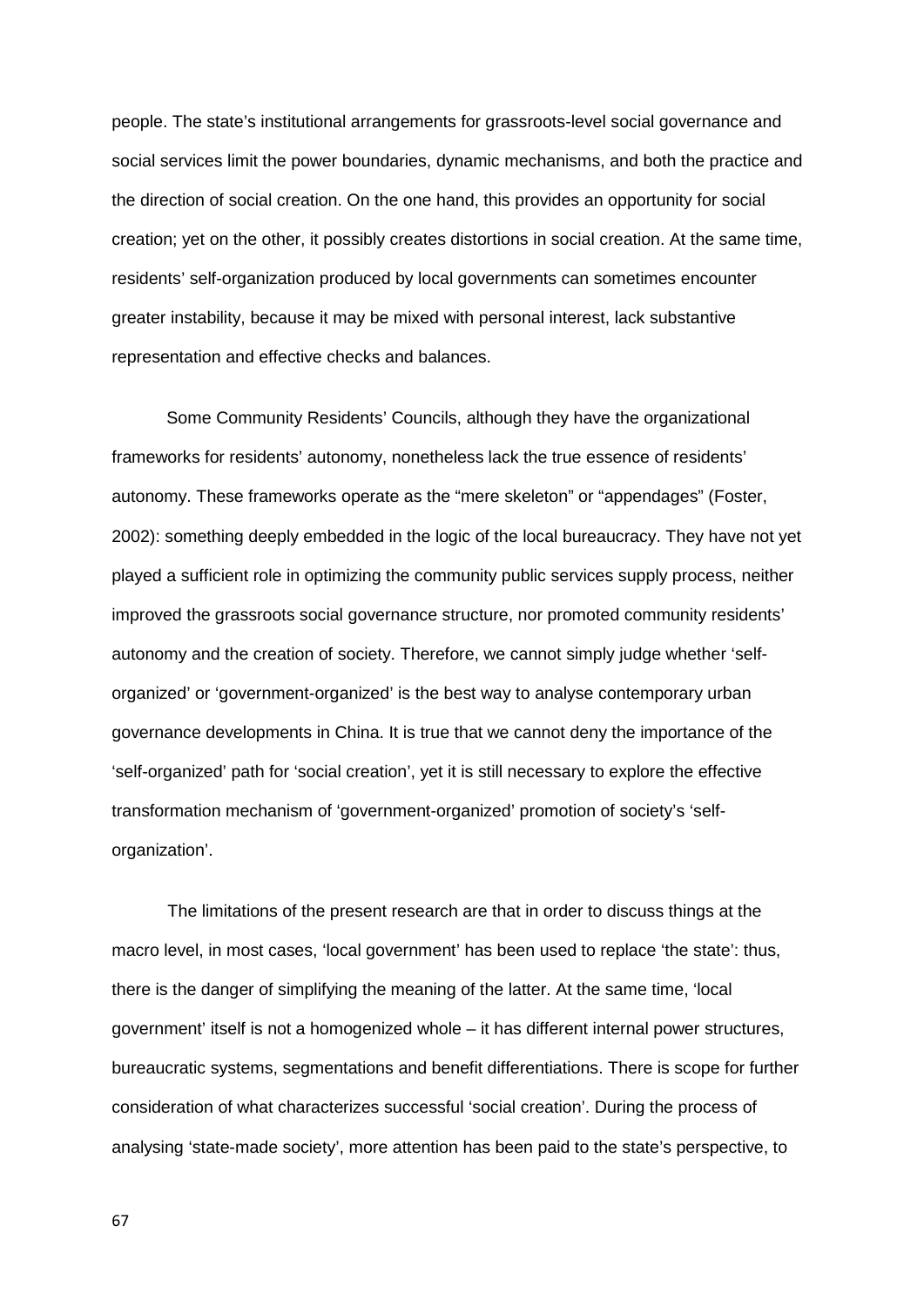the detriment of the tactics and responses of society itself (as well as those of 'market bodies' and 'social organizations'). In future research, these areas need further detailed consideration.

Finally, in the current social context, perhaps it is only the state's 'empowering effect', via the 'complete empowerment' of society, which promotes society's 'self-creation' and realizes state and society's 'mutual empowerment', which can indeed optimize China's 'state-society' relations, and promote the health, harmony, stability and development of society.

## **References**

Arnstein, S. R. (1969). A Ladder of Citizen Participation, *Journal of the American Planning Association* 35(4).

Burawoy, M. (2003), For a Sociological Marxism: The complementary convergence of Antonio Gramsci and Karl Polanyi, *Politics and Society* 31(2).

—— 2007, *Public Sociology*, translated by S. Yuan et al., Beijing: Social Sciences Academic Press.

Chen, W. & Li, X. (2003). Community Governance and the Development of Civil Society, *Journal of Huazhong Normal University (Humanities and Social Sciences)* 1.

Deng, Z. & Jing, Y. (1992). Creating China's Civil Society, *Chinese Social Sciences Quarterly* 1.

Evans, P. (ed). (1997). *State-Society Synergy Government and Social Capital in Development*. Berkeley: University of California Press.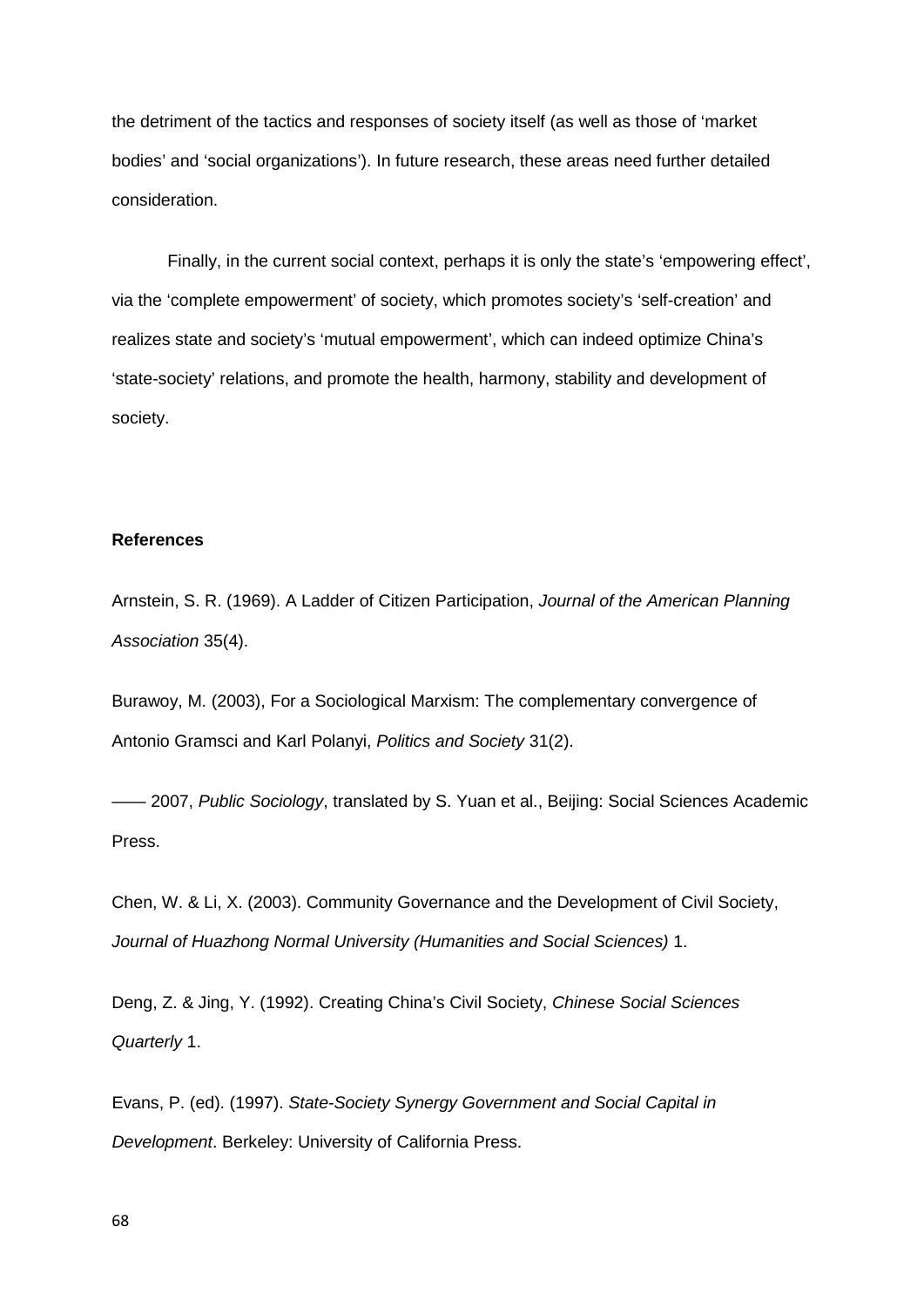Foster, K. W., 2002, Embedded Within State Agencies: Business associations in Yantai, *China Journal* 47(1).

Gilbert, N. & Gilbert, B. (1989). *The Enabling State: Modern welfare capitalism in America*. New York: Oxford University Press.

Gu, X. (2004). Developing Civil Society Through the Way of Corporatism, *Zhejiang Academic Journal* 6.

Huang, P. C. C. (1993). 'Public Sphere' / 'Civil Society' in China? The third realm between state and society, *Modern China* 19(2).

Huang, X. (2015). The Institutional Environment and the Development of Contemporary Chinese Social Organizations, *Social Sciences in China* 9.

Kang, X. (1999). *Power Shift: The change of power structures in transitional China*, Hangzhou: Zhejiang People's Publishing House.

Kang, X. & Han, H, (2005). The System of Differential Controls: A study of the state-society relationship in contemporary China, *Sociological Studies* 6.

Li, Y. (2007). Community Governance: The micro basis of civil society, *Chinese Journal of Sociology* 2.

Li, Y., Xiao, Y. & Huang, X. (2012). The 'Publicity' Dilemma in the Social Construction of Contemporary China and how it can be Transcended, *Social Sciences in China* 4

Liu, A. (2009). Civil Society? Corporatism? A review of oversea China studies on the relationships between China's state and society after the economic reform, *Journal of Literature, History and Philosophy* 5.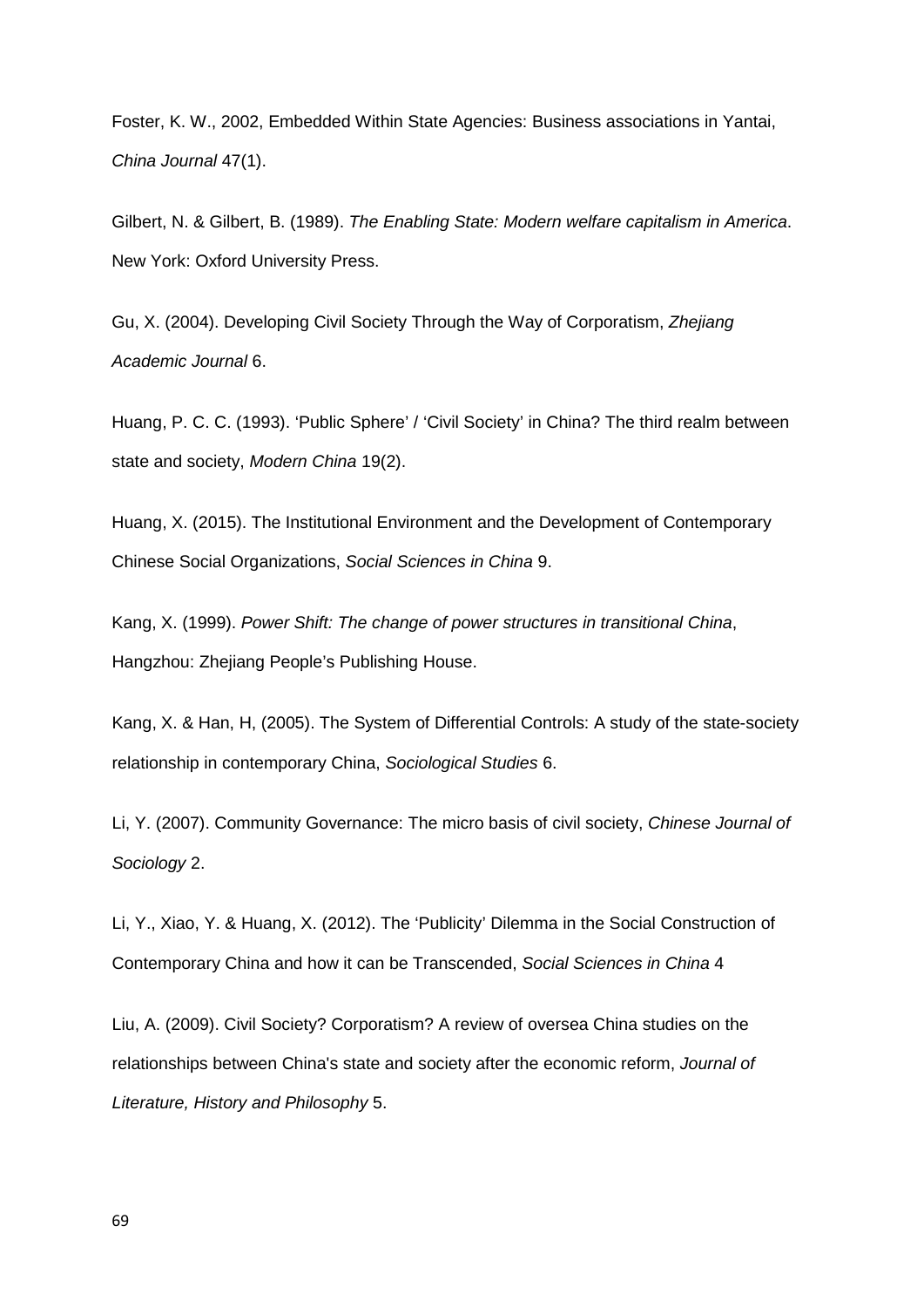Migdal, J. S. (1988). *Strong Societies and Weak States: State-society relations and state capabilities in the Third World*. Princeton: Princeton University Press.

—— 2001, *State in Society*. Cambridge: Cambridge University Press.

Migdal, J. S., Kohli, A. & Shue, V. (eds). (1994). *State Power and Social Forces: Domination and transformation in the Third World*. Cambridge: Cambridge University Press.

Ostrom, E. (1996), Crossing the Great Divide: Coproduction, synergy and development, *World Development* 24(6).

Peng, Y., Wang, C. & Chang, S. (2006). Marketization of Public Service and the Enabling Government, *Contemporary Economics* 11.

Qu, J., Zhou, F. & Ying, X. (2009). From Macro-management to Micromanagement: Reflections on thirty years of reform from the sociological perspective, *Social Sciences in China* 6.

Rong, J. et al. (1998). *Transformation from the Pressurized System to the Democratic System of Corporation: Reform of the political system at the county and township levels*. Beijing: Central Compilation & Translation Press.

Shen, Y. (2007a). Producing Society, *Chinese Journal of Sociology* 2.

—— (2007b). *Market, Class and Society: Critical issues on sociology of transformation.* Beijing: Social Sciences Academic Press.

Shi, F. (2010). House-Owners' Committees, Factional politics and local governance: a study in a Shanghai neighbourhood, *Sociological Studies* 3.

Sun, F., Chu, H. & Zhang, Y. (2016). Producing Society or the Self-producing of Society? A study of an NGO's difficult situation on poverty reduction, *Chinese Journal of Sociology* 1.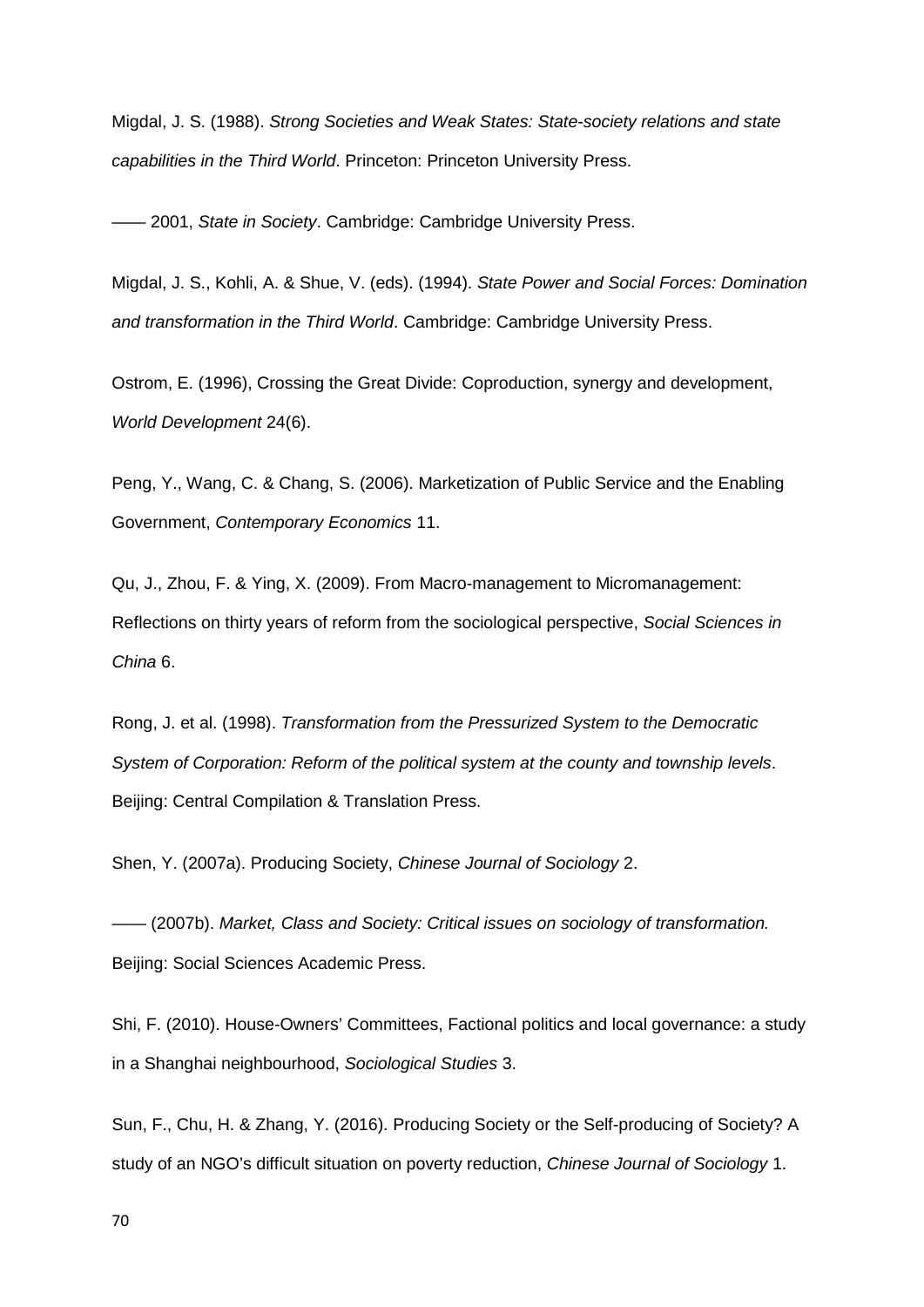Sun, L. et al. (1994). Changes in China's Social Structure since the Economic Reform, *Social Sciences in China* 2.

Wang, H. & Wu, Y. (2011). Visible and Invisible State in Grassroots Society: Episodes in a commercial housing enclave, *Sociological Studies* 1.

Wang, M. (2009). History, Development and Trends of Social Organizations in China: Towards a civil society, *Jilin University Journal of Social Sciences* 3.

Xia, J. (2003). The First Signs of the Civil Society of China: The committee of house-owners as an example, *Journal of Literature, History and Philosophy* 3.

Xu, T. (2006). Corporatism: The relationship model between government and social organizations, *Governance Studies* 4.

Yan, W. (1999). The Third Way of Adjusting State-Society Relations: On corporatism, *CASS Journal of Political Science* 2.

Yang, A. & Yu, Y. (2012). Selective Pressurizing-Responding: An organizational study of the behaviour logic of the community residents' committee, *Sociological Studies* 4.

Zhao, D. (2009). The Mandate of Heaven and Performance Legitimation in Historical and Contemporary China, *American Behavior Scientist* 53(3).

Zhang, X. & Wang, D. (2016). The Reasons for the Paradox in the Reform of Non-Administrative Community Residents' Committees, *Journal of Beijing Administrative College* 1.

Zhou, L. (2007). Governing China's Local Officials: An analysis of the promotion tournament model, *Economic Research Journal* 7.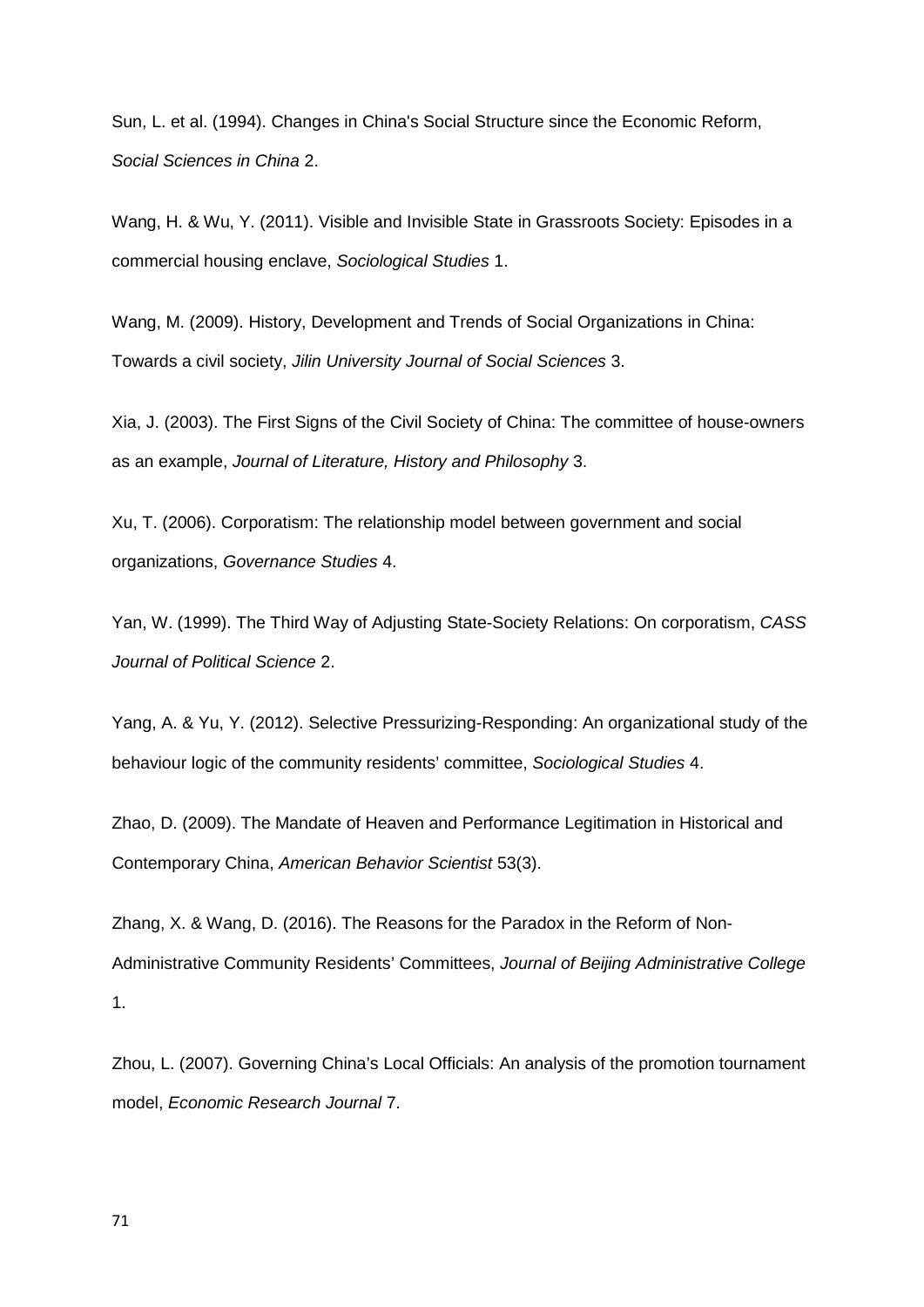Zhou, X. (2008). Collusion Among Local Governments: The institutional logic of government behaviour, *Sociological Studies* 6.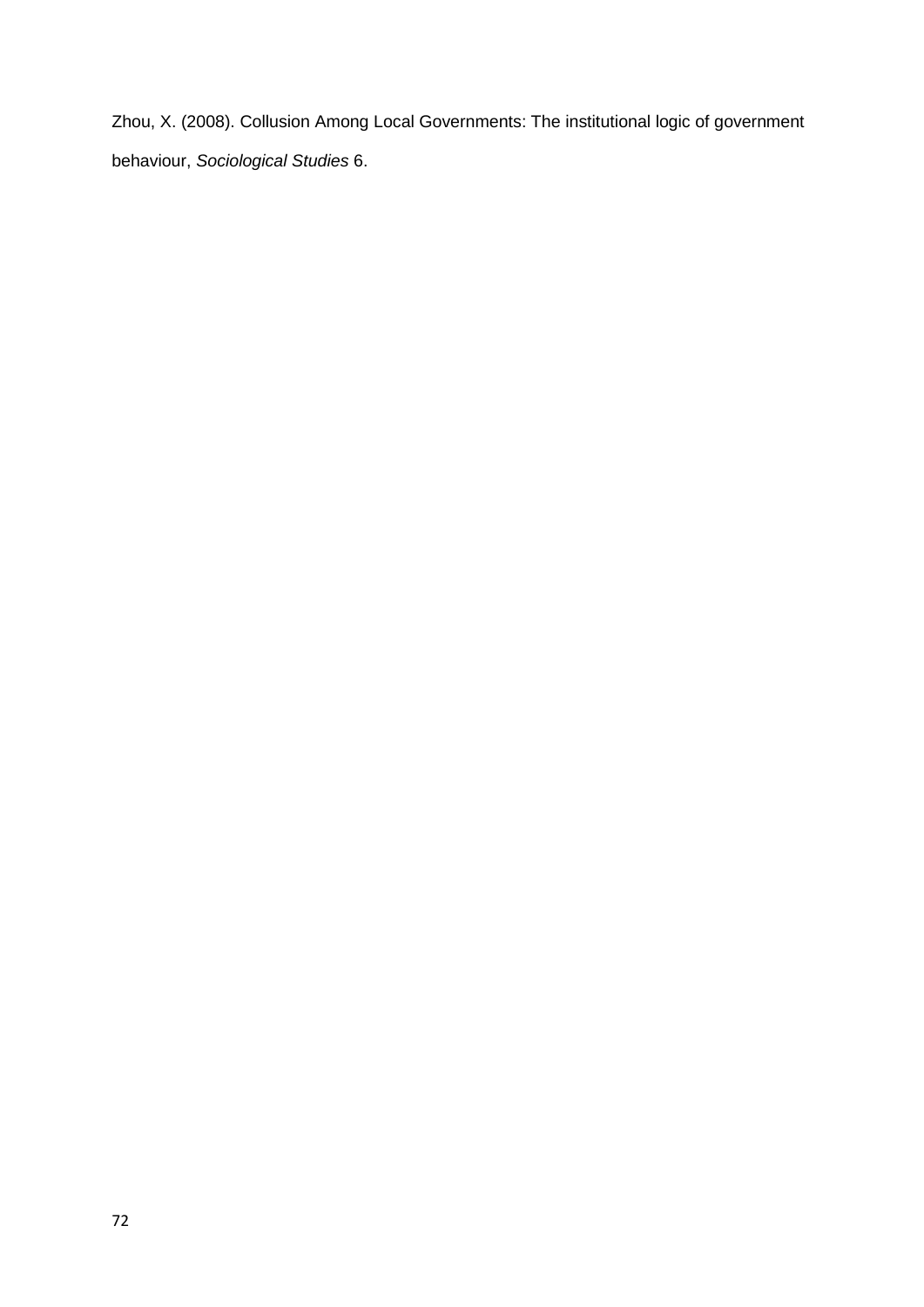# **3. Structural Differentiation: Social organizations in contemporary Chinese community governance**

#### Xiang Jinglin

**Abstract:** *Against the backdrop of the contrast between the rapid development of social organizations (SOs) and the limited effect of their participation in community governance, this paper discusses the relationship between social organizations and community governance. Its analytical framework explores SOs' external environment and the match between supply and demand across different governance levels. Specifically, it focuses on the problem of matching supply and demand with respect to social organizations and community governance; and analyses the key factors responsible for this inadequate matching as well as possible solutions. The study shows the following: i) from the perspective of demand, embeddedness and professionality are two basic requirements that social organizations need, in order to support community governance. However, on the supply side, structural differentiation has occurred among social organizations engaged in community governance, where floating professional social organization (PSOs) (with a low level of embeddedness), weak communitybased social organizations (with a low level of professionality), a small number of ideal social organizations (with a high level of embeddedness and professionality) and other types of social organizations (with a low level of embeddedness and professionality) coexist, resulting in an inadequate match between supply and demand. ii) The top-down government environment and bottom-up community environment are key in affecting structural differentiation, and the core influencing mechanism is resource dependence. iii) A possible solution is to strengthen the embeddedness of PSOs and promote the professionalization of community-based social organizations, enabling better understanding of the practice and exploration of grassroots governance.*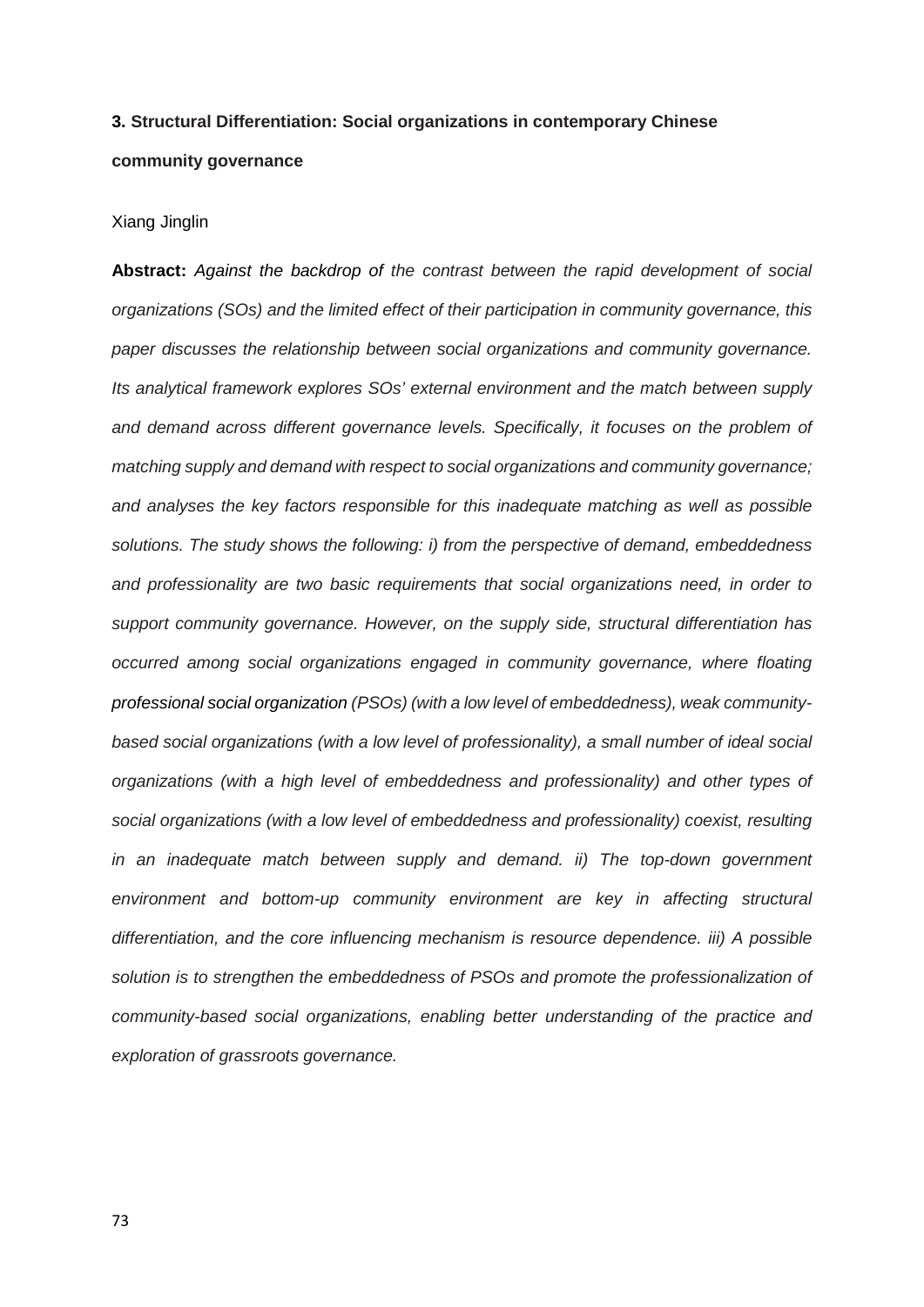**Keywords:** Community governance (CG); structural differentiation (SD); professional social organization (PSO); community-based social organization (CBSO).

# **Introduction**

In recent years, pushing social organizations to participate in community governance (CG) has become an important measure aimed at the modernization of China's social governance system, and formed an important part of governance capacity-building. To this end, the Chinese government has issued several guidelines and policies regarding social organizations. For example, in 2013, the 18<sup>th</sup> National Congress of the Communist Party of China (CPC) proposed "innovating the social governance system, [and] improving the way of social governance and stimulating the vitality of social organizations", placing the focus on fostering and giving priority to developing four types of social organizations, including those providing urban and rural community services. Subsequently, in 2016, the General Offices of the CPC Central Committee and the State Council issued their *Opinions on Reforming the Social Organizations Administration System and Promoting Their Orderly and Healthy Development*, proposing "making great efforts to foster and develop community-based social organizations (CBSOs)."

In 2017, the *Report to the 19th CPC National Congress* made it clear that it is essential to "build a social governance pattern of co-construction, co-governance and sharing.... strengthen the CG system, shift the focus of social governance to the community level, bring social organizations into play, and realize the benign iinteraction of government, governance, social regulation and resident autonomy." On the other hand, local governments across the country pursued innovation in social governance, investing considerable resources in promoting the participation of social organizations in CG. From this point of view, the participation of social organizations in community governance generally has a good institutional basis.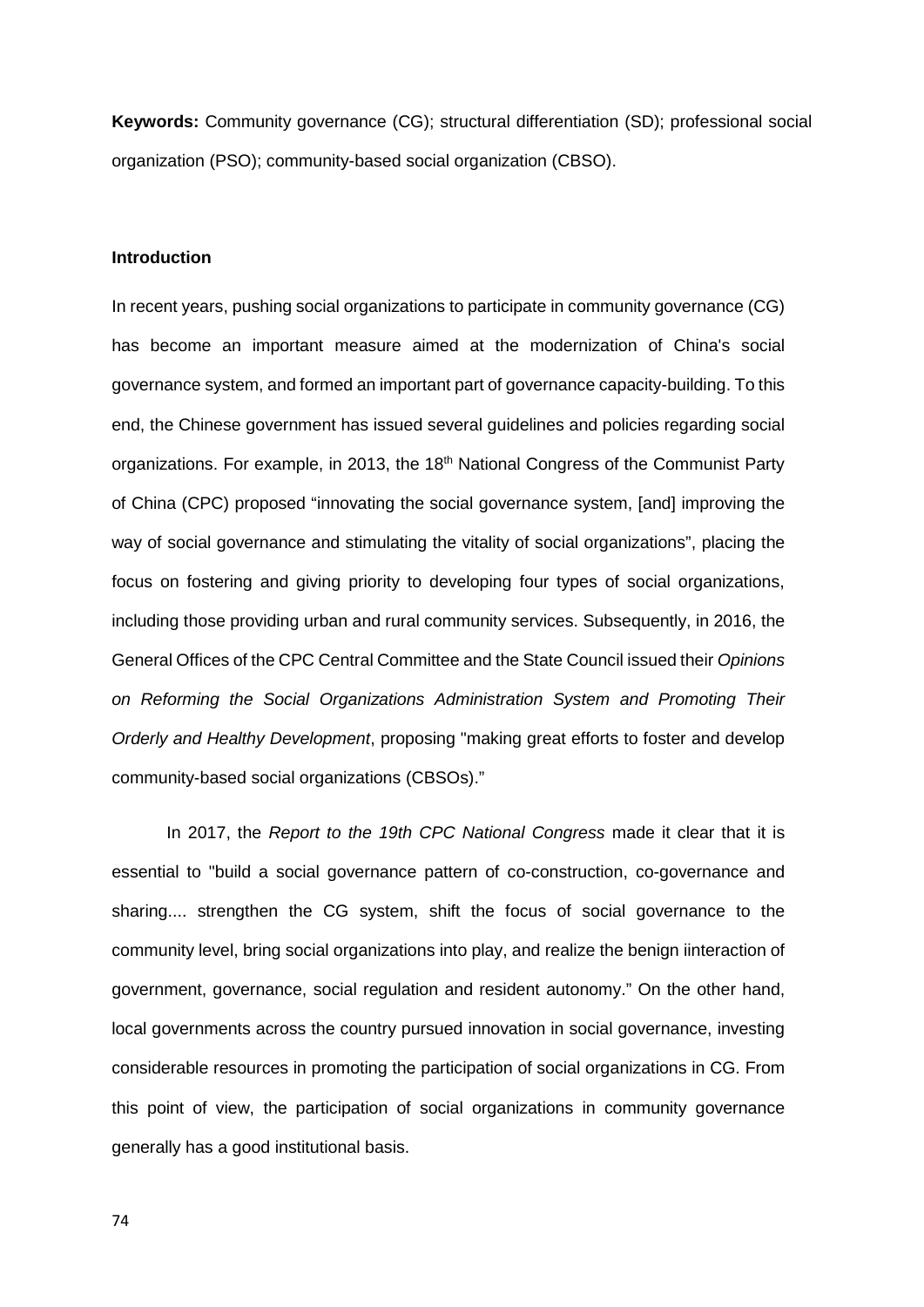It is not difficult to find confusing phenomena, nevertheless, if a closer look is taken at the practice of social organizations' participation in CG. On the one hand, as the government system stepped up top down policy communication and encouraged innovative practices in social governance at grassroots level – with reforms introduced one after another – this frequently led to lowered requirements on the registration of social organizations and increased purchase of services from social organizations, with a large number of hub-type social organizations established. As a result, social organizations increased rapidly in number[11](#page-74-0): especially those providing various kinds of social services, many of which were contracted by governments to provide communities with services in various forms. In the meantime, CBSOs also received financial support from communities and their Party organizations.

On the other hand, as observed by many researchers and leaders of grassroots, community Party and autonomous mass organizations, the practical role that social organizations play in CG is still very limited. Social organizations have limited autonomy, incline to offer services rather than participate in governance, rarely go deep into communities, have inadequate capabilities to deal with a broader range of problems, and are not strong enough to sustain themselves as independent actors. Moreover, for different communities, social organizations differ considerably in the effects of their participating in CG.

The governance reforms mentioned above raise key questions that we will discuss in the course of this article. For example: what is the significance of the stark contrast between the rapid development of social organizations (e.g. their quantity, scale, pace of development, etc.) and the limited effects of their participating in CG? Why is such contrast ubiquitous, what causes it, and what possible ways may there be to deal with this problem? No studies to date have provided a systematic and proper explanation.

**.** 

<span id="page-74-0"></span><sup>11</sup> Studies show that, as of 2016, China had 702,000 social organizations altogether, an increase of 155,000 from 2012 (Yang Yiyong and Huang Yanfen, 2017). If unregistered CBSOs were included, the total number of social organizations in China would be much bigger.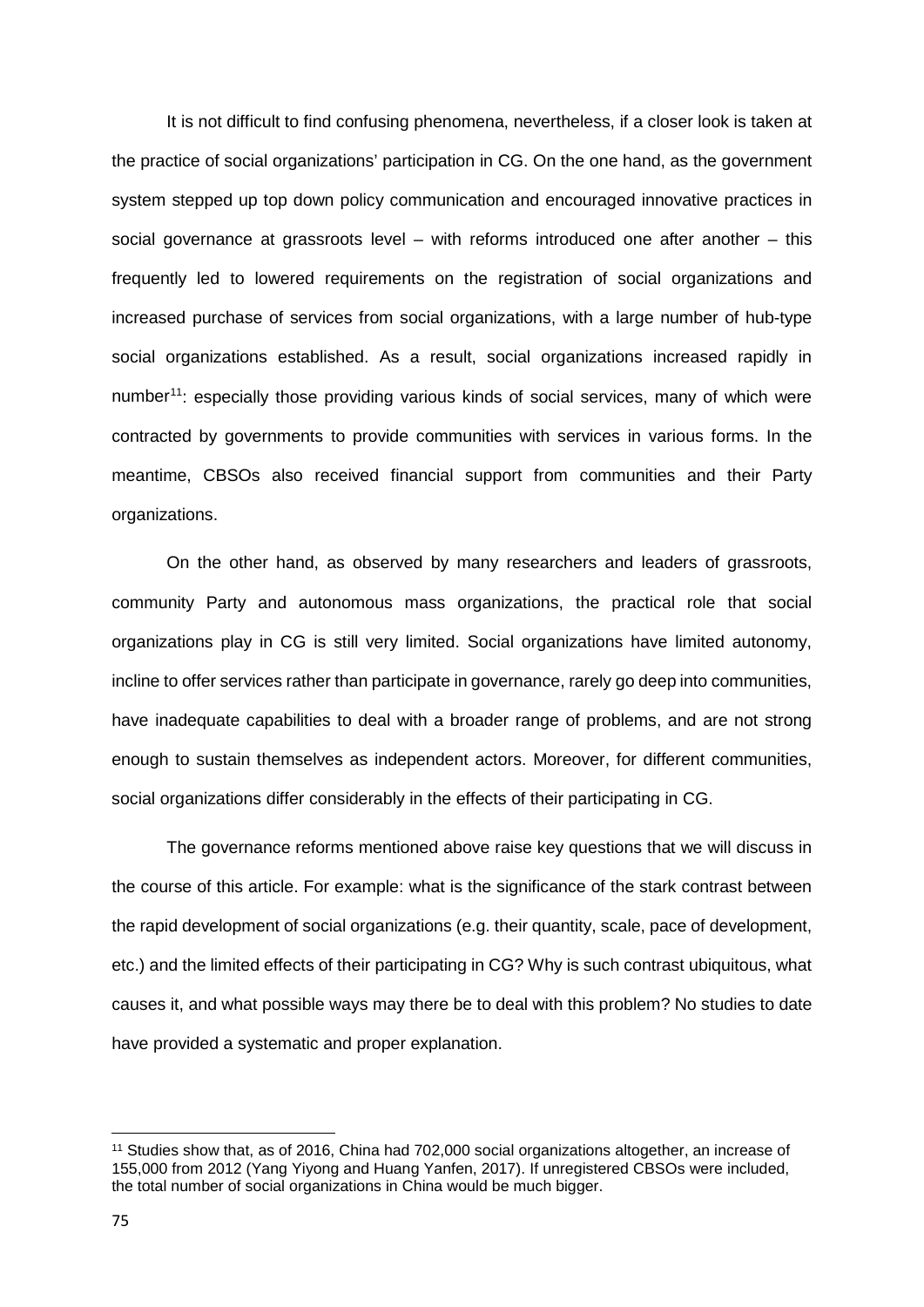A review of the exiting research shows it mainly covers the following three aspects: first, studies have focused on the relationship between the state/government and social organizations. These emphasize the government's administrative systems and strategies regarding social organizations, often proposing a range of concepts to describe the relationship between the government and social organizations (e.g. "macroscopic encouragement, microscopic constraint" (Yu Keping, 2006), "control by classifications" (Kang Xiaoguang and Han Heng, 2005), "control and support" (Tao Chuanjin, 2008), "interest convergence" (Jiang Hua et al, 2011), and "development by classifications" (Tian Kai, 2016)).

This research holds that the government has two basic attitudes or management strategies concerning social organizations: namely, control and development. The former is the central reason for the limited development of social organizations. Yet such authors pay attention to the relationship between the government and social organizations, not that of social organizations to communities. They presuppose a linear relationship between the official constraint of the system and the development of social organizations - but provide no analysis of the relationship between the development of social organizations and the effects of social governance. Furthermore, these studies focus more on macroscopic structural discussion than research into microscopic mechanisms.

Second: studies that focus on empirical models regarding social organizations participating in social governance. Based on the texts of national and local governments, these focus on the role that social organizations are expected to have in CG. They also discuss how to push for their participation in CG, identify local empirical practices (Guan Xinping, 2011; Gao Hong, 2011) and what actual problems there are in this respect, and summarize effective paths and concrete ways of pushing for social organizations' participation in CG. Such studies pay more attention to normative research than substantive outcomes of participation. In some cases, an analytical framework has been developed, yet the research has failed to answer why, despite government efforts, there are still less than expected effects of social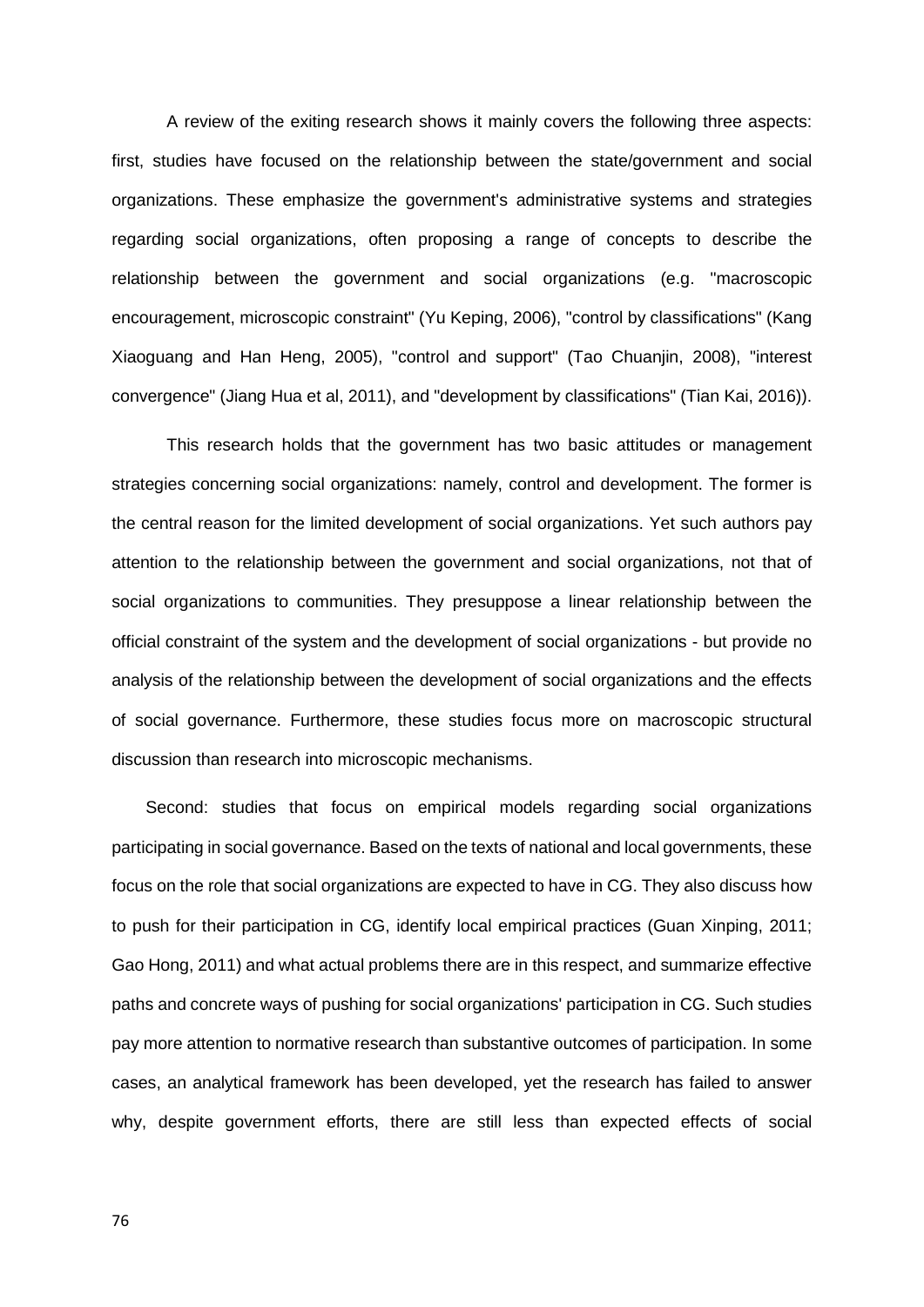organizations' participation in CG. In addition, there is a lack of detailed empirical research (Yu Jianxing and Jin Lei, 2012).

Third, studies have focused on the practical institutional environment and its influence on social organizations. Studies on this level in recent years have attempted to break with the above-mentioned macroscopic and microscopic studies and analyse: with the logic chain from "the institutional environment to social organizations to outcomes of governance" as their point of departure. They have focused on the characteristics of the institutional environment confronting social organizations, as well as outcomes of governance emanating from them (Huang Xiaochun, 2014, 2015, 2017). These studies have noted that the project system affects the structure of CG; its intrinsic technical rationality leads to such problems with social organizations as dependence on projects and estrangement from communities, inadequate sustainability, and imbalance of development (Yu Jinmei et al., 2014; Zhang Qiongwen et al., 2015).

This research, however, has focused mainly on the impact of the transformation in the government's governance mechanism over social organizations (Huang Xiaochun and Zhou Li'an, 2017). Moreover, it has failed to examine the problem theoretically by examining the links between social organizations, government and communities; and in rare cases, unveil the structural characteristics of the sphere of social organizations.

To sum up, existing studies have focused more on the relationship between the state and society or between the government and social organizations (to discuss the characteristics of the environment in which social organizations operate), than that between social organizations and communities and related examinations of the matching mechanisms between them. Research to date lacks a bottom-up perspective relative to communities or developed from the field of social organizations; and is unable to provide fundamental, systematic and mechanism-oriented thinking for understanding the relationship between social organizations and CG. Therefore, this article attempts to start from the perspective of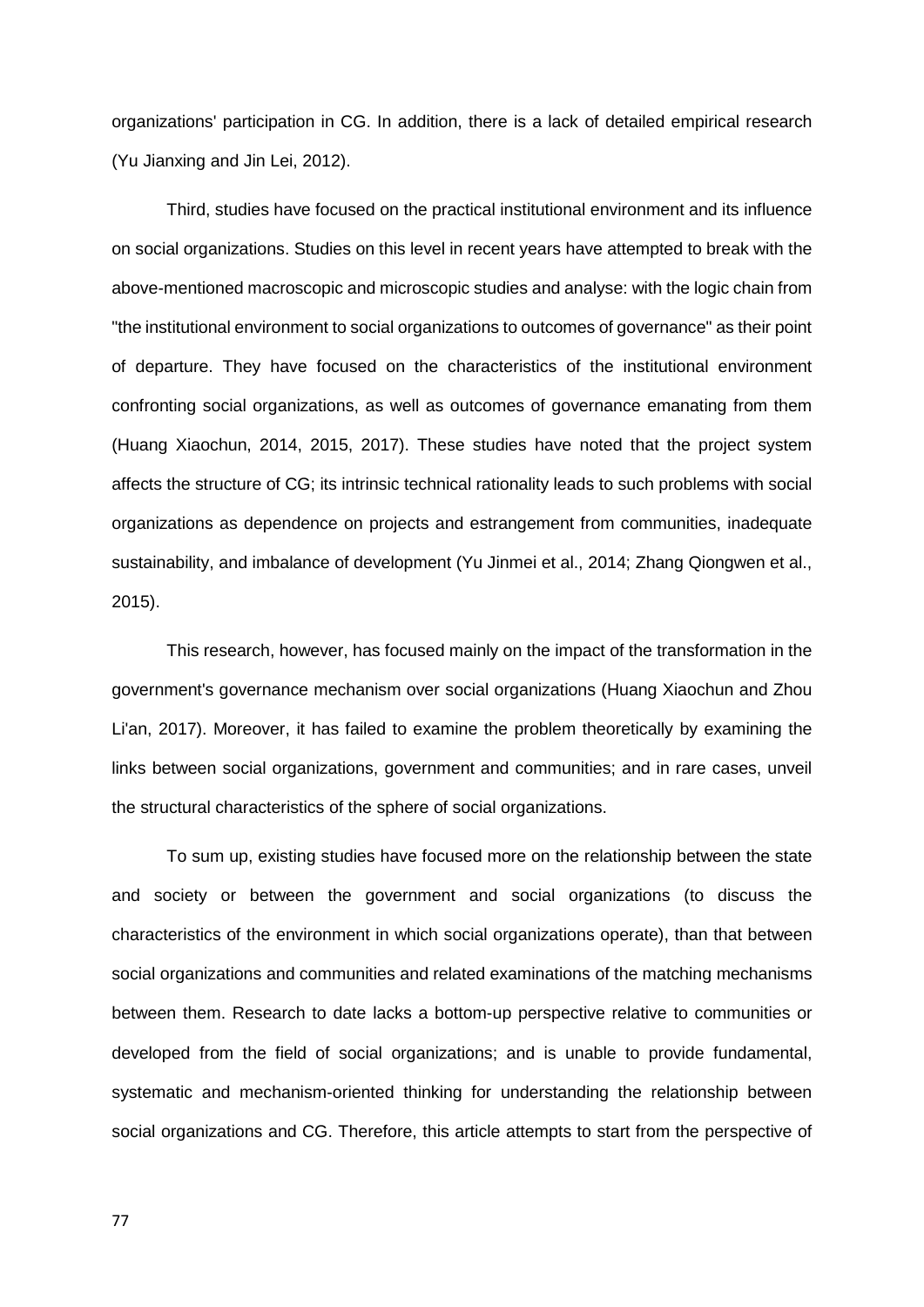organizational sociology and focus on the match between social organizations and CG, influencing factors and possible solutions, providing analytical thinking on the issue at hand.

This article builds a theoretical framework that comprises "external environment, supply-demand matching, and governance level," through which to analyse problems with social organization participating in CG. Here the external environment means that where social organizations participate in CG, including the top-down government environment and the bottom-up community environment; supply-demand matching refers to the matching relationship between demand which communities have for social organizations and the supply which the latter offer to meet what the former demand; and governance level is the degree to which social organizations participate in and interact with CG.

The ensuing analysis has three parts. First, it looks at the match between demand-side CG and supply-side social organizations and points out the limited effects of social organizations participating in CG. This shows that the problem is essentially the inadequate match between supply and demand. In other words, social organizations fail to satisfy what communities demand. Second, we analyse environmental factors that affect supply-demand matching. Finally, the paper examines the consequences of inadequate supply-demand matching, as well as proposing solutions that grassroots governments and communities could introduce to improve the supply-demand relationship.

# **Social Organizations and CG: Supply-demand matching**

# *On the demand side: Double demand in CG for social organizations*

CG has multifarious demand for social organizations, which differ from community to community and are dynamic. If properly simplified theoretically, this article believes that CG social organizations exhibit two features: embeddedness, the degree to which social organizations are embedded in communities (Zhang Qiongwen, 2015); and professionality, the professional ability that social organizations have to deal with problems about CG. These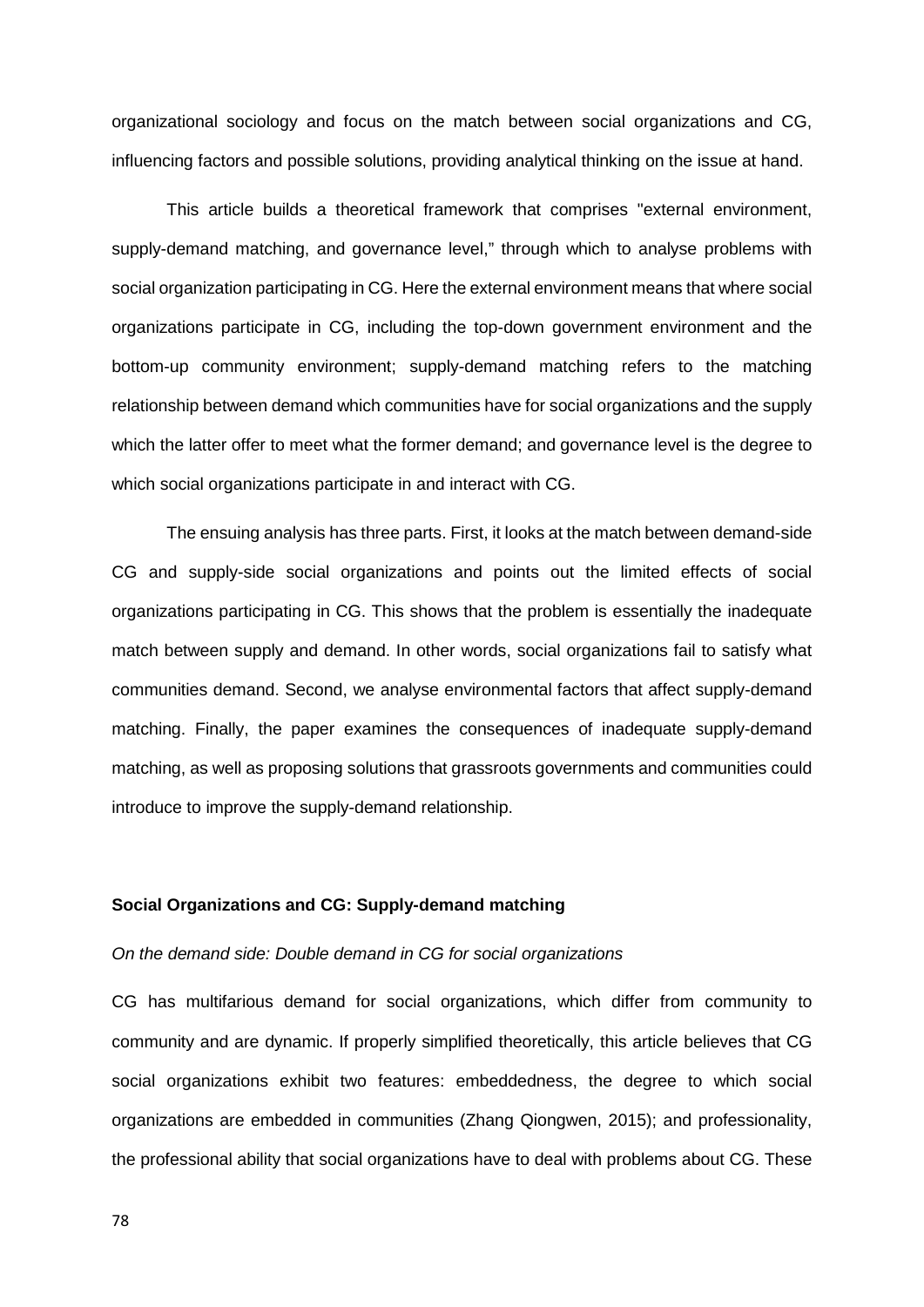two aspects may be used as basic yardsticks by which to measure the supply-demand matching relationship between social organizations and CG.

Embeddedness reflects the degree of correlation/integration between social organizations and communities: with indicators measuring, among other things, to what degree social organizations grasp community demand, understand cultural and value systems of communities, earn trust from community residents and networking resources and take root in communities. The reason embeddedness is required is that it has a direct effect on whether the actual operation of social organizations accord with community development.

Professionality reflects the capabilities of social organizations participating in CG (Guan Xinping, 2011): including such indicators as the quantity and level of full-time employees, professionals, expertise, technical facilities, internal management and other aspects of social organizations, which determines to what degree social organizations can deal with problems others cannot, and help improve the efficiency or quality of CG. The reason professionality is significant is that it has a direct effect on the capacity of social organizations to address community problems practically.

If we combine these two dimensions, we may divide social organizations participating in CG into four ideal types (see Figure 1). In the figure below, A stands for social organizations with a higher level of both embeddedness and professionality; B for social organizations with a higher level of embeddedness and a lower level of professionality; C for social organizations with a lower level of embeddedness and a higher level of professionality; and D for those with a lower level of both embeddedness and professionality. Generally speaking, A and D are types of social organization for which the degree of CG demand is highest and lowest respectively; while B and C are two types of social organization for which the degree of CG demand is moderate. The arrows between them mean that the government or communities have a demand for changing social organizations from D to B or C to A.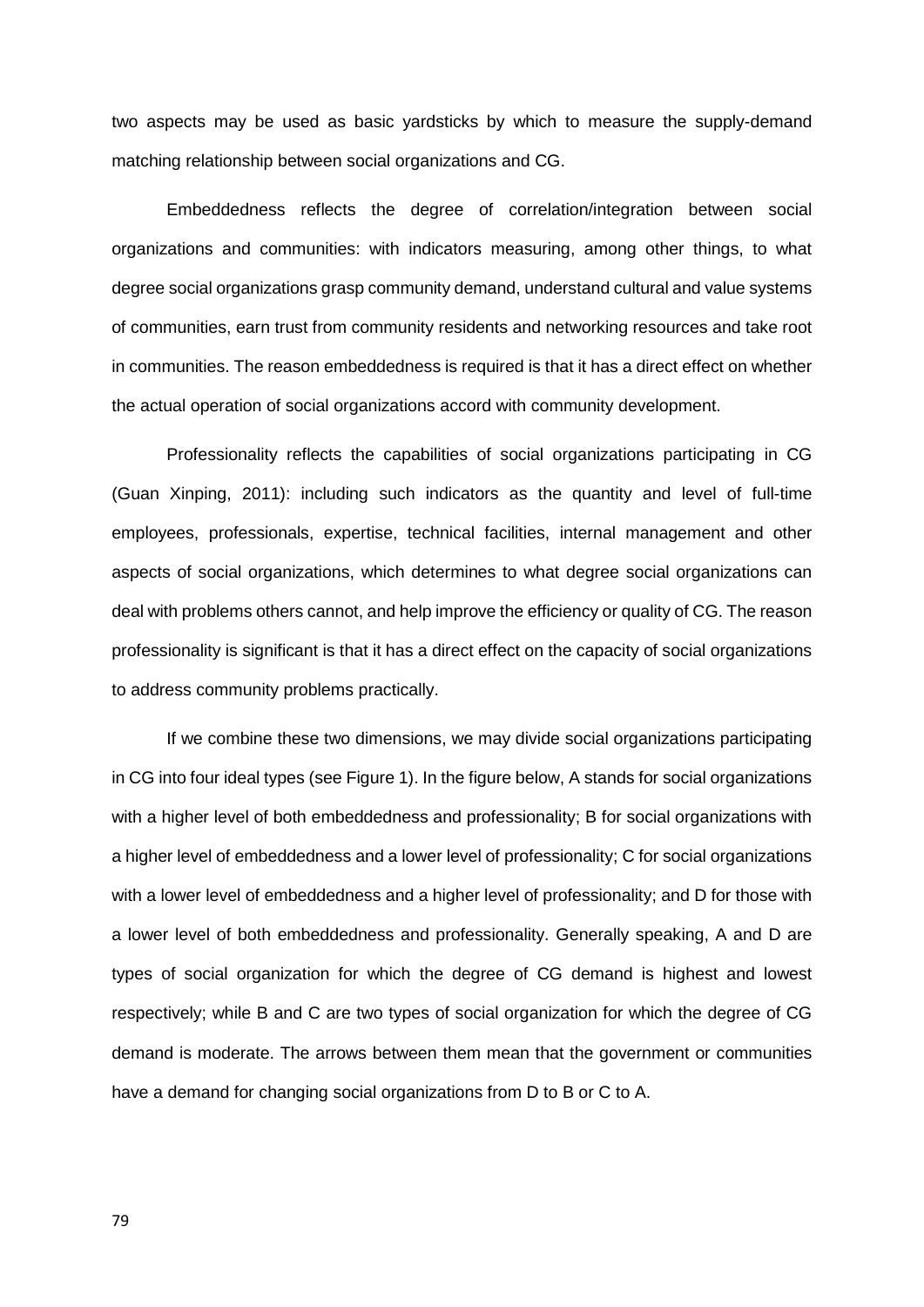High community embeddedness



Low community embeddedness

**Figure 1. CG Demand and Types of Social OOrganization**

# **On the Supply Side: Structural differentiation of social organizations**

Given the CG demand, social organizations on the supply side are not a monolithic bloc and often, within the field, structural differentiation (SD) occurs. In other words, social organizations participating in CG do not all belong to one of the four types; but there is a relatively stable structure of their distribution among them. So-called SD means that in the process of CG, different types of social organizations form distinct differences from one another: which gradually solidify in terms of their objects of focus, actual functions, working mechanisms and relationships with communities.

To urban and rural communities in contemporary China, there are two main categories of social organization participating in CG: (1) Professional social organizations (PSOs), created outside communities and officially registered with civil affairs authorities. These participate in CG by, for example, undertaking service projects that the government purchases, including social work service organizations that have emerged in large numbers in recent years. (2) CBSOs, grassroots social organizations which "are founded by community residents to serve urban and rural communities by providing charitable, aid, cultural, sport and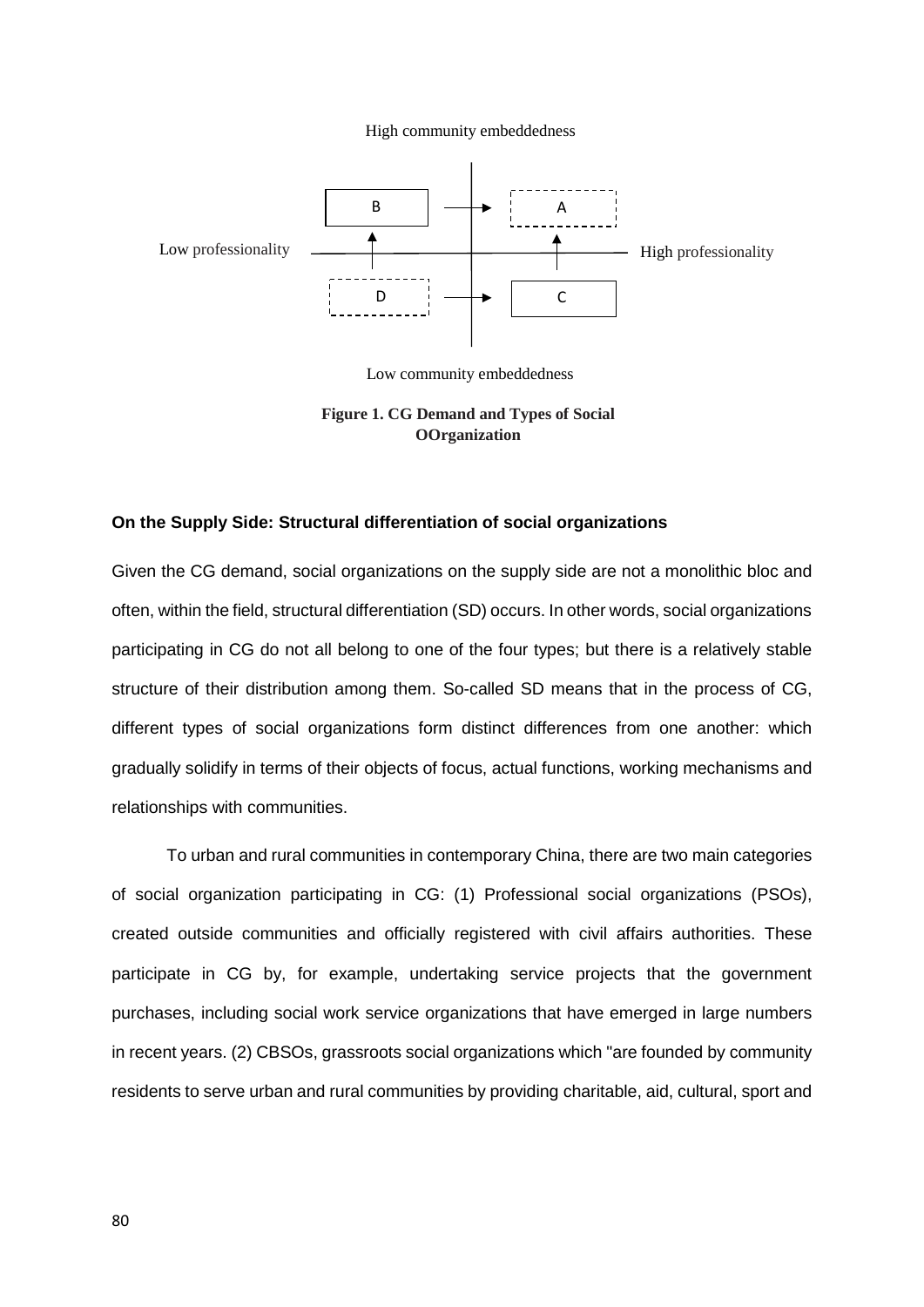entertainment, and/or agricultural services"<sup>[12](#page-80-0)</sup>. This second type are often not officially registered; instead, they're simply put on record at sub-district offices or town governments and rely on self-organization and management of community residents.



#### High community embeddedness

Low community embeddedness

**Figure 2. SD: Supply-Side Social Organizations**

As shown in Figure 2, there is SD among social organizations participating in urban and rural CG. Social organizations with a higher degree of both community embeddedness and professionality are ideal social organizations which grassroots governments, officials and community residents are in dire need of, but are few in number. Most CBSOs have a higher degree of community embeddedness but a lower degree of professionality, with inadequate capabilities of governance. In contrast, most PSOs, with their relatively high degree of professionality, are the main body from which the government purchase services; but have a lower degree of community embeddedness, meaning a limited degree to which they participate in CG. In addition, there are also many social organizations with a lower degree of both community embeddedness and professionality: for example, those 'zombie' social organizations that have not been annually audited nor carried out activities for years. Given

 $\overline{a}$ 

<span id="page-80-0"></span><sup>&</sup>lt;sup>12</sup> See 'Opinions of the Ministry of Civil Affairs on Stepping up Community-based Social Organizations'.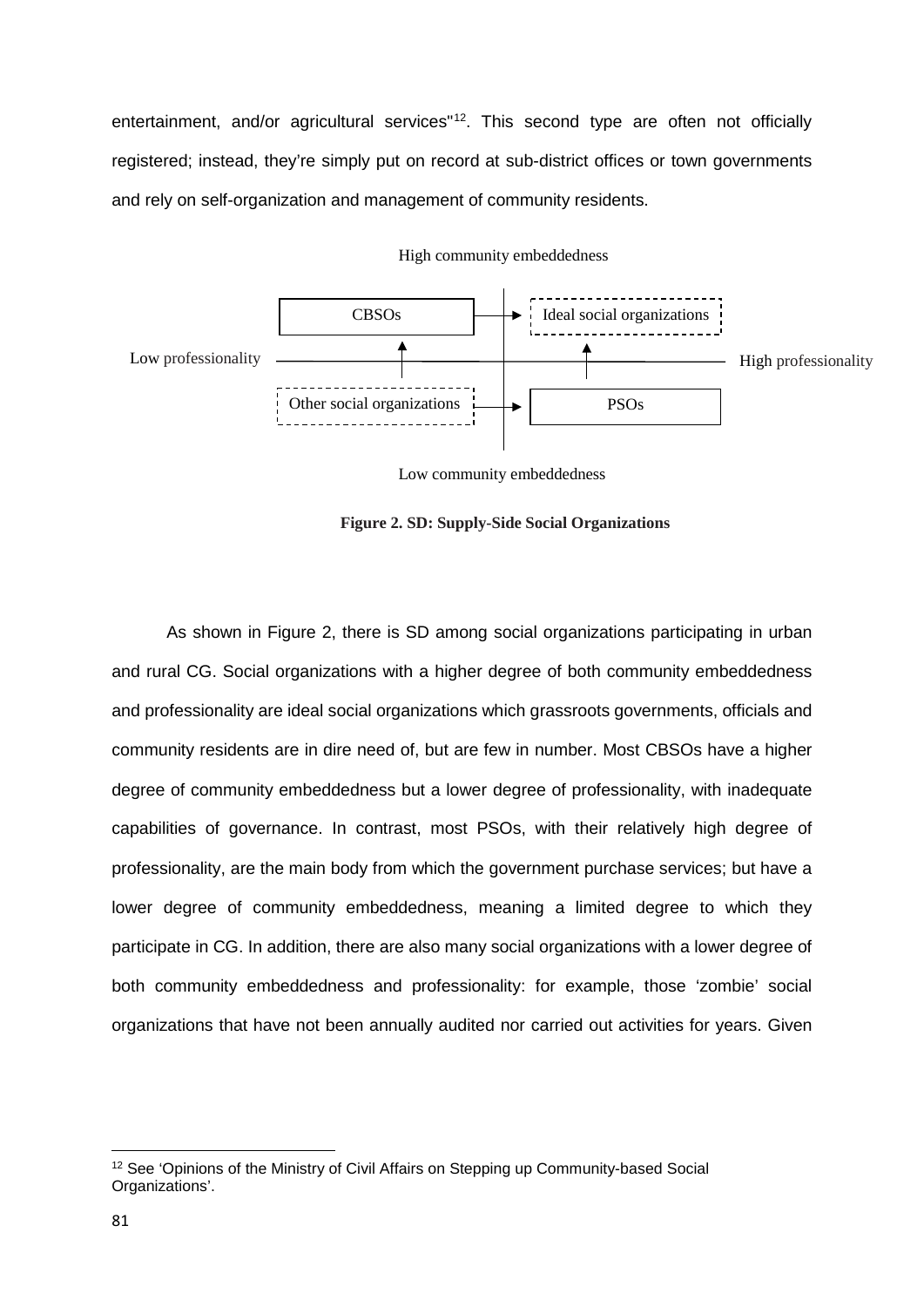all these social organizations, there arises the problem of overall supply-demand matching in relation to their participating in CG.

Generally, the SD among social organizations participating in CG is manifest in different participatory situations, logic and trends, in a basic environment where simultaneously, there are "floating PSOs", "weak CBSOs", "a small number of ideal social organizations" and "other types of social organization". The term 'SD', it should be noted, is used here in relation to CG. This article does not deny that different social organizations have different service objects and priority areas; but is intended to provide a structural picture of social organizations on the supply side and present their matching relationship with CG.

Moreover, Figure 2 represents a general picture of social organizations and does not deny differences which may exist between PSOs or CBSOs. First, as shown by the solid line arrows, this article recognizes that some PSOs have a higher degree of community embeddedness and some CBSOs have a higher degree of professionality, including these social organizations in the 'ideal' category. In practice, we indeed could find some outstanding PSOs that pay particular attention to in-depth community embeddedness: manifested by, for instance, their being highly acquainted with and closely following community developments, trusted by community residents, and capable of having an accurate grip of community needs and mobilizing all kinds of resources at community level. On the other hand, we also may find some CBSOs with a higher degree of professionality, thanks to their members' diverse backgrounds and extensive knowledge.

Second, as shown by the dotted line arrows, PSOs are likely to weaken professionally, and CBSOs in respect of embeddedness; there is the likelihood that they change into "other social organizations". We indeed could find, in practice, many PSOs with a very low level of professionality, and many CBSOs limited to a minority of residents with a low degree of integration with communities, gradually declining and struggling to continue operating.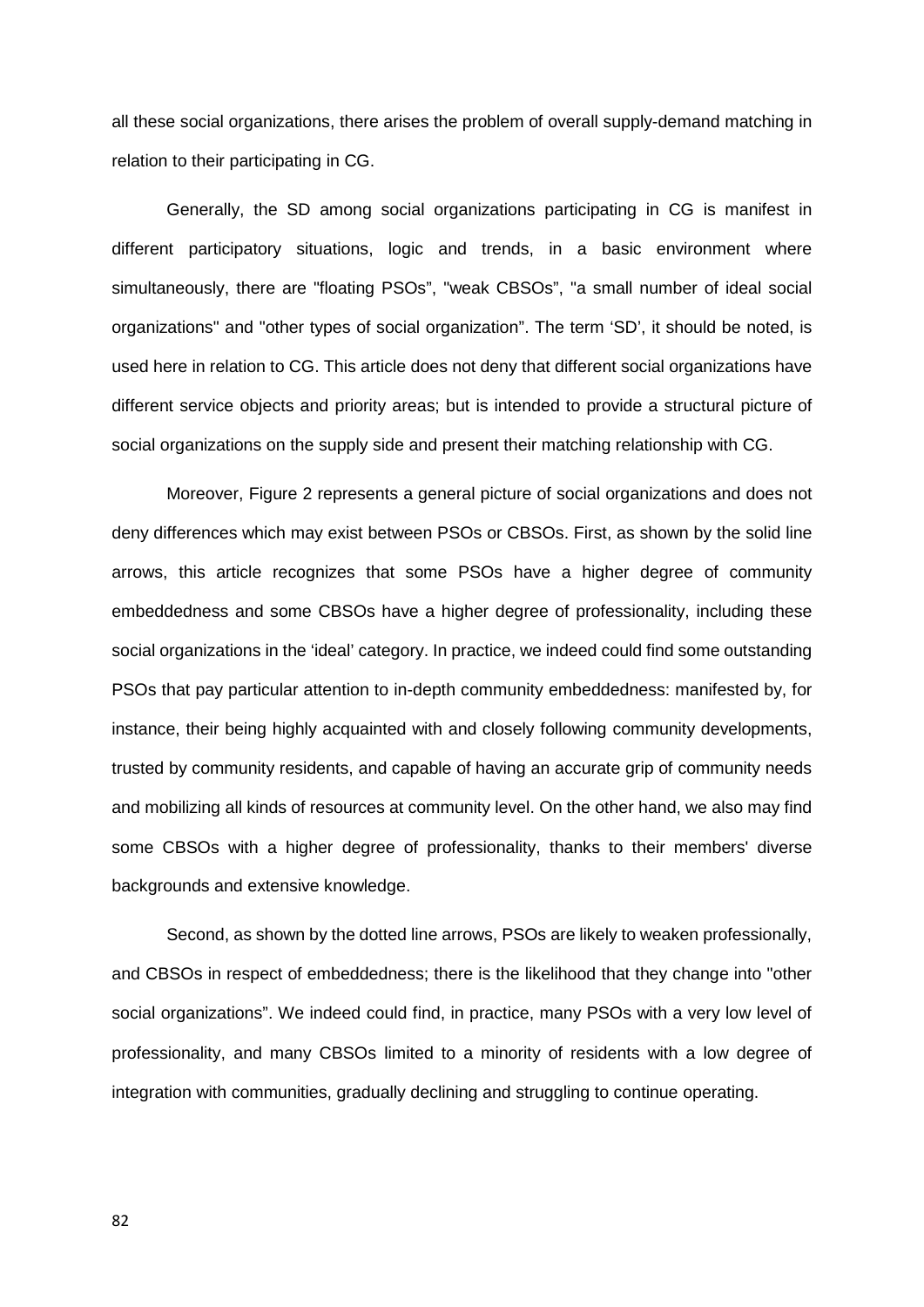#### **Supply-Demand Matching**

The SD discussed above leads to widespread inadequate supply-demand matching between CG and social organizations. Considering that PSOs and CBSOs are two relatively common types of social organizations, the following analysis focuses on the match between them and community demand.

The problem with PSOs participating in CG mainly manifests itself in three aspects. The first is about their understanding of community demand. Due to their low embeddedness, PSOs often enter a community by undertaking a government-purchased service project: they pay attention to only a particular aspect of the community's needs, do not have an adequate understanding of the community, nor a full grip on community demand. The second is about mechanisms for participation in governance. After entering a community, PSOs have to engage and collaborate with diverse stakeholders from within the community - the neighbourhood committee, CBSOs, residents, etc. - but if they are unable to properly do this and collaborate inadequately with CBSOs, they will find it difficult to earn trust from community residents.

The third is about the accumulation of effects. PSOs, even if they have achieved some effects in respect of CG, will struggle to produce and accumulate governance effects on a continual basis, given their low levels of embeddedness and high degrees of mobility. Such effects, even if already accumulated, would be difficult to spread or extend within communities, given the lack of related mechanisms as a result of the PSOs' mobility.

In addition, the problem with CBSOs participating in CG mainly manifests itself in three ways. The first is about the stability of these social organizations. CBSOs are not stable in terms of their staffing or structure, among other respects. They are small in size, staffed much more by part-time employees (predominantly seniors) than full-time ones, have a high turnover rate of employees, and often lack competent leaders and a core team, making it hard for them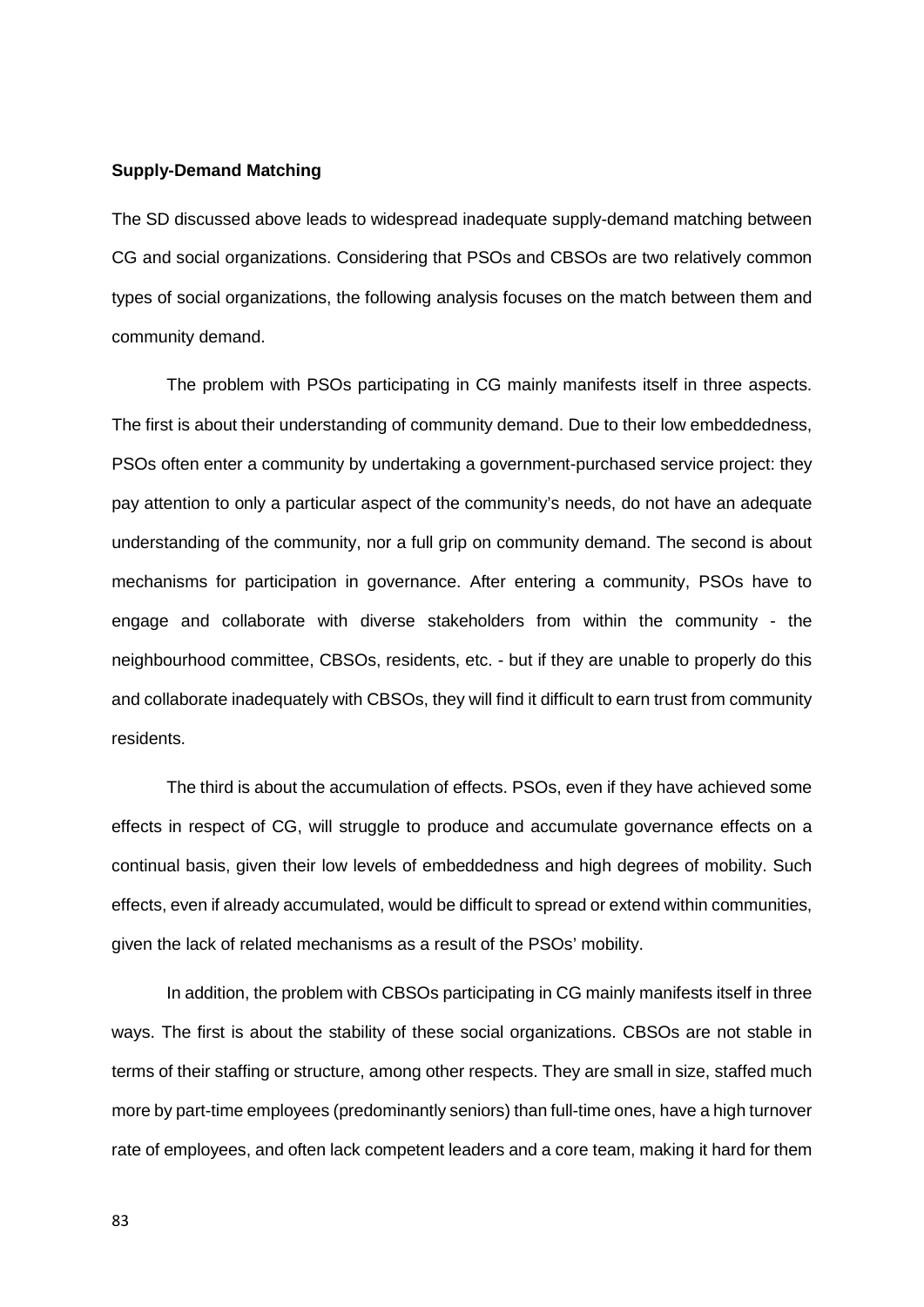to operate effectively. The high instability of CBSOs in itself would affect their ability to participate in CG.

The second is about the scope of jobs they can do. A lack of professionals and expertise hinders CBSOs in addressing problems, especially complicated or technical ones; often, they must turn to public or private resources of neighbourhood committees and residents. The third is about how effectively they participate in governance. As they lack professionalism, CBSOs can usually identify problems or needs but have difficulty providing strategies or solutions; and if anything, what results is quite general and broad, and often not tailored to specific circumstances.

# *Environmental Factors and Influencing Mechanisms*

In the ensuing discussion, the article will analyse the factors influencing SD among social organizations participating in CG. Theoretically, there are at least four levels of factors that affect SD among social organizations: the individual level, organizational level, governance level, and environmental level. This article mainly discusses influencing factors at the environmental level.

We will follow a logical chain of "external environment - organizational characteristic level of governance", as shown in Table 1 below; and analyse different external environments facing PSOs and CBSOs, their operational characteristics in the corresponding environments, and their effects on CG. In dealing with the relationship between external environments and the operation of organizations, this article takes a perspective of resource dependence (Pfeffer & Salancik, 1978) in organizational sociology, and lays emphasis on important effects that sources of resource supply have on the behavioural characteristics of social organizations participating in CG.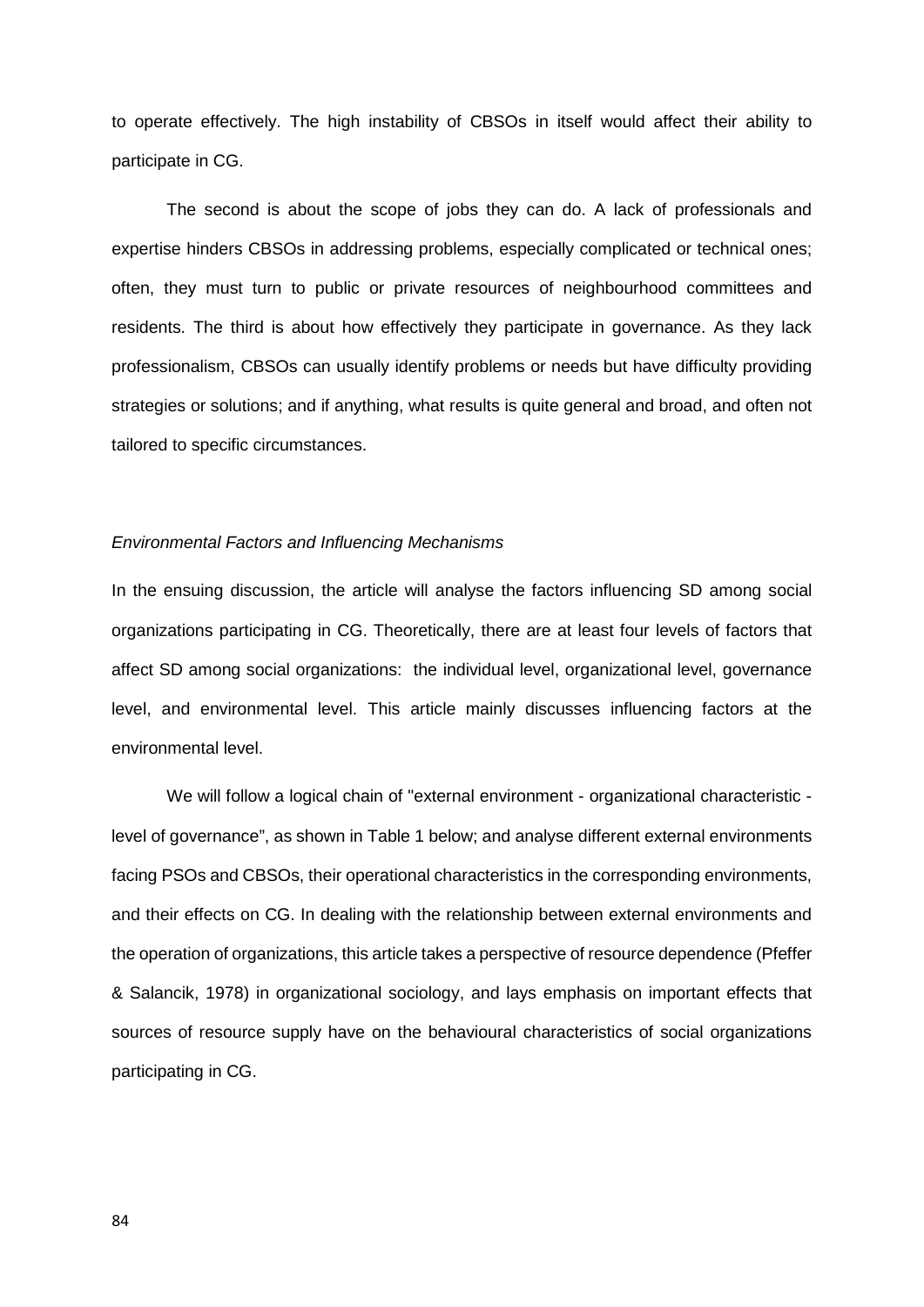# **Table 1. External Environment - Organizational Characteristic - Level of Governance**

| Type of      | Environmental  | Resource     | Organizational | Problem         | Level of Governance     |
|--------------|----------------|--------------|----------------|-----------------|-------------------------|
| Organization | Characteristic | Dependence   | Operation      |                 |                         |
|              |                |              |                |                 |                         |
| <b>PSO</b>   | Responsibility | Dependence   | Attention      | Degree of       | Degree of participation |
|              | for higher-ups | on           | allocation     | embeddedness    | in governance           |
|              |                | government   |                |                 |                         |
| <b>CBSO</b>  | Endogeneity    | Dependency   | Resource       | Degree of       |                         |
|              |                | on community | integration    | professionality | Governance capacity     |
|              |                | resources    |                |                 |                         |

# **The Environment for PSOs**

*Responsibility for Higher-Up: Dependence on government resources.* 

PSOs, generally established outside communities, mainly face an external environment that is more related to local governments as resource suppliers than to communities as parties in need of governance. They chiefly acquire resources through such mechanisms as bidding and government procurement, obtaining financial support from governments by applying for specific project funding. Many PSOs "strongly desire to acquire resources and stick to instrumentalist development strategies rather than making strategies based on particular public values" (Li Youmei et al., 2012: 131). As a result, between the government and PSOs is a "responsibility for a higher-up system"; and these social organizations are mainly responsible to the government as the contract awarding party.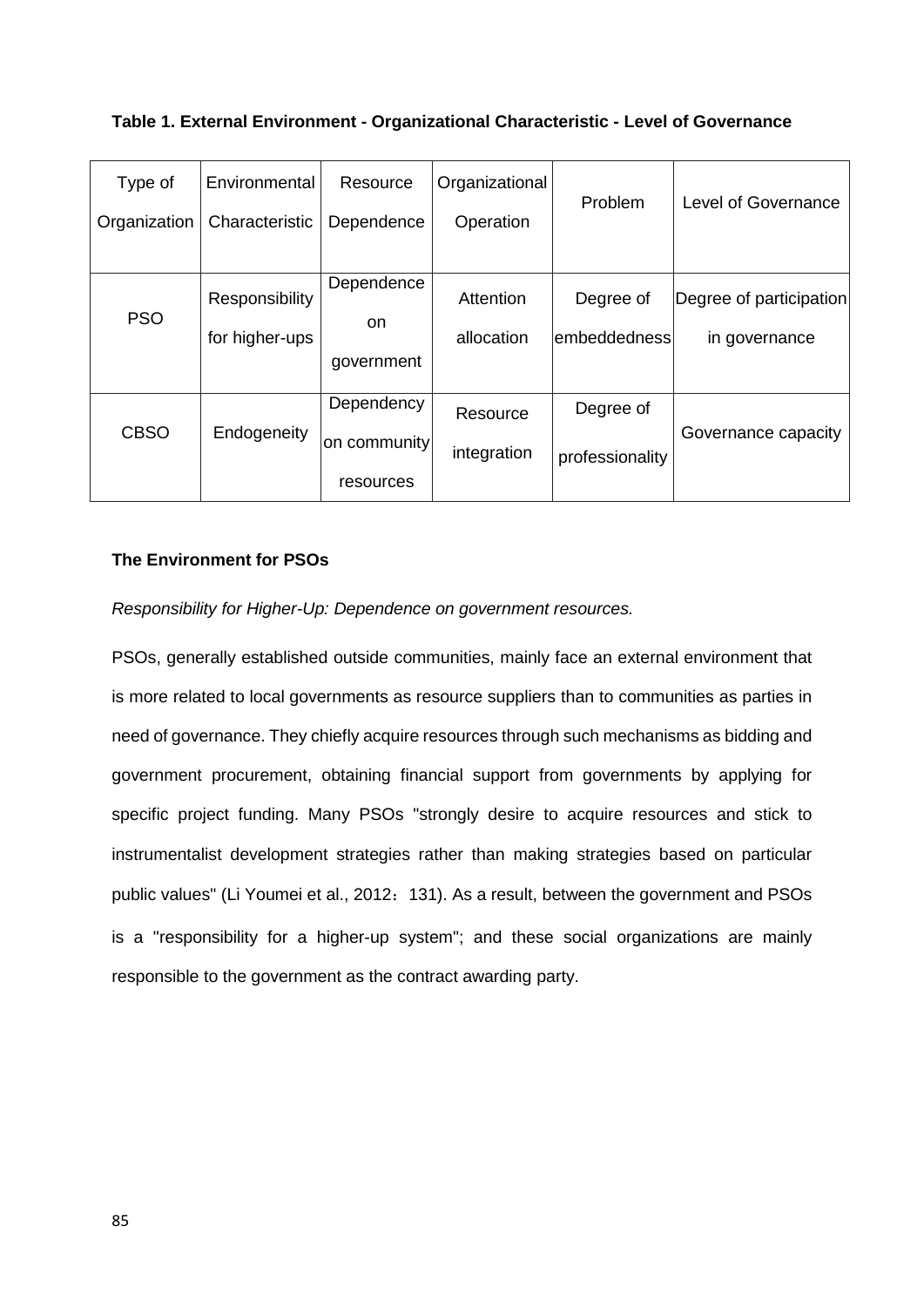#### *Attention Allocation: Limited focus on communities*

The "responsibility for higher-up system" affects PSOs with respect to their attention allocation. In other words, they tend to concentrate on finding more project resources (Huang Xiaochun and Ji Xin, 2014). The first is attention allocation between the government and communities. PSOs are concerned more with the top-down contracts that reflect government priorities than with bottom-up needs of communities. The second is attention allocation between multiple and specific projects. PSOs pay more attention to how to acquire more project funding than completing particular projects. The third is attention allocation between the application for and execution of projects. PSOs pay more attention to how to win projects and obtain resources than how to implement them effectively.

# *Degree of Embeddedness: Floating above communities*.

The above characteristics of attention allocation would lead PSOs to 'float above' communities. First, the scope of participation in governance is limited by approval constraints on government projects and to the particular fields specified by those projects. Second, participation in governance is not active. PSOs are more concerned with obtaining project funding and providing services than truly getting involved in CG and addressing community concerns. Third, participation is unstable. The state of the relationship between PSOs and specific communities is generally not stable and changes with projects awarded funding by the government. All the above affect the degree of PSOs participating in CG, bringing about difficulties in access to communities and the relationship between multiple stakeholders; as well as problems around the accumulation of governance effects, ultimately affecting the level of CG.

Yet while the above logic chain shows the actual state of many PSOs participating in CG, not all follow this behaviour: a few have displayed the characteristics of ideal social organizations. In recent years in grassroots governance, for example, a number of outstanding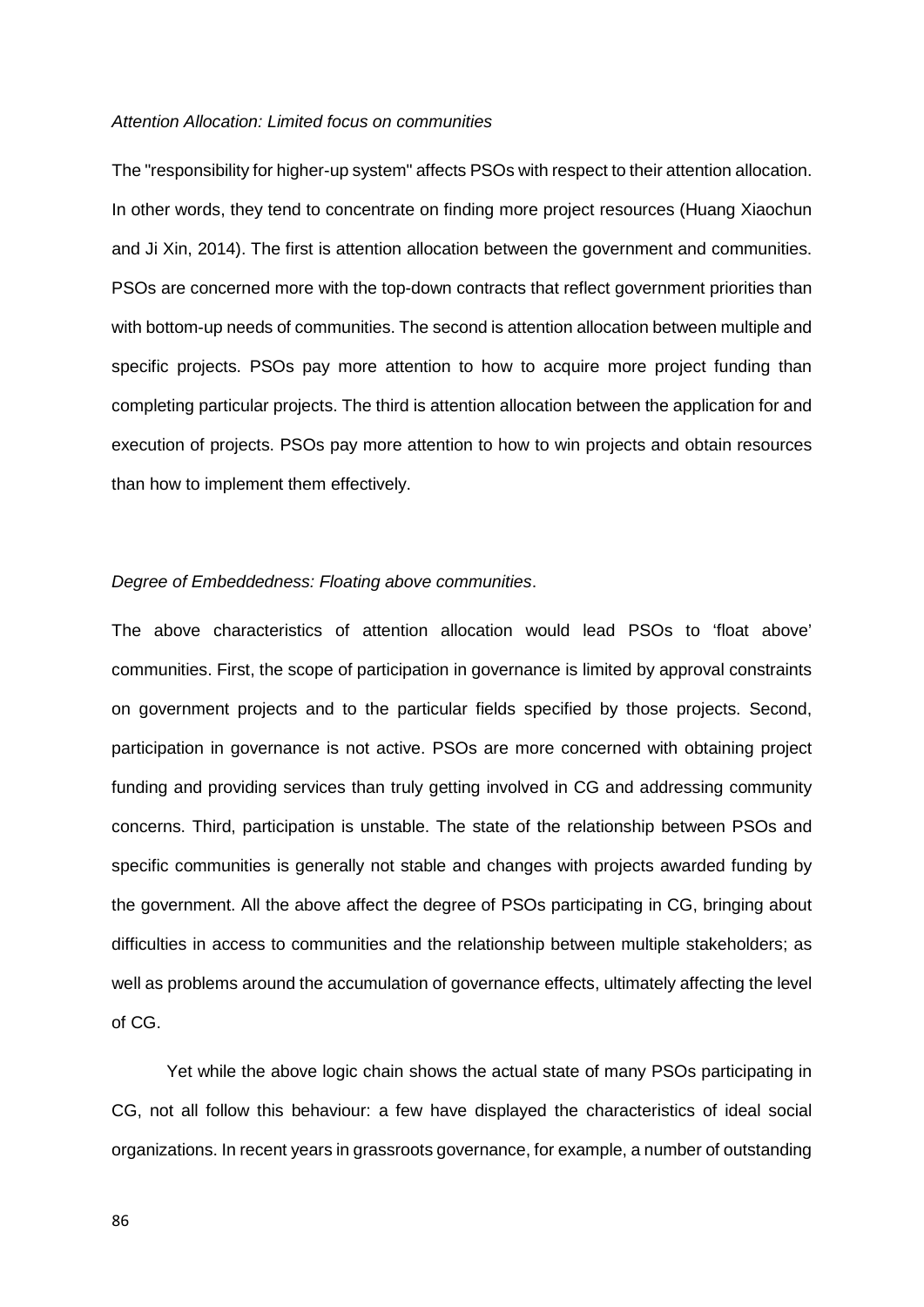PSOs have emerged which, though they might differ from one another in specific forms of participation in CG, have one thing in common: they could be clearly defined as public interestoriented, rather than behaving purely to acquire resources; stay close to community residents and integrate into CG.

# **The Environment for CBSOs**

# *Community Endogeneity: Dependency on community resources*

CBSOs operate in the communities where they originated and remain based, independent of external environments. The main way through which CBSOs obtain resources is to mobilize through various other organizations and non-official connections among other channels within communities: drawing down resources scattered inside communities, including material, cultural, human, and other resources. In addition, in recent years, the state has invested large resources in urban and rural grassroots communities; but those are intended for use in all aspects of communities, with quite limited a proportion of them going to CBSOs. Therefore, CBSOs rely more on resources generated from inside communities.

# *Resource Integration: Difficulties involved*

The endogenous nature of CBSOs affects their ability to draw down resources, with many such organizations facing the difficulty of effectively integrating community resources (Gao Hong, 2011). First, communities differ from one another in terms of their stock of resources, which determines the amount that CBSOs can obtain. Second, different communities have different resource composition; the governance capacity of CBSOs is closely associated with the degree of complementarity of resources to be integrated. Third, communities may differ in their resource integration mechanisms, which mainly include authority-supported vertical integration and social capital-supported horizontal integration (Putnam, 2001). Social capital, at the core of which are trust, norms and networks, represents a much more common resource integration mechanism.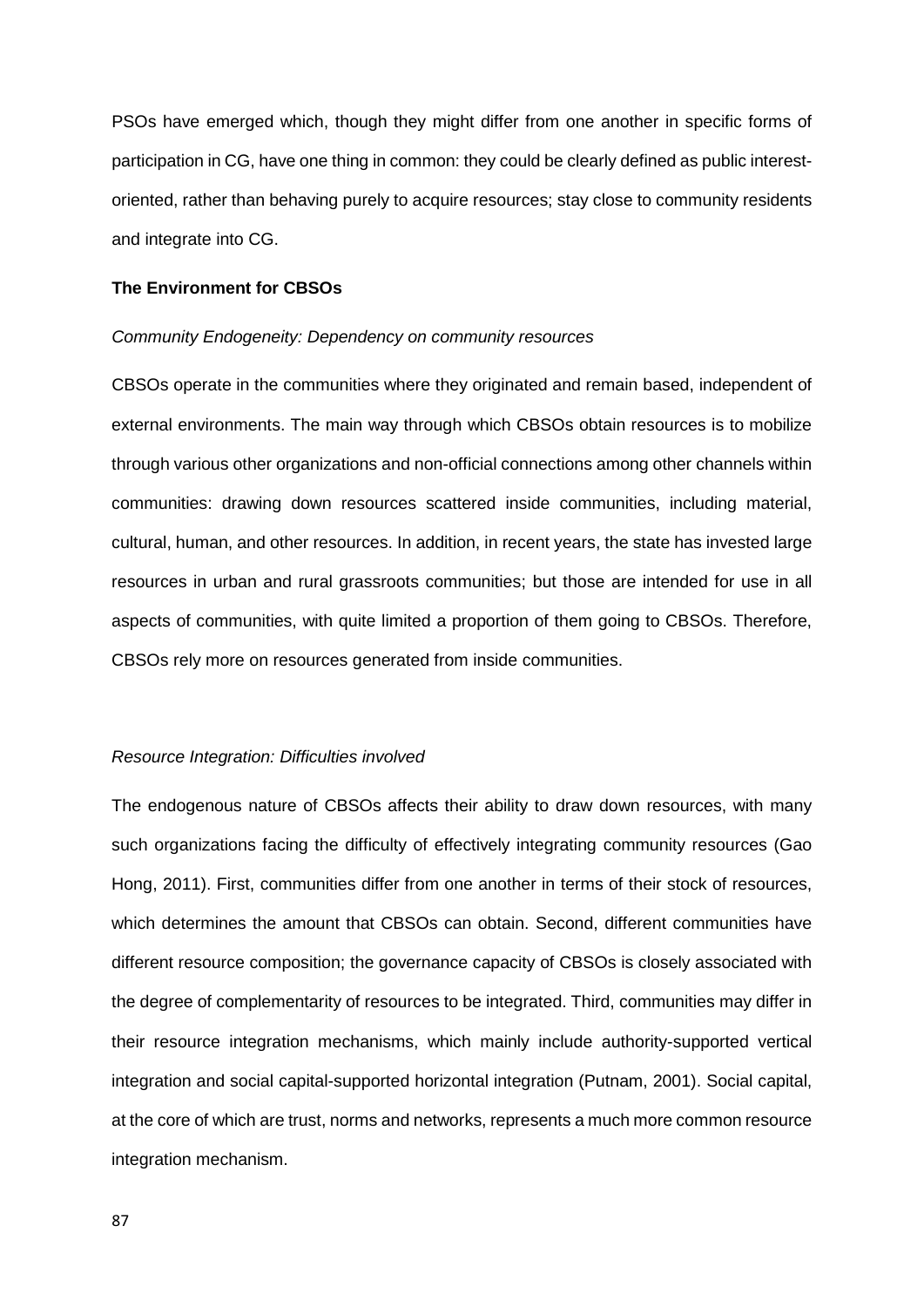#### *Degree of professionality: Weak governance capacity*

The characteristics of resource integration, outlined above, make the capacity of CBSOs participating in CG rather weak on the whole. There are several reasons for this. The first is the vulnerability of organizations themselves. Community resources have an influence on the age and knowledge structures of CBSO employees, as well as their internal governance structures. Most CBSOs have a membership of predominantly middle-aged and elderly people, a simple knowledge structure, largely inadequate internal governance structures, and operate in ways that are neither regularized nor stable.

The second is the change of resource mobilization. CBSOs' level of governance relative to communities' changes with the state of community resources and mobilization. Even in communities with plentiful resources, ability to mobilize these is important, which is why most of these social organizations do not have adequate capacity for participating in CG. The third is the limited scope of participation. In practice, CBSOs are focused more on particular groups of people with shared interests or hobbies – say, entertainment - than getting immersed in CG (Li Youmei et al., 2012).

However, the few exceptions to this include social organizations spontaneously formed in recent years in many urban communities: such as parking self-regulation committees that have played quite an important role in solving difficulties in parking and engaging residents in community consultation; in other words, they have participated in CG effectively. These organizations have one common characteristic: they could, with the help of grassroots government and autonomous mass organizations, integrate various resources and improve their governance abilities.

Given the above analysis, we still need to answer two questions: in practice, when the problem of inadequate matching between social organizations and CG is prevalent, what is the relationship between professional organisations, community-based social organizations and the state? Why is there only a small number of such ideal social organizations? In order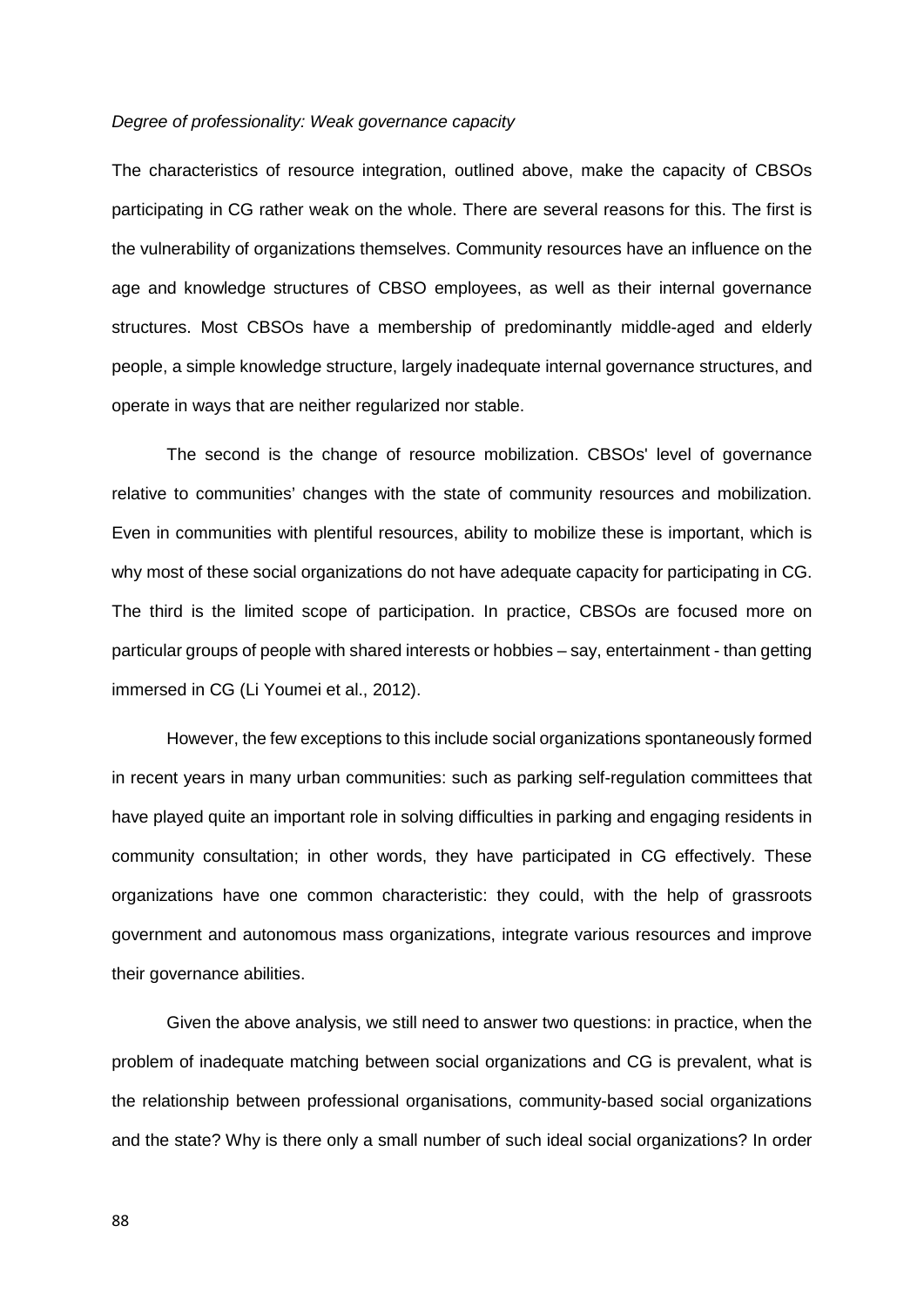to answer these, the paper examines the response strategies that governments and communities adopt as well as the constraints of these.

# **Response Strategies and their Constraints**

Local governments and autonomous mass grassroots organizations have adopted several strategies aimed at dealing with the problem of SD among social organizations participating in CG, for related environmental reasons. Given the analytical framework defined earlier, those strategies may be understood in two ways: strengthening the embeddedness of PSOs; and enhancing the professionality of CBSOs. In practice, achieving embeddedness and professionality requires longer–term efforts to be made continuously.

#### *Strengthening the Embeddedness of PSOs*

There are diverse ways through which to strengthen the embeddedness of PSOs. At the core here is how to better integrate them into communities. Exploring these issues mainly involves three important mechanisms: evaluation, entry, and long-term.

# *Evaluation mechanisms*: *Degree of penetration*.

Since PSOs' attention allocation is mainly influenced by the government, when purchasing services from these organizations, it could pay attention to evaluation mechanism-building and the quality of services. Introducing indicators relating to community embeddedness of PSOs could help guide the process of evaluation. Such indicators could include, for example, whether PSOs have performed a thorough survey of community needs; whether they have sustained regular staff members in communities; and how long and how satisfied the organizations and residents within communities are with services that PSOs have provided.

*Entry mechanisms: Relations between neighbourhood committees and PSOs*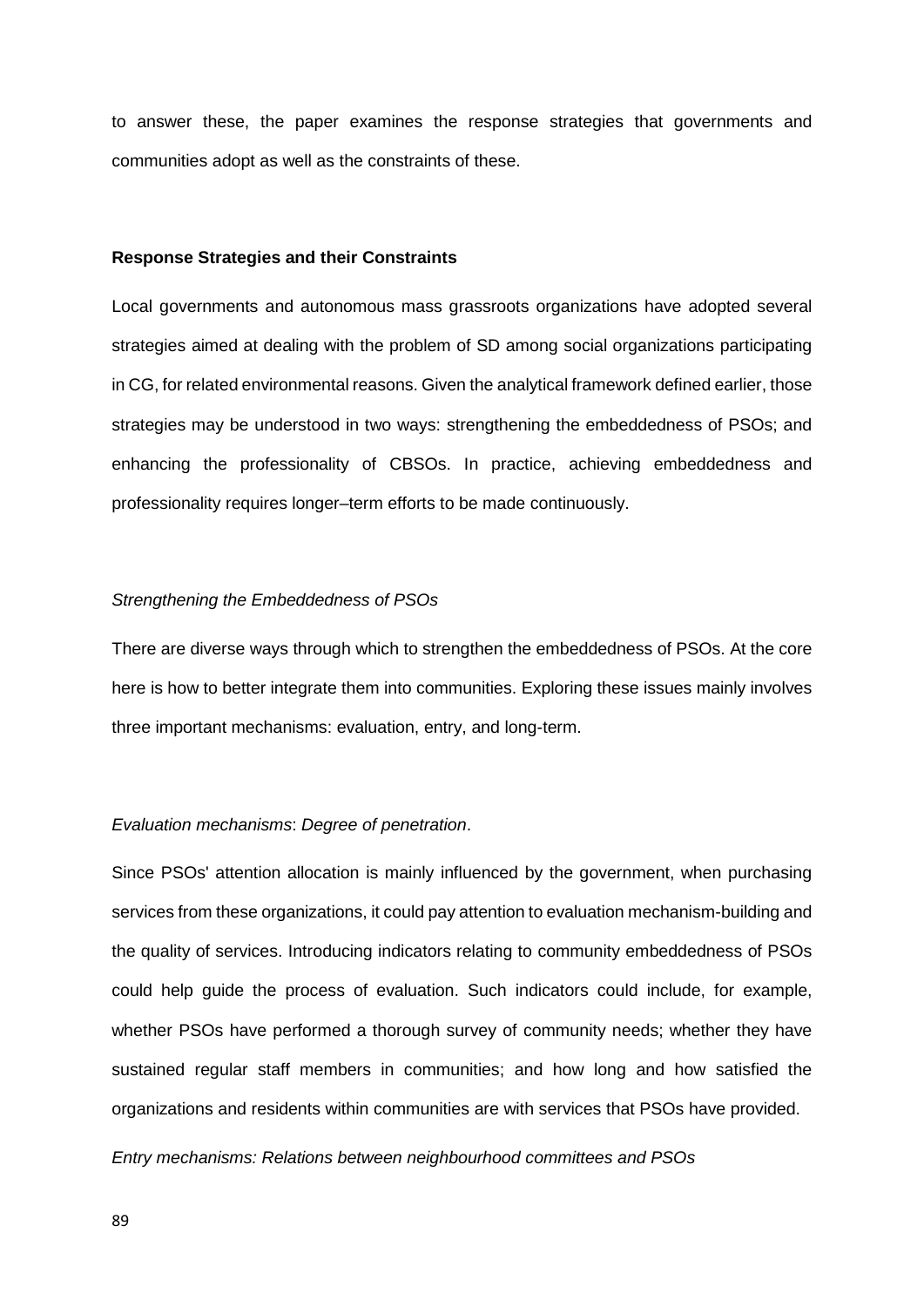The degree of community embeddedness of professional social organizations is closely associated with the extent to which they are supported by autonomous mass grassroots organizations: in other words, neighbourhood or village committees. Without positive support from these, PSOs' engagement with urban and rural communities is limited. Local governments believe it is important to build good relations between neighbourhood/village committees and PSOs: by seeking the former's support and latter's cooperation, and requiring good relations between both.

# *Long-term mechanisms: Project support*

To enable PSOs to take root in communities providing services and participating in governance, some local governments have begun operating long-term service purchase projects. This shift from their previous practice of seeking quick results makes it possible to maintain relatively stable relations with and continue to accumulate effects in communities. Long-term projects allow PSOs to help build CBSOs by, for example, training them in professional knowledge, techniques and skills.

Despite the above explorations by local governments, mature, universal practices have yet to emerge. On the evaluation mechanism, the general approach that local governments adopt in purchasing services is to have social organizations evaluated by third-party expert teams; but this is usually limited to contractual procedures and contents - characteristic of technical governance - and often neglects what is most important: whether they address the needs of communities and residents. Moreover, pushing these three mechanisms would touch on matters dealing with relations between various government departments and related systems, making it necessary to carry out reforms.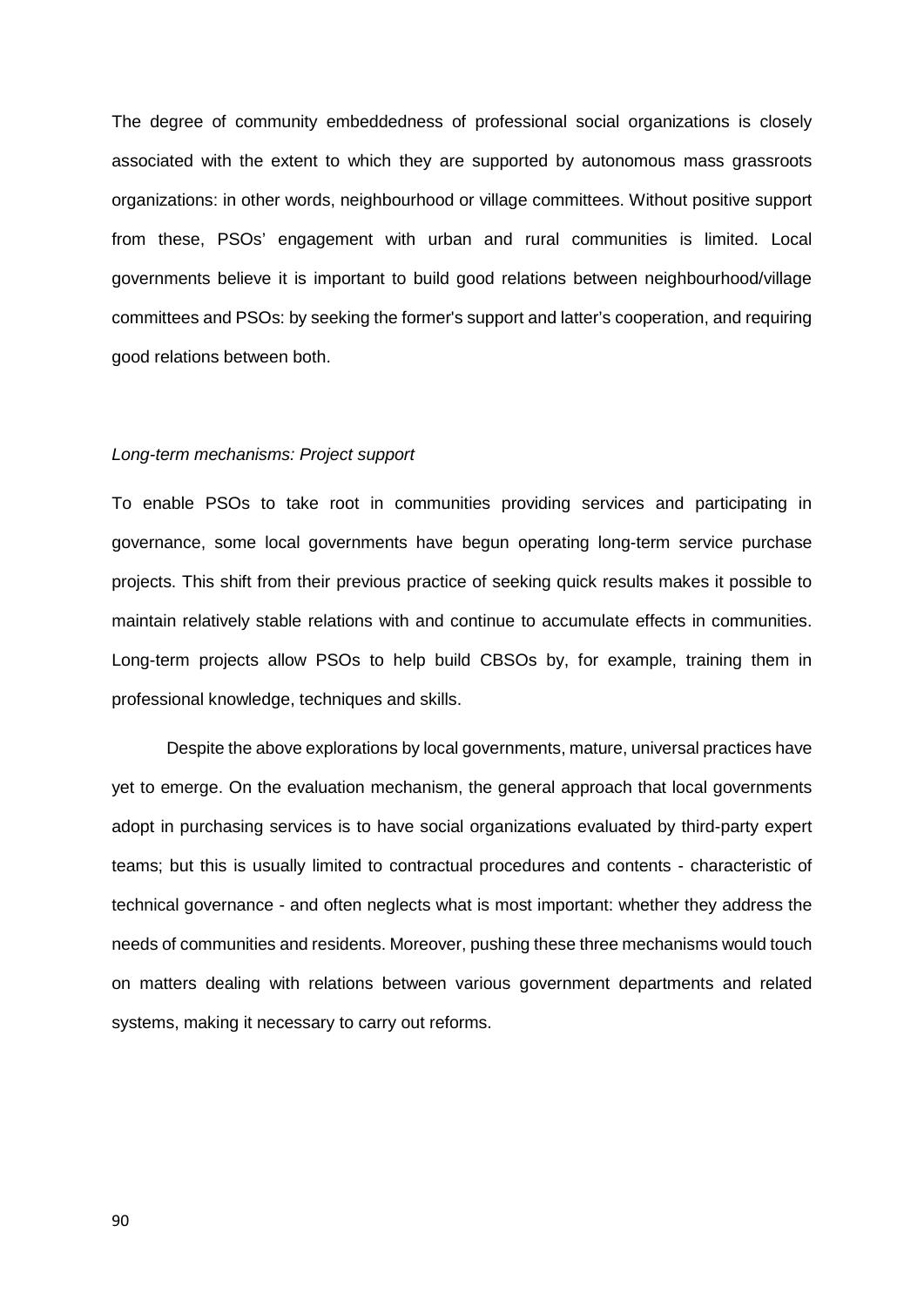# **Enhancing the professionality of CBSOs**

Enhancing the professionality of CBSOs involves the interplay of community infrastructure, governance structure and external resources. Practical efforts at grassroots level include community-building regarding infrastructure, collaboration between communities, social organizations and social workers, and knowledge training: all as resources introduced into communities.

# *Infrastructure: Community building*

In the long run, the development of CBSOs is influenced by community infrastructure, and community-building represents the fundamental pathway for their development. Communitybuilding helps increase the stock and optimize the structure of community resources; foster community civility, social capital and capacity for self-organization; and integrate community resources better for effective use by CBSOs: thereby providing basic support for improving the professionality and governance capacity of CBSOs.

# *Collaboration between communities, social organizations and social workers*

In the medium term, fostering CBSOs with a certain level of professionality through collaboration with professional organizations or personnel, training them in professional skills and methods for providing services and participating in governance, are also important ways of improving the professionality and governance ability of CBSOs. In recent years, many local governments have been pushing for collaboration between communities, social organizations and social workers, by making moves in this direction.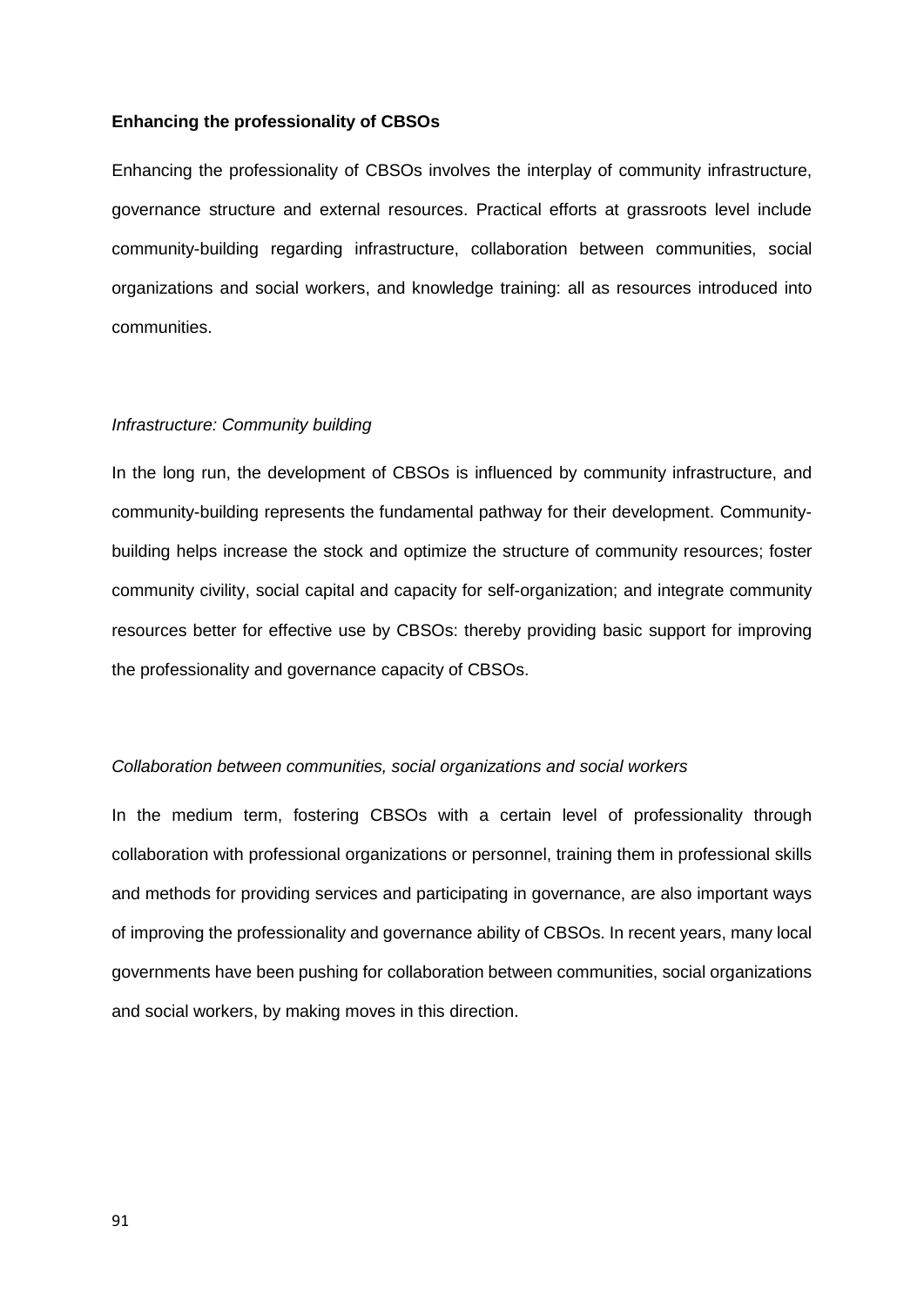#### *Bringing in resources: Knowledge and training*

In the short run, a method widely adopted by local governments is to introduce different types of resources into communities, aimed at addressing specific governance issues: including expert lectures and knowledge training programmes to help CBSOs acquire skills in technical methods, governance structures and operational mechanisms typical of PSOs; as well as knowledge about scheme designing, activity planning, collaboration on governance, rules making, project application and dispute settlement.

Yet these explorations need to take account of the time it takes for new practices to take hold. Long, medium and short-term impacts on the professionality of CBSOs happen in descending order, and are costs to be incurred for them. It follows naturally that short-term resource input may have some impact, but does not work effectively to improve capabilities.

# **Limitations and Way Out**

The foregoing experiments by local governments and autonomous mass organizations at grassroots level have yet to change the basic environment of SD among social organizations participating in CG. This illustrates that the existing explorations have their limitations. On the one hand, institutional arrangements involved in existing explorations are still far from perfect; on the other, these are mainly focused on the incentive and constraint roles of resources relative to social organizations, without considering the more important guiding role of culture. In other words, although resource dependence is the central mechanism contributing to SD, simply regulating the roles of the resource incentive and constraint mechanism is not enough to bring about changes in the state of SD. In the long run, to solve the problem of matching social organizations and CG hinges on culture-building centred on public consciousness.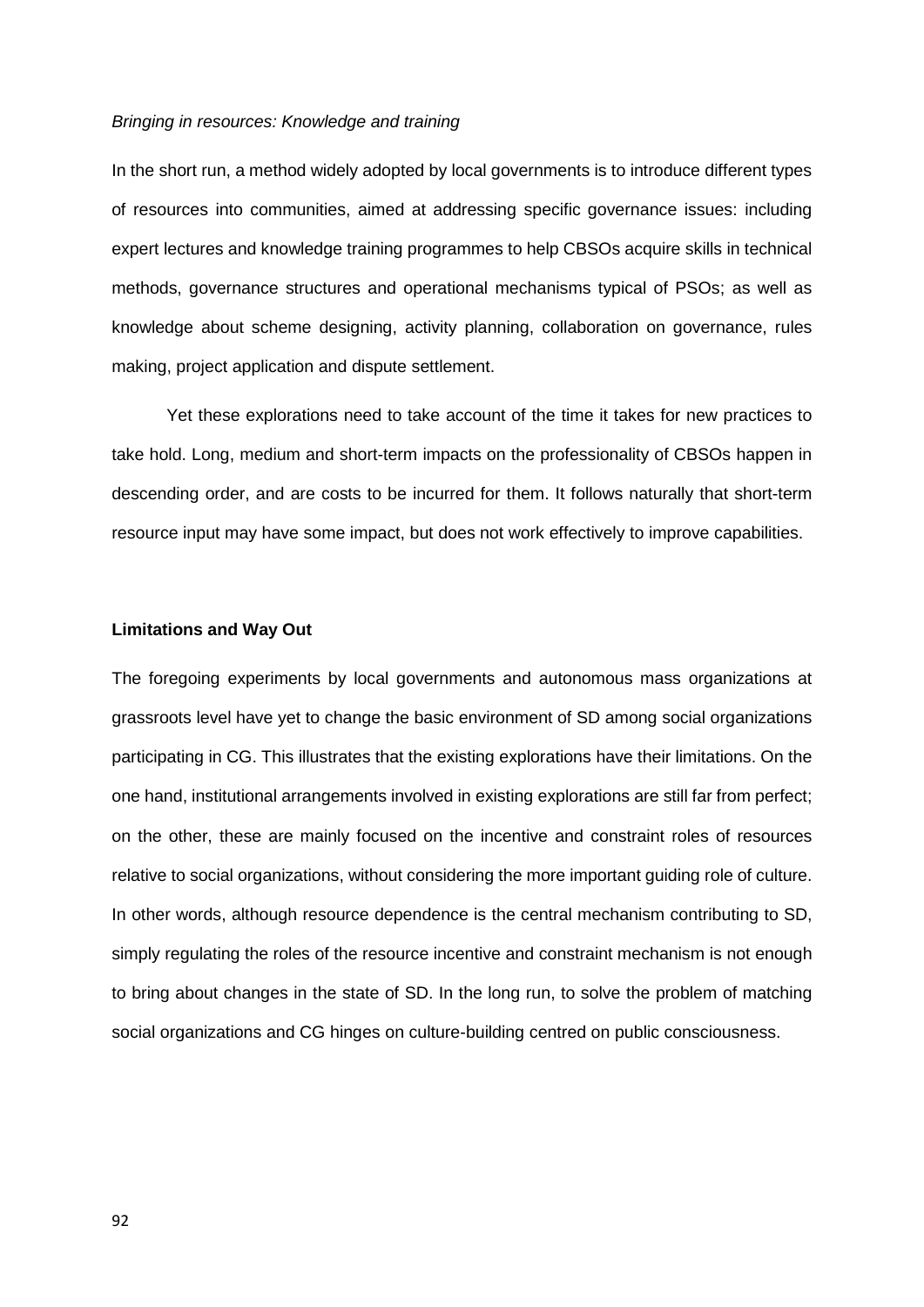# **Discussion and Conclusion**

This article has looked into the relationship of social organizations to CG: taking as its point of departure the rapid development of social organizations versus the limited effects of their participating in CG. By building a theoretical framework that comprises "external environment, supply-demand matching, and governance level", this article has explored the fit between demand-side CG and supply-side social organizations; and pointed to the limited effects of social organization participating in CG.

The article identified the lack of fit between supply and demand as critical; social organizations fail to satisfy what communities demand. On this basis, it examined the environmental factors which may be causing this inadequate match, as well as investigating possible ways of addressing this. Unlike previous studies, this article put social organizations in a dual environment consisting of government and communities; and examined mechanisms for correlation while unveiling the problem of SD among social organizations.

This study arrived at the following five conclusions. First, embeddedness and professionality are two basic requirements that CG has for social organizations. The limited effects of social organizations participating in CG suggest that they cannot satisfy the two basic requirements. Second, the top-down government and bottom-up community form the dual environment for social organizations participating in CG, becoming the key factor influencing the matching between them. Third, the dual environment affects the organizational character and behavioural logic of various types of social organizations (especially of professional and community-based ones), to the extent that SD arises among social organizations participating in CG; an environment where floating PSOs, weak CBSOs, a few ideal and other types of social organizations co-exist.

Fourth, resource reliance is the core mechanism through which the external environment-shaping social organizations participate in CG. Specifically, PSOs rely heavily on government resources; through agenda setting, this causes them to often float above communities. On the other hand, CBSOs rely heavily on community resources: through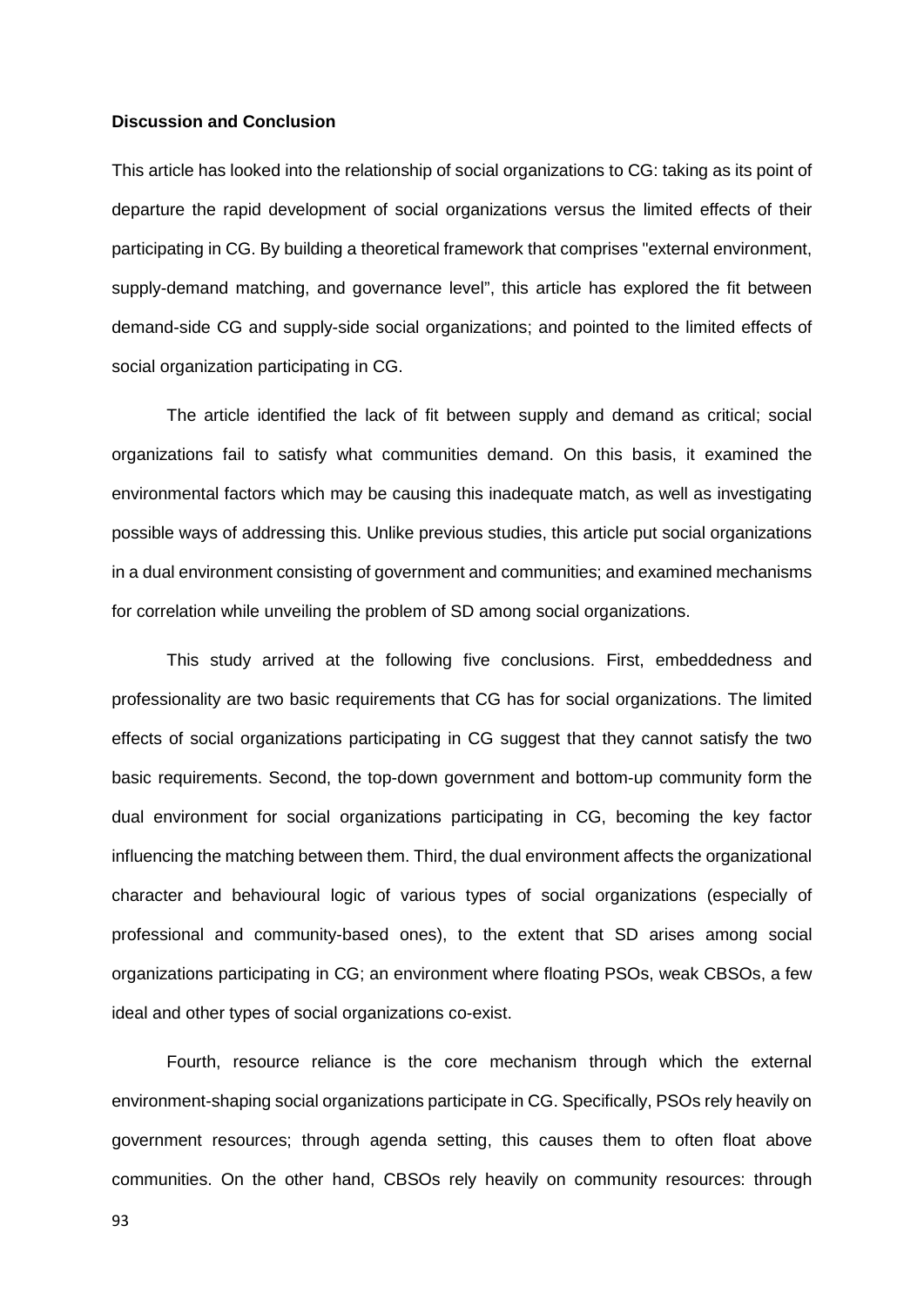resource integration, this usually renders them quite weak. Fifth, strengthening the embeddedness of PSOs and enhancing the professionality of CBSOs is possible. Strategies for this have been identified, especially as this exploration helps us better understand the constraints of grassroots governance.

# **Notes**

'Embeddedness' is a classic concept in the sphere of sociology, with diverse meanings and usages (Liu Shiding, 2015). This article uses this concept in the sense of Granovetter (1985), to stress the degree to which social organizations are integrated into the internal networks of communities.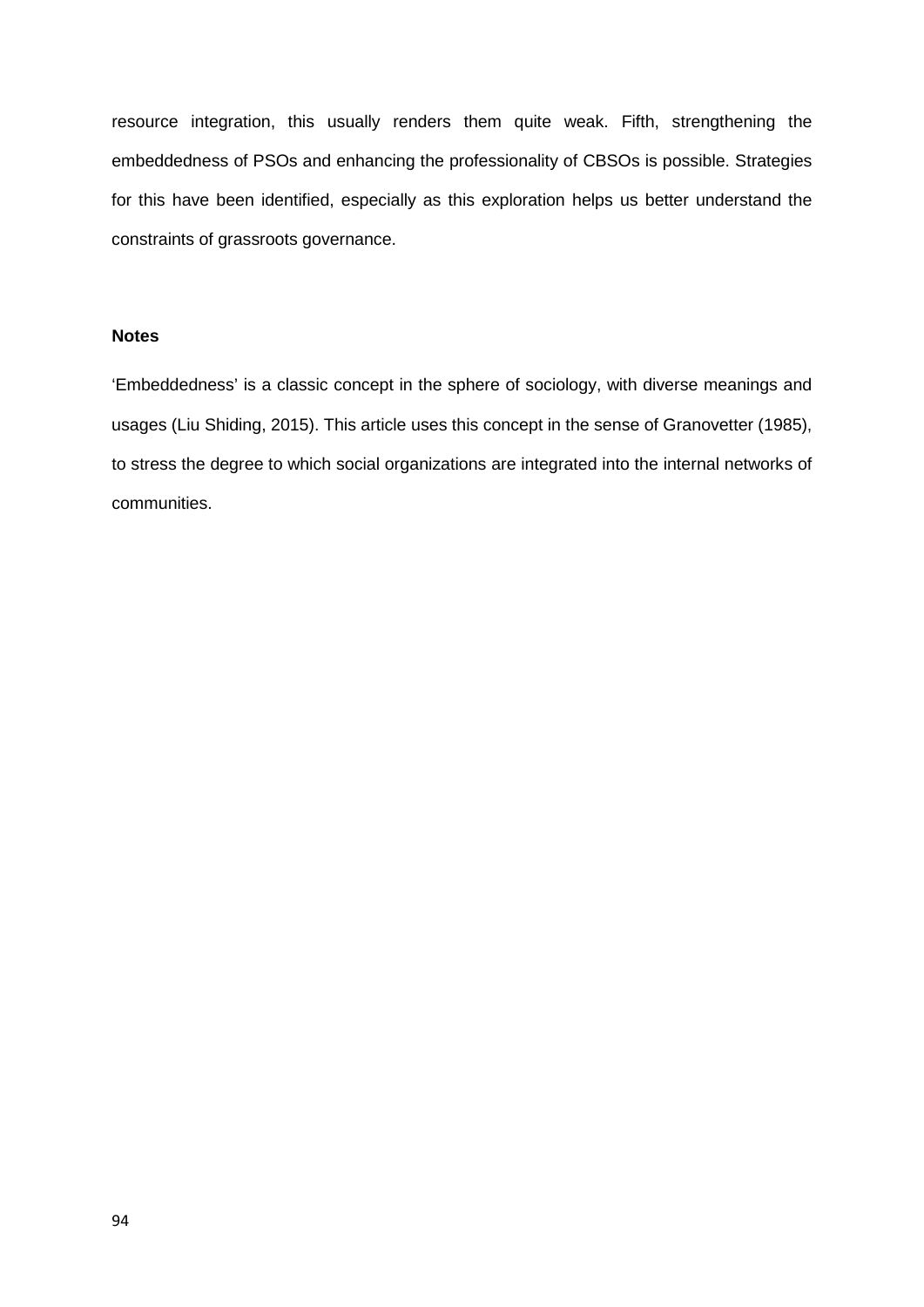#### **References**

Gao, H. (2011). Model Innovation and Institutional Guarantee for Community-Based Social Organizations Participating in Social Development, *Social Science* 6.

Granovetter, M. (1985). Economic Action and Social Structure: The problem of embeddedness, *American Journal of Sociology.*

Guan, X. (2011). Path of Development for Social Organizations in Social Management, *People's Tribune* 11.

Huang, X. (2015). Institutional Environment and Development of Social Organizations in Contemporary China, *Social Sciences in China* 9.

Huang, X. (2017). Rethinking on Developmental Conditions for Chinese Social Organizations: An overall theoretical perspective. *Sociological Studies* 1.

Huang, X. and Ji, X. (2014). Non-Synergetic Governance and Strategic Response: A theoretical framework on Chinese NGOs' autonomy, *Sociological Studies* 6.

Huang, X. and Zhou, L. (2017). The Transformation of Government Governance Mechanism and the Development of Social Organizations, *Social Sciences in China* 11.

Jiang, H., Zhang, J. & Zhou, Y. (2012). An Analysis Framework on State-Society Relationship in Transformational China, *Sociological Studies*, 8. L. Youmei, X. Ying and H. Xiaochun. *Social Sciences in China* 4.

Pfeffer, J. & Salancik, G. (1978). *The External Control of Organizations: A resource dependence perspective*. New York: Harper and Row.

Putnam, R. D. (2001). *Making Democracy Work: Civic traditions in modern Italy*, translated by W. Lie and L. Hairong. Jiangxi People's Publishing House.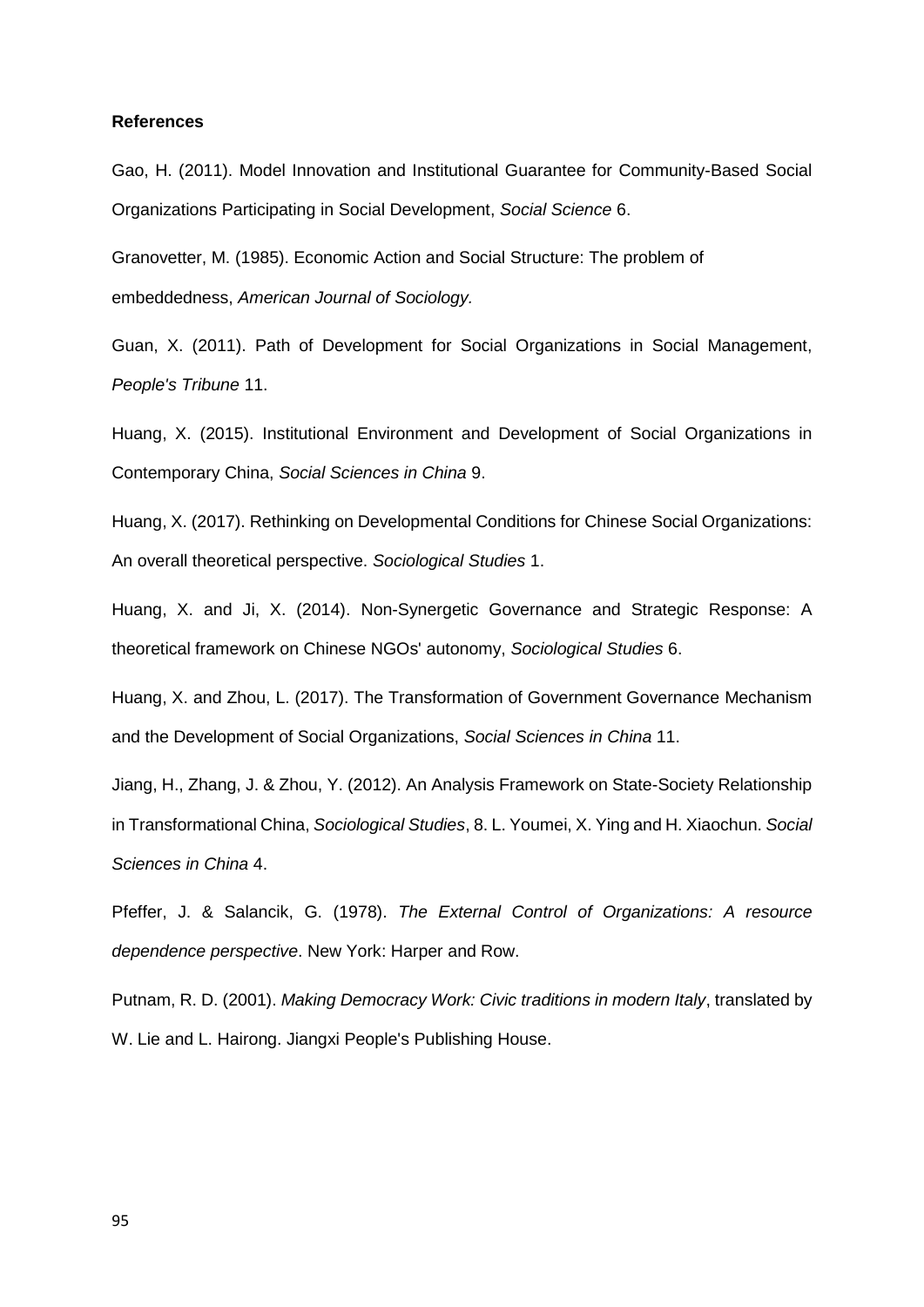Shiding. L. (2015). 'Embeddedness' Used in Different Concepts, Logical relations and extended studies', *Chinese Economic Sociology Research* 2 (L. Shiding, ed.). Social Sciences Academic Press (China).

Putnam, R. D. (2001). *Making Democracy Work: Civic traditions in modern Italy*, translated by W. Lie and L. Hairong. Jiangxi People's Publishing House.

Tao. C. (2008). Control and Support: A study of two separate relations between the state and society, *Management World* 2.

Tian, K. (2016). Development Control: The chance in strategies of Chinese government agencies for social organizations administration, *Hebei Academic Journal* 2.

Yang, Y. and Huang, Y. (2017). New Thinking and New Achievement in Social Development of China since the 18th National Congress of the Communist Party of China, *Sociological Studies* 6.

Yu, J. & Jin, L. (2012). Synergistic Roles of Community-Based Social Organizations in Social Management, *Comparative Economic & Social Systems* 4.

Yu, J., Ye, H. & Huang, X. (2014). Development of Social Organizations and Public Policy Innovation, in: L. Youmei et al., *Urban Social Governance*. Social Sciences Academic Press (China).

Yu, K. (2006). Chinese Civil Society: Concept, classification and institutional environment, *Social Sciences in China* 1.

Zhang, Q., Wei, K. & Chen, J. (2015). Impact of Project Operation on the Development of Community-Based Social Organizations, *Urban Problems* 11.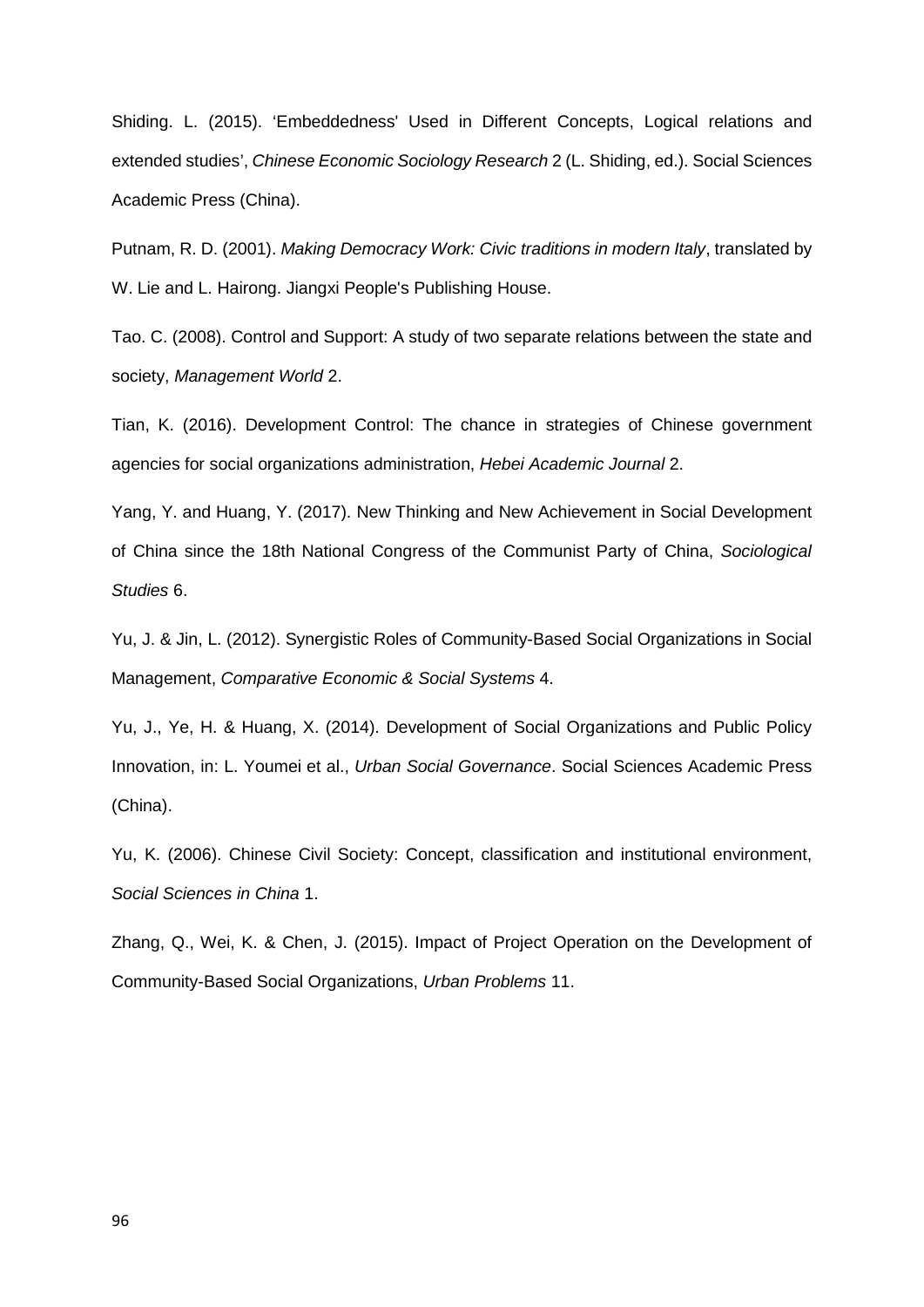**4. Pushing the Boundaries: Exploring the action space of an NGO in the context of devolution in urban China**

# **Liang Chen**

**Abstract:** *In recent years, governance reforms in China have resulted in significant changes in the role of Non-Governmental Organizations (NGOs). To provide further insight into this shift, this paper presents a case study of a social organization in a city in Southern Jiangsu. Drawing on a qualitative research methodology, the following discussion explores how emerging forms of new governance have expanded NGOs' space for action and given them increased autonomy in the prevailing institutional environment. It also describes the respective action spaces and characteristics of local government. These two strands of the research are synthesized in order to provide new insights into the reshaping of the boundaries between NGOs and the local state. The findings show how, in a government-dominated institutional environment, devolution of power has certain positive impacts on the development of NGOs.*

**Keywords:** NGO; Action Space; Boundaries, Devolution, Governance

# **Introduction**

In recent years, in the wake of the 18<sup>th</sup> and 19<sup>th</sup> CPC Central Committees' reforms on 'social governance', the role of NGOs has developed rapidly in China. The reforms entail a process of 'devolution' – or the transfer of power from central to subordinate tiers of government - as well as other sectors, including the voluntary one, which incorporates community groups. Under this scenario, government plays a guiding role, encouraging and supporting all sectors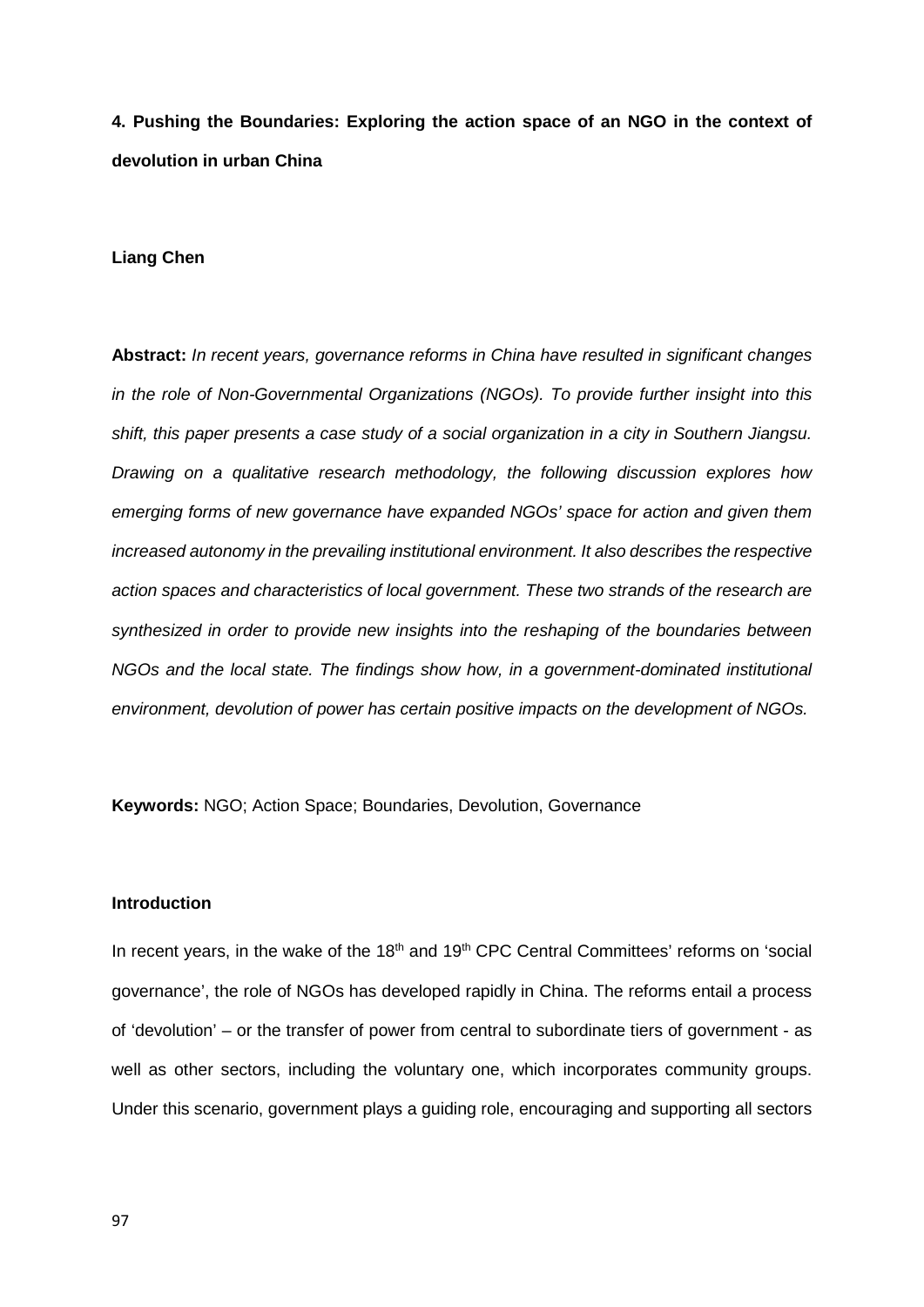of society to participate in governance; rather than have an exclusive reliance on state provision.

In consequence, NGOs' development and their evolving relationship with the government has attracted the attention of many scholars. Existing analysis tells us there are three principal developmental forms of NGOs in China. The first is when government directly delegates part of its public management function to NGOs. The second is when the state transfers market space to non-profit organizations. In such cases, grassroots organizations will emerge. Such a process is closely related to the degree to which a market economy has developed in a specific locale. The third is when government follows market trends, directs and promotes the formation of social autonomy (Jia Xijin, 2003). From a comparative perspective, the first form is most important in the early stages of the development of an NGO. This is especially true in areas where state institutions are traditionally powerful in welfare and service delivery. In such localities, in the wake of reforms introduced by central government, it is common for it to directly participate in, foster, lead and promote the development of NGOs. The most likely consequence is that, in contrast to the changing roles of NGOs seen in Western societies given the rise of welfare pluralism, they take a distinctive developmental route: outlined in the following discussion.

Some earlier studies have explored the strategic behaviour of NGOs in the context of governance reform in the PRC (Wang Xinxian, 2006). Notably, a leading examination underlined the need to analyse the action strategies of NGOs, including their "informal politics" (Zhang Jingen, Zhuang Wenjia, 2008). Such works have enhanced contemporary understanding, not least because they explain key changes in the interaction between government and NGOs. Here, it should be remembered that the government has different ways of managing and supporting different NGOs. For example, there are government organized non-governmental organizations (GONGOs), as well as grassroots NGOs. The latter have different action strategies and influences compared to GONGOs. As White (1993) points out, GONGOS obtain actual influence with government by sacrificing aspects of their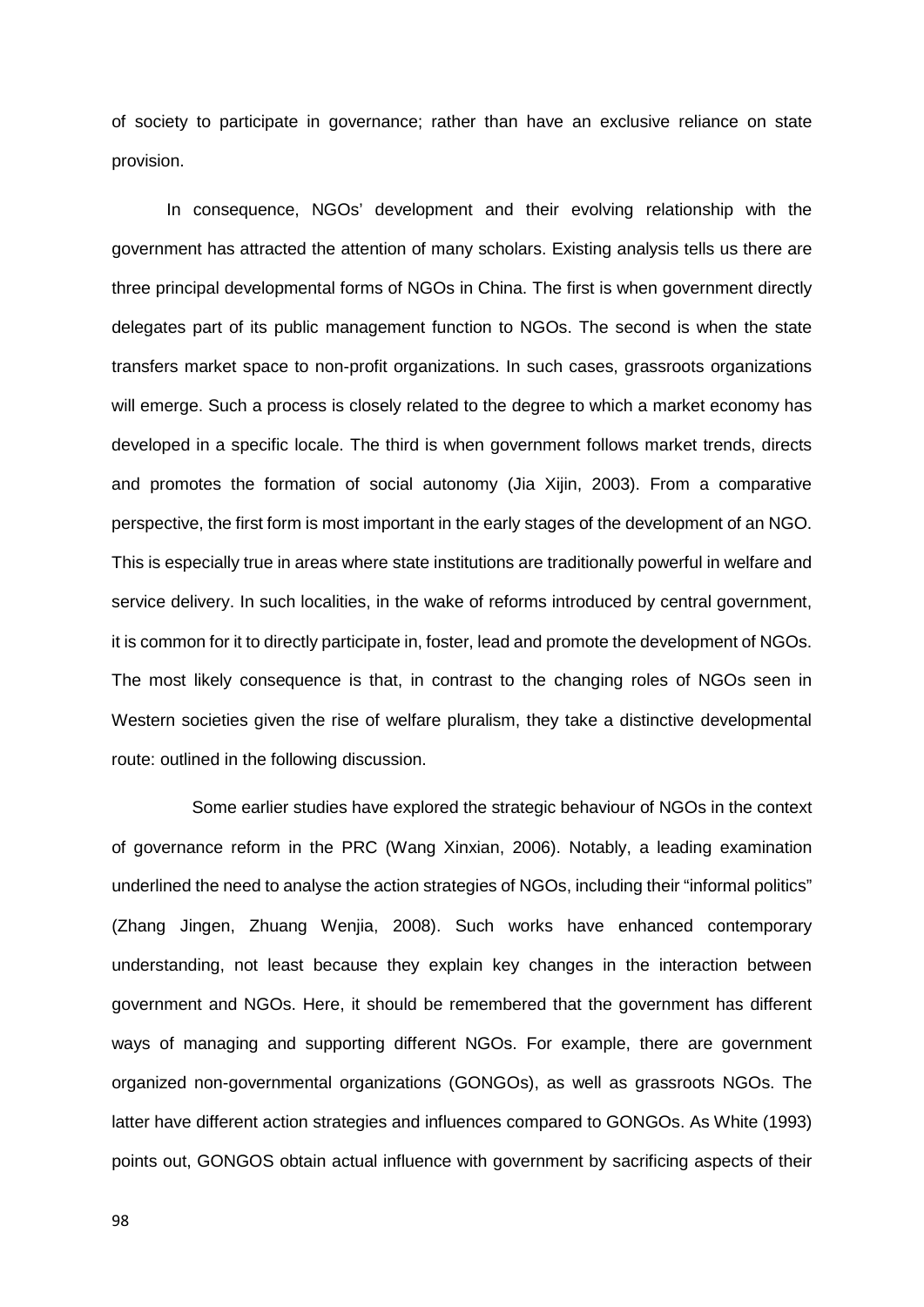autonomy. Compared to grassroots NGOs, they are more closely aligned with government's agenda.

However, other scholars have taken a contrasting view. Lu Yiyi (2007) for example, believes that GONGOS do have "actual autonomy" – although their close association with the state may suggest otherwise. This brings with certain advantages - for when they are 'embedded' in government agencies, they can play a key role in mobilizing resources and achieving their organizational goals.

These earlier studies describe the relationship between government and NGOs. Adopting contrasting viewpoints, they variously describe how NGOs exist independently of the government; or emphasize that they are attached to the government, as a result of the administration's infiltration into society. Notably, Huang Xiaochun and Yan Xin (2014) apply the theoretical framework of "non-synergetic governance – strategic response" in order to better understand governance transformation in contemporary China. Specifically, they examine the impact of the government's 'governance logic' on NGOs in the context of a postreform diversified institutional environment.

However, notwithstanding these earlier studies, a key *lacuna* is the lack of discussion about the space and boundaries of actions between the government and NGOs. The following discussion seeks to address this knowledge gap and explores the characteristics of NGOs' action space, boundaries and degrees of autonomy.

The following analysis is a case study of the Chengnan Social Work Service Centre in one city in Southern Jiangsu, China. We examine the institutional environment in this locality and explore the NGO's coping strategies, in order to analyse how it interacts with governments at various levels, seeks to expand its action space, and acquires autonomy. Based on this, the paper then discusses the wider situation, in terms of the characteristics, action space and boundaries between governments and NGOs.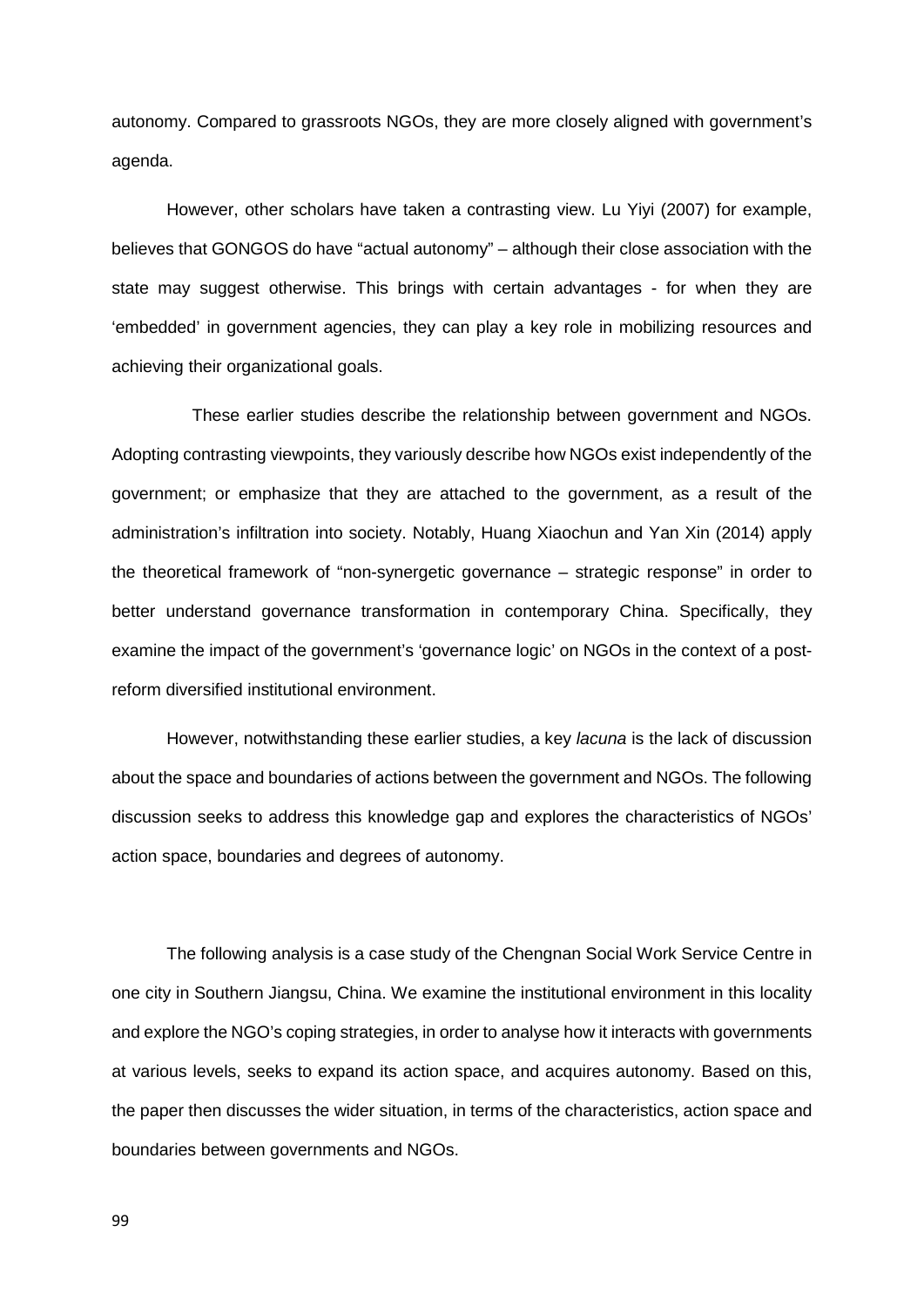The social work service agency examined in this case study is only one of the many types of NGOs established under the leadership of local government, supported and funded by the state. Such NGOs are more commonly found in the institutional environment of 'strong government'. In order to ensure effective welfare delivery, local government needs to nurture and incubate these NGOs. However, as the following discussion reveals, due to their dependency on government funding and resources, their ability to access resources in the marketplace is limited; most of their services are needed and bought by local government

To explore these issues further, the remainder of this paper is structured thusly: following an outline of the research methodology, the discussion has three sections. First, attention centres on the research context ('Devolution and its impact on the Action Space of NGOs'), sub-divided to consider the challenges of devolved governance, space conflicts and boundary establishment. Subsequently, the case study findings are presented ('Testing the Boundaries: Exploring the actions of Chengnan social work service centre'). Again, the discussion is comprised of two parts: 'Multiple Logics and the Demands of Various Government Departments'; and 'Expanding NGOs' Action Space and Increasing Autonomy Through Testing and Gaming'. Lastly, attention focuses on the boundaries and autonomy formed in the process of testing. The concluding section reflects on how the case study findings advance understandings of the emerging forms of governance in contemporary China.

# **Methodology**

This paper takes Chengnan Social Workers Service Centre as a case study. It uses in-depth interviews and participatory observation methods to conduct case analysis. The data include interviews with and working logs of staff at Chengnan Social Work Service Centre, as well as local government and community residents' committees.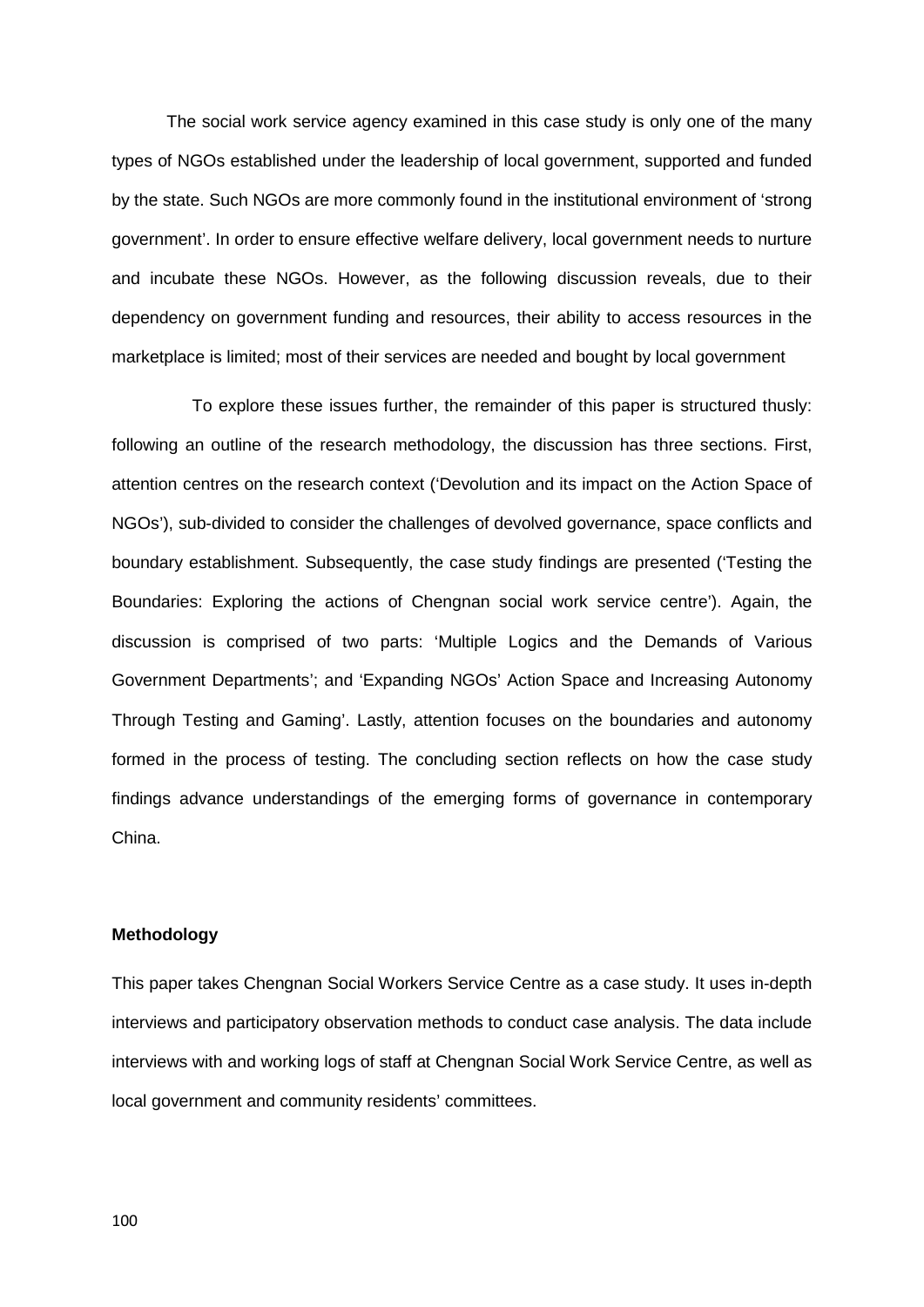The reason this case study was chosen is that is typical. Chengnan Social Worker Service Centre is a non-governmental organization established by the help of government, because of the perceived need for this service by the state. Yet it has nonetheless gained autonomy despite a strong government environment.

# **Devolution and its Impact on the Action Space of NGOs**

# *The Challenges of Devolved Governance*

The case study city (anonymized for reasons of participant confidentiality) is a county-level city in Southern Jiangsu. In the 1990s, with the rapid development of township and village enterprises, it became representative of the 'Sunan Model': which refers to how Suzhou, Wuxi and Changzhou, all in southern Jiangsu, realized non-agricultural development by evolving township and village enterprises. In the mid-1990s, most township and village enterprises took advantage of their location in the Yangtze River Delta region to attract investment and secure a transformation away from a state monopoly to a mixed economy: including private enterprises, foreign-owned businesses, and new state-owned enterprises. Progress was rapid; the city's economic development was among the top 100 in China (Saidi Consultants, County Economic Research Center, 2019).

In the past three decades, the municipal government has played an active role in the urban development process. Notably, in the face of problems arising amid marketization, it has implemented a series of administrative actions, such as urban-rural integration, equalization of public services, and merging townships into larger urban conurbations. However, in many respects, the impact of these state interventions has been to undermine social capital and the autonomy of local communities (Wang Chunguang, 2013). In short, the interventionist nature of government has weakened social bonds and the autonomy and selfmanagement ability of social communities. It has also blurred the boundaries, with increased tensions, friction and conflict between the government and society.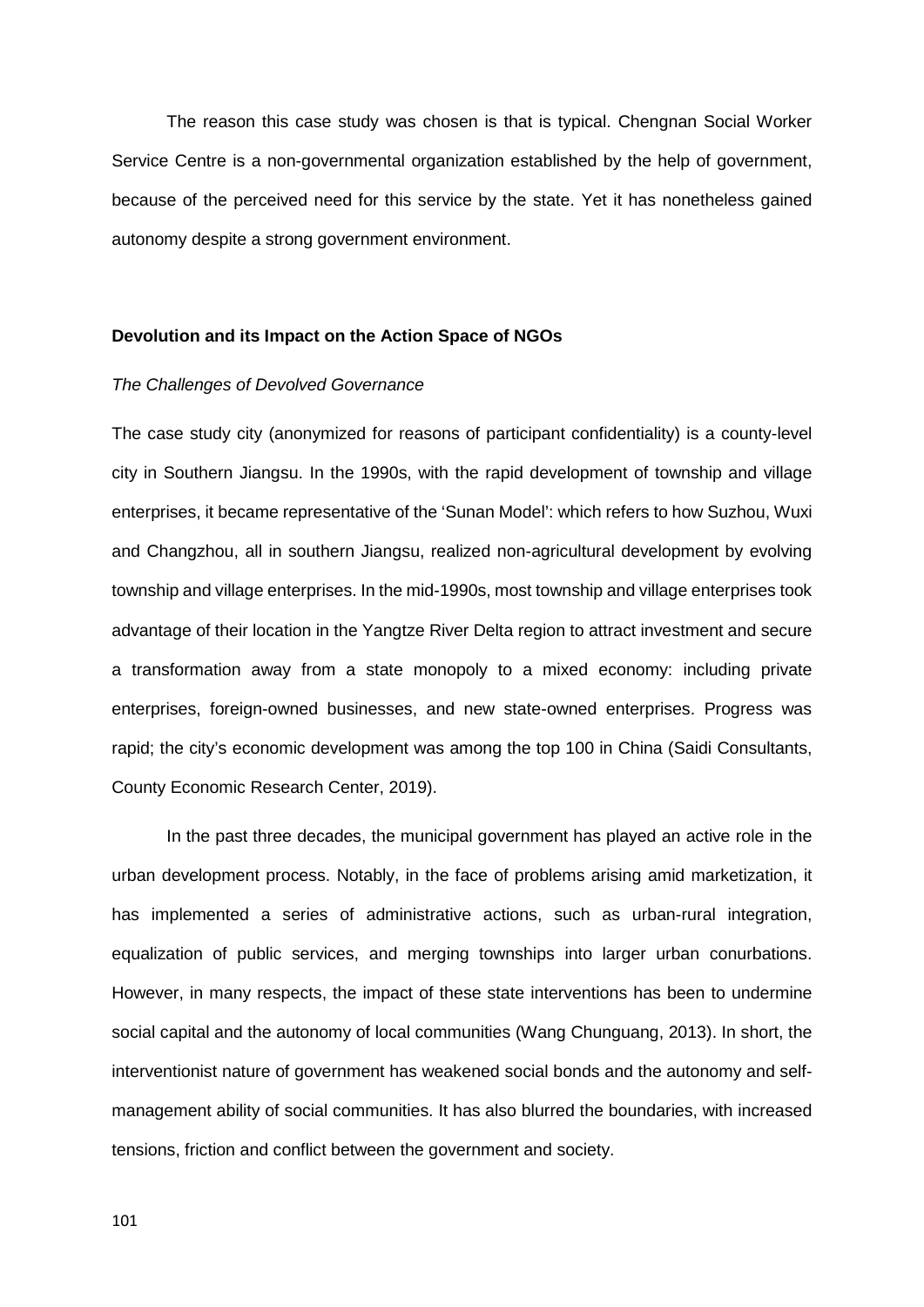In 2011 and 2012, our case study city planned to extend its southern suburbs into a new district of science, education, culture and healthcare. Therefore, the government carried out large-scale land acquisition and demolition of farming households in the area. In order to complete the demolition task quickly, the newly established Chengnan Town Government promised to pay the property management fee for the residents who were relocated, while simultaneously increasing the demolition efforts. As a result, the town government has to spend about 10 million Yuan on the property management fee each year: which not only added a financial burden, but also blurred the boundary of responsibility between it and residents, and directly led to the challenges faced by what, for reasons of anonymity, we shall call 'Community B': newly established after land acquisition and demolition.

As the first urban community in Chengnan Town, Community B was formally established at the end of 2012. It covers an area of 1.16 million square metres. It is expected to accommodate a total population of 10,000; currently, around 4,000 people have settled there. It is a typical resettlement community; most residents are former farmers. Its layout is comprised of three relocation resettlement areas and four commercial residential areas. At present, the occupancy rate of commercial residential areas is low, while the relocated farmers account for 81% of the total population.

The tensions arising from the rapid land acquisition and demolition are directly reflected in the relationship between the relocated residents living in concentrated communities and the community neighbourhood committees (*Juweihui*). In the eyes of residents, the neighbourhood committee represents the government. The whole process of land acquisition, demolition and relocation has been led by the government. Therefore, if the residents encounter any problems, they go to the neighbourhood committee for help.

One of the most prominent issues is use of the community club. Newly relocated residents are still used to following rural customs at weddings and funerals. There are often conflicts about using the club for weddings or funerals, which require the neighbourhood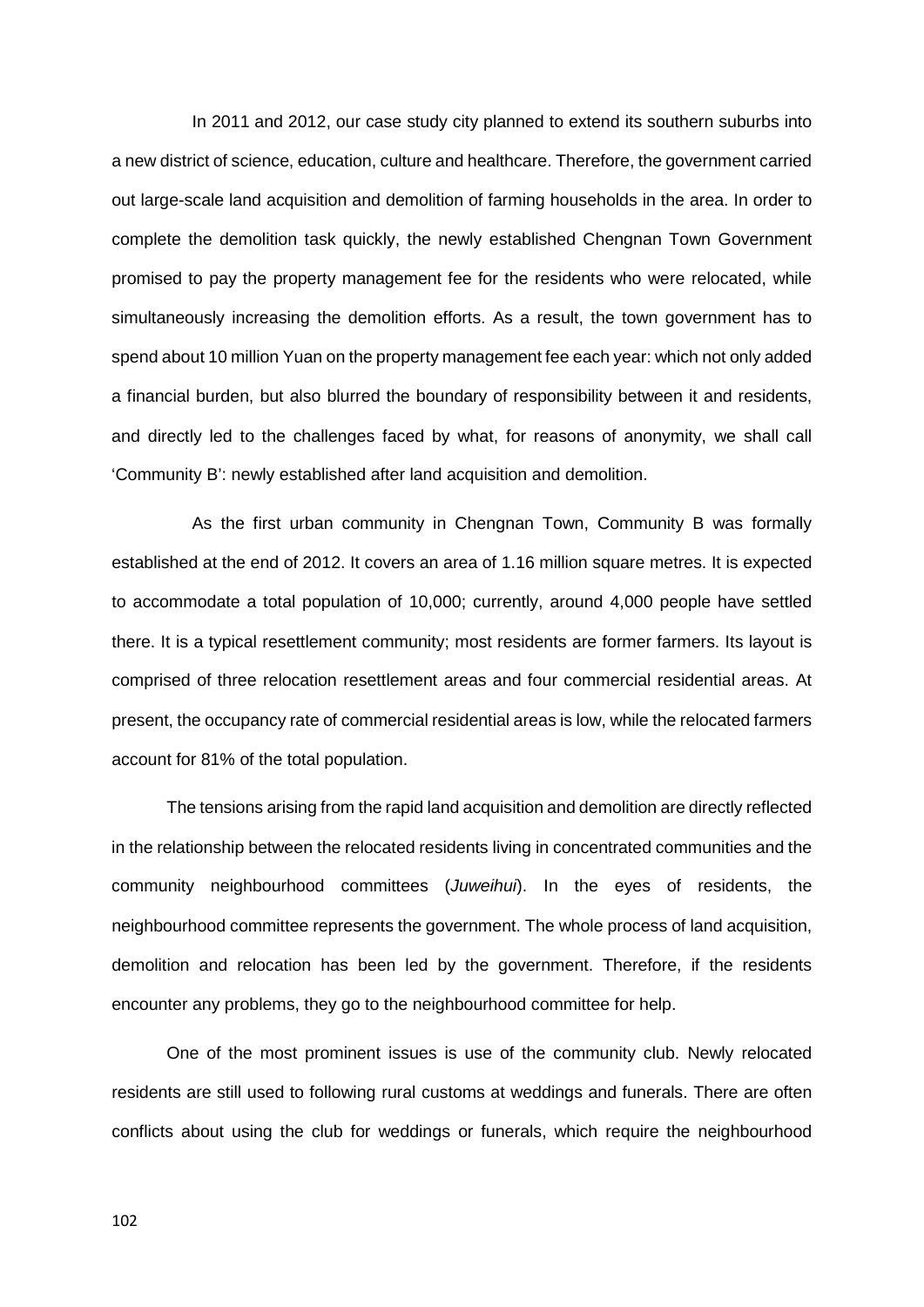committee to mediate: as evidenced in the following comments by the former director of the Community B's Residents Committee:

The biggest problems are weddings and funerals. Any family who wants to hold a wedding will make an appointment with the club several months in advance. But for funerals, there is no way to make an appointment in advance. If a funeral happens to be on the same day as a wedding ceremony, there will be a conflict. In fact, the town government has transformed an old factory into a place for funerals, but people are picky, thinking it is too far away and inconvenient for relatives and friends to go there. It is very noisy to hold funerals at the club. We encourage civilized funeral customs. But residents don't want to lose face and insist on holding funerals at the club. Every time there is a conflict of this type, they make trouble in my office. One day, some residents even carried a coffin to the office of the neighbourhood committee, asking why we didn't build two clubs. They came in the evening, and I was scared to death. Once some people came and damaged my office. (Interview with Ms. L, former director of the Community B's Residents Committee, number FTLJ20130108).

The cadres of the neighbourhood committee are considered a part of government by the inhabitants; but are not so legally. They felt very aggrieved. They believed that they and the residents did not understand each other. Moreover, the tensions gradually deepened because the villagers, who as a result of the development programme found their status transformed overnight from farmers to urban residents, were low-educated and not grateful. At that time, residents' attitude to the neighbourhood committee was to regard it more like a subordinate institution of the government. For this reason, it could not achieve its goal of boosting local decision-making and advancing resident autonomy.

At the same time, the city's government also made efforts to adjust its role, devolve some power and space to enable NGOs to operate more independently and solve problems on their own. Thus, reflecting the Western literature on 'new' governance and state steering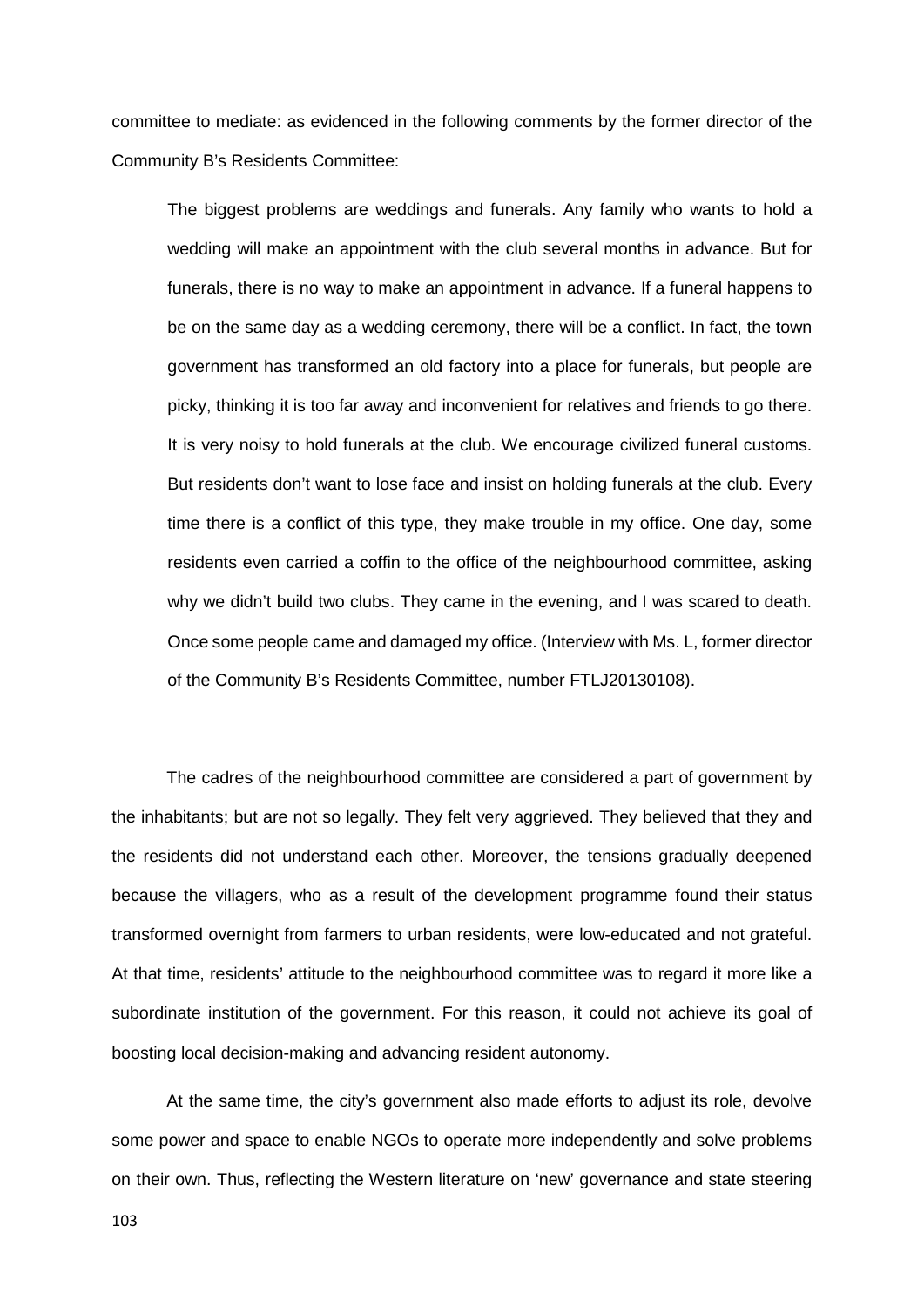(Rhodes, 1997; Stoker, 1998), the city government's functions have gradually changed from being the principal governing 'actor' to directing, supervising and assuring NGOs and other organizations as they participate in local governance and complement the work of the state. Officials aim to complete a role transition from 'player' to 'referee', thereby avoiding direct participation in all specific matters. They hope to formulate strategies, develop plans, conduct supervision and coordination, and provide service and support. They also expect to play a role as an 'arbitrator' and maintain their neutral authority.

In 2008, the city's Civil Affairs Bureau took the lead in implementing the social management system reform of "interaction of government and society" and "joint operation of communities, NGOs, and social workers", a local government innovation. Accordingly, it tried to delegate power and action space by emphasizing cooperation between local government and social forces, including social workers and NGOs; promoting social autonomy and fostering self-organization to reverse the government-dominated situation in China over the previous several decades.

However, this ambitious transformation of the mode of governance has encountered various difficulties. The government "cannot find 'society'". This refers to the comparatively small number and undeveloped nature of NGOs in the city. For example, in 2011, apart from privately-owned non-enterprises and foundations, there were just 175 NGOs, the fastest growing of which were industry associations and academic societies. The former reflected the demands of enterprises; the latter were administrative. Both were largely unsuited to playing a role in social building and service delivery in the local urban development programme.

Among the social service organizations, educational organizations registered as private non-enterprises were in the majority. Most of these were engaged in education or vocational training for children of migrant workers. But NGOs, such as social service and charitable organizations, were rare, with professional social work organizations even scarcer. In 2012, the city had 80 qualified social workers, but most were staff members from community neighbourhood committees and sub-district offices. The only professional social work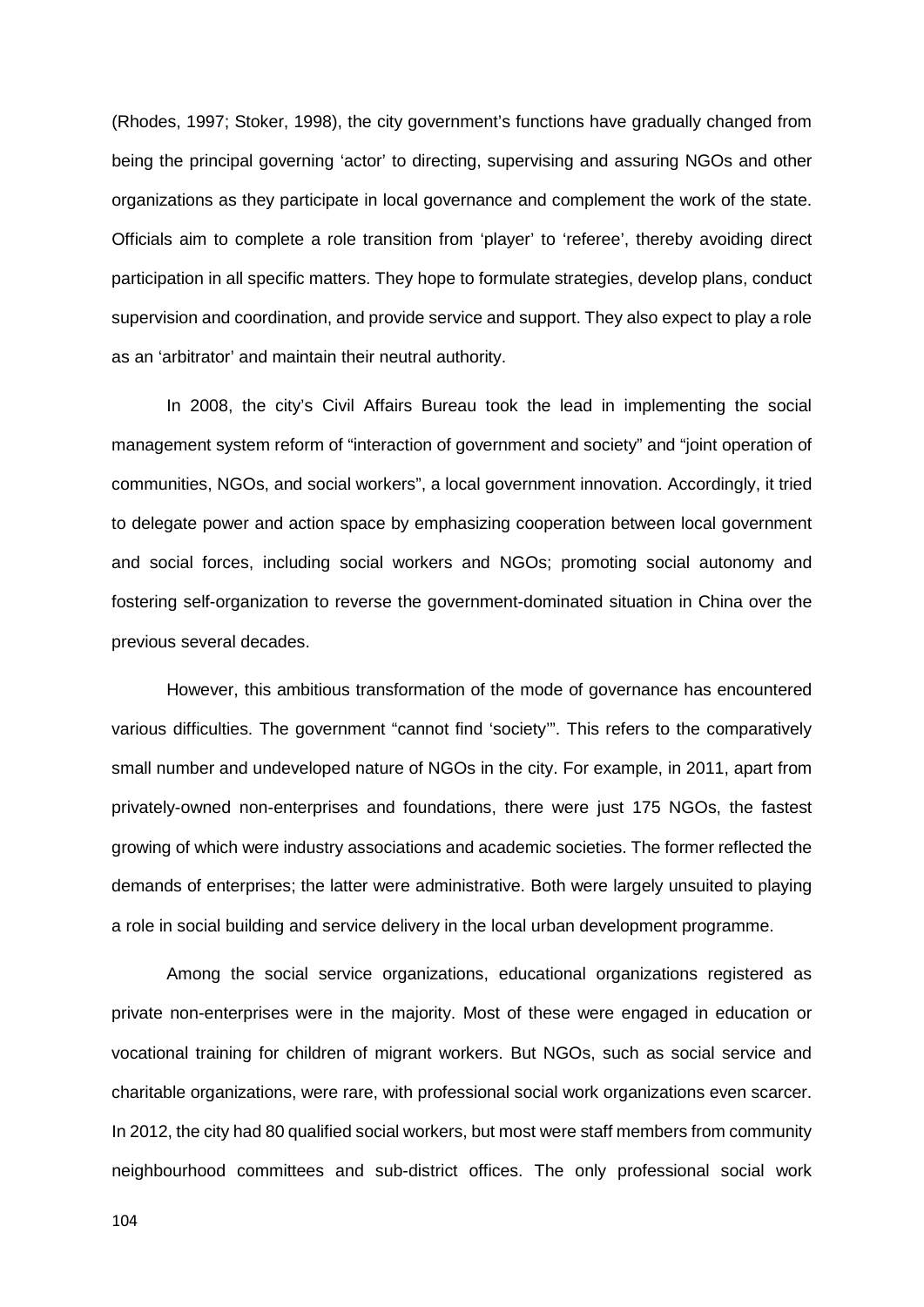organization was a social work agency established with the assistance of a social work teacher at a local university in 2011.

In the original design for "coordination of communities, NGOs, and social workers", it was intended that the three parties would cooperate and undertake joint actions. However, community organizations often struggle to find skilled NGOs and professional social workers to undertake work in their area. Instead, they resort to community neighbourhood committees for help. Thus, the 'government-society interaction' is mainly between the government and community neighbourhood committees. However, neighbourhood committees are more like agencies affiliated to the government which undertake many administrative functions. For this reason, they cannot truly be regarded as the representative body of local society.

The second difficulty is 'social immobility'. In the early stages of the 'governmentsociety interaction' and 'joint operation of communities, NGOs, and social workers' reforms, the staff of the Civil Affairs Bureau complained that "society is not moving"; and "no matter how hard you try, the society does not move". The problem is one of limited capacity to engage and participate. This is compounded by the historical absence of engagement. Put simply, communities lack the tradition of social self-organization and engaging with those in power. In the absence of NGOs and professional social workers, the government regards community neighbourhood committees as a representative of society, but it is very difficult for them to step up and engage with the state because of lack of social capital, capabilities and trust in communities.

The community neighbourhood committees could not galvanize community residents to participate in self-governance. This 'social immobility' – or inability of NGOs to fully engage with the local authorities as hoped for in the joint operation of communities, NGOs, and social workers reforms - greatly troubled the city government. It was trying hard to change its traditional mode of working and delegate power and action space, but could not find suitable NGOs to engage with. In consequence, local government officials were eager to cultivate NGOs, especially social work service organizations, to undertake service projects which could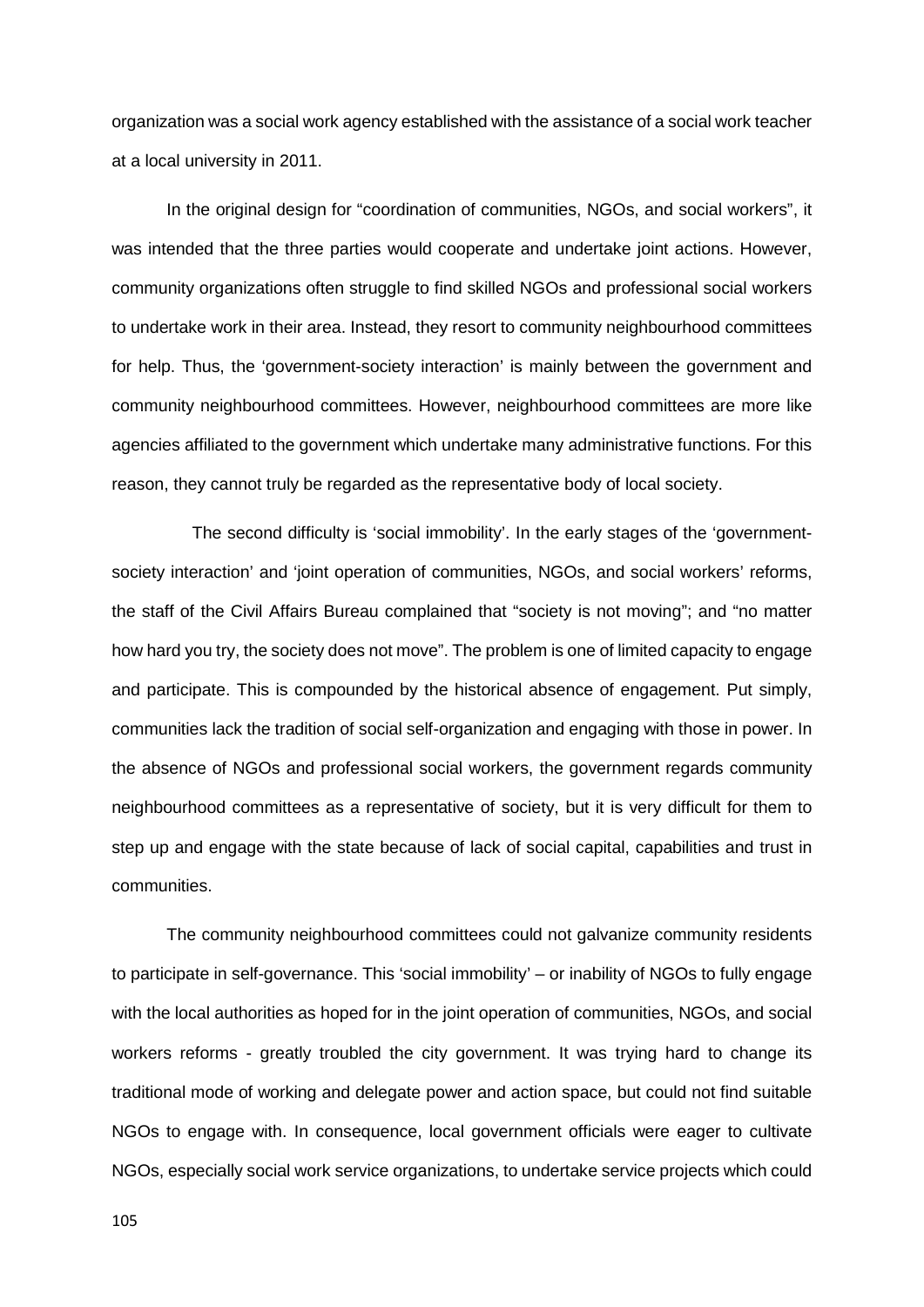meet the aims of central government's governance reforms, encourage social participation, and contribute to resolving the prevailing social problems.

#### **Space conflicts and boundary establishment**

A team from a research institute came to the city to study the local situation during this period. The institute has an extended history of undertaking social research there. After learning about the situation of Community B and the 'participation deficit', they offered to assist officials, set up a social work organization and provide community services for Chengnan Town Government based on demand orientation and capacity-building. The city's government and Civil Affairs Bureau were pleased to accept the offer. The research team acted as a gobetween, and the city government and Civil Affairs Bureau invited a professional social work organization from another province to undertake a thorough investigation, recruit and train local social workers.

In June 2014, following these negotiations and efforts, the Chengnan Social Work Service Centre was formally established. It mainly focuses on community-building for Community B and is funded by the purchase project of the Chengnan Town Government (with the budget preliminarily set at 120,000 Yuan per year). In addition, the local government has reserved part of the budget for funding bids from community self-organizations (including mutual aid and community service organizations).

Chengnan Social Work Service Center serves all residents of Community B. Its main objectives are to satisfy the needs of residents, provide services, cultivate self-governance capabilities, and alleviate the conflict between residents and local government. The law stipulates that the community neighbourhood committee is a self-governing organization, responsible for self-management and services to residents. However, Community B's neighbourhood committee, like most equivalents, puts most of its energy into the work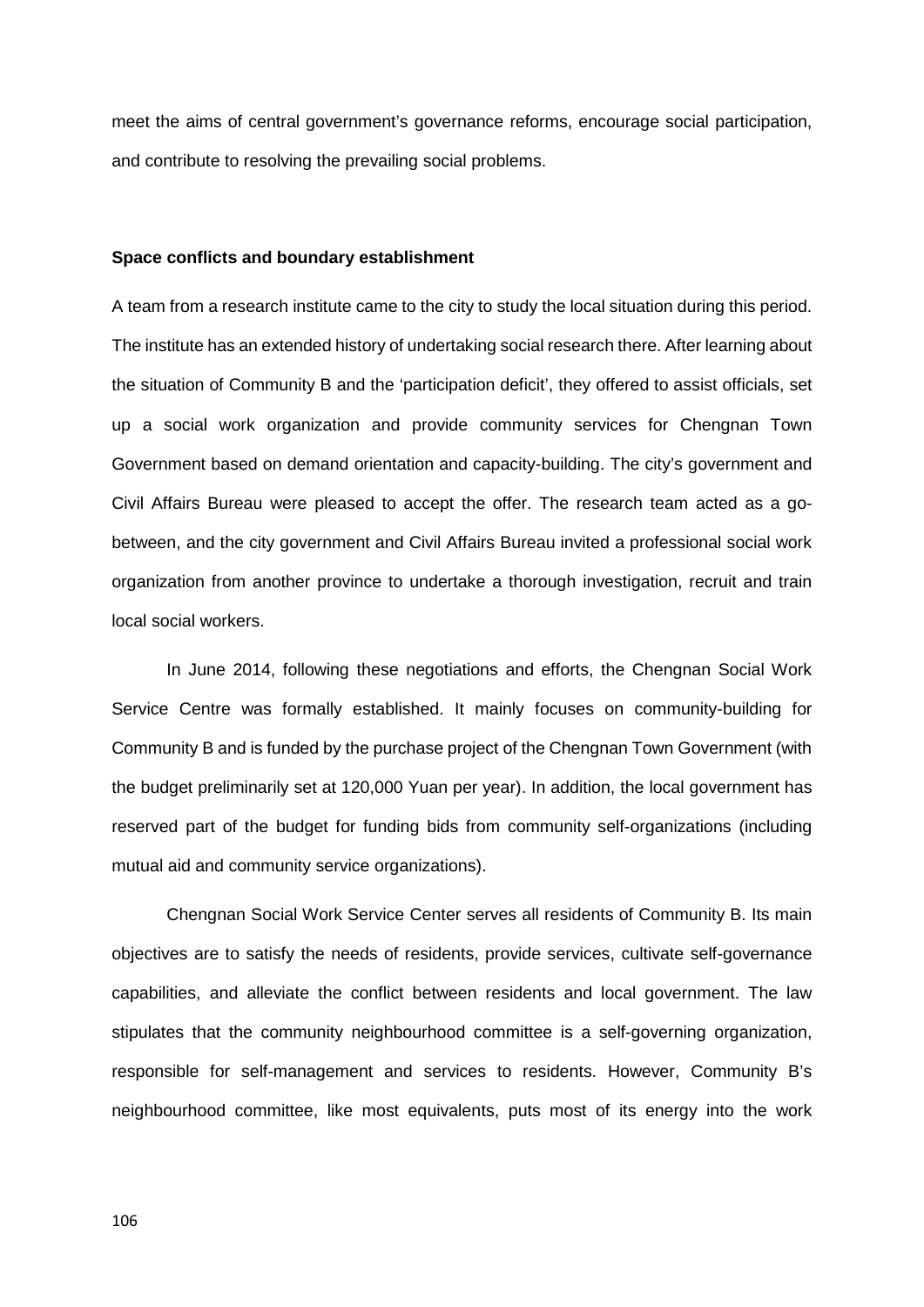assigned by local government. Thus, it is more like a quasi-government department. It does not have much capacity to play the role of a self-governing community organization.

Our analysis shows how Chengnan Social Work Service Center has complemented the work of the community neighbourhood committee and secured a more autonomous space for action, in furtherance of the government's expectation of alleviating social conflicts. As a professional social work organization, it has different working methods from neighbourhood committees. It focuses on demand orientation and capacity-building. It also emphasizes the professionalism of social work.

In definitional terms, 'demand orientation' emphasizes changing the old way of topdown decision-making and resource allocation, shifting to the actual needs of the public, guiding and supporting communities to participate in decision-making and deliver services to local people. 'Capacity-building' places emphasis on enabling NGOs, communities and residents to acquire the skills and resources to manage themselves. Although some staff members of neighbourhood committees in the city have passed social work qualifications, their committee work limits their ability to undertake social work; so instead, they are principally focused on community building and social activities.

In contrast, Chengnan Social Work Service Centre emphasizes the professionalism of social work. Their goal is to cultivate an independent, localized team of professional social work talent, develop a series of local adaptive and effective community work methods, and establish a set of deliverable, replicable community work practices. Its two goals have been recognized by the municipal government and the Civil Affairs Bureau. This official recognition has given it a lot of space for action; including acting as an independent NGO and encouraging social participation to alleviate social conflicts.

However, the main priority of Chengnan Town Government remains land acquisition, demolition and economic development. Due to the need to maintain social stability, the government has placed certain restrictions on the Centre's work; it fears that the actions of an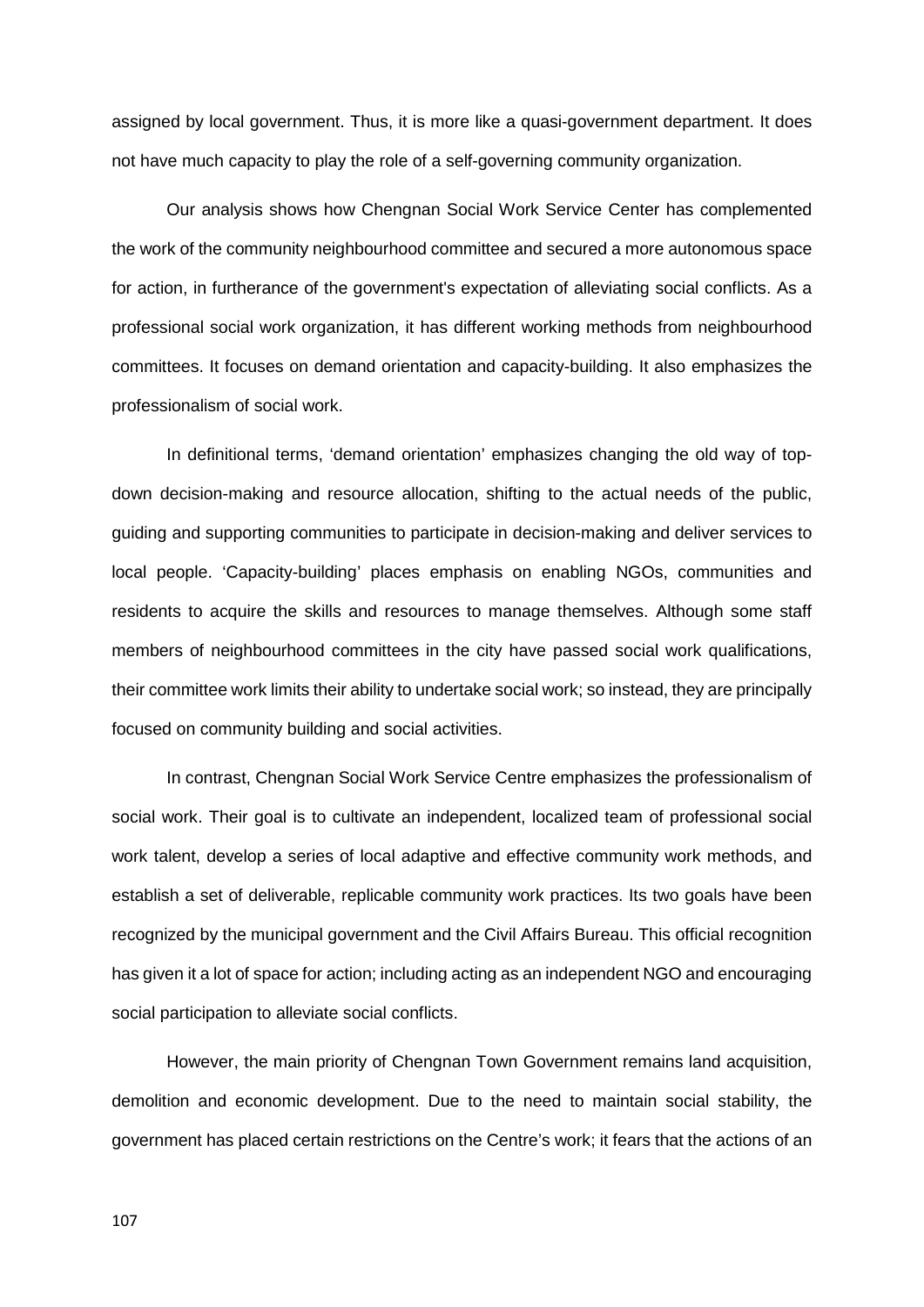independent NGO will cause more dissatisfaction among the population. This has had a negative impact on its ability to achieve its goals and expand its action space.

From this, we can see that by cultivating the professional Chengnan Social Work Service Centre, the municipal government has effectively transferred the community service and self-governance functions originally belonging to the community neighbourhood committee to it. The underlying motive is to encourage social participation and alleviate social tensions. However, the Centre, predicated on meeting the actual needs of the city's government, has inherent limitations in its independence and autonomy. Its action space is also restricted by different levels of government, as discussed below. Nevertheless, the prevailing political will from the local authorities mean it is likely to achieve greater autonomy, independence and greater space for action over time.

# **Testing the Boundaries: Exploring the actions of Chengnan Social Work Service Centre** *Multiple logic and the demands of various government departments*

In the wake of the  $18<sup>th</sup>$  and  $19<sup>th</sup>$  CPC Central Committees' reforms on 'social governance', some scholars have pointed out that the Chinese government structure has two important characteristics. One is horizontal and refers to the authority and interest conflicts between departments. The other is vertical, reflecting multi-level governance structures. This complex, special government configuration also provides a context for the operation of NGOs (Ji Yingying, 2013). In this regard, Huang Xiaochun and Ji Xin (2014) used the concept of "non-synergetic governance" to offer more detailed analysis of the institutional logics of 'vertical', 'horizon' and public liaison departments towards public service NGOs.

The institutional logic of vertical departments tends to shape the autonomy of these organizations based on government objectives and fact-oriented characteristics: so much so that they are concerned about whether the government's goals have been achieved. The target governance logic of 'horizon' departments tends to shape the autonomy of these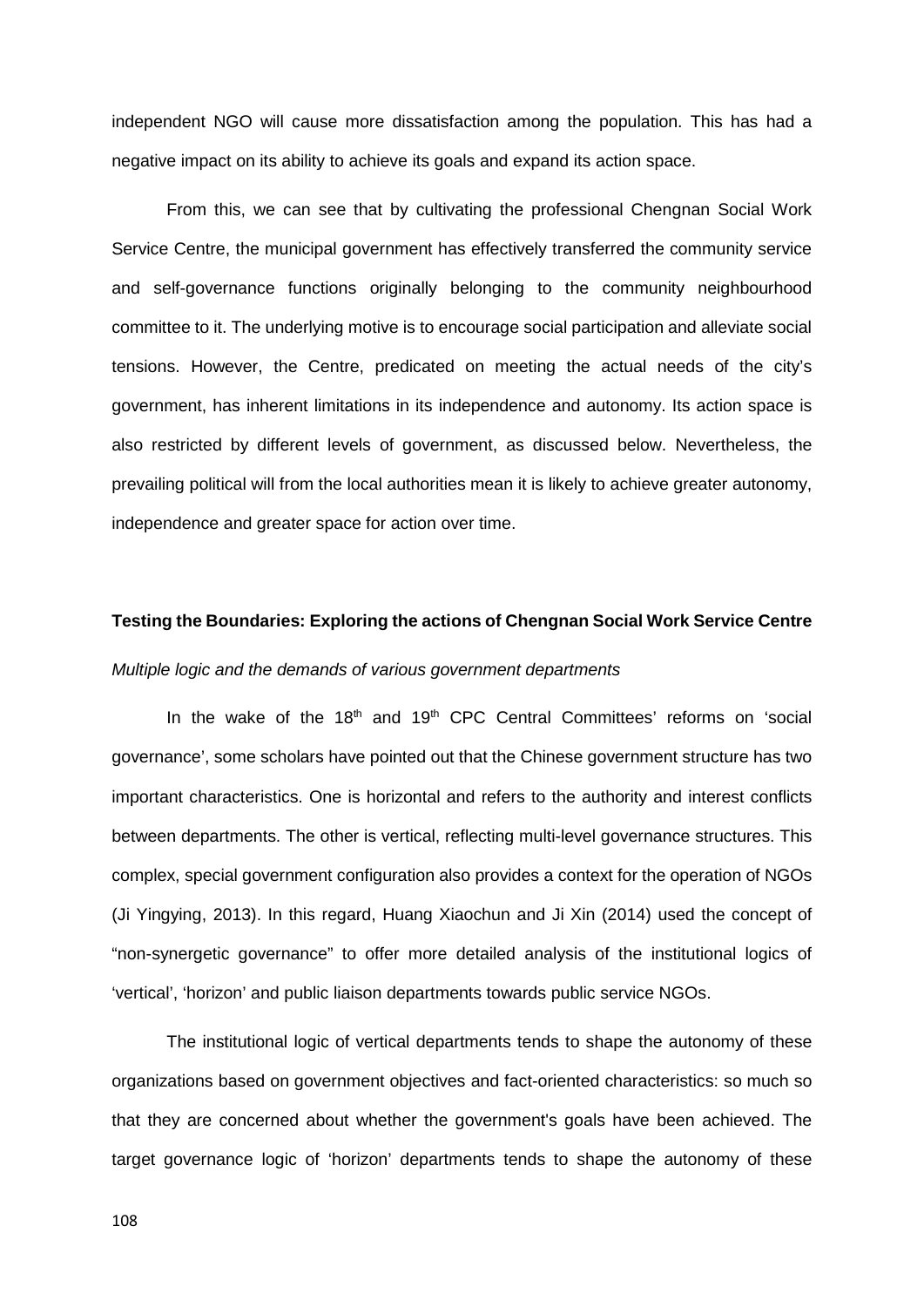organizations based on regional demands; whereas the unique preference of public liaison departments means they are more inclined to shape the autonomy of these organizations based on the "mainstream symbol" production process, which means they are more concerned about 'political correctness'.

Given the different demands and institutional logic between government agencies at different levels and in different departments, government agencies have different attitudes and approaches to engaging NGOs. In this case, Chengnan Social Service Centre must test the boundary between itself and government, including across different governance levels and departments.

Against this backdrop the city government expects professional social work teams to use new methods in solving the current community tensions, arising from mistrust between community neighbourhood committee and residents. There are two main motivations for local government to innovate in social governance: one is that it hopes to highlight this action in their political achievements; the other is it is forced to solve real problems through innovative methods. The two motivations are reflected in the action logic of the city government: which addresses its lag in economic competition compared with neighbouring cities.

At the same time, social issues arising from rapid land acquisition and demolition in Community B cannot be effectively resolved with past methods. Therefore, the city government's support for the Chengnan Social Work Service Centre is a pragmatic response to promoting development and meeting the aims of the 'social governance' reforms.

The City's Civil Affairs Bureau is a fact-oriented 'vertical' department which also supports the Social Work Service Centre. Its efforts in 2008, when it sought to introduce new practices aligned with the 'government-society interaction' and 'joint operation of communities, NGOs and social workers' reforms, were hampered because the number of social workers and NGOs was too small to enable interaction with the government. Without this, innovative practice could not be carried out effectively.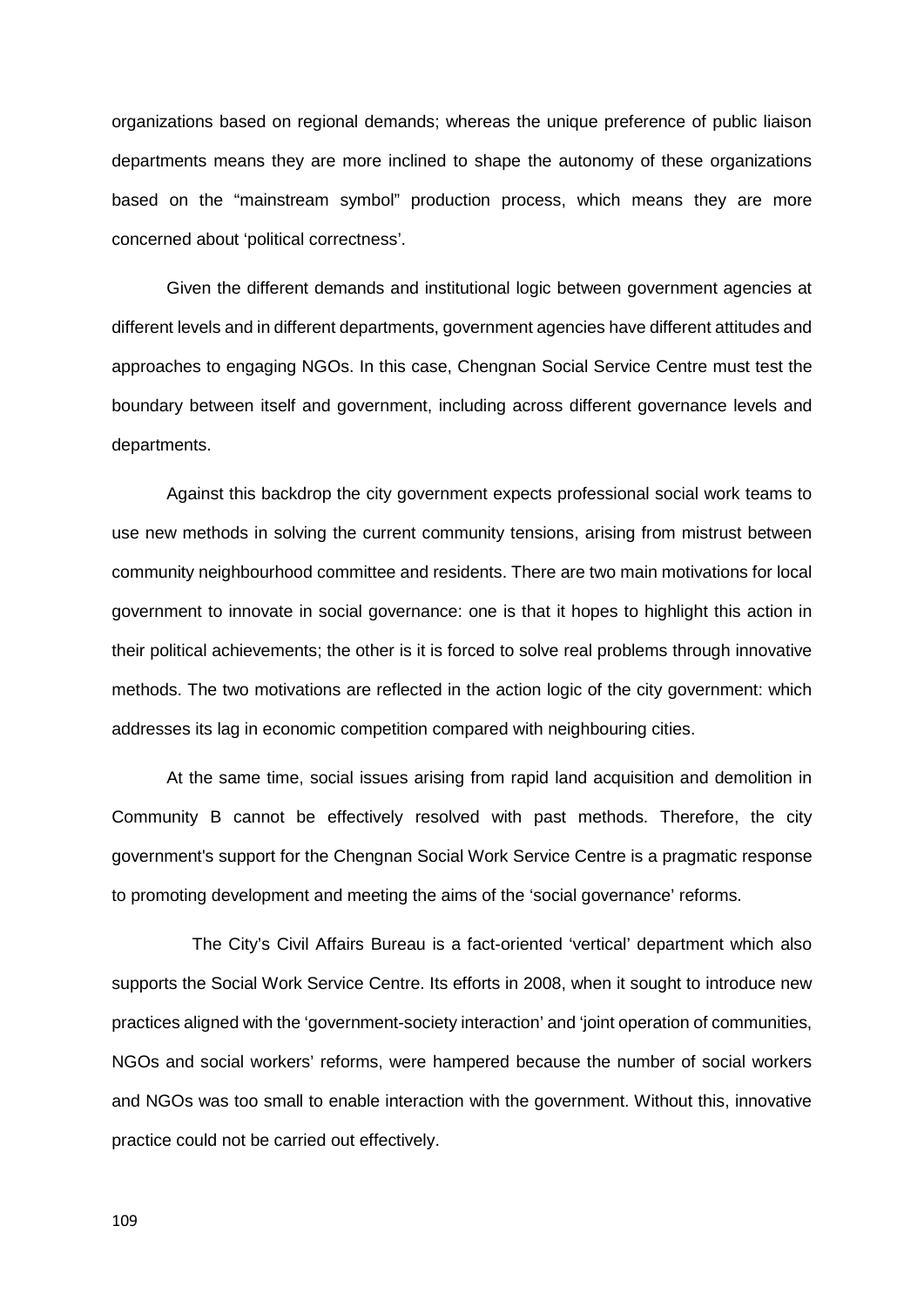Thus, the Bureau and its subordinate Social Organization Service Centre set up the Chengnan Social Work Service Centre and hoped that it would fully exert its role in innovative practice. The main task of the Centre is to incubate and nurture NGOs. Since 2012, it has invested 2 million Yuan each year to support NGOs in carrying out projects and increase the numbers of their employees. It has also set up an incubator base to provide free workplaces and invited experts from Shanghai and elsewhere to offer professional training and lectures. With their efforts, the number of NGOs in the city has increased significantly: from 180 in 2011 to 807 in 2016. The number of NGOs per 10,000 people has reached 11.23. In a short space of time, an NGO system – spanning a full range of functional types, organizational size and coverage - has been established.

NGOs such as Chengnan Social Work Service Centre, which has professional capabilities and enjoyed fixed funding support during the start-up phase, are most likely to be 'incubated' successfully. These developments prove that appropriate investment of resources into the Social Organization Service Centre has achieved good results, given it has attained more financial resources and more staff.

As for Chengnan Town Government, as a basic level 'horizontal' department, its demands and logic are different from those of the municipal government and civil affairs bureau. Social stability is the foremost priority. Assessing progress against this objective requires unanimous citizen support. Should even one local resident express dissatisfaction, the town government may be deemed to have failed. For it, unfamiliar social work methods may bring risks and must be treated with caution.

The city government oversees a project in Community B of Chengnan Town. It regards it as a task assigned by its superiors. For this reason, it can guarantee purchase funds and offer financial support, but it holds a wait-and-see attitude towards social work concepts and methods, along with the Chengnan Social Work Service Centre itself. Chengnan Town now has five departments following the institutional reform: Economic Development; Planning and Construction; Investment Promotion; Human Resources and Social Security; and Civil Affairs.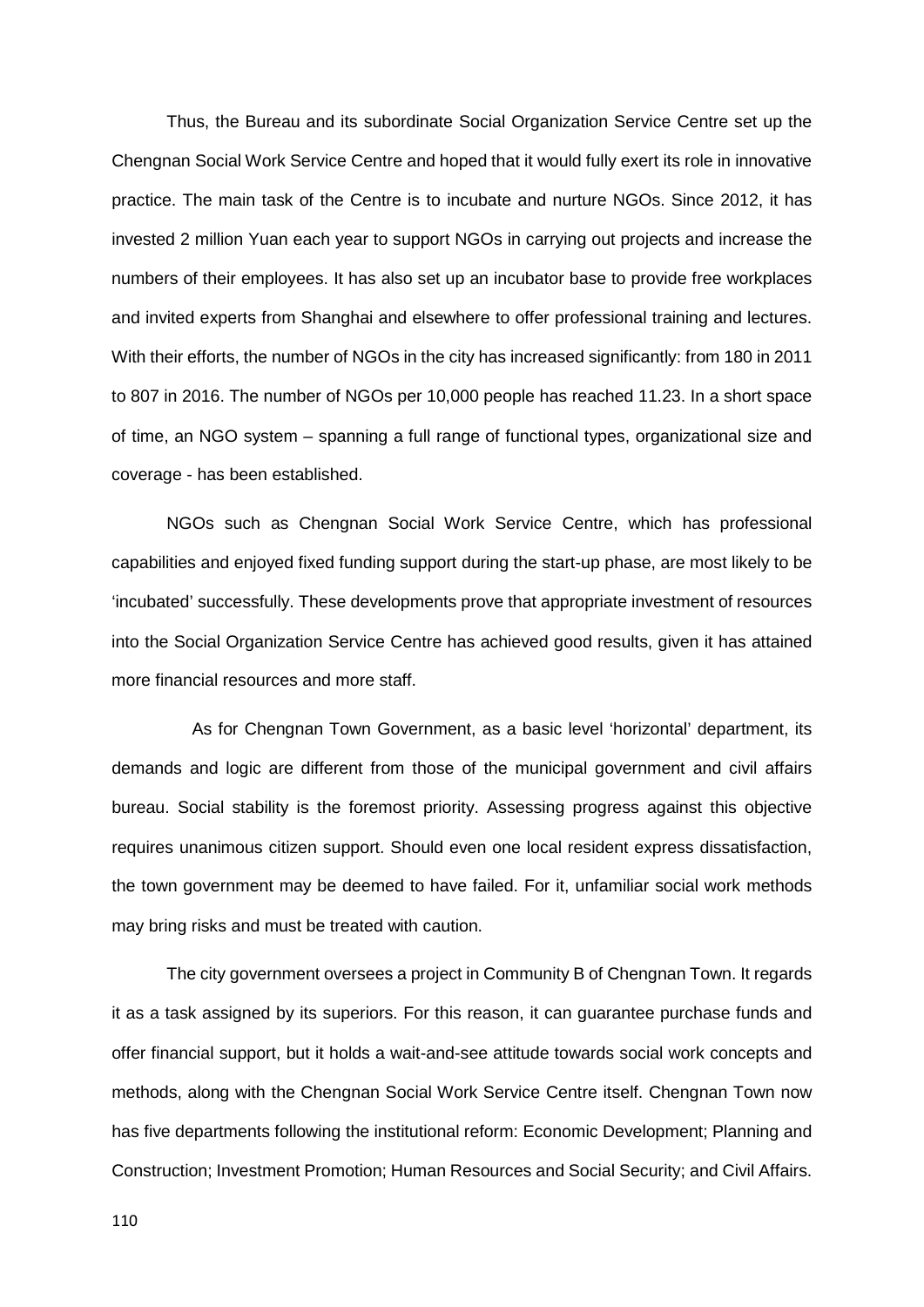The latter, with seven staff members, is responsible for civil affairs, family planning, disabled people, culture, education, sport, judicial administration, comprehensive management, complaint letters and visits, market supervision, health and stability. The Director of the Civil Affairs Bureau of Chengnan Town explained the current challenges:

There are only seven staff members in our Civil Affairs Bureau, but we have to do so much work. To be honest, our major efforts are put in comprehensive administration, maintaining stability maintaining and handling social issues and disputes. At present, many conflicts arise due to our limited capacity and lots of historical issues. The pressure of maintaining stability is particularly huge. The priorities of Chengnan Town government focus on investment, construction, as well as land acquisition and demolition. We definitely need NGOs to help us, but we cannot spare our time in building and supporting NGOs..." (Interview with Ding, Director of Civil Affairs Bureau of Chengnan Town, No. FTCJ20150916).

The importance of land acquisition and demolition means that Chengnan Town puts economic development and social stability at the forefront of its priorities. It adopts an expedient approach; its core goal is a working method that can quickly achieve results and bring about community unity and stability.

The recently established neighbourhood committee of Community B is also unsure about the actions of the Social Work Service Centre. As in Chengnan Town, in the new resettlement community for residents relocated due to building demolition, ensuring social stability is the first task that the town government requires the neighbourhood committee to undertake. However, previous data shows that local people regard the neighbourhood committee as a "representative of the government". This has made its work harder: it has felt tremendous pressure when directly providing services to residents. In the face of dual pressures, the neighbourhood committee is very nervous about any changes in the community. It is also sceptical about the social workers who want to mobilize residents.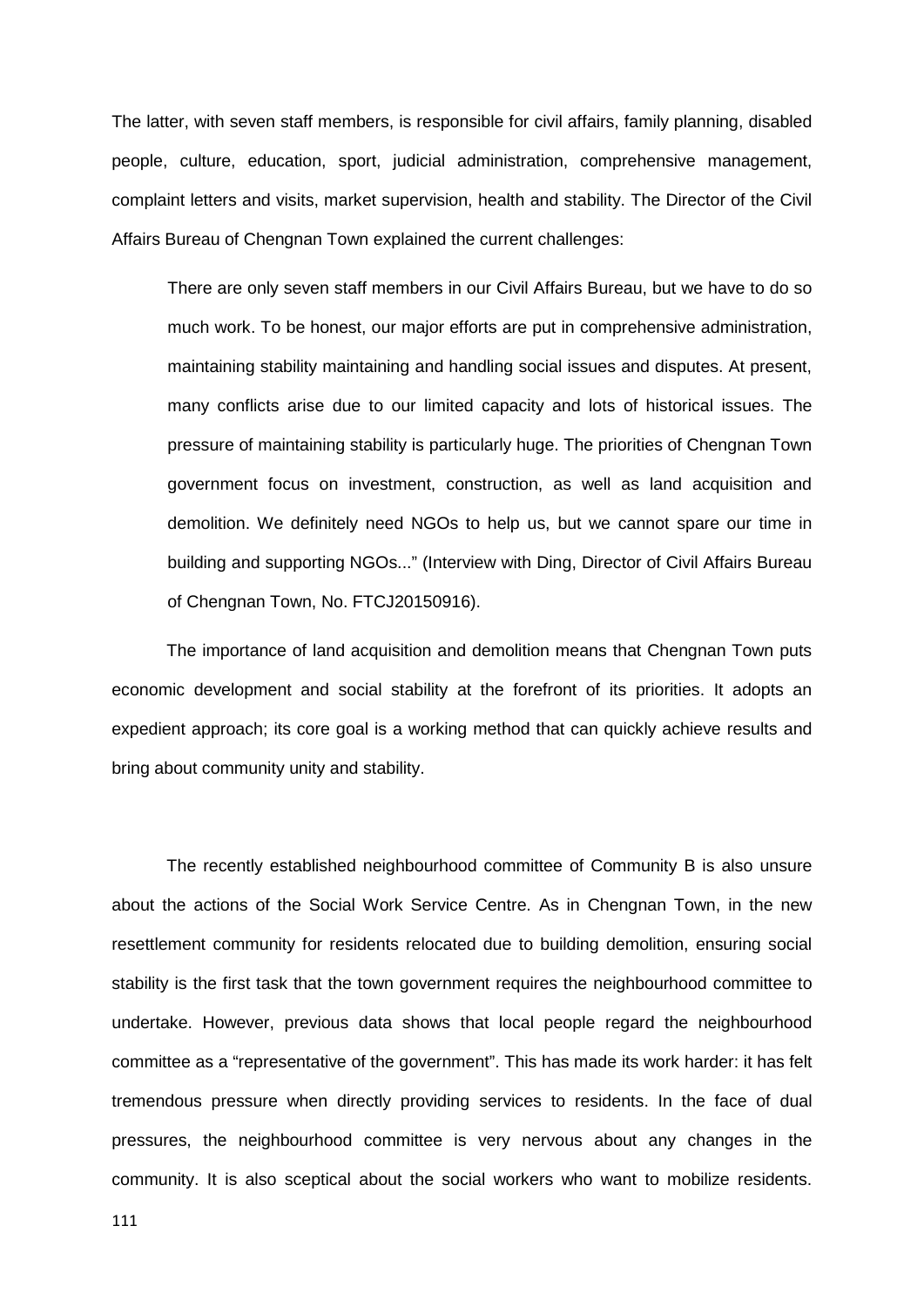Furthermore, it worries that they may antagonize residents and undermine the community's stability.

Due to their different institutional logic and demands, different levels of government departments have different views on the Social Work Service Centre. Since it began its work, it has tested different action strategies, and gradually found different means of expanding its action space and securing greater autonomy.

## **Expanding NGOs' Action Space and Increasing Autonomy through Pushing the Boundaries**

From the outset, the Social Work Service Centre wanted to recruit volunteers in the community in order to mobilize residents to participate and promote it. Its method was to recruit volunteers next to the major road in the community. However, Community B's neighbourhood committee opposed this idea. Ms. L, the then director of the committee, believed that it might cause "some troublemakers" to create chaos.

However, social workers went ahead with their plan and started their recruitment next to the main road between 4:30 and 7:30 pm: the main commuter time, with residents returning from work. The social workers introduced themselves and the Centre to those passing by. Residents' enthusiasm for participation greatly exceeded the expectations of the social workers. On the first day, more than 30 volunteers were recruited, including English teachers, kindergarten teachers, Latin dance teachers, professionals engaged in fire control and private business owners who were willing to sponsor charitable activities. One female resident said, "Our residents are kind and caring, but no one is going to organize us".

The social workers were moved. After several recruitment drives, not only had the number of community volunteers increased, but also the popularity of the Centre. At the same time, the community neighbourhood committees gained a deeper understanding of the work and working methods of the Centre. The recruitment was the first formal interaction between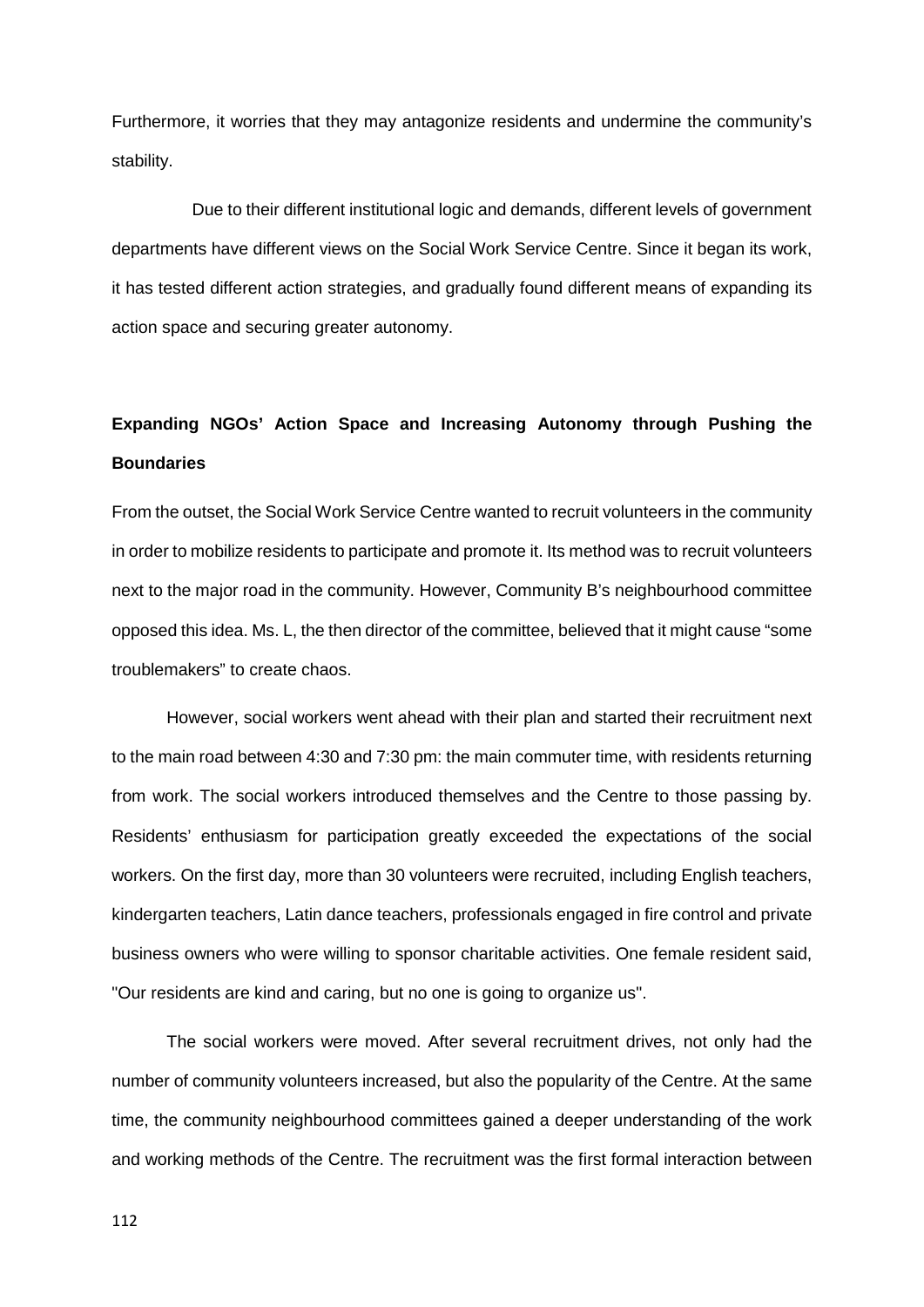it and residents. It showed residents its employees' professionalism as social workers; and formed a preliminary understanding of existing resources and current needs among the community. It was its first test with Community B's neighbourhood committee. The Centre successfully demonstrated its ability to adopt effective working methods to the committee. This led the committee to overcome its earlier doubts and accept the Centre's work.

The Centre's second test involved whether it could organize large-scale activities in the community. It designed three tasks: starting and supporting new community social organizations; organizing large-scale community activities; and community lectures. However, for the sake of security and stability, Director L strongly opposed "organizing large-scale community activities", because of concerns that crowds could make trouble. Director L poured out her grievances, as the following interview extract reveals:

Before the age of 30, I was well regarded. But since I became the director of Community B's Neighbourhood Committee, I have suffered abuse on several occasions. I really dared not to engage in any large-scale activities. I was afraid that there would be residents who would make trouble. Our neighbourhood committee was almost in trouble when it was unveiled.

Under pressure from government to ensure that "stability prevails over everything" and fulfil its territorial management responsibilities, the Community Neighbourhood Committee is ultimately responsible if residents vent their dissatisfaction about large-scale community activities. This explains its cautious attitude toward community residents and activities. However, the social workers resisted the pressure and persuaded Director L to hold a Lantern Festival party in response to demands from the residents. They even promised they would be responsible for any emergency. After consultations between the two parties, the party, jointly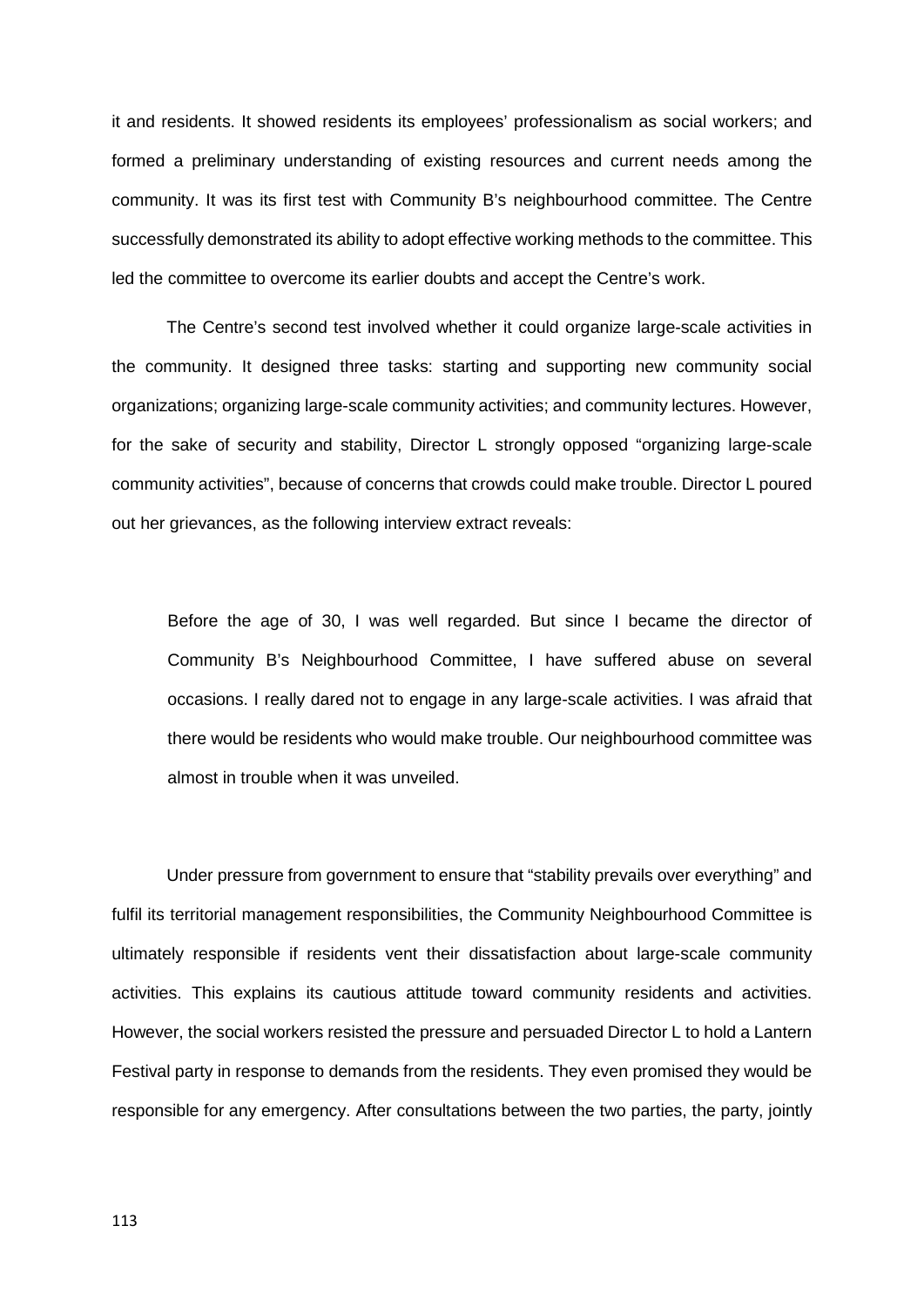organized by recruited resident volunteers and community activists, was held successfully in the Neighbourhood Committee hall.

On the day, Director L insisted that the police were invited to maintain order. This was resolutely opposed by social workers. During the party, the 'chaos' that Director L feared did not materialize, which was quite reassuring for the Committee. After that, the Social Work Service Centre successfully planned several large-scale activities, such as the Women's Joy Club, May Grand Party and a Summer Carnival - all within the space of a year. The venue gradually changed from indoors to outdoors, attracting more residents to participate. Residents carefully prepared for their performance, and even gave improvisational shows on stage. The successful activities have made the atmosphere of Community B much better; the number of community volunteers has also increased. Some self-organized interest communities, such as knitting club and community dance groups, have also been established.

The active Community B has been envied by the residents of nearby communities. The work of Chengnan Social Work Service Centre has been approved by residents and the Neighbourhood Committee, and has gradually broken through the restrictions initially imposed on it. It has kept the Committee's bottom line firmly in mind: as long as the stability of the community can be maintained, the Committee welcomes the work, including resident participation and capacity-building. To this end, it is willing to make certain compromises to ensure the activities are a success.

The Social Work Service Centre changed the attitude of the cadres of Community B's Neighbourhood Committee through practical action. By these means, it won praise and support. However, it did not obtain full understanding and support from Chengnan Town Government. Chiefs and social workers of the Service Centre engaged with the town government by drawing on different logic and responding to the diverse demands of different government departments. The result was an expansion of the Centre's action space and resilience.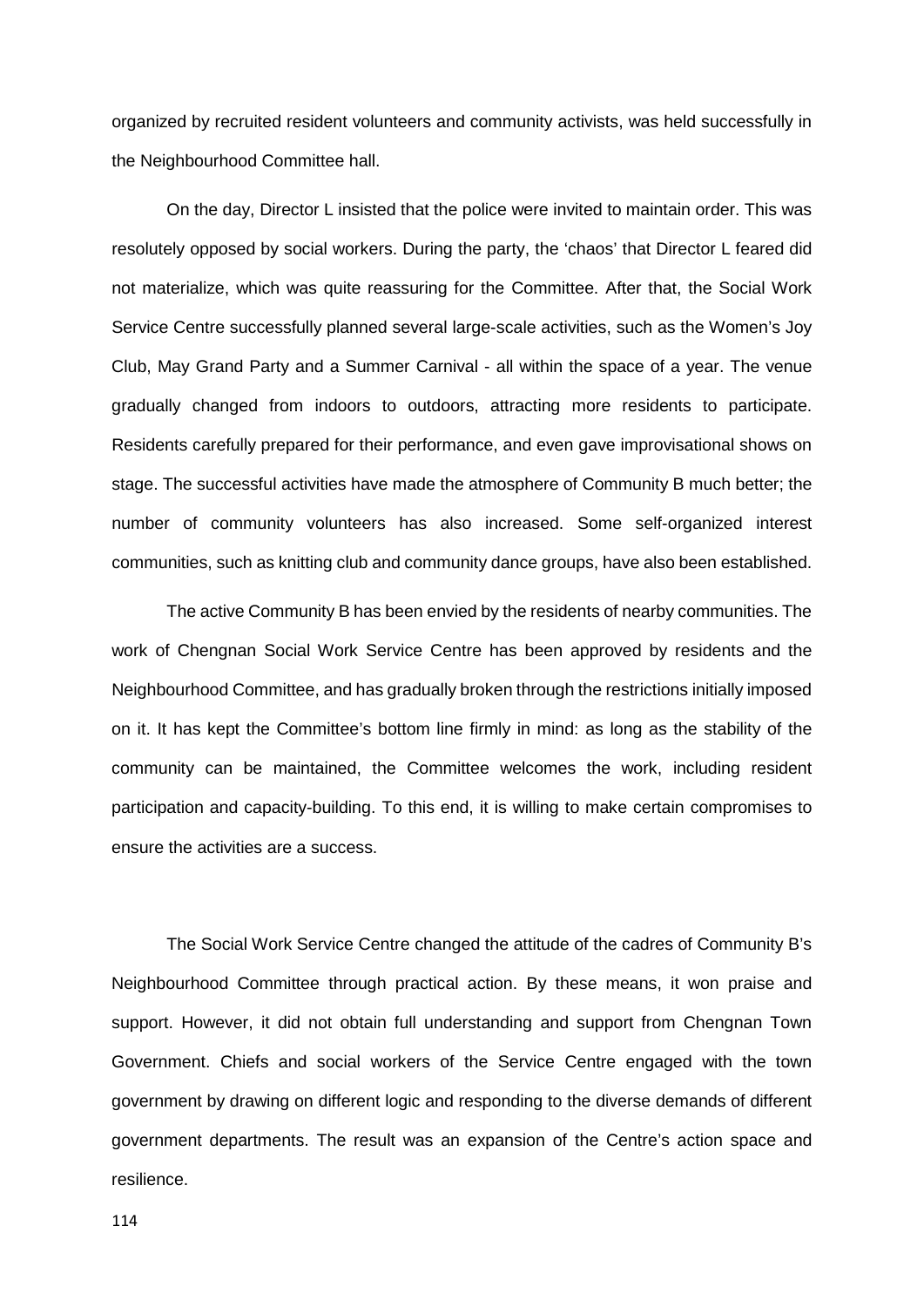First, the Centre needed to obtain independent power to hire from the town government. As it is a service project funded by the government, the social workers' salaries were also paid by it. The government hoped that newly recruited social workers would directly become cadres of the Neighbourhood Committee after training. Yet those in charge of the social work agency responsible for the recruitment and training of social workers were firmly opposed to this. They believed that social workers can maintain objectivity and professionalism as a third party only by maintaining a status as employees of the Service Centre; and hence, that social work institutions must have independent personnel rights.

To make her case, the chief of the provincial social work organization called on research team members to try and convince the city government and the Civil Affairs Bureau. She also sought support from the city's Deputy Mayor. In the end, the Centre retained its independent personnel rights. After training, the newly recruited social workers became professional employees.

This hard-won autonomy has laid the foundation for the independence of the Centre. This is also reflected in its decision-making regarding day-to-day operational matters. In the eyes of Director J, responsible for social undertakings in the Chengnan Town Government, the Centre's main job is to "organize activities and parties" in the community, in order to enrich the cultural and entertainment life of residents.

From the perspective of maintaining social stability, the government does not want the Centre to independently conduct operations in other fields without its control: especially the introduction of participation and governance initiatives in community self-organization. At the end of 2014, residents proposed a voluntary patrol in the community. Under the guidance and organization of social workers, Community B's voluntary mutual-aid team was established. The team consists of more than 10 resident patrols in the community every evening. Broken public facilities are recorded and reported to relevant departments, with a watchful eye maintained on public spaces. Later, when they patrol, the team also visit older residents who live alone in the community.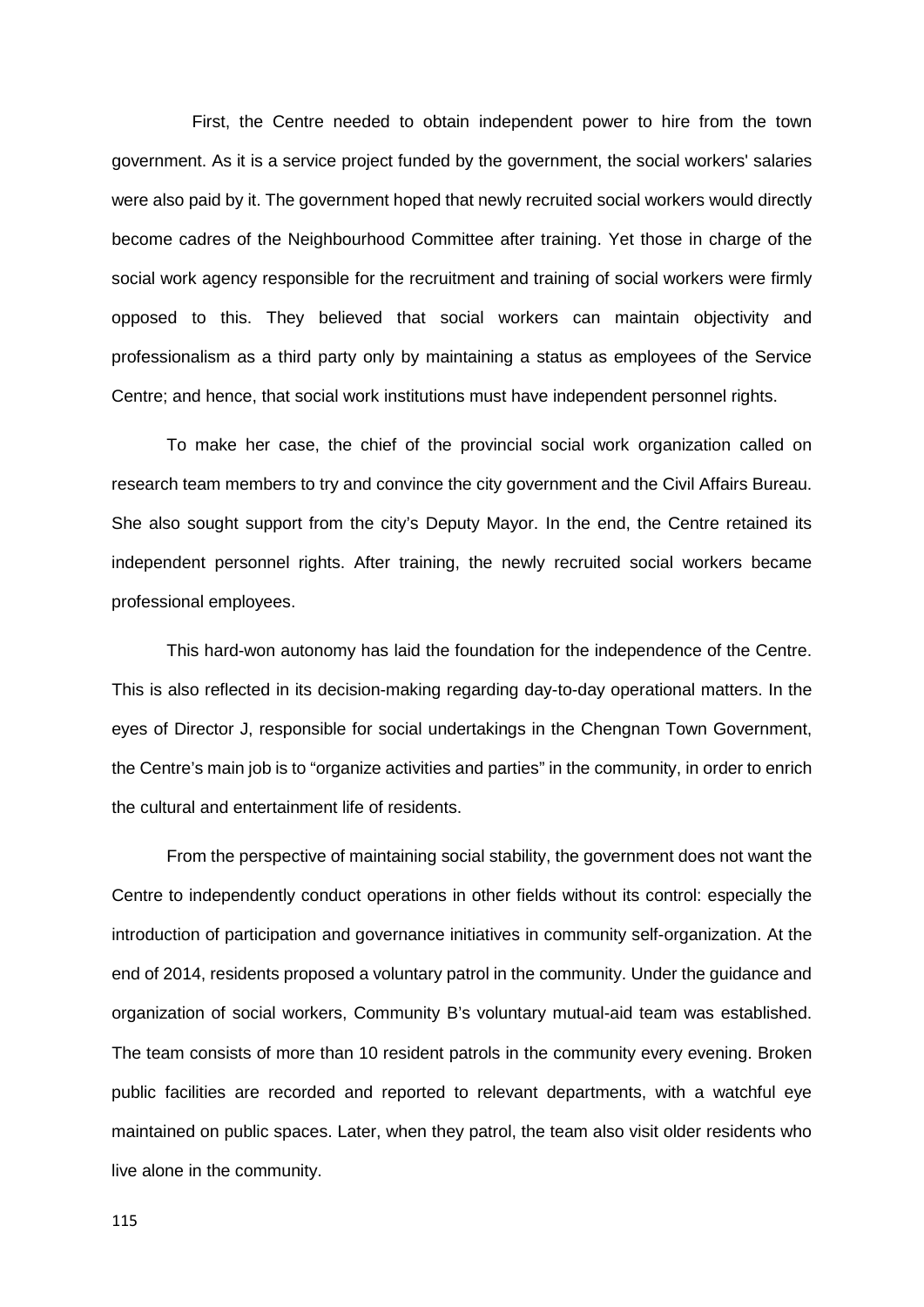The work of the voluntary mutual-aid team has shown the town government the effectiveness of bottom-up communication channels, and the mutual benefits for residents. Thus, the government has obtained a new understanding of the governance-oriented selforganization of residents; in turn, this has changed its attitude from earlier doubts to support and assistance.

Through this interaction with Community B's Neighbourhood Committee and the town government, the working methods and abilities of Chengnan Social Work Service Centre have been recognized and praised as "a reassuring organization" by local government. As a result, the Centre has gained more independence and resources, so it can successfully organize large-scale community activities and assist residents in establishing governanceoriented community self-organization. Its service scope has extended to three further urban communities in Chengnan Town; as well as beyond it to the whole city, which has had a significant impact on the city government.

With the Centre now promoted by the Social Organization Service Centre under the Civil Affairs Bureau, both Chengguan Town and Liuhu Town have expressed their desire to purchase its services. The former is the old town, with crowded communities and a mixed population. Its demands are increasingly diversified. Given a dearth of effective community services, the Chengguan Town Government hopes that the Centre can provide guidance on professional social work methods for its neighbourhood committees; and offer NGO start-up and training services organized by communities.

In 2016, Liuhu Town established 'Neighbourhood Homes' in each community. It purchased professional services from the Centre in order to maintain daily operations. The basic-level government, as a 'horizon' department, tends to control the activities of these organizations and does not want them to develop their business across regions. Serviceoriented NGOs contracted by basic-level governments will try their best to maintain good relations with them and complete tasks according to their requirements. However, Chengnan Social Work Service Centre breaks the geographical constraints. It has extended its service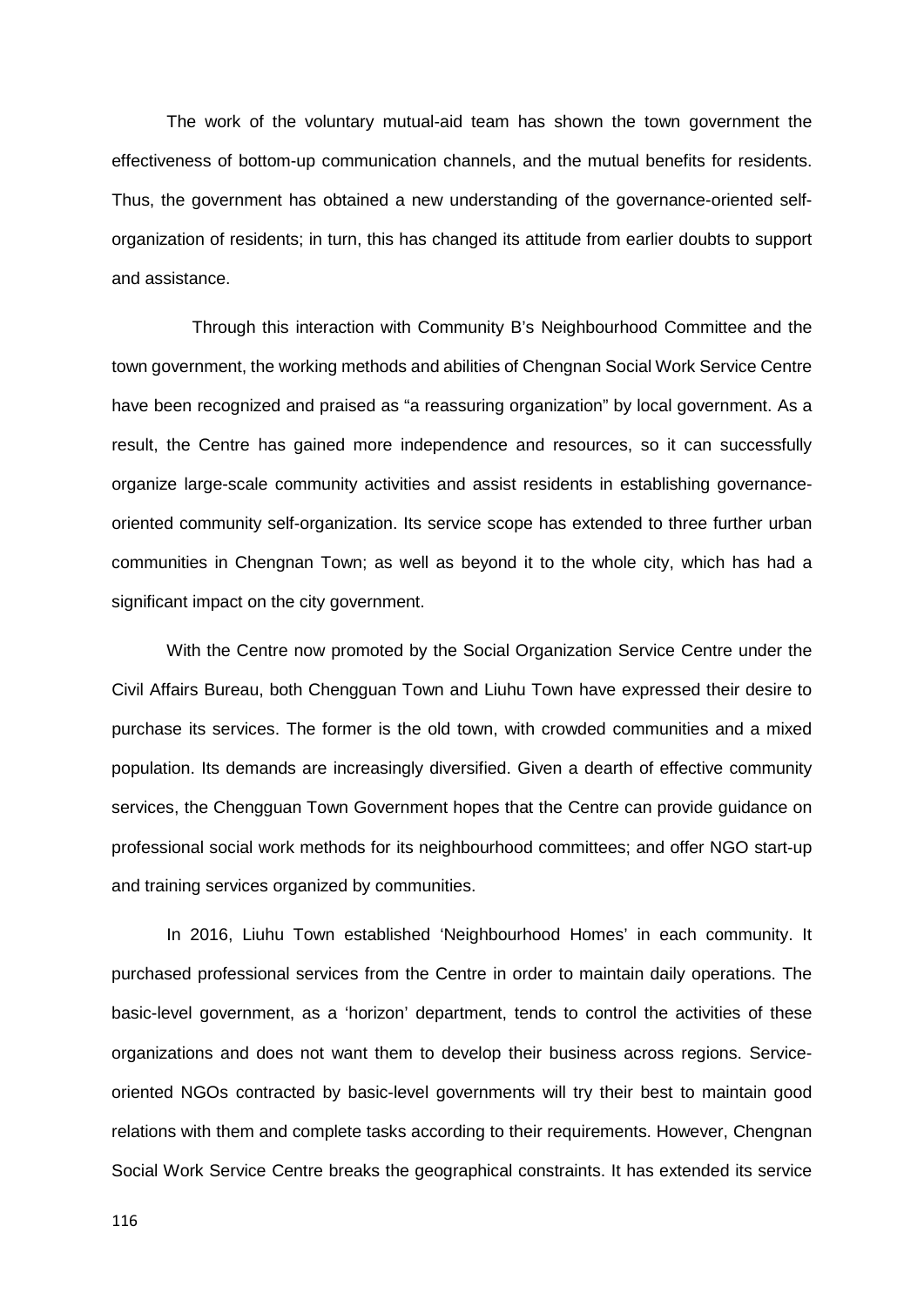out of Chengnan Town to our case study city and beyond: to Suzhou, which enables it to acquire more resources and space for action.

Under the influence of the Centre, the city government has attached more importance to social work. In 2012, there were only 80 qualified social workers. Most were staff members of neighbourhood committees and sub-district offices. There was only one organization of professional social workers. After 2014, the number of professional social workers in the city increased significantly. Outstanding talents in the social work profession have also received subsidies of more than 100,000 Yuan. The policy has attracted over 40 people to work in the city and establish new social work organizations, including those with postgraduate training (such as a Master's degree in Social Work and Doctorate in other related disciplines, such as Sociology and Social Policy). In addition, the city government has also intensified its training of local recruits. From 2015 onwards, local students enrolled on a social work major course were rewarded with 10,000 Yuan per year. In 2015, 10 undergraduate students in the city chose to take a social work major, with the number increasing again the following year.

Some scholars believe that the autonomy of NGOs can be understood as having three components: the extent to which they can decide the scope of the services they provide; determine the geographical scope of their organizational activities; and decide their internal operating processes (Huang Xiaochun, Ji Xin, 2014). Chengnan Social Work Service Centre has obtained independent power to hire through its negotiation with the town government. It can make independent decisions in personnel recruitment, deployment and management. Its service scope has expanded to other towns and communities in the city and beyond. It has also obtained support from the Red Cross and the Disabled Persons' Federation.

The Centre, then, has won the trust of government at all levels and expanded its space for action. It has transformed from an organization that resolves community conflicts and organizes community activities under the supervision of the Neighbourhood Committee and the town government into one that independently chooses working methods and determines the scope of its operations. Its work has extended from Community B to other communities in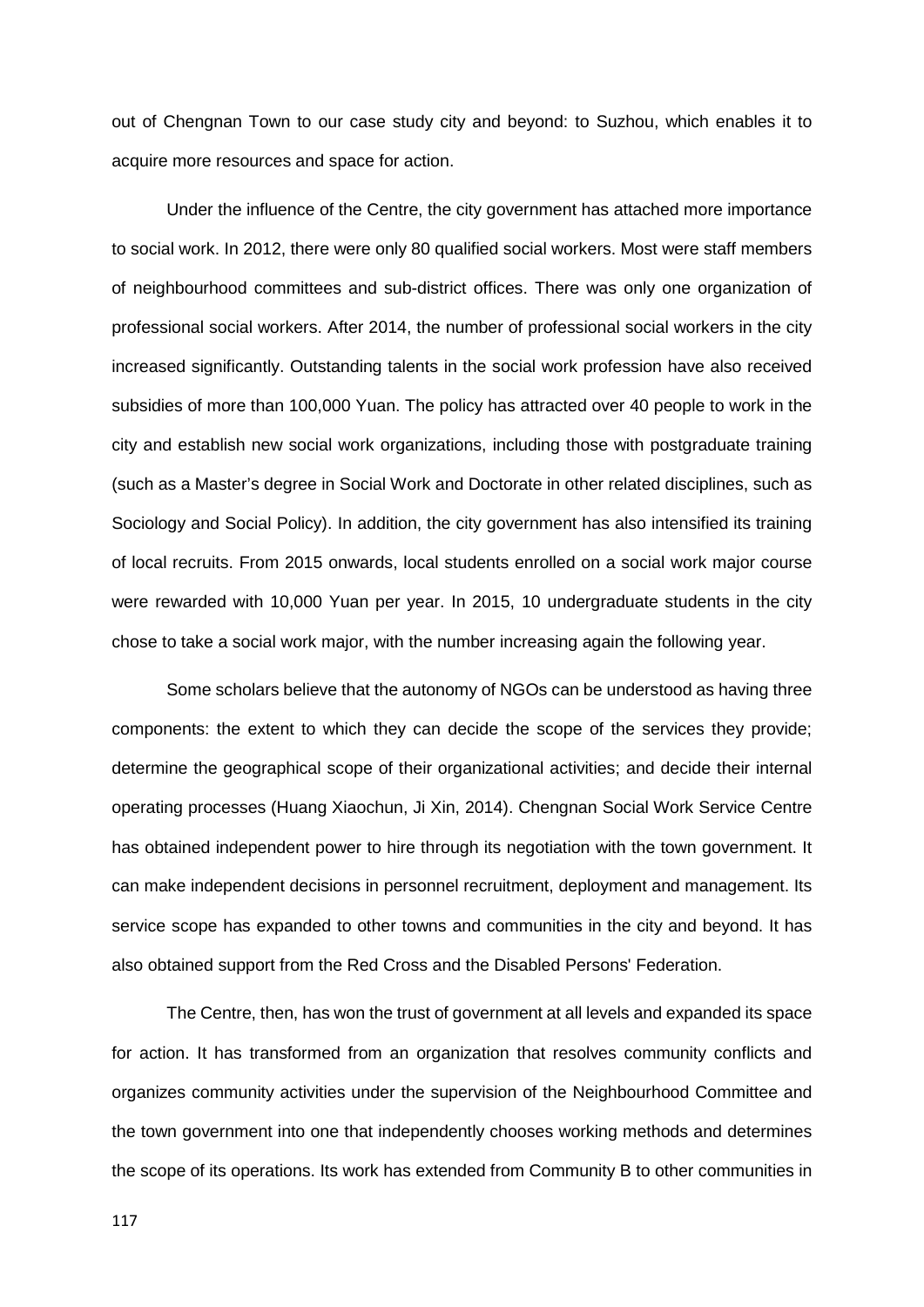the city and beyond. Its working methods have also been transformed; from offering services to actively influencing neighbourhood committees and the town government. It even urged the municipal government to pay attention to social work and relevant human resources. It has been testing current policy, changing behaviours, and reshaping inter-organisational boundaries as a result of its interaction with government at all levels.

## **The boundaries and autonomy formed in the process of 'boundary pushing'**

The foregoing discussion illustrates how NGOs, as third sector organizations, differ from government organizations (GOs) in terms of remit and mode of operation. Both have fixed aims, thereby establishing the boundary between NGOs and GOs. However, this may change as a result of interaction between the two sides; in some cases, it is even reshaped.

This process can be explained as follows. First, a boundary emerges in the interaction between NGOs and GOs of different levels. In our case study, the city government was a fine example of an assertive government with wide-ranging responsibilities; yet lacking awareness of action boundaries and self-restraining action space. After realizing its limitations, the city government fostered Chengnan Social Work Service Centre. Its interaction with it allowed it to develop an awareness of the boundary between GOs and NGOs, creating more space of action for the latter.

Second, the GO-NGO boundary is dynamic: flexible and ever-changing during interaction between the two sides. In this case, at first, the Community B Neighbourhood Committee had been wary of the Service Centre. It is imperative for it to maintain stability of the community; therefore, it did not give the green light to the Centre for hosting big community events. Yet with the success of several large events, the Committee made compromises to create more space for action for the Centre.

The Chengnan Town Government attempted to control personnel rights, resources and service portfolios of the Centre. It held a very prudent attitude toward its activities, which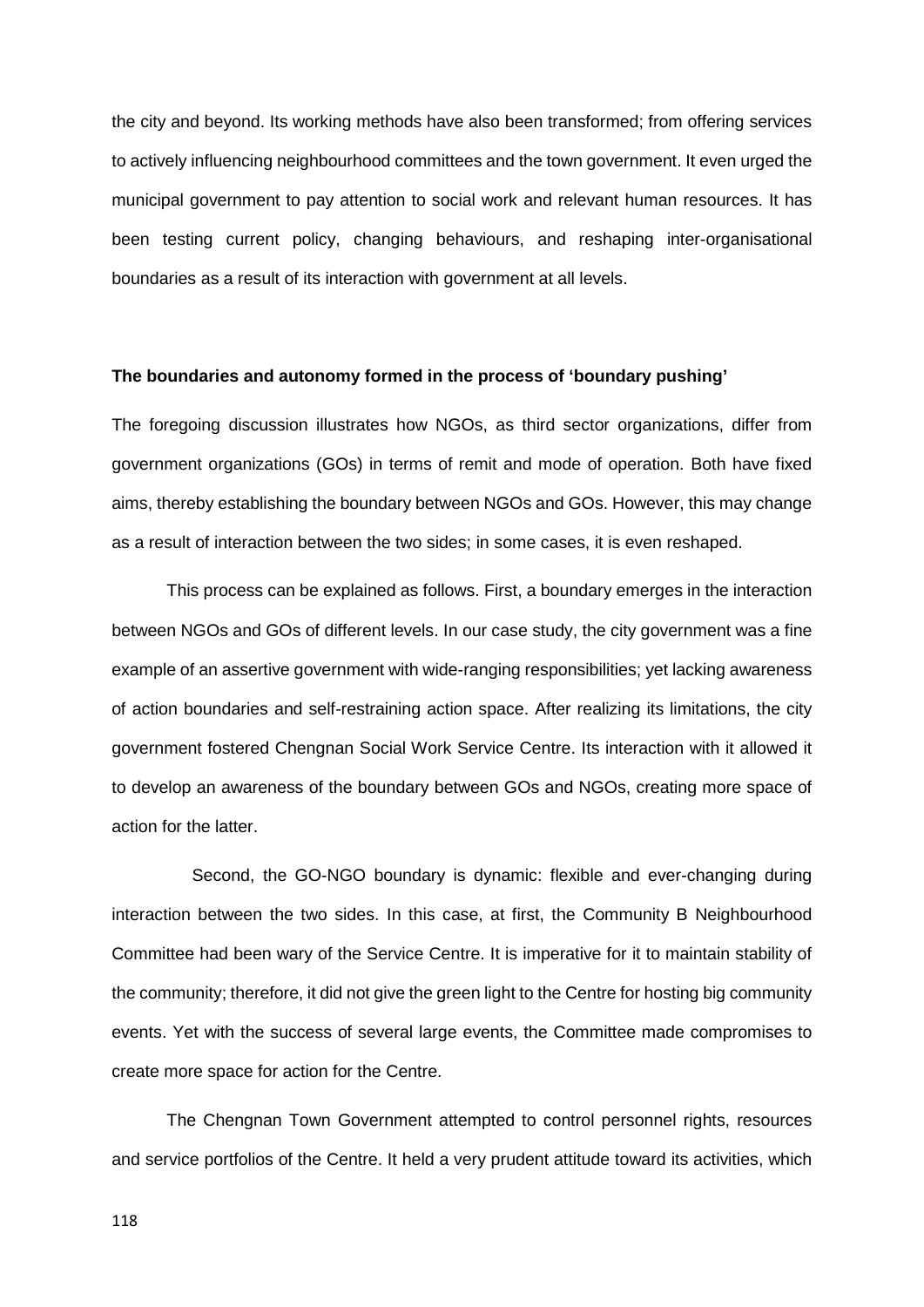encouraged residents' participation. However, through negotiation between the two sides, the social service agency secured its autonomy over personnel issues. Furthermore, the voluntary mutual-aid team, an organization for self-governance, was established with the help of the agency. It provides an example of the benefits of involving residents in social governance. As a result, the local government made further compromises and afforded more autonomy to the Centre.

At the same time, the needs of the government were also evolving from only focusing on fostering and incubating NGOs to promoting the professionalism of their work and developing a team of high quality social workers: in turn creating a more favourable environment for NGOs. In the process of negotiating with governments at different levels, the Centre recognized its capabilities and limitations, made a breakthrough in improving its autonomy, expanded its service categories, enlarged its domains of action and looked beyond the city to attain greater space for action and more resources.

Third, the GO-NGO boundary is multi-layered, with different layers formed between NGOs and governments of various levels. To residents, the Neighbourhood Committee is often viewed as the mouthpiece of government. It is predominantly seen as an administrative body. However, neighbourhood committees are autonomous in nature, with blurred boundaries with NGOs. In our study, the head of B Neighbourhood Committee was initially wary about the social service agency. However, through considerable engagement with it, she is now the individual who best understands its work concepts, service guidelines and work practices. The logic of the Neighbourhood Committee is pragmatic in nature; as long as the Centre's work is effective, it will make corresponding compromises, blurring the division between it and NGOs.

As the needs of the city government are similar to those of the Centre, so the former makes adjustments. However, the government is more conservative. Despite the interaction between it and the Centre helping it recognize the latter's capabilities, it is still wary. This restricts Chengnan's action space and creates a distinct GO-NGO boundary. After repeated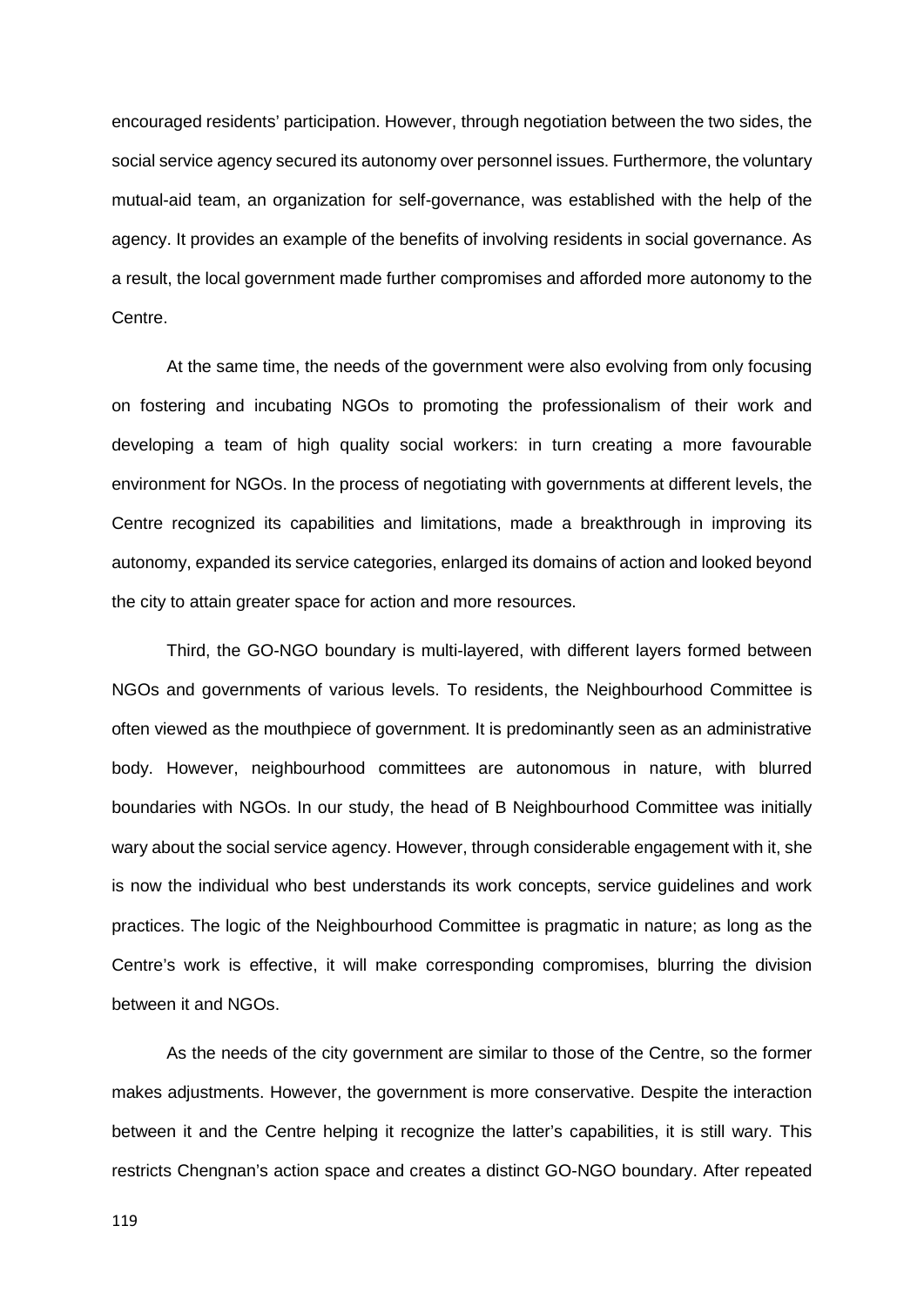interactions, both sides have made compromises, while remaining committed to their principles. The result is an ever-changing boundary between NGOs and government.

Fourth, this discussion furthers understanding of autonomy and its relation to GO-NGO boundaries. The three dimensions of the autonomy of NGOs and GOs are closely correlated with the boundary. Autonomy enables NGOs to build confidence and push the boundary set by the government. In other words, autonomy is the foundation for more space for action: redefining the boundary. When enhanced, this is conducive to setting the boundary and expanding NGOs' space.

## **Conclusion**

The founding of Chengnan Social Work Service Centre arose from the needs of the city government in our case study. In the wake of the 18<sup>th</sup> and 19<sup>th</sup> CPC Central Committees' reforms on 'social governance', the city government was aware of calls to devolve power and create space for action to NGOs, such as Chengnan Social Work Service Centre, a community-based social service organization. However, the analysis here reveals how, in its early days, the social service agency was a top-down product rolled out by the city government. It subsequently fell under the influence of an assertive government which exerted strong control over it.

Notwithstanding this, some space for action was allowed in the institutional environment fostering NGOs. Distinct institutions and various needs of government at different levels meant that NGOs adopted different strategies in order to pursue opportunities for survival and development, and secure greater space for action and more autonomy. The GO-NGO boundary is continually formed and reformed through the interaction between NGOs and governments at various levels, as both sides adhere to principles or make compromises.

However, in the case of administrative logic replacing social self-organization, what factors will shape the government's devolution of power and space? To answer this, NGOs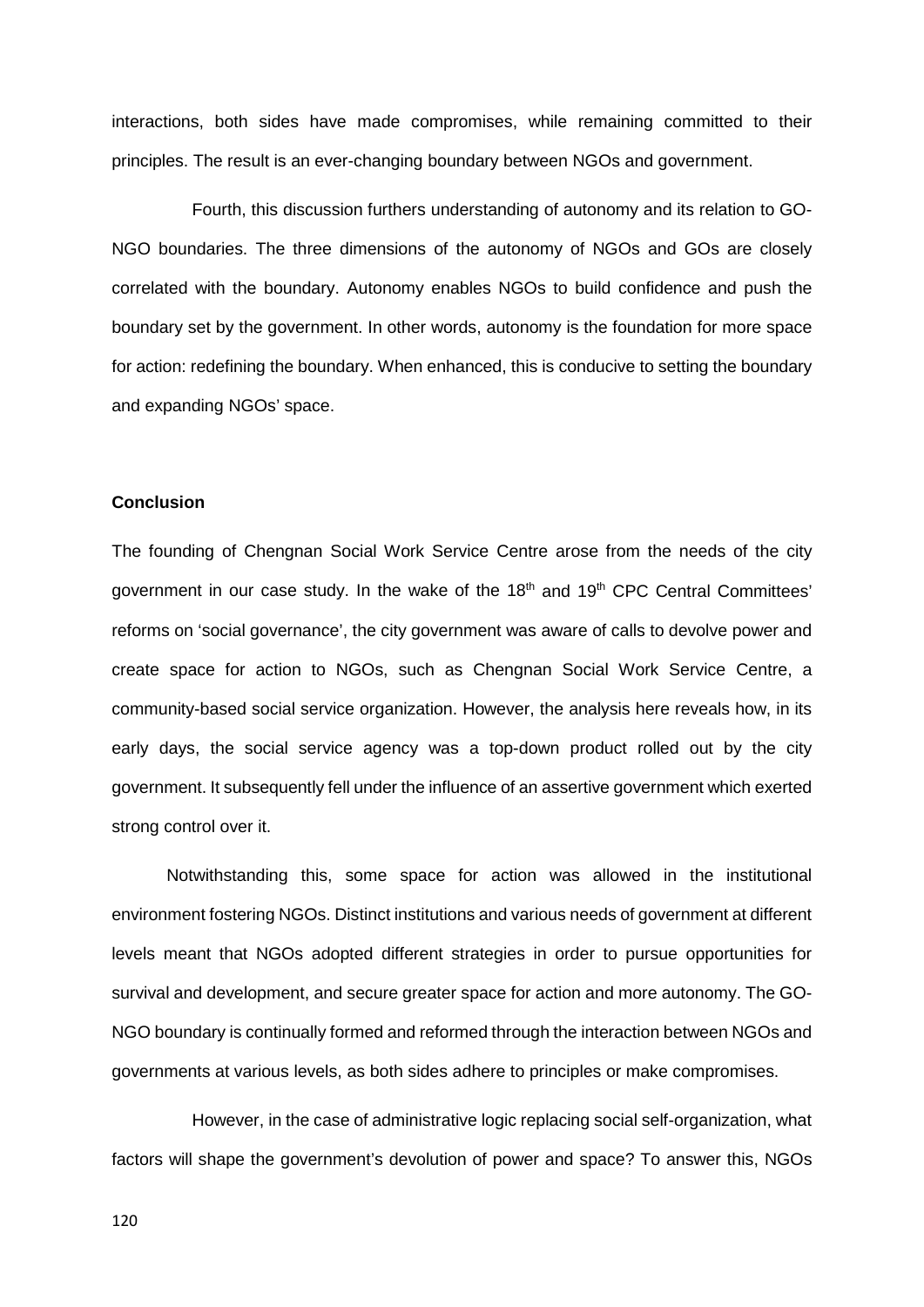need to consider the manner of their operation from the perspective of the administrative logic of the government. Action space released by an assertive government is the result of awareness of diversified social needs and pressure for the innovation needed for better governance.

This case study has shown that government at town level embraces a more stubborn attitude towards NGOs, while the Civil Affairs Bureau proved more open-minded. This is easy to understand, because the development of NGOs is directly related to government's performance. Amongst a myriad of responsibilities, government faces pressure to maintain social stability and territorial jurisdiction. This forces town government to be prudent about all potential risks. On the other hand, reform and innovation in social governance is usually carried out by the county government and government divisions. For this reason, town government finds it difficult to mobilize sufficient resources to exercise social governance, reform and innovation. With the prospect of risks instead of benefits, government adopts a cautious attitude towards NGOs. This explains why in this case, the government of Chengnan Town was initially wary of the Centre; expedient and driven by opportunism (He, 2010).

From the perspective of the different institutional logic of various divisions, NGOs' space for action allowed by government divisions at various levels and of different departments will vary. The influence of the administrative logic of government over NGOs determines their space for action and autonomy. Thus, capability-building NGOs funded by government develop autonomy in a complicated manner, shaped by competing forces of topdown government and grassroots action. In order to develop the autonomy of NGOs, Huang & Ji believe this dual mechanism of "non-synergetic governance-strategic response" creates a unique mechanism in contemporary China.

Under the framework of "non-synergetic governance", social factors have often been overlooked in the process of institutional development. At the same time, the institutional environment has long reinforced the orientation of development on the basis of programmes and issue-centred approaches, downplaying attention on NGOs' autonomy (Huang & Ji,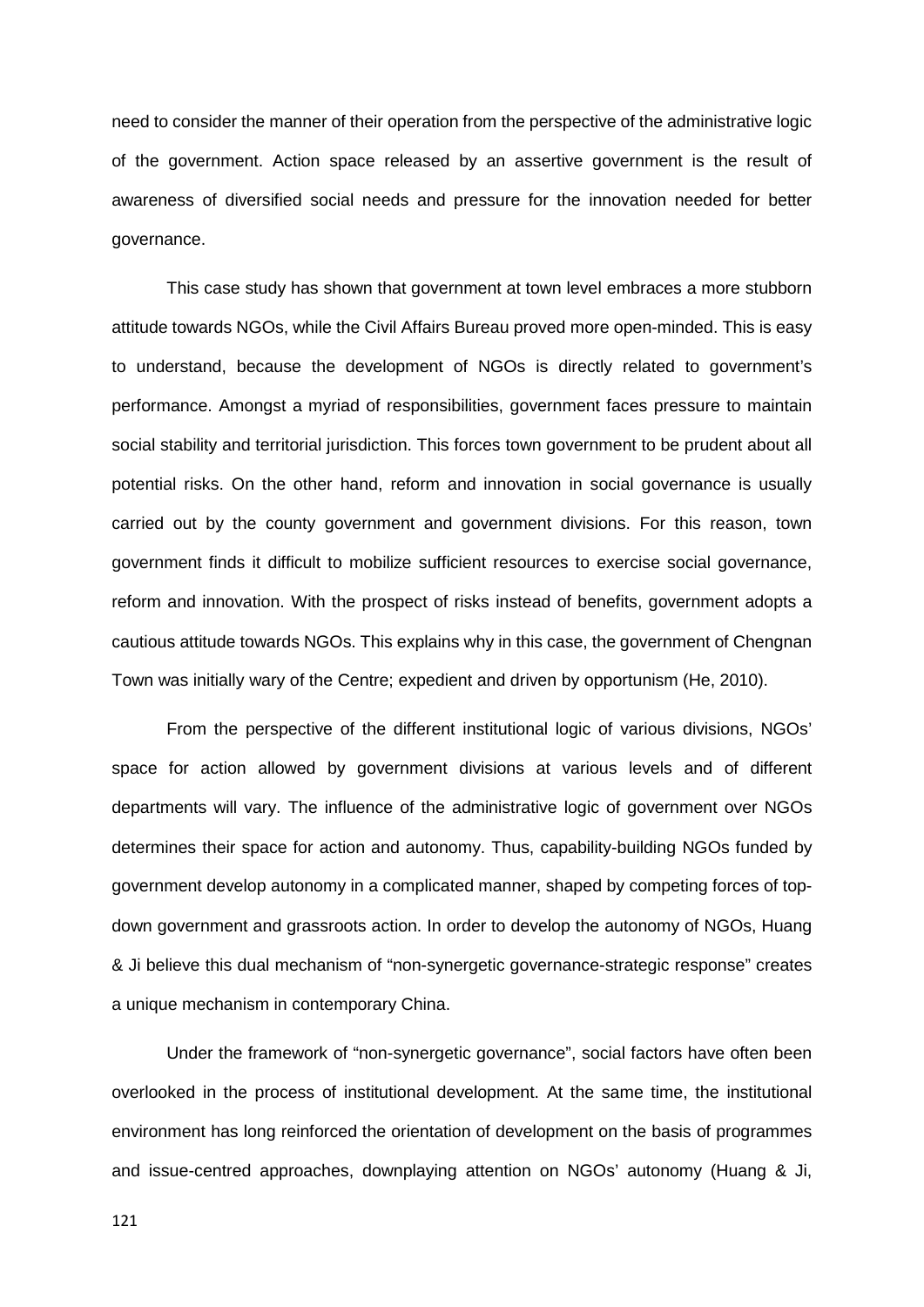2014). This has hampered the development of NGOs in the contemporary era. For social work service organizations, such as Chengnan Social Work Service Centre, this initially resulted in a lack of autonomy.

Amid the different institutional logic of administrative bodies, however, NGOs with professional knowledge, skills and concepts have adapted their negotiating strategies based on their needs. In the process of interaction with government at different levels, NGOs may become concerned about increasing their autonomy. As Saich (2000) posits, through negotiation with the state, NGOs will seek to offset the government's control by deploying different strategies and expanding their action space. From the perspective of the government, as it delegates power and space for action, NGOs can improve their space for action and autonomy and even exert subtle influences over the logic of action by the government.

This study's exploration of the action space of a social organization has centred on capability-building social service organizations funded by the government. Future work will need to extend this to NGOs of other types in other regions, such as those in other parts of China with financial strains, or organizations that directly offer social services.

The findings in this article are distinctive. Capability-building social service organizations are mainly engaged in services that involve the participation of residents, and community development rather than offering public services to the public. Compared to other NGOs, these organizations are more vulnerable. This is because of the limited categories of services they offer, their heavy reliance on government resources and poor ability to access market resources. For this reason, they take negotiating with the government more seriously. In contrast, NGOs, such as nursing homes that directly offer public services, are more capable of securing market resources and income from service delivery.

A call for future research to build on this study and examine NGOs of other types in other regions is important because our case study is located in southern Jiangsu, where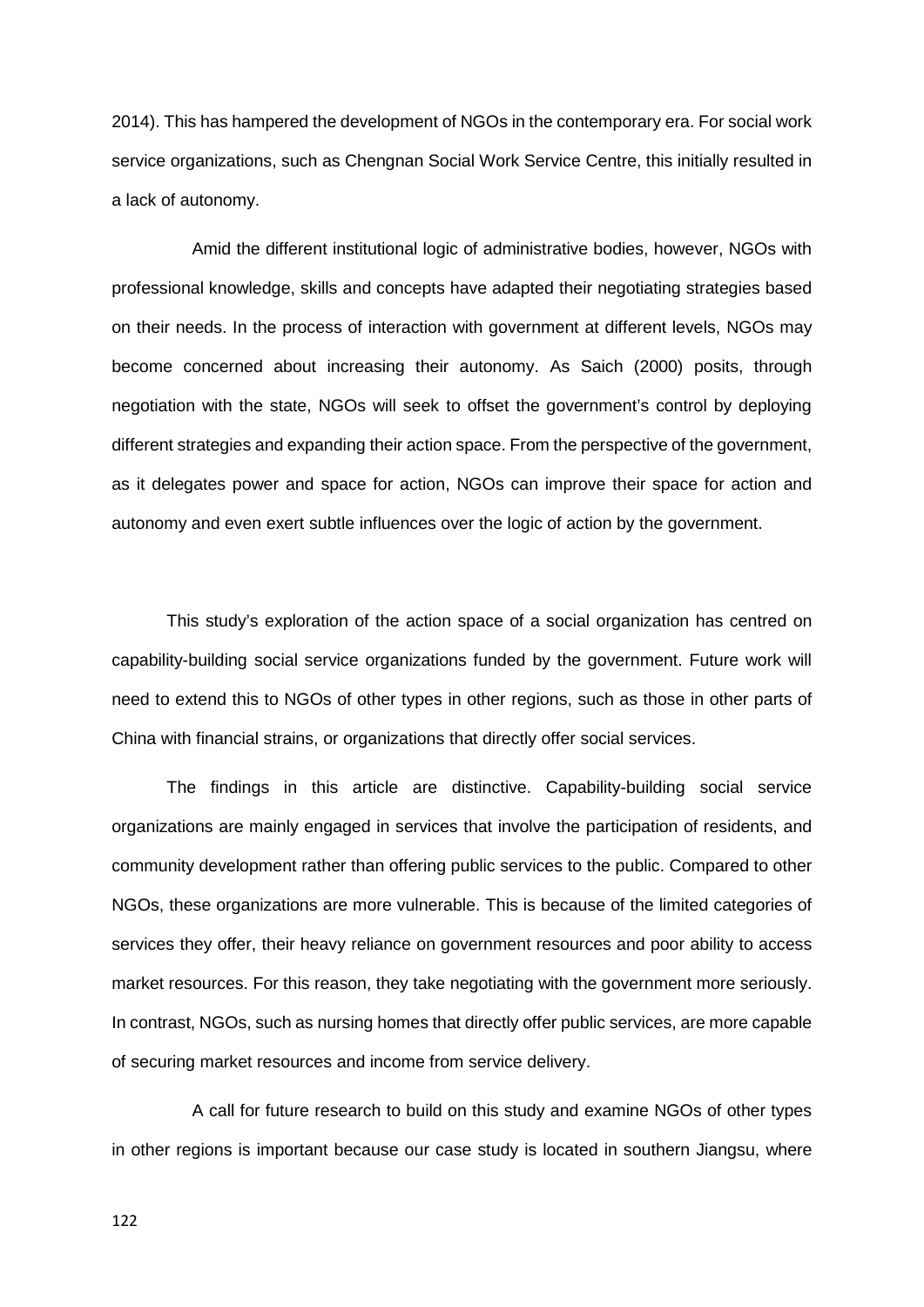local governments have sufficient financial resources for the procurement of services offered by NGOs. However, in the central and east regions, local governments are often short of funding for social services or under financial strain; therefore, the relationships between them and NGOs are likely to exhibit different characteristics. Moreover, future work is needed to extend this study's analysis of the attributes of the boundary of action and its relations with autonomy in other contexts. However, for now, this preliminary study's findings show how, in a government-dominated institutional environment, the devolution of power has certain positive impacts on the development of NGOs in contemporary China.

## **References**

Fan, M. (2010). The Interaction Between Non-governmental Organizations and the Government: Comparative case study of corporatism and civil society, *Sociology Study* 3(1).

Ge, D. (2011) The Development of Social Organizations in China: The development of civil society organizations and Influence over the construction of ideology, *Jiangsu Social Science* 3(1).

He, X. & Liu, Y. (2010). Error-Free Logic in Grassroots Governance, *Academic Study* 6(1).

Ji, Y. (2013). Social Organizations in Contemporary China: Theoretical perspective and experience study, *Sociology Study* 5(1).

Jia, X. (2003) Three Paths of the Development of Chinese Civil Society, *Administrative Management in China* 3(1).

Kang, X. & Han, H. (2005) Categorized Control: The study of the relations between the country and society in mainland China, *Sociology Study* 6(1).

Lu, Y. (2007). The Autonomy of Chinese NGOs: A new perspective. *China: An International Journal* 5(2).